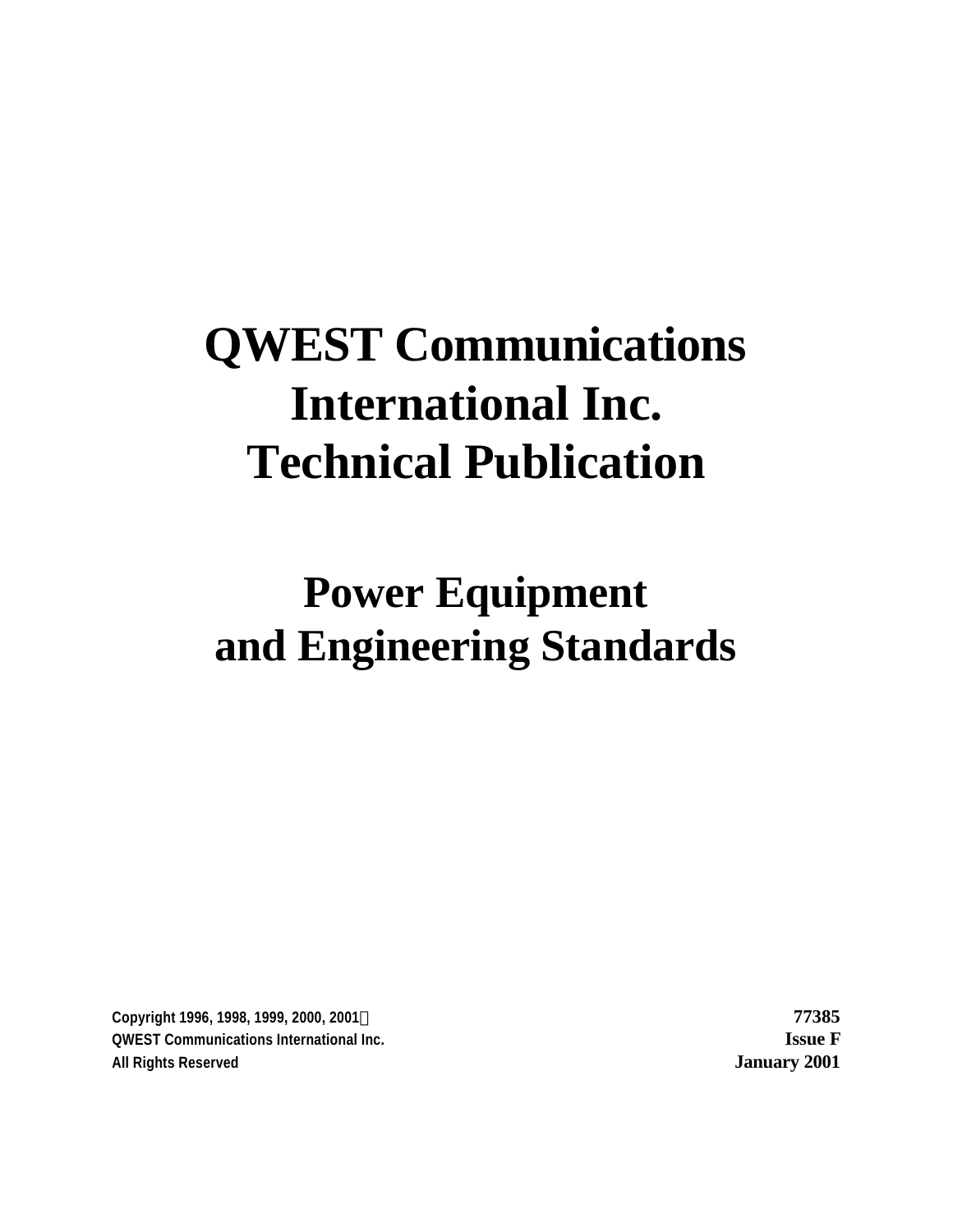#### **NOTICE**

All requirements in this document are effective from the publication date of the document forward.

This document should be used in conjunction with Qwest Technical Publications 77350, 77351, 77355, 77354, and Telcordia GR-230-CORE. This document supersedes Module 1; Part C of Technical Publication 77351 (Power Engineering Standards section) issues which have publication dates preceding that of this document.

QWEST Communications, Inc. reserves the right to revise this document for any reason, including but not limited to, conformity with standards promulgated by various governmental or regulatory agencies; utilization of advances in the state of the technical arts; or to reflect changes in the design of equipment, techniques, or procedures described or referred to herein.

Liability to anyone arising out of use or reliance upon any information set forth herein is expressly disclaimed, and no representation or warranties, expressed or implied, are made with respect to the accuracy or utility of any information set forth herein.

This document is not to be construed as a suggestion to any manufacturer to modify or change any of its products, nor does this publication represent any commitment by Qwest to purchase any specific products. Further, conformance to this publication does not constitute a guarantee of a given supplier's equipment and/or its associated documentation.

Ordering information for Qwest Publications can be obtained from the Reference Section of this document.

If further information is required, please contact:

Qwest Communications International Inc. Manager - Writing Services 1101 W Mineral Ave., Rm. 21 Littleton, CO 80120 (303) 703-2106 E-Mail: soverma@qwest.com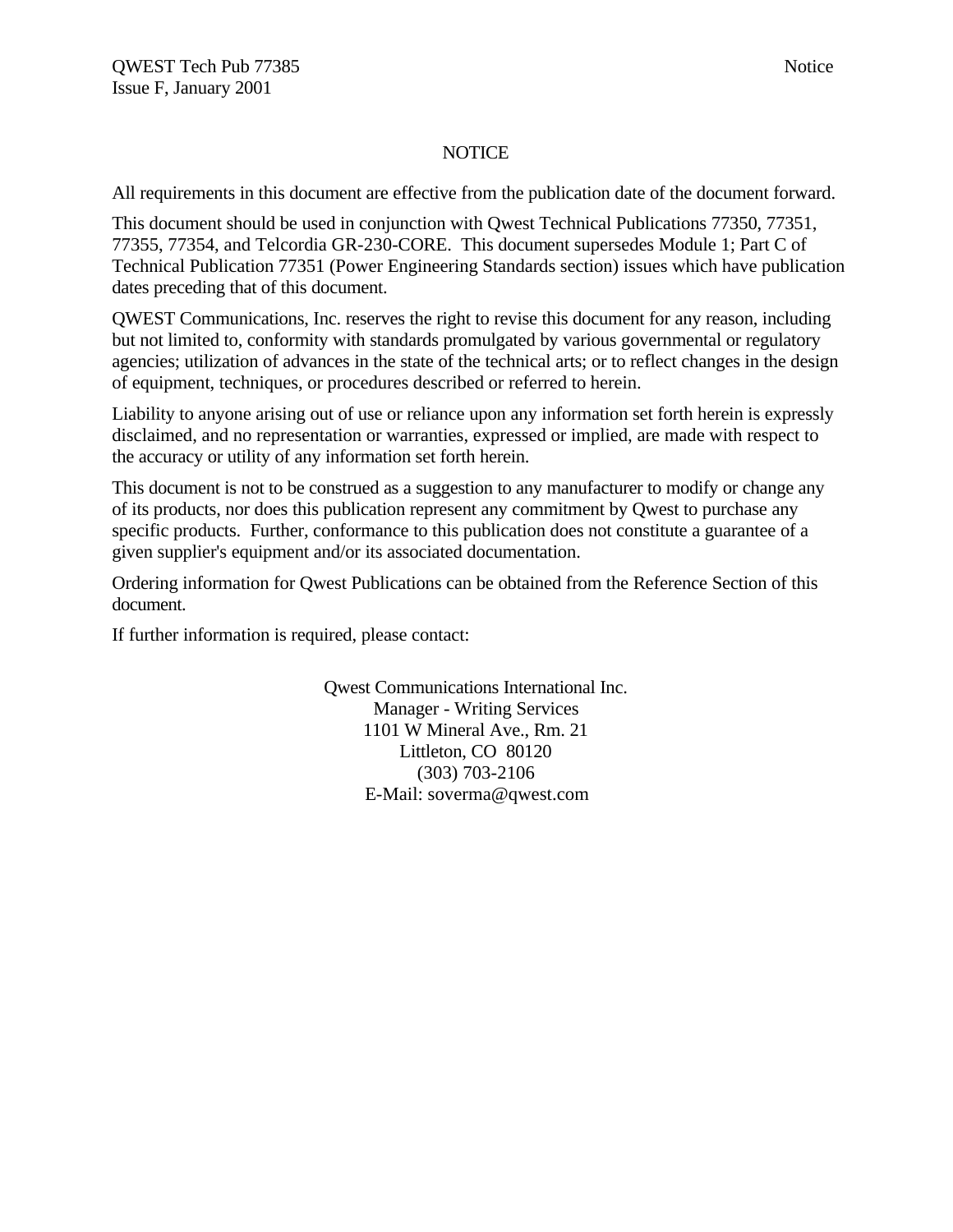#### **COMMENTS**

#### PLEASE TEAR OUT AND SEND YOUR COMMENTS/SUGGESTIONS TO:

Qwest Corporation Manager - Writing Services 1101 W Mineral Ave., Rm 21 Littleton, CO 80120 (303) 703-2106 E-Mail: soverma@qwest.com

Information from you helps us to improve our Publications. Please take a few moments to answer the following questions and return to the above address.

| Was this Publication valuable to you in understanding<br>the technical parameters of our service? | YES.  | NO –     |
|---------------------------------------------------------------------------------------------------|-------|----------|
| Was the information accurate and up-to-date?                                                      | YES . | NO       |
| Was the information easily understood?                                                            | YES   | NO       |
| Were the contents logically sequenced?                                                            | YES   | $NO_{-}$ |
| Were the tables and figures understandable and helpful                                            | YES   | NO –     |
| Were the pages legible?                                                                           | YES.  | NO.      |

If you answered NO to any of the questions and/or if you have any other comments or suggestions, please explain:

\_\_\_\_\_\_\_\_\_\_\_\_\_\_\_\_\_\_\_\_\_\_\_\_\_\_\_\_\_\_\_\_\_\_\_\_\_\_\_\_\_\_\_\_\_\_\_\_\_\_\_\_\_\_\_\_\_\_\_\_\_\_\_\_\_\_\_\_\_\_\_\_\_\_\_\_\_ \_\_\_\_\_\_\_\_\_\_\_\_\_\_\_\_\_\_\_\_\_\_\_\_\_\_\_\_\_\_\_\_\_\_\_\_\_\_\_\_\_\_\_\_\_\_\_\_\_\_\_\_\_\_\_\_\_\_\_\_\_\_\_\_\_\_\_\_\_\_\_\_\_\_\_\_\_ \_\_\_\_\_\_\_\_\_\_\_\_\_\_\_\_\_\_\_\_\_\_\_\_\_\_\_\_\_\_\_\_\_\_\_\_\_\_\_\_\_\_\_\_\_\_\_\_\_\_\_\_\_\_\_\_\_\_\_\_\_\_\_\_\_\_\_\_\_\_\_\_\_\_\_\_\_

| (Attach additional sheet, if necessary) |  |  |
|-----------------------------------------|--|--|
|                                         |  |  |
|                                         |  |  |
|                                         |  |  |
|                                         |  |  |
|                                         |  |  |
|                                         |  |  |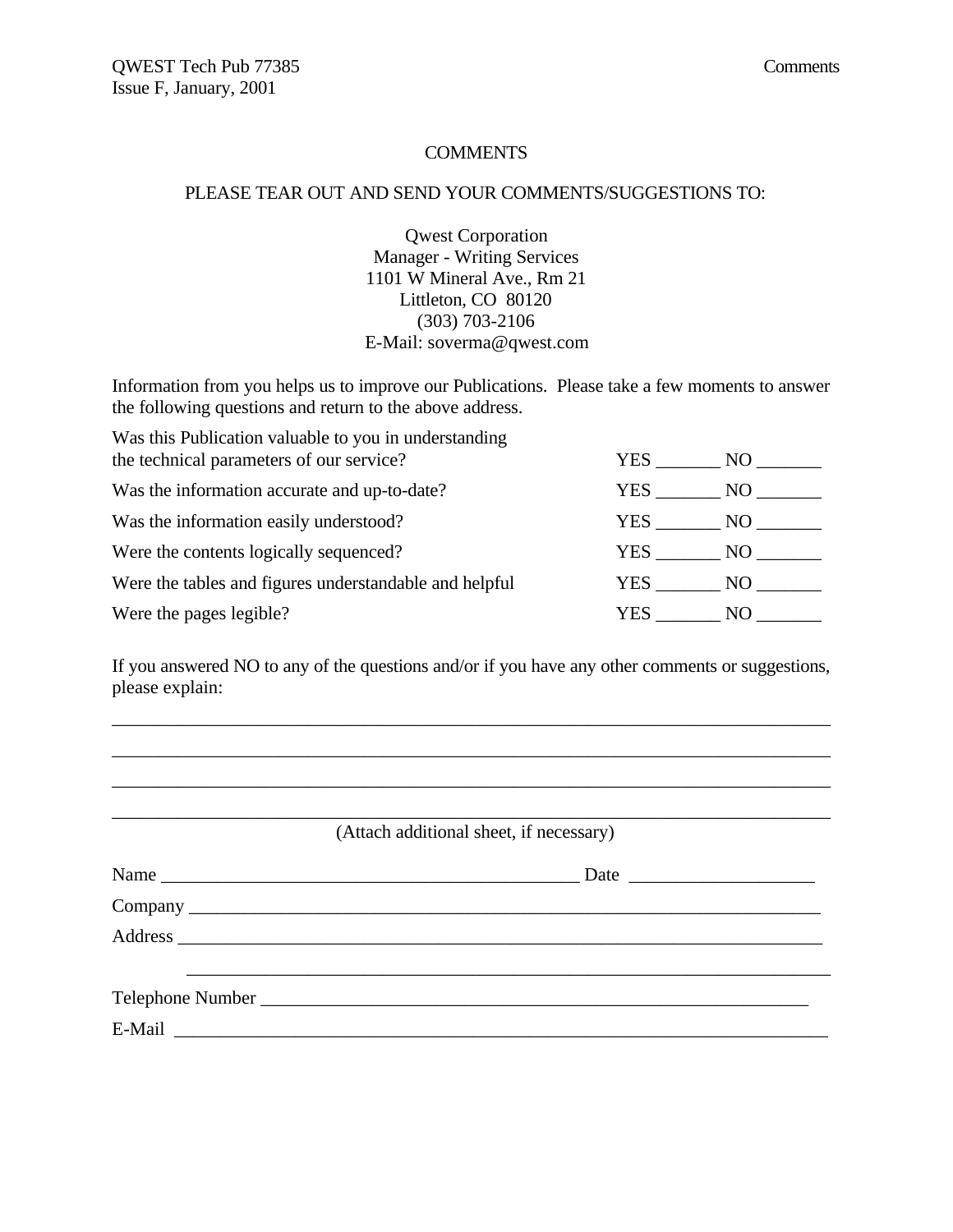# **CONTENTS**

|                  | <b>Chapter and Section</b><br>Page |  |  |
|------------------|------------------------------------|--|--|
| 1.               |                                    |  |  |
|                  | 1.1                                |  |  |
|                  | 1.2                                |  |  |
|                  | 1.3                                |  |  |
|                  | 1.4                                |  |  |
|                  | 1.5                                |  |  |
|                  | 1.6                                |  |  |
| 2.               |                                    |  |  |
|                  | 2.1                                |  |  |
|                  | 2.2                                |  |  |
|                  | 2.3                                |  |  |
|                  | 2.4                                |  |  |
|                  | 2.5                                |  |  |
|                  | 2.6                                |  |  |
| 3.               |                                    |  |  |
|                  | 3.1                                |  |  |
|                  | 3.2                                |  |  |
|                  | 3.3                                |  |  |
| $\overline{4}$ . |                                    |  |  |
|                  | 4.1                                |  |  |
|                  | 4.2                                |  |  |
|                  | 4.3                                |  |  |
|                  | 4.4                                |  |  |
|                  | 4.5                                |  |  |
| 5.               |                                    |  |  |
|                  | 5.1                                |  |  |
|                  | 5.2                                |  |  |
|                  | 5.3                                |  |  |
|                  | 5.4                                |  |  |
| 6.               |                                    |  |  |
|                  | 6.1                                |  |  |
|                  | 6.2                                |  |  |
|                  | 6.3                                |  |  |
|                  | 6.4                                |  |  |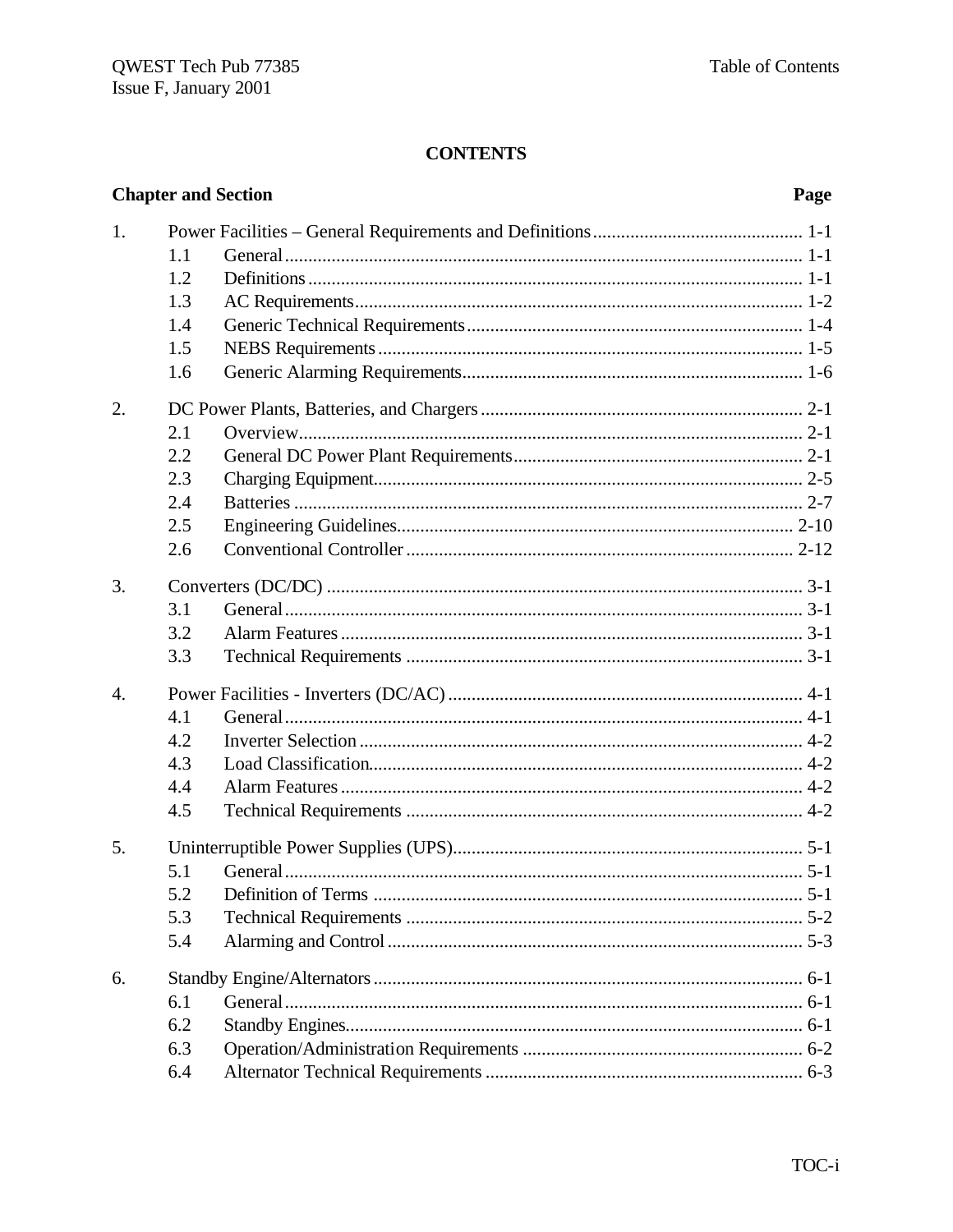|    |      | <b>Chapter and Section</b>                        | Page |
|----|------|---------------------------------------------------|------|
|    | 6.5  |                                                   |      |
|    | 6.6  |                                                   |      |
|    | 6.7  |                                                   |      |
|    | 6.8  |                                                   |      |
|    | 6.9  |                                                   |      |
|    | 6.10 |                                                   |      |
|    | 6.11 |                                                   |      |
|    | 6.12 |                                                   |      |
|    | 6.13 |                                                   |      |
|    | 6.14 |                                                   |      |
|    | 6.15 |                                                   |      |
|    | 6.16 |                                                   |      |
|    | 6.17 |                                                   |      |
|    | 6.18 |                                                   |      |
|    | 6.19 |                                                   |      |
| 7. |      |                                                   |      |
|    | 7.1  |                                                   |      |
|    | 7.2  |                                                   |      |
|    |      | 7.2.1                                             |      |
|    |      | 7.2.2                                             |      |
|    |      | 7.2.3                                             |      |
|    |      | 7.2.4                                             |      |
|    |      | 7.2.5                                             |      |
|    |      | 7.2.6                                             |      |
|    |      | Ringing Plants - Toll Ringing Plants for<br>7.2.7 |      |
|    |      |                                                   |      |
|    |      | 7.2.8                                             |      |
|    |      | 7.2.9                                             |      |
|    |      |                                                   |      |
|    | 7.3  |                                                   |      |
|    | 7.4  |                                                   |      |
|    | 7.5  |                                                   |      |
|    | 7.6  |                                                   |      |
|    |      | 7.6.1                                             |      |
|    |      | 7.6.2                                             |      |
|    |      | 7.6.3                                             |      |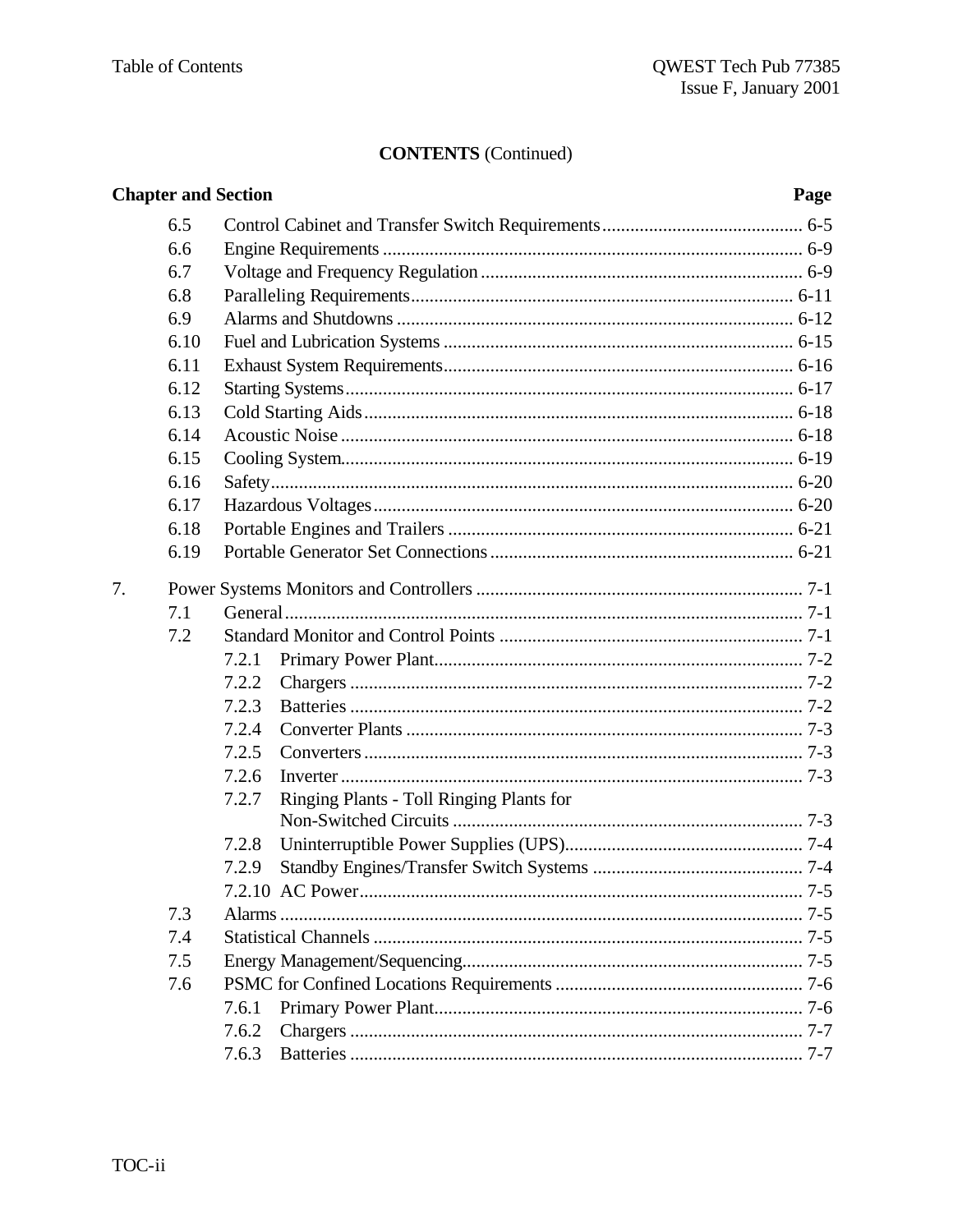| <b>Chapter and Section</b> |      |  | Page |
|----------------------------|------|--|------|
| 8.                         |      |  |      |
|                            | 8.1  |  |      |
|                            | 8.2  |  |      |
|                            | 8.3  |  |      |
|                            | 8.4  |  |      |
|                            | 8.5  |  |      |
|                            | 8.6  |  |      |
| 9.                         |      |  |      |
|                            | 9.1  |  |      |
|                            | 9.2  |  |      |
|                            | 9.3  |  |      |
|                            | 9.4  |  |      |
| 10.                        |      |  |      |
|                            | 10.1 |  |      |
|                            | 10.2 |  |      |
|                            | 10.3 |  |      |
| 11.                        |      |  |      |
| 12.                        |      |  |      |
| 13.                        |      |  |      |
|                            | 13.1 |  |      |
|                            | 13.2 |  |      |
|                            | 13.3 |  |      |
|                            | 13.4 |  |      |

# **Appendix**

| A. |     |                                                |  |
|----|-----|------------------------------------------------|--|
|    | A.1 |                                                |  |
|    | A.2 |                                                |  |
|    | A.3 | "Reduced-Character" and Overhead Bitstream TL1 |  |
|    |     |                                                |  |
|    | A.4 |                                                |  |
|    | A.5 |                                                |  |
|    | A.6 |                                                |  |
|    |     |                                                |  |
|    |     |                                                |  |
|    |     |                                                |  |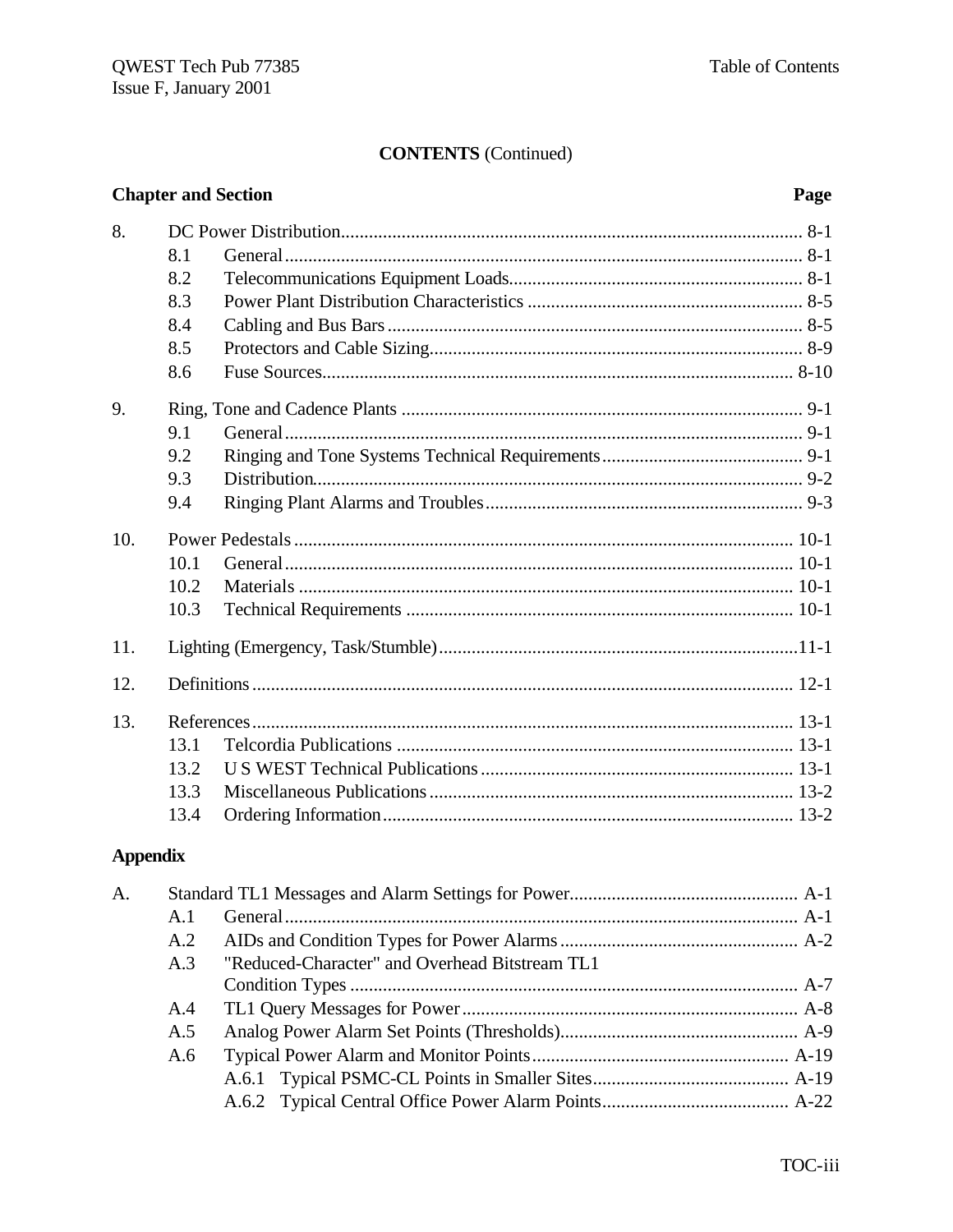# **Figures Page** 2-1 A Powering Scheme for a Central Office ....................................................................... 2-1 2-2 Typical Outside Plant Equipment Enclosure Power Scheme .......................................... 2-2 2-3 Typical Radio Site Power Scheme ................................................................................. 2-2 2-4 Typical Bus Bar Arrangement a Battery Stand ................................................................2-9 6-1 30 Ampere Cable Hardwired to Single-Phase Engine-Alternator................................ 6-26 6-2 30 Ampere Cable To Single-Phase Engine-Alternator Receptacle............................... 6-26 6-3 100 Ampere Cable Hardwired to Single-Phase Engine-Alternator.............................. 6-27 6-4 100 Ampere Cable To Single-Phase Engine-Alternator Receptacle............................. 6-27 6-5 100 Ampere Cable Hardwired To Three-Phase or Single/Three-Phase Engine-Alternator......................................................................................................... 6-28 6-6 100 Ampere Cable To Three-Phase or Single/Three-Phase Engine-Alternator Receptacle....................................................................................... 6-28 6-7 200 Ampere Cable Hardwired to Single-Phase Engine-Alternator.............................. 6-29 6-8 200 Ampere Cable To Single-Phase Engine-Alternator Receptacle............................. 6-29 6-9 200 Ampere Cable Hardwired To Three-Phase or Single/Three-Phase Engine-Alternator......................................................................................................... 6-30 6-10 200 Ampere Cable To Three-Phase or Single/Three-Phase Engine-Alternator Receptacle....................................................................................... 6-30 6-11 Example Site and Engine-Alternator Tags.................................................................... 6-31 8-1 Switch Distribution Voltage Drops................................................................................. 8-3 8-2 Equipment Distribution Voltage Drops........................................................................... 8-4 8-3 Voltage Drops from Battery Strings to BDBs................................................................. 8-4 8-4 Typical mounting of Bus Bar above PDFs...................................................................... 8-8 8-5 Typical Layout of BDFB Fuse Panels........................................................................... 8-13

#### **Tables**

| $A-1$ |         |                                                            |  |
|-------|---------|------------------------------------------------------------|--|
| $A-2$ |         |                                                            |  |
| $A-3$ |         | "Reduced-Character" and Overhead Bitstream TL1             |  |
|       |         |                                                            |  |
| $A-4$ |         |                                                            |  |
| $A-5$ |         | Alarm Thresholds on Analog Points                          |  |
|       |         |                                                            |  |
|       |         |                                                            |  |
|       |         | Part 1C: DC VOLTAGE for "Constant Current" Applications of |  |
|       |         |                                                            |  |
|       |         |                                                            |  |
|       | Part 2: |                                                            |  |
|       |         |                                                            |  |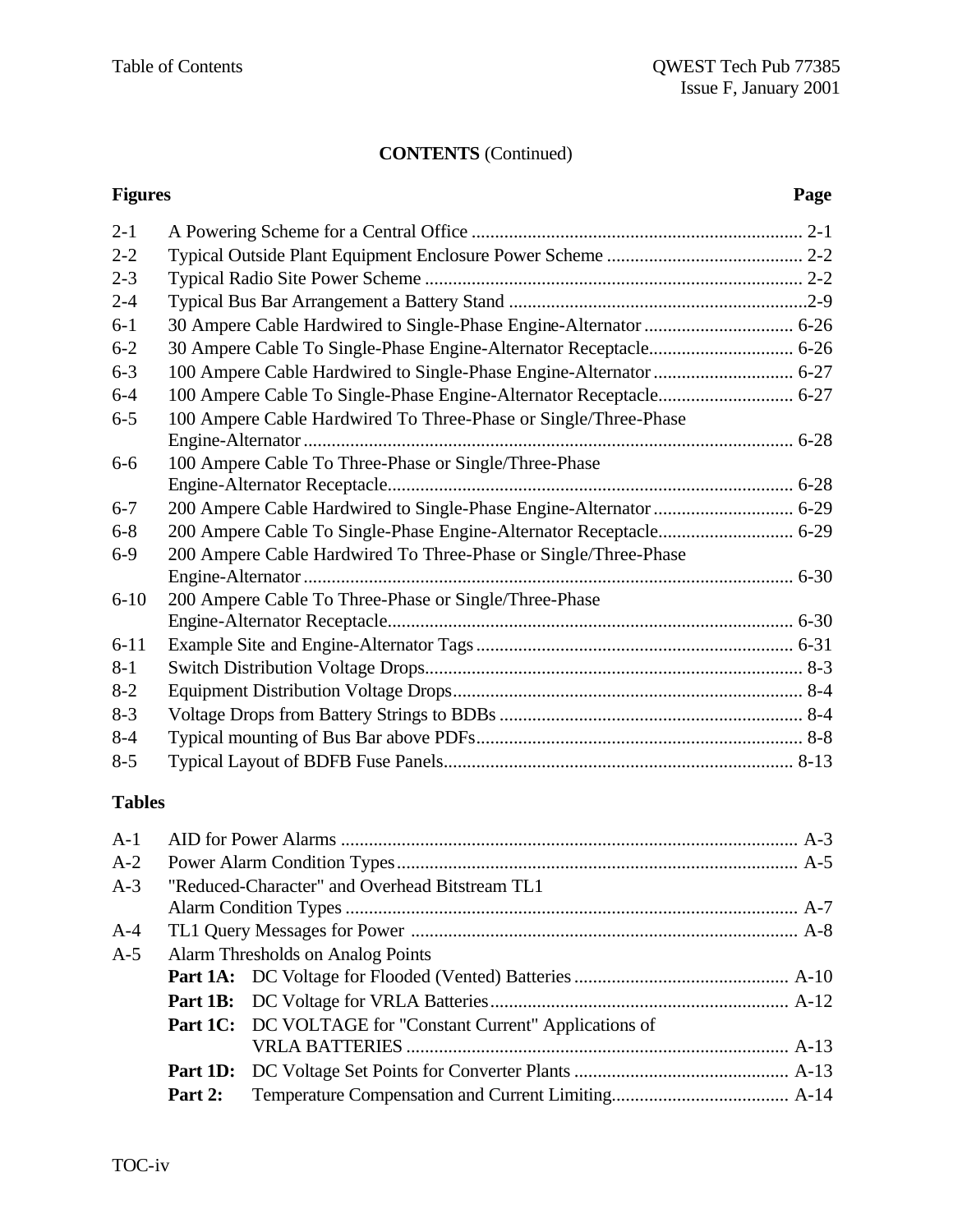| <b>Tables</b> |                |                                                                      | Page |
|---------------|----------------|----------------------------------------------------------------------|------|
|               | Part 4:        |                                                                      |      |
|               | Part 5:        |                                                                      |      |
|               | Part 6:        |                                                                      |      |
|               | <b>Part 7:</b> |                                                                      |      |
| $A-6$         |                | <b>Typical Power Alarm and Monitor Points</b>                        |      |
|               |                | <b>Part 1A:</b> Power Points for OSP Cabinets and                    |      |
|               |                |                                                                      |      |
|               |                | <b>Part 1B:</b> Power Points for CEVs, HUTs, CDOs (small COs without |      |
|               |                |                                                                      |      |
|               |                |                                                                      |      |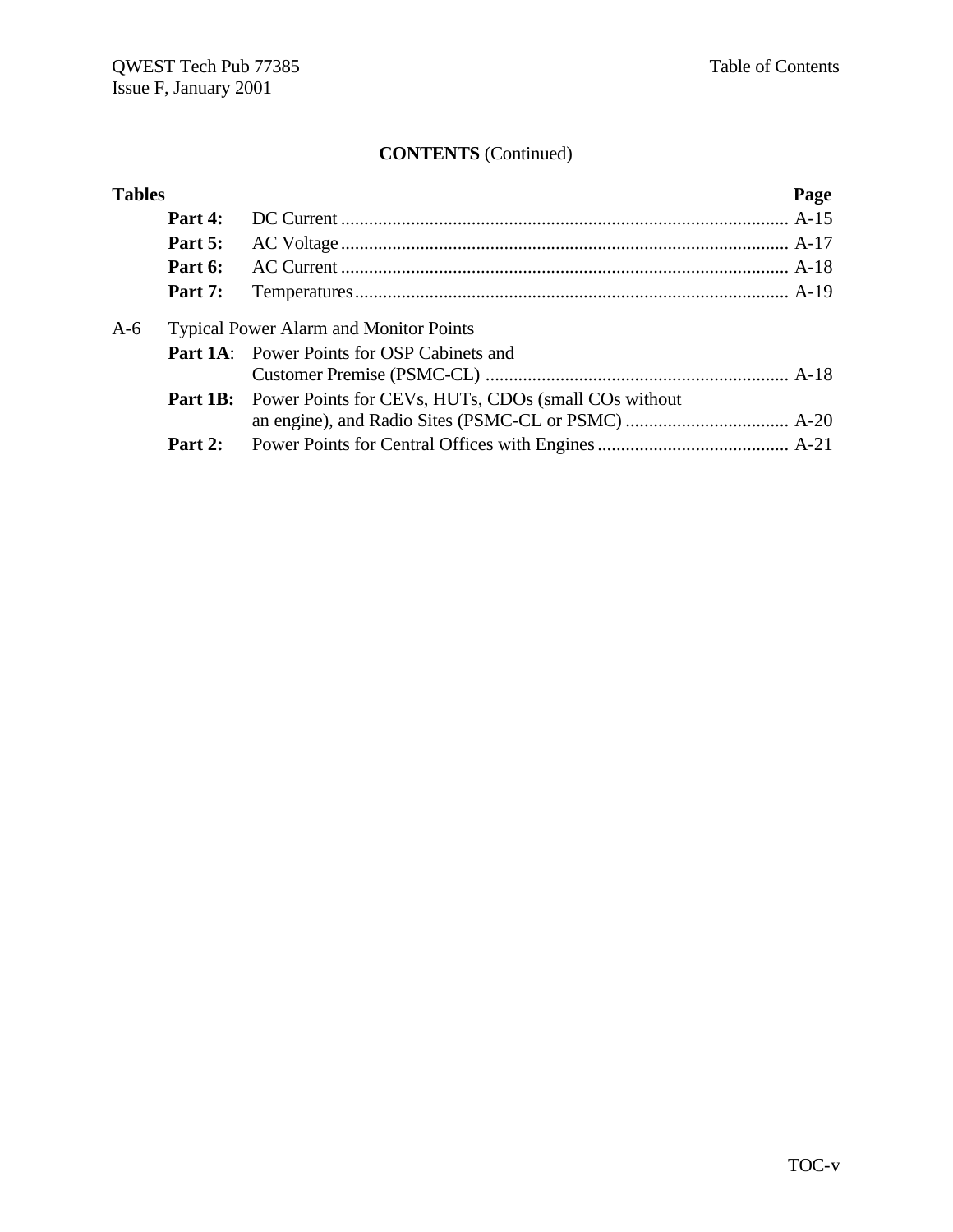# **CONTENTS**

|    | <b>Chapter and Section</b> |  | Page |
|----|----------------------------|--|------|
| 1. |                            |  |      |
|    |                            |  |      |
|    | 12                         |  |      |
|    | 1.3                        |  |      |
|    | 1.4                        |  |      |
|    | 1.5                        |  |      |
|    | $1.6^{\circ}$              |  |      |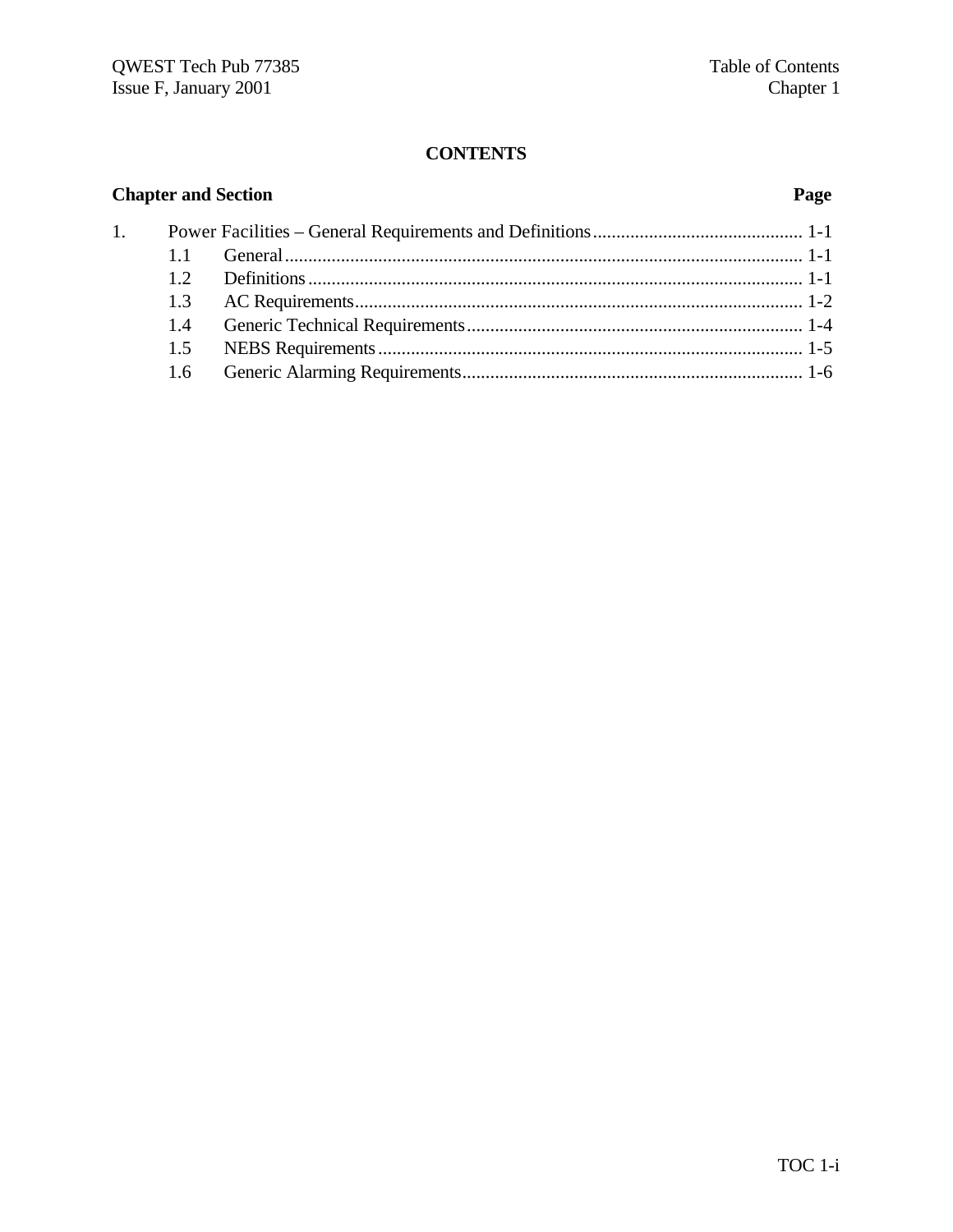#### **1. General Requirements and Definitions**

#### **1.1 General**

This section is intended to provide general requirements that apply to all of the units of this document which follow.

All power equipment shall be Manufactured, Engineered, and Installed in accordance with the following:

- **Owest Technical Publications**
- Telcordia Requirements
- Federal Communications Commission (FCC)
- National Electrical Code NFPA 70
- Underwriters Laboratories Requirements
- Department of Labor Occupational Safety and Health Standards (OSHA)
- Federal, State, and local requirements including, but not limited to, statutes, rules, regulations, and orders of ordinances imposed by law.

Detail engineering for Qwest site shall meet all the above and Qwest Standard Configuration Documents.

All power equipment used shall have passed through the Qwest Product Selection procedure.

All requirements in this document are effective from the publication date of the document forward.

Qwest prefers that all end equipment be powered by nominal -48 V DC power (-42 to -59 V DC). Where -48 V and -24 V and 130 V DC-powered equipment exist in the same site, the primary power plant should be a -48 V DC power plant. The 24 V and 130 V equipment should be powered from converters (see Chapter 3 for exception).

Blowtorch, acetylene torch, including fiber fusion splicing or any open flames and/or sparks are not permitted in any Qwest battery room. Qwest Safety and Loss Prevention Program Handbook (issue 5-97 page C-39-2 paragraph 4) states that no open flames are allowed in the battery room Fire and Life Safety Manual and Uniform Fire Code and Qwest publication 77350.

#### **1.2 Definitions**

| <b>SHALL</b>   | When this designation is used in a requirement, it denotes a binding<br>requirement due to fire, life, or safety reasons. These requirements are not<br>optional. |
|----------------|-------------------------------------------------------------------------------------------------------------------------------------------------------------------|
| <b>MUST</b>    | When this designation is used in a requirement, it denotes a binding<br>requirement, but does not involve fire, life, or safety.                                  |
| WILL or SHOULD | When this designation is used in a requirement, it denotes a condition that is<br>a Qwest preference.                                                             |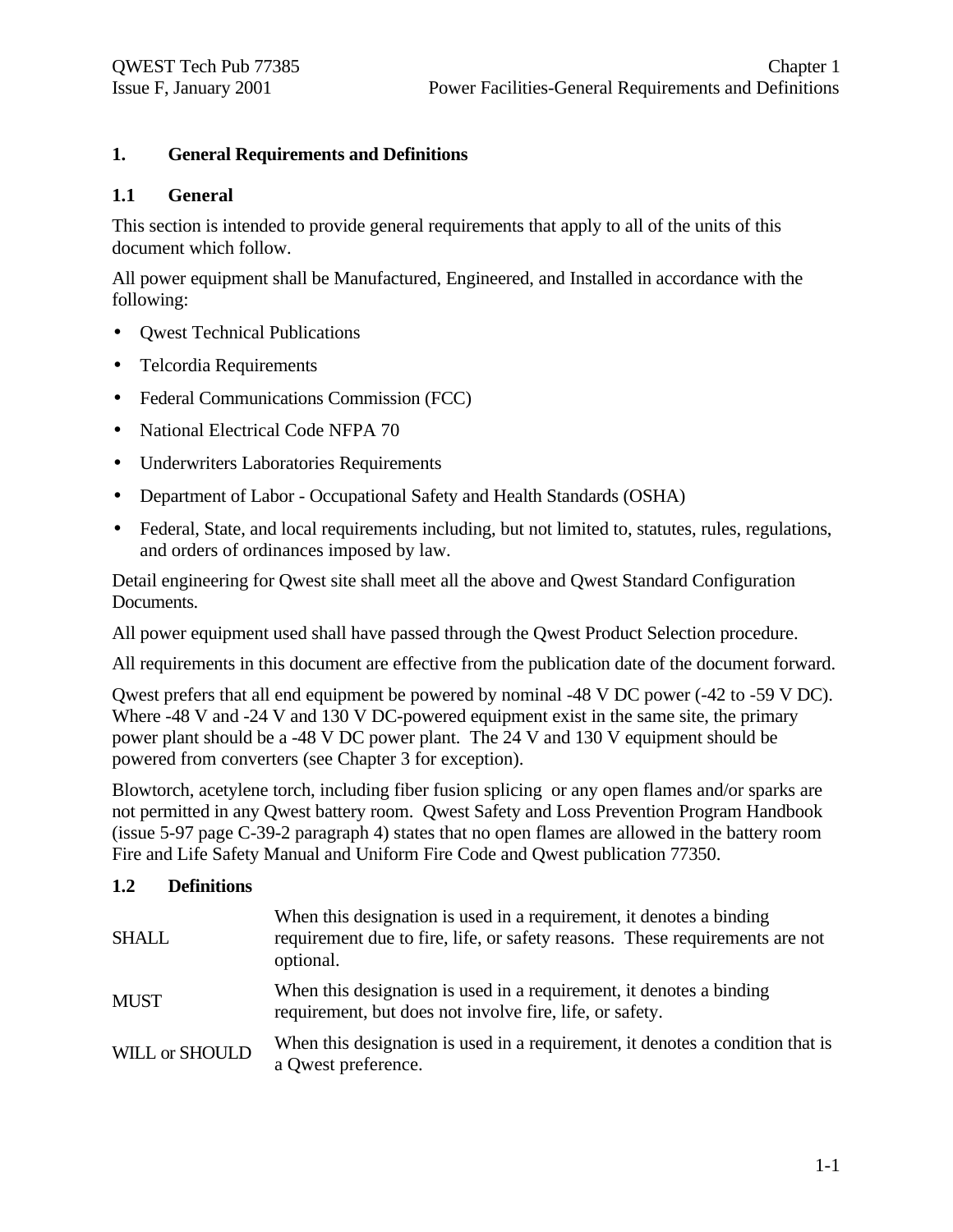# **1.3 AC Requirements**

Three types of AC loads that may be required within a Qwest telecommunication site.

- Protected Loads Those AC loads that shall have reserve power available within four microseconds or less. Protected loads will use either an inverter (Chapters 4) or UPS (Chapter 5).
- Essential Loads Those telecommunications and building AC loads that must operate during prolonged loss of commercial AC power. These loads are normally run off of a standby engine-alternator (Chapter 6)
- Nonessential Loads Those that can experience long periods of commercial power interruption without needing some form of backup. Generally, these loads are not switchable to the standby source.

AC equipment shall be capable of operating without damage from any input source with the following characteristics:

- The equipment shall be operational from either a single phase or a three phase AC service
- The equipment shall be operational from a 60 Hertz (Hz) source  $\pm 10\%$ .
- Voltage Limits The limits shown below are consistent with range B utilization limits of American National Standard Institute(ANSI) Voltage Rating for Electrical Power Systems and Equipment, and apply to sustained voltage levels:

| <b>Nominal Phase</b> | <b>System Voltage</b> |         | <b>Voltage Limits</b> |
|----------------------|-----------------------|---------|-----------------------|
|                      |                       | Minimum | Maximum               |
|                      | 120                   | 106     | 127                   |
|                      | 220/240               | 184     | 254                   |
|                      | 208/240               | 184     | 254                   |
|                      | 277/480               |         | 508                   |

THHN, THW, or THWN type wire, color-coded in red, black, white, yellow, brown, orange and green are acceptable for use in AC circuits only. The use of colored tape on both ends of the wire is also accessible for this application. The exception is for neutral conductors #6 AWG or smaller which require a continuous white or natural gray outer finish along its entire length. All AC wire for central office applications shall be run in conduit, raceway or metallic enclosure.

All AC neutrals shall be sized at the same size as the phase conductors, at a minimum. AC wires used in Outside Plant applications do not have to be run in raceway or conduit if they are cords terminated in a NEMA Twist-Lock plug. These wires must be fire retardant Hypalon coated or polyethylene (XLP-USE-2, or EPR-USE-2, or RHH/RHW-2). An AC neutral must be run with all branch circuits.

Color Code for AC 120/240 VAC single phase and 120/208 VAC 3 Phase (this requirement applies to installations from January 1996 forward).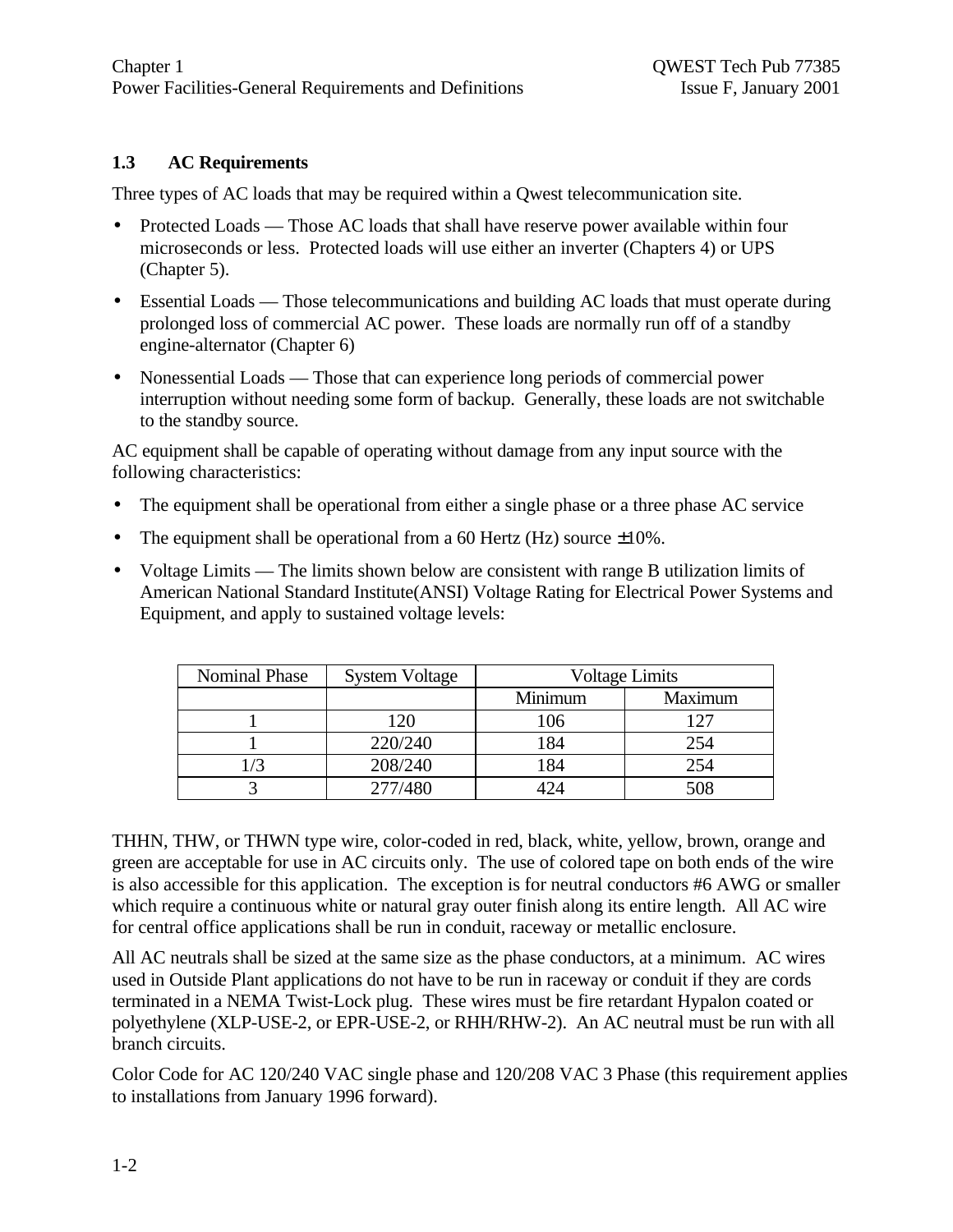| Line      | Color                              |
|-----------|------------------------------------|
| 1(A)      | <b>Black</b>                       |
| 2(B)      | Red or Orange High Leg 240 V Delta |
| 3(C)      | <b>B</b> lue                       |
| Neutral   | White                              |
| Grounding | Green                              |

Color Code for AC 277/480, Three Phase (this requirement applies to installations from January 1996 forward).

| Line      | Color        |
|-----------|--------------|
| 1(A)      | <b>Brown</b> |
| 2(B)      | Orange       |
| 3(C)      | Yellow       |
| Neutral   | Gray         |
| Grounding | Green        |

AC power wire shall be copper conductor only within the CO. Aluminum wire may be installed by the local utility from their equipment to the House Service Board Service entrance. The AC feeds from the house service board to the Power Distributing Service Cabinets (PDSCs) serving the chargers shall be dual feed. One dual feed PDSC or two separately feed PDSCs will meet this requirement. One feed shall be for the PDSC serving the odd number chargers. The other feed shall be for the PDSC serving the even number chargers. PDCSs' can be either stand-alone or wall mounted. The PDSC feeds from the house service board shall be sized to the capacity of that PDSC, (i.e., a 600 Ampere PDSC shall be sized and fed at 600 Amperes). A PDSC shall be dedicated to that charger line-up which it is serving. Circuit breakers for the chargers shall be sized to the manufacturers' recommendation for the chargers being served. PDSCs only need to be equipped with circuit breakers for existing chargers. Future circuit breakers should be added when chargers are added to the power plant. The cabinet and the circuit breakers will be rated for the available fault current (AIC). PDSC should be rated at 600 amperes, except in small remote sites where the PDSC can be rate at 200 Amperes. Sites that use a power pedestal for AC should be sized per Section 10.

All AC feeders in telecommunications equipment areas (including power rooms) will be enclosed in conduit or approved cable raceway. Insulation coated armored power cable (liquidtight) will only be used in special applications where conduit is not practical. Flexible metal conduit shall not be used ever in power rooms (NEC 350-5.3).

All rigid, Electrical Metallic Tubing (EMT) and metallic liquid tight flexible conduit runs shall be made with compression or threaded type fittings, couplings and junction boxes. Setscrew or stake type fittings and couplings shall not be used in Qwest locations. Exceptions are for screw type fittings and couplings that may be used on armored cable and flexible metallic conduit.

No PVC conduit or tubing of any kind may be used for AC service; there are NO exceptions to this rule.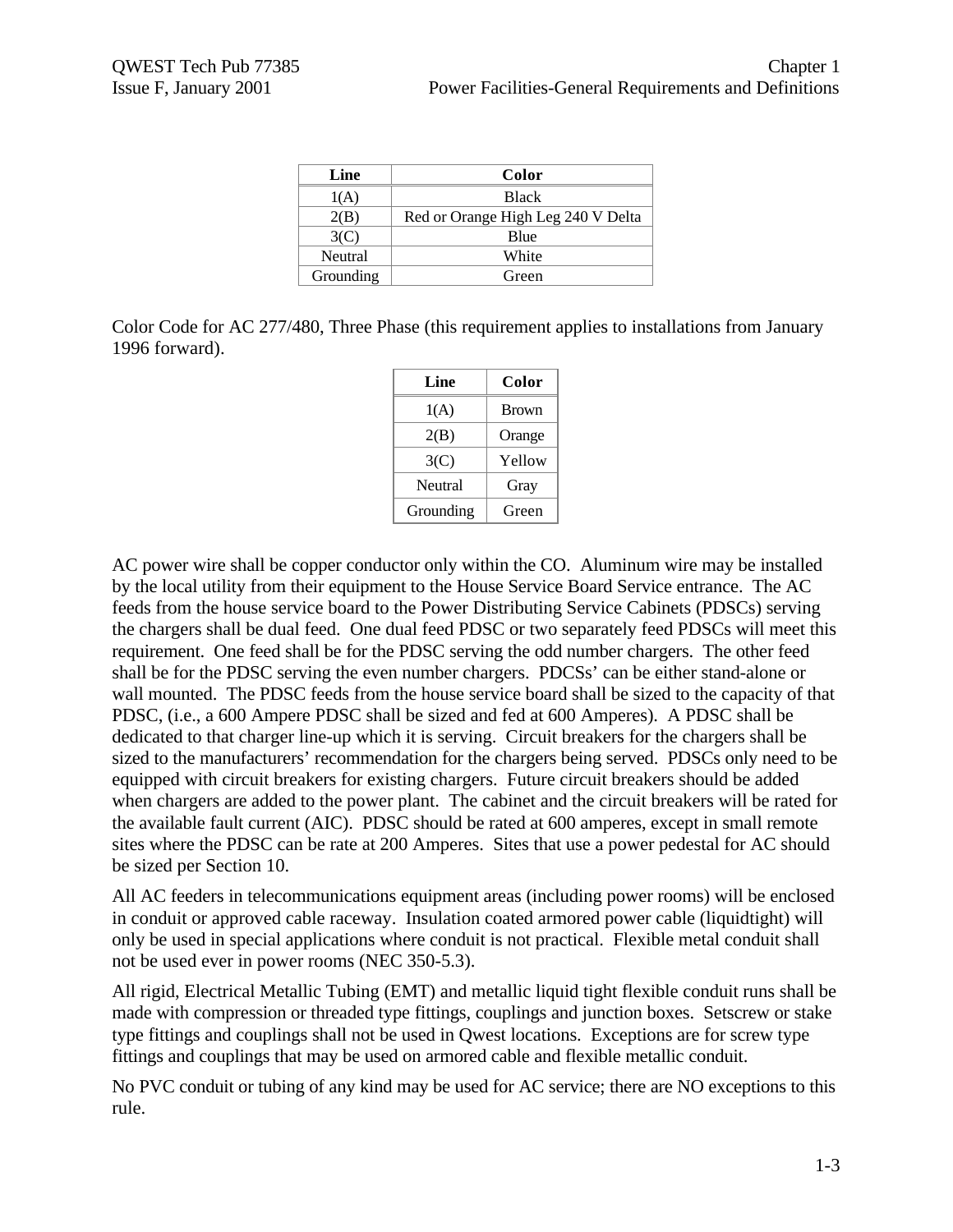AC feeds from the raceway or junction box to the charger must be run in either thinwall or liquid tight conduit. Flexible conduit shall not be installed on cable racks.

# **1.4 Generic Technical Requirements**

All power equipment must conform to American National Standards Institute (ANSI) requirements, and shall be UL (Underwriters Laboratory) Listed. Power components (chargers, controllers/monitors, inverters, UPS, converters, engine-alternators, transfer switches, generator set plugs, AC power cabinets, and power pedestals) shall meet the requirements of the National Electrical Code (NEC - NFPA 70), latest issue.

Powering equipment must pass and be listed to UL 1950 and UL 94-V0 and have a minimum LOI of 28%.

All CO grounding cable (that is not manufacturer internal shelf and intra-bay wiring) shall be green in color and be in accordance with Qwest Pub 77355, latest issue. Black or gray cable cannot be taped green all CO grounding cable must be green there are no exception and, no letters of deviation will be accepted for this requirement

All active electronic devices shall be solid-state. Vacuum tubes shall not be used.

All relays will be solid-state or provided with dust covers.

Protection devices can be either Fuses (preferred for DC) or Circuit Breakers. All protection devices (fuses or circuit breakers) shall be sized at 125% of the load and rated for the available fault current (AIC) which meets or exceeds the maximum available fault current at that point in the system. All fuses or circuit breakers must be AC rated for AC circuits, and DC rated for DC circuits.

Fuses and circuit breakers shall be front accessible and labeled to indicate their Ampere rating and circuit assignment (frame/shelf), function. Circuit breakers shall be labeled according to the NEC. Circuit breakers when mounted horizontally the "UP" position shall be "ON". All circuit breakers should be equipped with shields.

Fuses must be color coded to prevent mixing. Renewable link, and H type fuses are not acceptable for use. All internal circuits shall be protected with fuses mounted in a dead front fuse holder. Each fuse shall be provided with a blown fuse indicator connected to an alarm-indicating lamp on the control panel. All power semiconductor circuits shall be fused using KAA type fuses to prevent cascading or sequential semiconductor failures. All electrolytic capacitors shall be fused. A maximum of two capacitors shall be protected by one fuse.

Fuses or circuit breakers shall never be used in a parallel configuration (NEC 240-8).

If circuit breakers are used, they shall be of the thermal-magnetic (preferred) or magnetic type (only if approved by local code). They shall be of the trip free type. Contacts shall not be capable of being manually held closed during an overcurrent condition.

All DC runs in a raised floor environment (that is also used as an air plenum) must be in a plenum rated raceway, metal conduit, or metallic liquid tight flexible conduit; or must be plenum-rated cable MI type cable. If RHW type wire is used it must be ran in rigid metal or metallic liquid tight flexible conduit. Only two wires one feed set (battery and return) can be ran in one conduit, each load (A, B, etc.) must be ran in a separate conduit.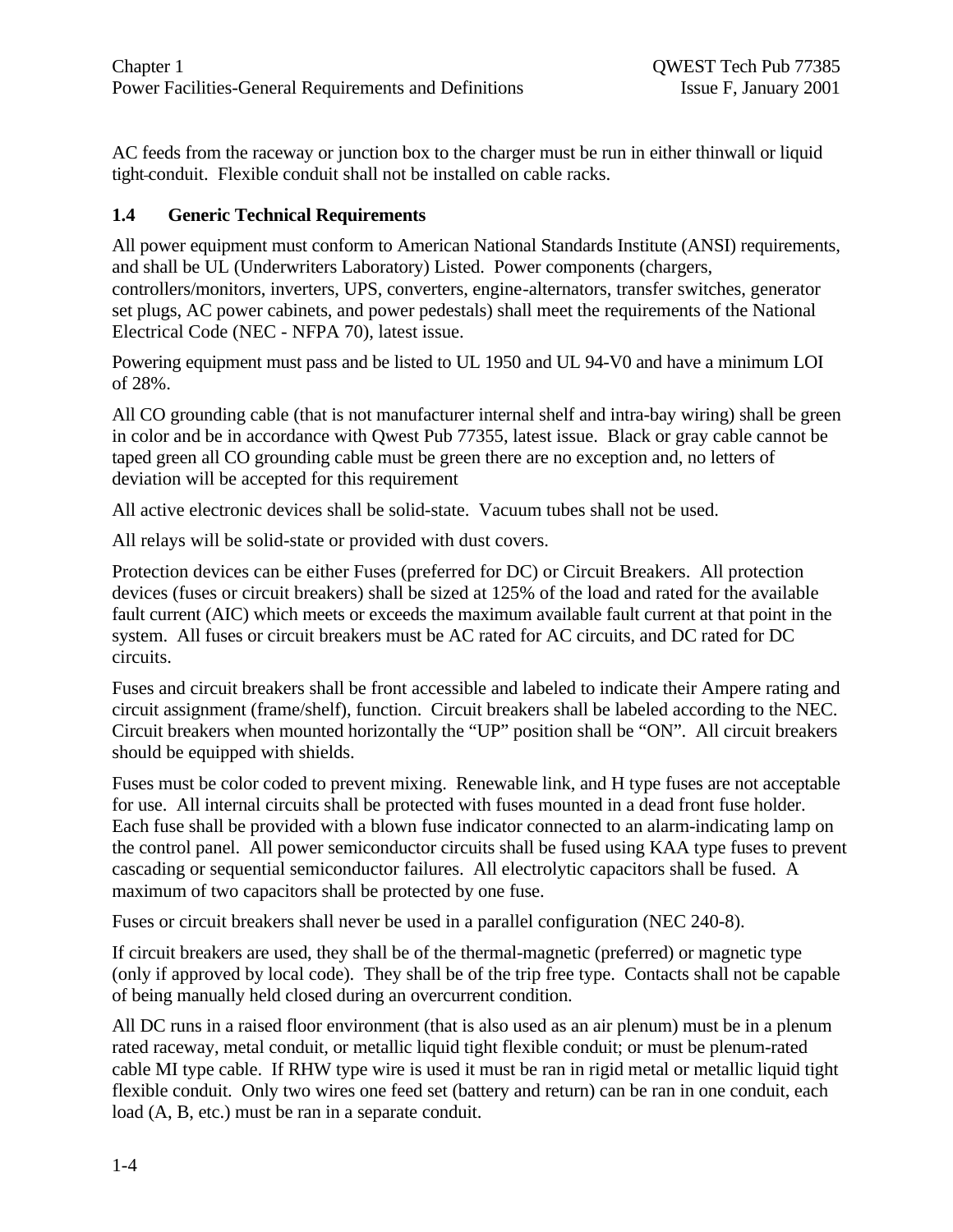If forced air-cooling is used to keep components cool the blower motors shall be equipped with sealed ball bearings. Blowers shall be redundant. A failure of a blower unit shall generate an alarm. All air inlet and exhaust openings shall be protected with expanded metal guards.

The structural members of power equipment shall not carry or conduct load currents. Ferrous materials shall not be used for current carrying parts.

Metal parts, unless corrosion resistant, shall have a corrosion protection finish. Ferrous parts not required to meet an appearance criteria shall have zinc plate, cadmium plate, or an approved equivalent finish applied. The minimum thickness of the finish shall be 0.0002 inches plus a chromate treatment. When dissimilar metals are used in intimate contact with each other, protection against electrolysis and corrosion shall be provided. This protection may be metal plating or spraying, or use of a suitable insulating material.

Insulating materials in arcing paths of contacts, fuses, etc. shall be of the non-tracking type. Insulating material shall not be used that will independently support combustion, or that will ignite from a spark, flame, or heating. The combustion products of insulating materials shall not combine with normal atmospheric air to form acid, toxic, or other deleterious products.

Wire used for carrying load current shall be copper conductor only. Wire subject to hinged action shall be of the stranded type.

Copper crimp-type connectors shall be used for all DC power wire connections. Anti-galvanic corrosion joint compound shall be applied to connections.

Busbar shall be of 95% hard-drawn copper.

All individual components of power equipment should be assigned a functional designation. Each Test Point (TP) must be accessible and assigned a designation starting with TP1. These designations shall be shown on the schematic drawing, on or adjacent to the point being designated.

All power semiconductor circuits shall be fused to prevent cascading or semiconductor failures.

Internal fuses must be easily accessible.

# **1.5 NEBS Requirements**

# **NEBS will not be waived.**

Qwest cannot and does not certify testing facilities.

The supplier shall meet the requirements of Telcordia (Bellcore) GR-1089-CORE, and GR-63-CORE, as the GRs pertain to its equipment. The supplier must test to the GRs as required by Qwest , and Telcordia (Bellcore) SR-3580. Qwest requires that all NEBS test is performed at an independent third party test facility. These test facility must be accredited as part of a laboratory accreditation program sponsored by one of the following, American Association for Laboratory Accreditation (A2LA), National Voluntary Laboratory Accreditation Program (NVLAP), National Recognized Testing Laboratory (NRTL), and Underwriters Laboratory. Test facilities must be certified for those fields of accreditation that encompasses NEBS requirement.

Qwest will however accept test data from a supplier's testing facilities provided it is accredited to perform the test and observed by a member of another accredited laboratory as defined above. Qwest will not accept test reports written by the supplier or a supplier's interpretation of a test lab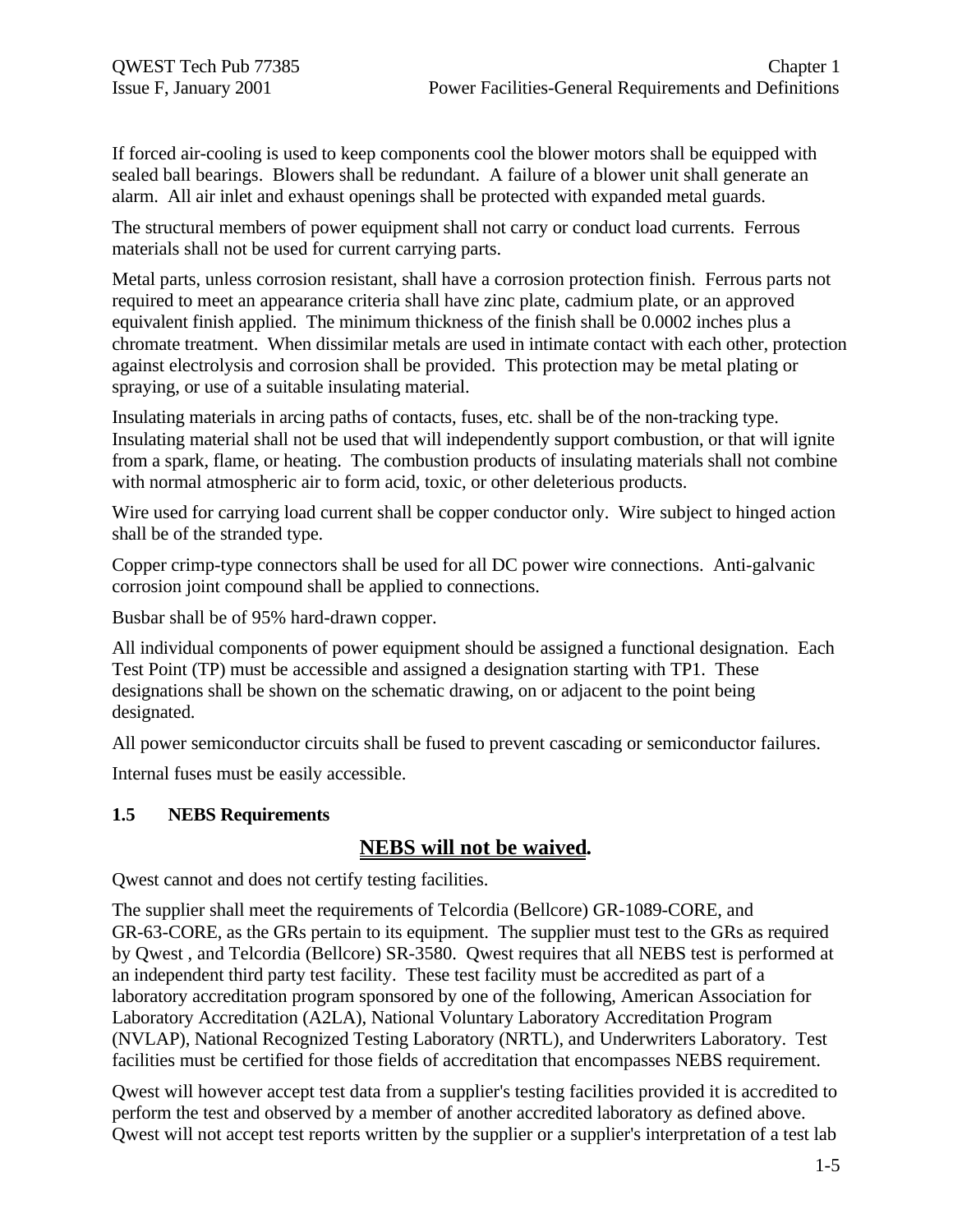report. Qwest will only accept test reports written by the independent test lab performing the work or by the representative of the observing third party lab. All test reports must be written on the test lab's letter head.

| <b>Central Office</b>                   |  |
|-----------------------------------------|--|
| All of NEBS Level 3 and Others Criteria |  |
| EMI (Open Door) - NEBS Level 3          |  |
| ESD (Open Door) - NEBS Level 3          |  |
| EQ ZONE 4 - NEBS Level 3                |  |
| Operational Thermal - NEBS Level 2      |  |

| <b>Remote Terminal (Customer Premises, CEV, Hut)</b> |  |
|------------------------------------------------------|--|
| All of NEBS Level 1                                  |  |
| EMI (Open Door) - NEBS Level 3                       |  |
| ESD (Open Door) - NEBS Level 3                       |  |
| EQ ZONE 4 - NEBS Level 3                             |  |
| Operational Thermal - NEBS Level 2                   |  |

**Remote Terminal (Pole or Pad Mount, NID)**

Listing Requirements - NEBS Level 1

# **1.6 Generic Alarming Requirements**

All provided alarms will come equipped with a set of dry contacts so that the alarm can be remoted. The connecting point for these contacts will be easily accessible. All analog monitoring points (current shunts or volt meters) within the equipment will be equipped with terminal strip access for attaching remote monitoring devices. The connecting point for analog monitoring points will be located near the alarm connecting points and be easily accessible.

Circuit breakers shall generate an alarm signal when in the tripped state.

The status indicators and alarm outputs shall be in the form of visual indicators in the plant (preferably lighted and blinking), and electrical signals for alarm sending circuits, and for connection to the office alarm system. The visual alarm and status indication system shall have its own dedicated power supply circuit, operating from the plant voltage. This supply shall have an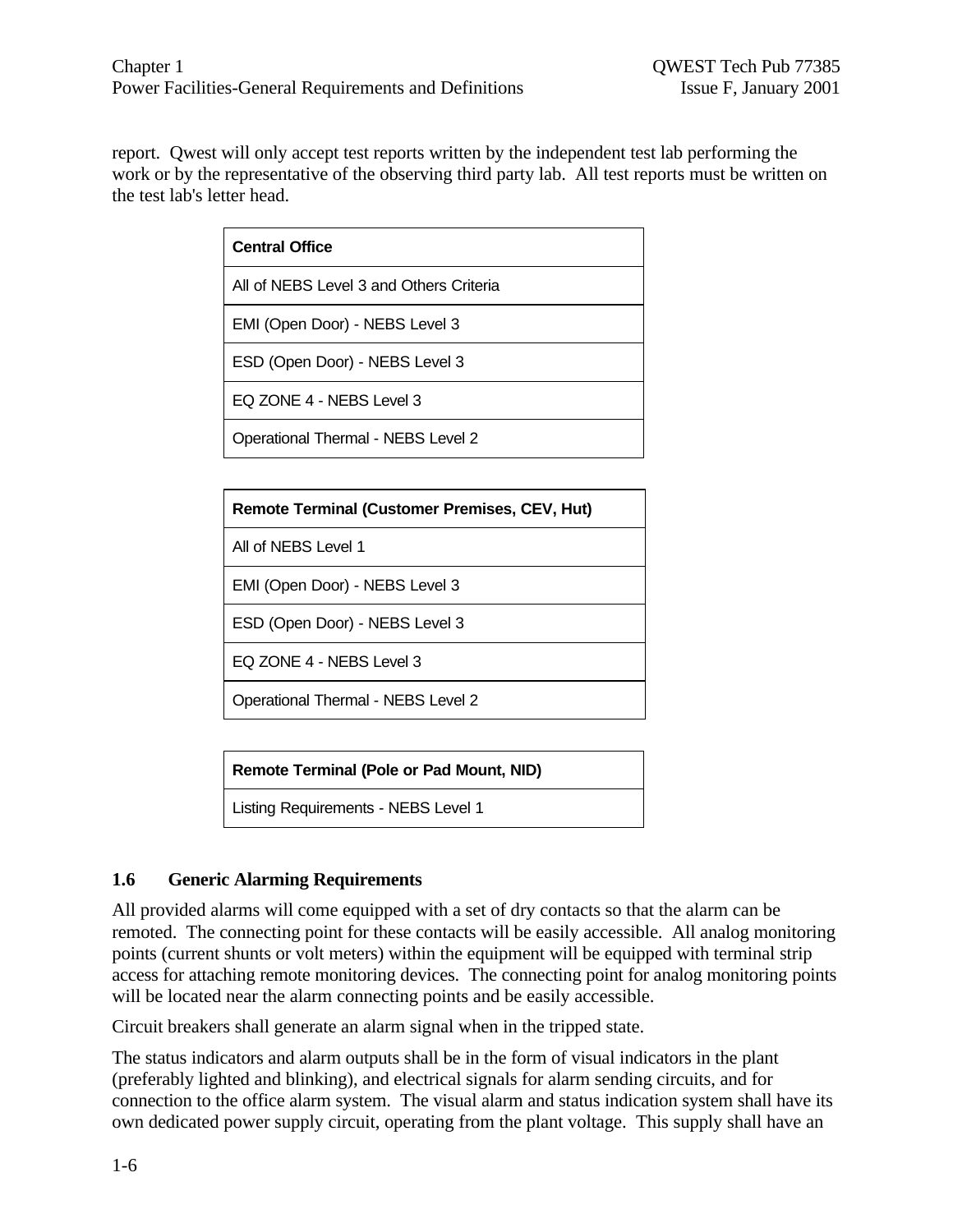overcurrent protection device that will send a visual alarm when it has operated, or power has been removed from the "control and status" system.

Color-Codes for visual equipment indicators will be as follows:

| <b>Color</b>                          | <b>Description</b>                                                                                                                                                                           |
|---------------------------------------|----------------------------------------------------------------------------------------------------------------------------------------------------------------------------------------------|
| Red                                   | MAJOR/CRITICAL indicates a failure that currently<br>affects power service to the load, or a failure which<br>may mask an alarm associated with a service affecting<br>problem               |
| Amber,<br>Orange, or<br><b>Yellow</b> | MINOR/PRELIMINARY — indicates an abnormal<br>operating condition within the power system or<br>equipment that requires attention, but power service to<br>the load is not currently affected |
| Green                                 | indicates proper operation of the system or equipment                                                                                                                                        |
| <b>White</b>                          | signify conditions that have none of the above<br>connotations of red, yellow, or green.                                                                                                     |

The alarm output for the office alarm system shall have two closures, one for the audible, and one for the visual alarm indications. The alarm sending circuit shall have one closure. The electronic or mechanical contacts for the closures shall be capable of supporting 60 VDC and 0.5 Amperes, and shall be electrically isolated from each other and the frame ground.

It is desirable that an Alarm Cut-Off key (ACO) be provided to inhibit the office audible alarm function, without interfering with the visual or remote alarm systems.

A method shall be available to actively test all status indicators to verify they are in working condition.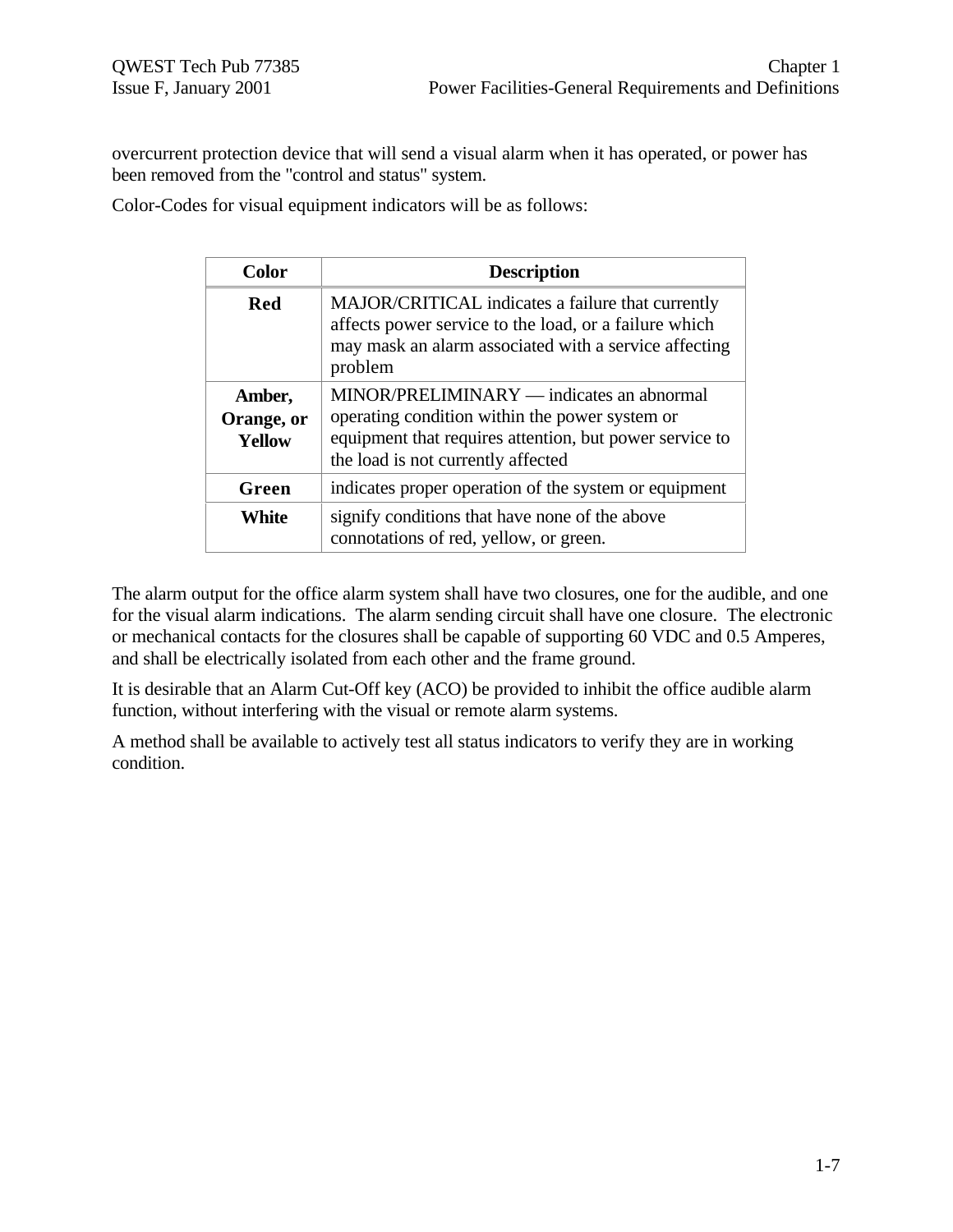# **CONTENTS**

| <b>Chapter and Section</b> |               | Page |  |
|----------------------------|---------------|------|--|
| 2.                         |               |      |  |
|                            | 2.1           |      |  |
|                            | $2.2^{\circ}$ |      |  |
|                            | 2.3           |      |  |
|                            | 2.4           |      |  |
|                            | 2.5           |      |  |
|                            |               |      |  |

# **Figures**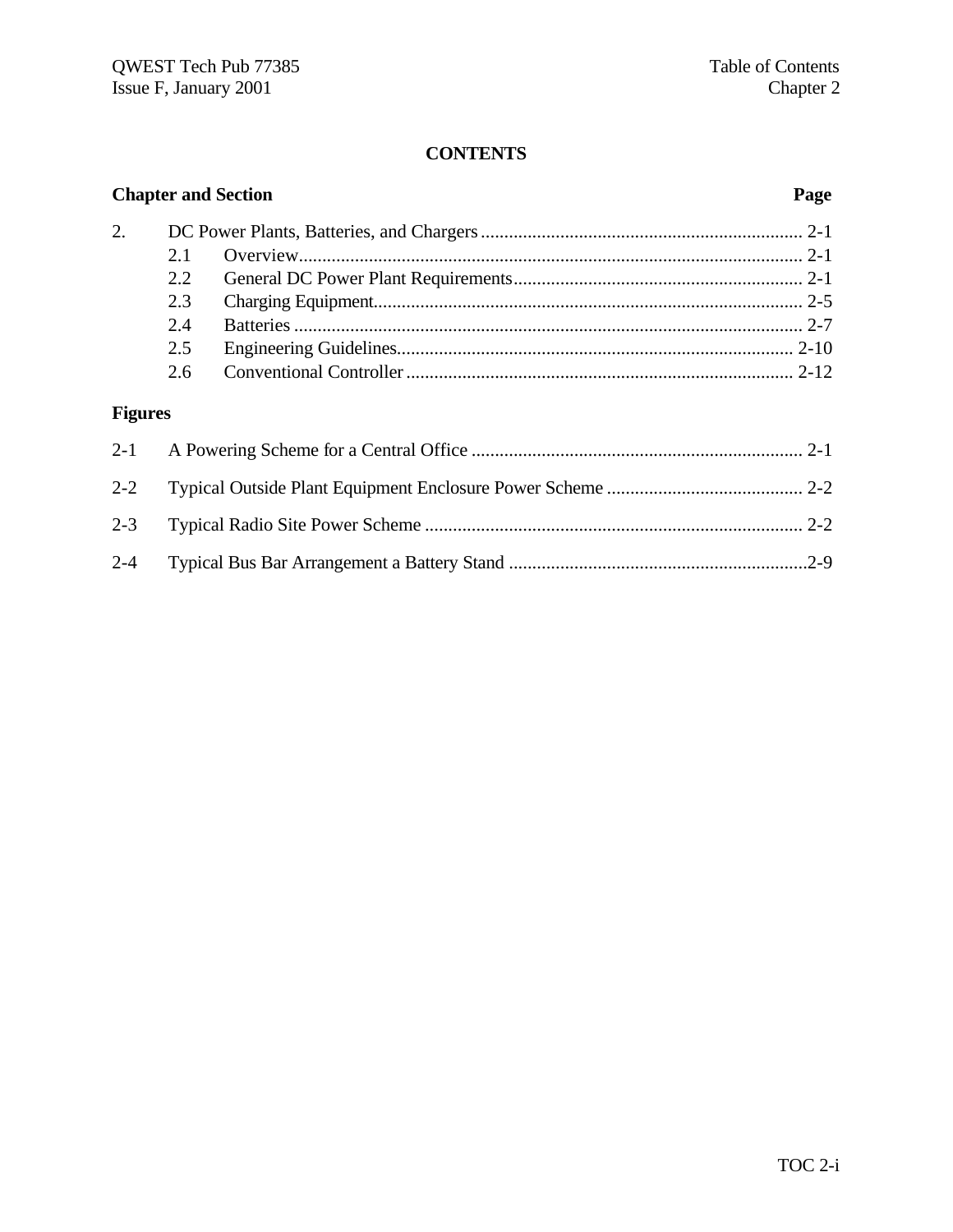# **2. DC Power Plants, Batteries, and Chargers**

#### **2.1 Overview**

This unit covers requirements for DC power plants and their associated batteries and chargers utilized within telecommunications facilities.

#### **2.2 General DC Power Plant Requirements**

One powering scheme for a Central Office is shown in Figure 2-1. There are many other possible configurations. A characteristic powering scheme for an Outside Plant equipment enclosure (e.g., CEV, cabinet, Customer Premise site, etc.) is shown in Figure 2-2. Figure 2-3 shows a characteristic-powering scheme for a radio site.



**Figure 2-1** A Powering Scheme for a Central Office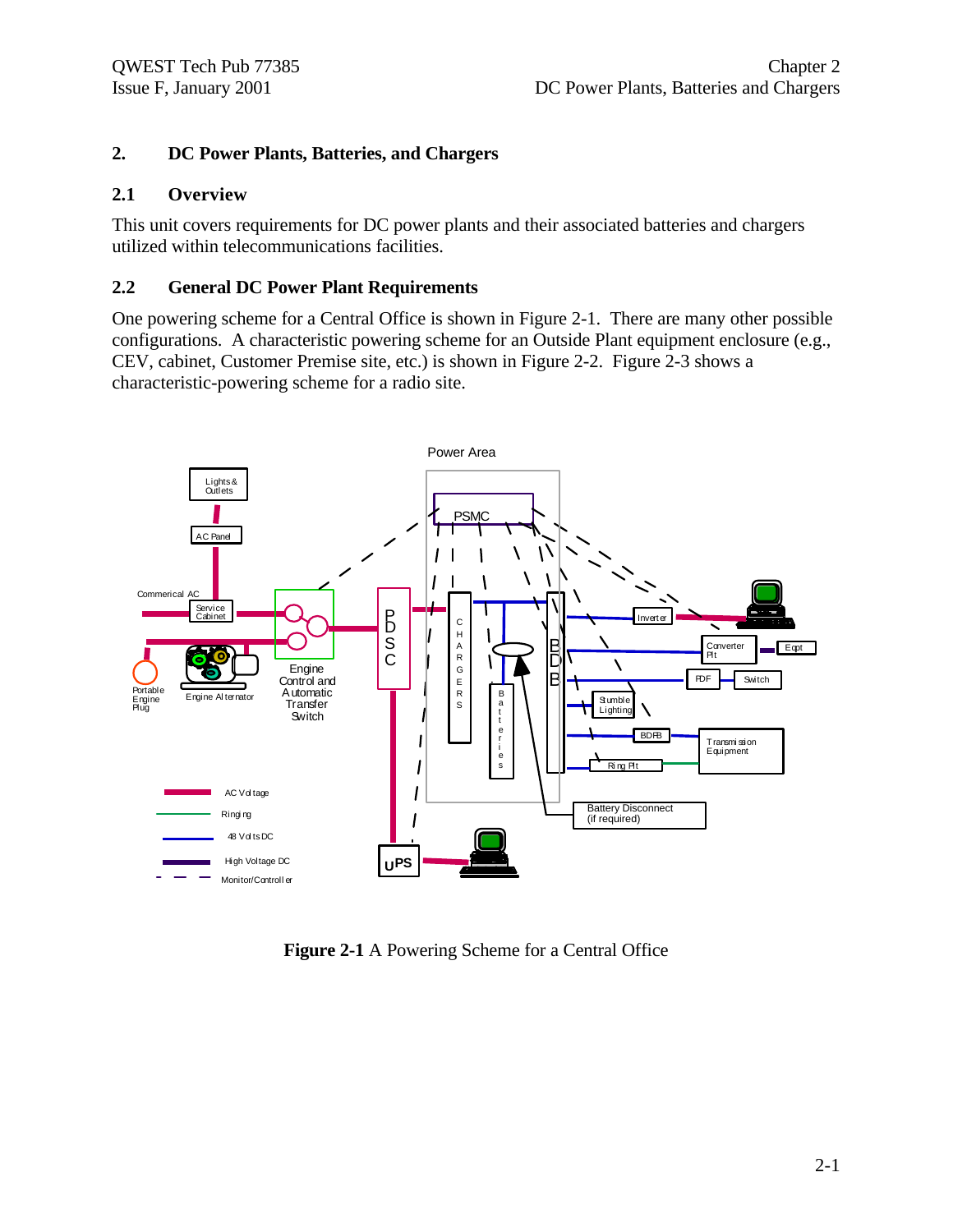

**Figure 2-2** Typical Outside Plant Equipment Enclosure Power Scheme





The principle components of the power distribution plant are: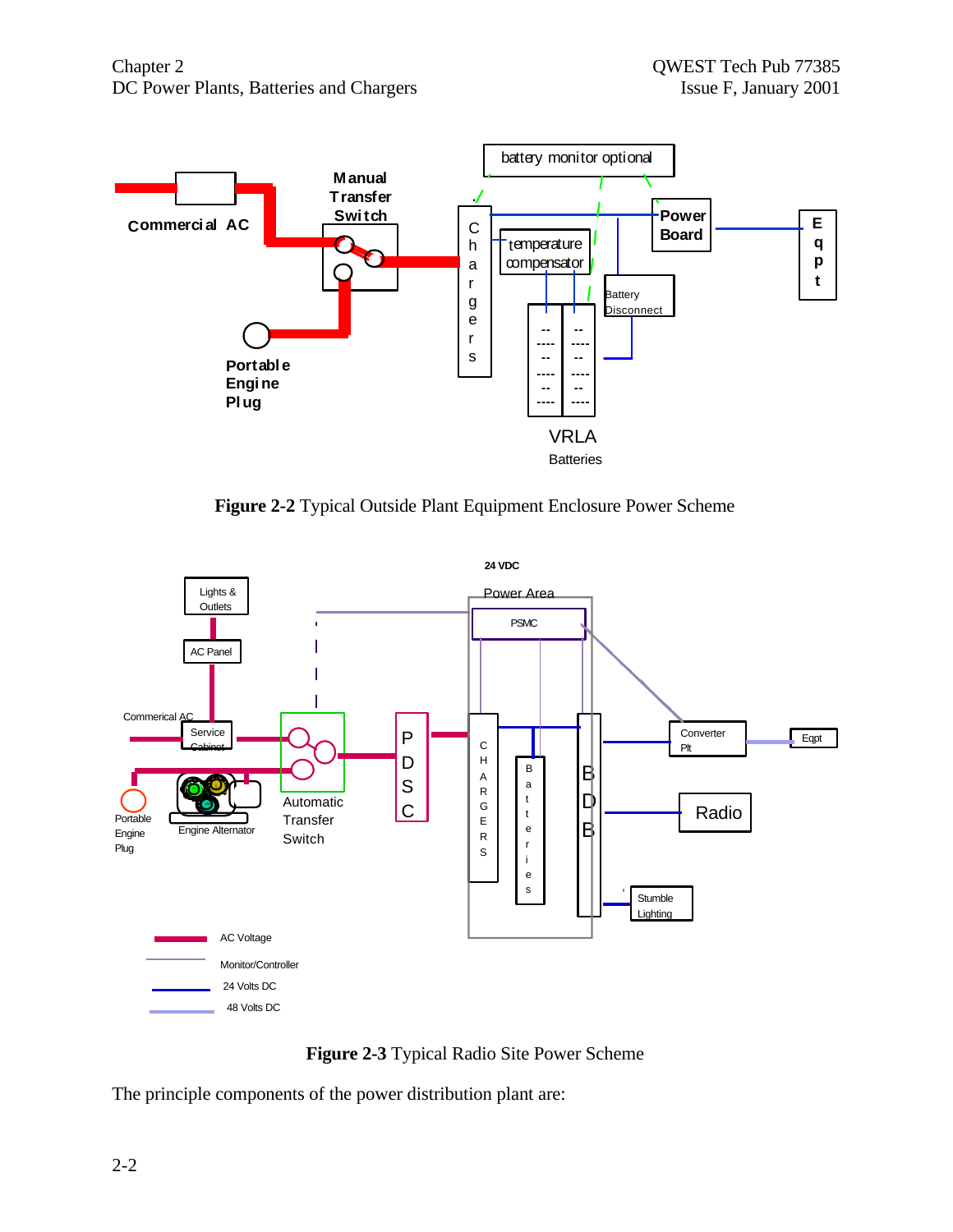- LOCAL AC POWER DISTRIBUTION which includes conduit, cabling, fasteners and protective equipment.
- CHARGING EQUIPMENT consists of chargers and associated equipment to convert AC power to DC power at voltages suitable for Qwest applications.
- TEMPERATURE COMPENSATION and/or current limiting may be separate or an integral part of the charging equipment for use with VRLA batteries. Temperature compensation measure's battery temperature(s), and adjusts the plant voltage accordingly to limit recharge current to the batteries thereby helping to reduce the risk of thermal runaway. Current Limiting simply limits the available charge current to the batteries.
- STORAGE BATTERIES provide a source of DC power to the equipment when AC is not present, until the AC can be restored. They may also provide filtering of the charger output.
- DISCHARGE BAYS contain the control and output circuits; including fuses and/or circuit breakers, shunts, meters, busbar, alarm circuits and other equipment necessary for plant operation.
- BATTERY DISTRIBUTION BOARD (BDB), or POWER BOARDS is the primary power distribution within the charger plant (the originating BDB includes the controller). It is powered directly from the batteries and chargers and contains the primary cable protection equipment and shunts. The BDB may also contain meters and alarms.
- DISTRIBUTION EQUIPMENT is the primary protected power distribution to the equipment. Distribution equipment is powered from the BDB and includes Power Distribution Fuse Boards (PDFB), Battery Distribution Fuse Boards (BDFB), Area Bus Centers (ABC), and protective equipment. The BDB and distribution equipment may be combined in small power plants.
- CONTROL VOLTAGE is the voltage used to operate alarm relays and control circuits in the power plant. The voltage of the primary plant (48 volts, if available) will be the control voltage.
- CONVENTIONAL CONTROL and/or POWER SYSTEM MONITOR CONTROLLER There are two type of PSMC used in Qwest. Power System Monitor Controller - Central Office (PSMC-CO) and Power System Monitor Controller - Confined Locations (PSMC-CL). It is preferred that the PSMC and the conventional controller be integrated into the same unit. The Conventional Controller provides the interface between the chargers and the plant for "on and off" control under normal and adverse conditions. Both the Conventional Controller and the PSMC may provide for charger alarm and contain the visual readout devices for operation of the plant. They provide the means to assess the status of the elements of the power plant (with indications provided locally and remotely) that will permit determination of the impact of the alarm. Monitors (PSMC-CO) for use in central offices shall be capable of X.25/TL1 communication of plant alarms and any other alarms connected to them. PSMCs also measure analog values, such as voltages, currents, and temperatures. PSMCs for Confined Locations (PSMC-CL) are used with VRLA batteries, are a "scaled-down" version of a PSMC, and may or may not be capable of X.25/TL1 communication. A PSMC-CL is capable of some special features needed for VRLA batteries, such as the ability to detect and alarm thermal runaway.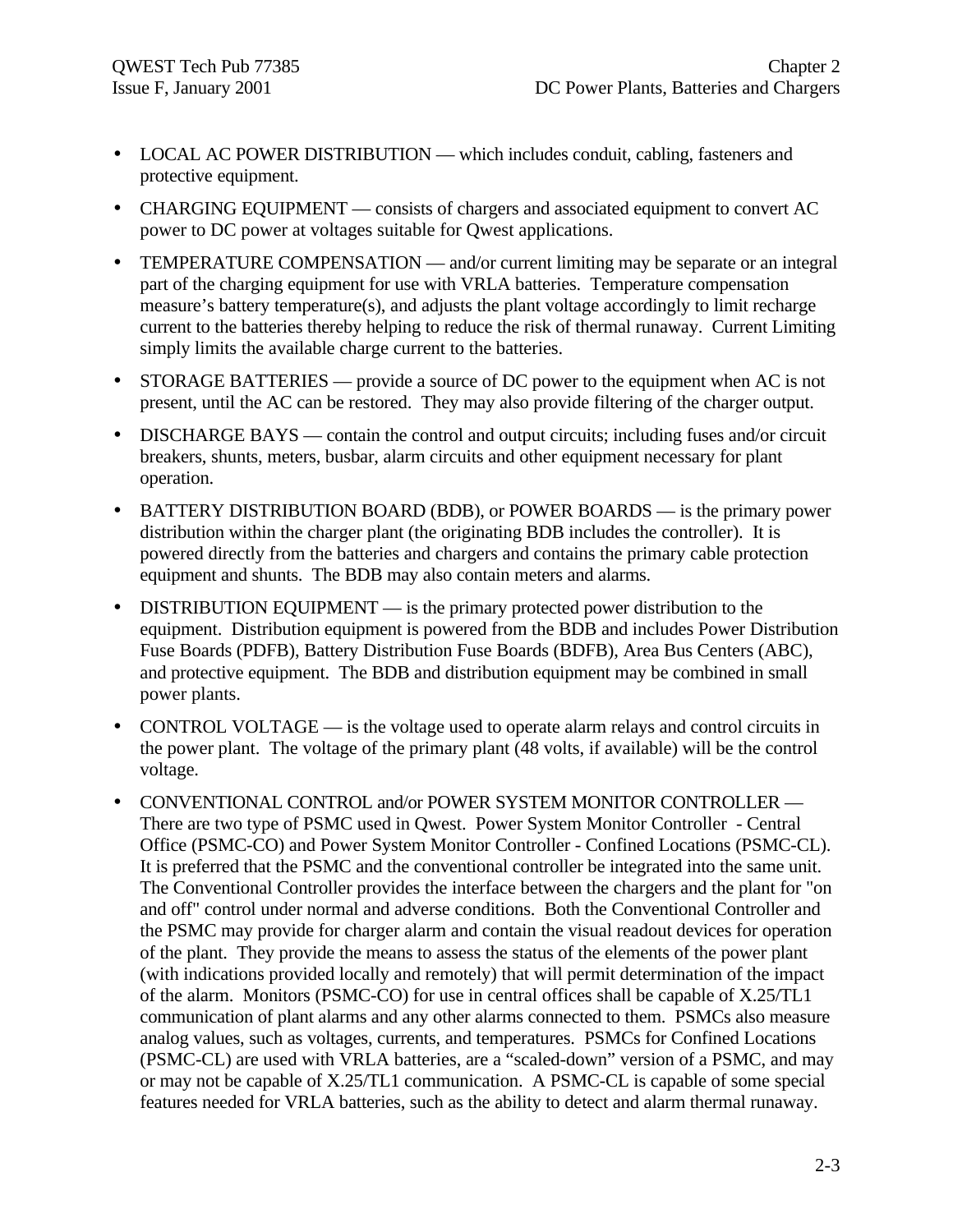All monitors are accessible by dial-up modem. All PSMC shall be capable of dial-up and be emulate a dumb terminal, i.e. VT100.

Grounding (and grounded) connections shall be of the two-hole crimp (preferred), exothermic weld, or amphanol type. Mechanical type or connectors that depend solely on solder are not acceptable.

| <b>Application</b>         | <b>Preferred Method</b>           |
|----------------------------|-----------------------------------|
| <b>Busbar</b>              | two-hole crimp                    |
| <b>Buried Termination</b>  | exothermic weld,                  |
|                            | (Note that exposed terminals need |
|                            | protection from elements)         |
| <b>Outside Connections</b> | exothermic weld, or UL Listed     |
|                            | crimps can also be used           |
| <b>Inside Connections</b>  | two-hole crimp                    |

All DC power connections for both supply and return shall use crimp type copper connections. Connectors for direct battery connections are defined herein. Aluminum connectors shall not be used. Power connectors will be configured as follows:

- Within the supplier's equipment, power connections will be configured to meet the supplier's requirements.
- Between the supplier's equipment in the bay and the top of the bay, connections can be one hole or two-hole crimp, depending on equipment design.
- All connections to a battery return busbar must be a two hole crimp only. Exceptions to the "two-hole" requirement are allowed for battery return busbar rated at 50 Amperes or less.

Details for ground conductors can be found in Qwest Technical Publication 77355, "Grounding - Central Office and Remote Equipment Environment".

RHW-FLEX, Flex Cable, is the preferred power cable to be used in the Central Office power area.

All power equipment (including chargers, batteries, ring plants, fuse panels, etc.) to be used in Outside Plant equipment enclosures (e.g., CEVs, huts, Customer Premise sites, RT cabinets) shall be fully front accessible.

It is preferred that the shunt for power plants rated at 800 Amperes or larger be in the battery return (grounded) side of the charge/discharge busbar. Exception is for busbar type power plants where the shunt can be in the battery busbar located in the main power board.

Low Voltage disconnect devices shall only be permitted in series with the battery strings, not in series with the load (see figures 2-1 and 2-2). The exception to this requirement is where it is required by the using equipment manufacturer, in writing. Is preferred that LVD not be used.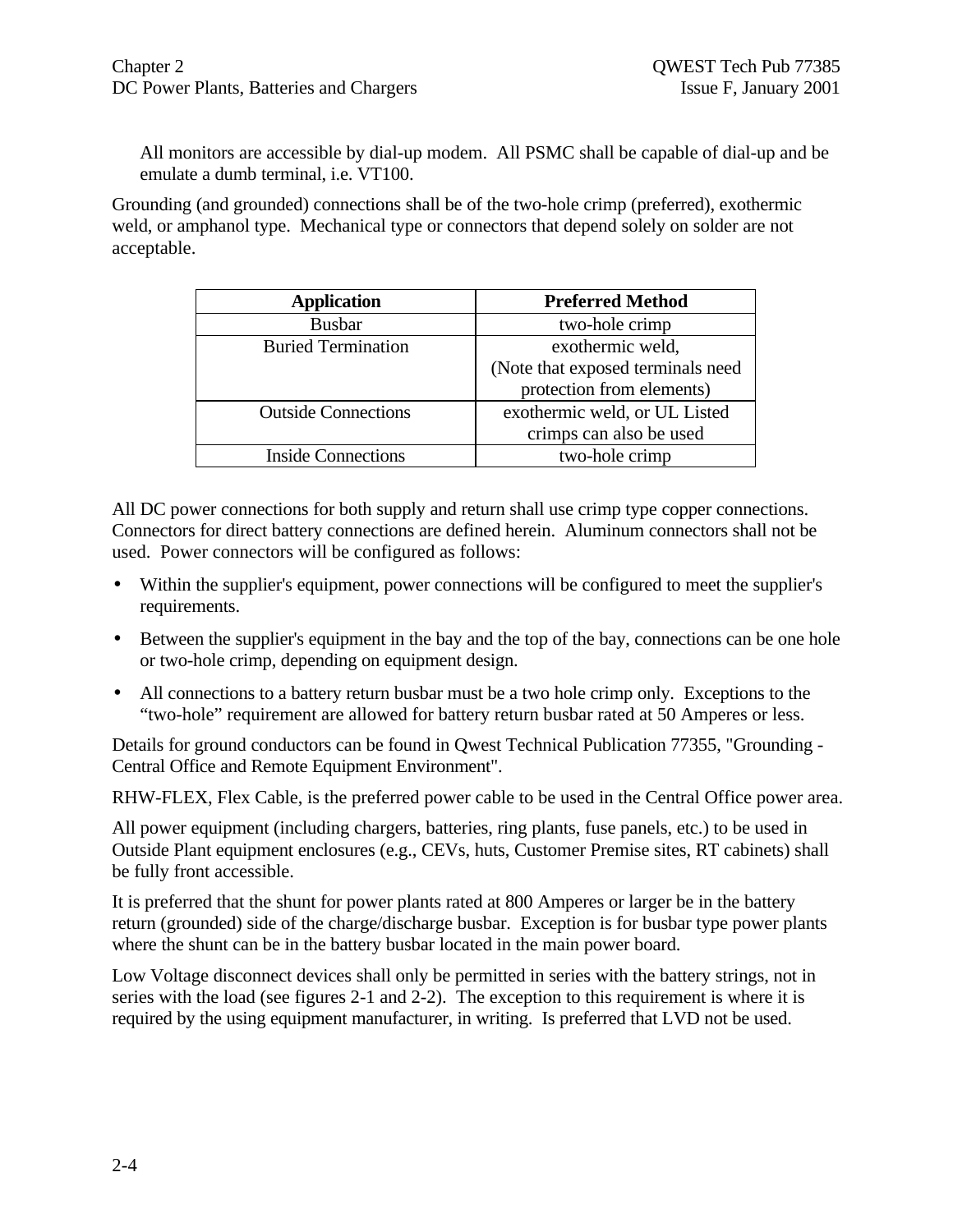### **2.3 Charging Equipment**

When charging equipment is added to an existing power plant, the new equipment will follow the same design criteria as the existing plant. For proper plant operation, charging equipment shall have the following features or capabilities, whether they are required at the time of installation or not:

- HIGH VOLTAGE SHUTDOWN will occur when high voltage on the DC output trips the high voltage alarm and causes charger shutdown. The high voltage shutdown setting shall be adjustable.
- REMOTE RESTART allows a charger to be turned on from a remote location after high voltage shutdown.
- REMOTE STOP permits charger shutdown. Remote stop may be used during transfer from commercial to standby AC power or vice-versa or for energy management.
- CURRENT LIMITING protects the charging equipment when operating into an overload condition. The current limiting circuit is normally designed so maximum output current will not exceed 120 to 125 percent of rating. The current limiting shall be set between 105 and 110% (alarm threshold levels for charger overcurrent are provided in Appendix A-5).
- CURRENT WALK IN controls the charging current from a gradual increase to full output. This feature limits the surge of AC power required after AC power restoration and allows the control circuits to stabilize.
- LOCAL OR REMOTE SENSING refers to the point where the output voltage is sensed for the feed back circuits. Local sensing causes the charger to regulate the voltage at its output terminals. Remote sensing carries the regulation point to the battery terminals or some other selected point. Remote sensing is the only type that is allowed in Central Office. Under no circumstances will local and remote sensing be mixed in the same power plant.
- AUTOTRANSFORMER provides voltage matching of AC supply maintaining the nominal design voltage to the main transformers.
- SEQUENCE CONTROL provides the ability to turn chargers on sequentially, so that when AC is restored the load imposed upon the AC plant by the chargers is sequential rather than block. Sequence control will be provided from the power plant controller. (See Chapter 7, Paragraph 7.5.)
- PARALLEL CONTROL is when all chargers are connected to the output DC bus at all load levels. The capability of each charger to monitor battery voltage individually and supply current on demand is called parallel control of charging units.
- TEMPERATURE COMPENSATION chargers to be used with Valve-Regulated Lead-Acid (VRLA) batteries shall have slope temperature compensation charging features utilizing temperature sensors located at the batteries. The compensation shall be capable of lowering the voltage of the chargers to within one volt or less of open-circuit voltage at 55 degrees C (131 degrees F).
- VOLTAGE ADJUSTMENT Chargers to be used with VRLA batteries shall be voltage adjustable, both locally and remotely (e.g., sense leads).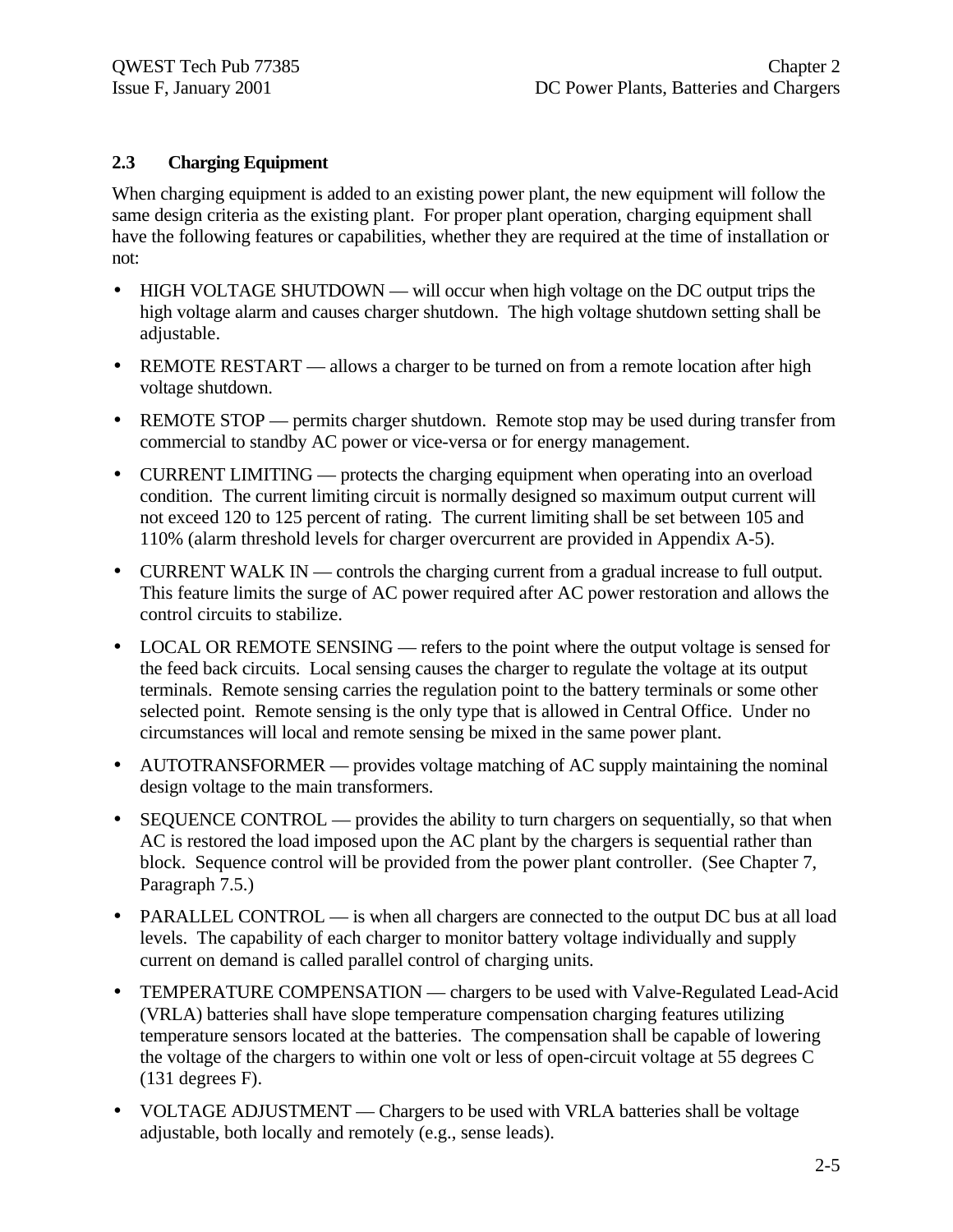• ALARMS and ALARM SETTINGS — shall be in accordance with Appendix A of this publication.

For proper plant operation, charging equipment may have the following additional features depending on the system size and equipment served:

- PROPORTIONAL LOAD SHARING can be connected with other chargers and set to carry the load in proportion to the rating.
- PHASE SHIFTING provides the ability for the AC input to be shifted to minimize the power factor in the AC input line.

For single-phase switchmode chargers, the AC current total harmonic distortion (THD) reflected back toward the source must be limited to 15 percent at full load. The third, fifth, and seventh harmonics must be 12 percent or less.

For three**-**phase switchmode chargers, the AC current total harmonic distortion (THD) reflected back toward the source must be limited to 35 percent at full load. The third, fifth, and seventh harmonics must be 20 percent or less.

On power plants that use the controller to set the float if the controller fails the chargers shall default to 2.17 to 2.20 volts per cell for floated batteries and 2.25 to 2.27 volts per cell for VRLA batteries.

At startup, the total peak inrush current must not exceed ten times the steady state current requirement.

The power factor must be no less than 0.8 (80%) lagging or leading at loads of 10% or greater.

The acoustic noise shall be a maximum of 65 decibels audible (65 dBa), measured from a distance of two feet in any direction.

The DC ripple noise at the batteries shall be less than 35 decibel reference noise C-Message (35 dBrnC).

Chargers for use in hardened equipment locations shall be capable of reliable operation at operating temperatures between -40 degrees and  $+ 65$  degrees C (149 degrees F).

Any new charger should be capable of providing 2.5 volts per cell.

Each charger must have its own dedicated AC connection. One AC circuit cannot be use to power a charger shelf. Exceptions are for customer premises and outdoor cabinet installations where the shelf could be configured for two feeds, one for the even numbered chargers and the other feed for odd numbered chargers.

AC connections must be run in conduit or raceway. Wire must be derated per NEC Table 310-16. Wire sizes 14 AWG to 2 AWG shall be rated at 60 degrees C (140 degrees F). Larger wire sizes shall be rated at 75 degrees C (167 degrees F). Exceptions are for customer premises, where AC is provided by the customer. Hard wiring is preferred, but twist lock type plugs are an acceptable alternative. The worst case is a standard three-prong plug. In those cases, a plug with a ground screw (or something similar to prevent the plug from being pulled out), should be used whenever possible.

Green wire grounding (ACEG or "safety ground") must be run with each AC charger feed, in accordance with the NEC.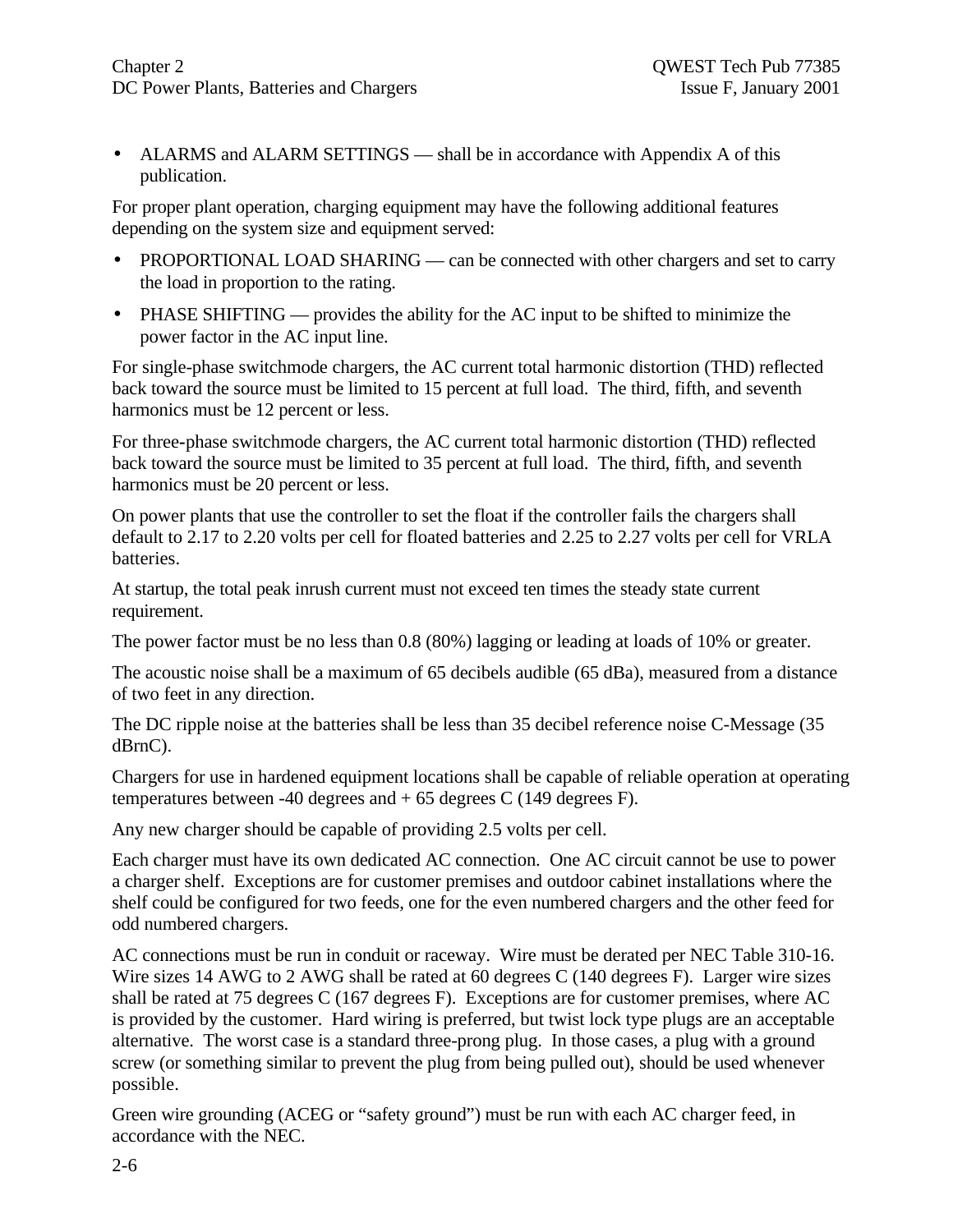Busbar type power plants must use a remote ground window per 77355.

### **2.4 Batteries**

Qwest uses several battery technologies in equipment locations. The characteristics and requirement of the battery types are not always interchangeable. The Qwest Engineers are responsible for the sizing of the battery reserve of a site**.** The battery technologies used in Qwest are:

- FLOODED LEAD ACID flooded (or vented) lead-acid batteries are the "traditional" batteries used in telecommunications equipment locations. This group of batteries includes the pure lead and lead calcium batteries. Lead-antimony batteries are not to be used by Qwest. If it is possible to use flooded batteries, they shall be used.
- VALVE REGULATED Valve-Regulated Lead-Acid (VRLA) batteries include both the starved electrolyte (Absorbed Glass Matte or AGM), and immobilized electrolyte (GEL) technologies. Starved electrolyte batteries are acceptable for use in power plants under 600 Amperes where space is not available for use of the flooded lead-acid or GEL batteries (only Gel batteries larger than 1500 Ampere-hours are allowed in COs). Starved electrolyte shall not be used in central offices. A "characteristic problem" of valve regulated batteries are the potential for thermal runaway. Suppliers of VRLA batteries will provide "safe operating environment" characteristics with VRLA batteries. VRLA batteries require a higher float voltage than flooded lead acid batteries. Charger plants supporting valve-regulated batteries should be able to sustain a float voltage of up to 2.45 volts per cell. VRLA's shall not be boost or equalizer charged unless they have not been charged for at least 6 months. In those cases follow the suppliers recommendations for charge times and charge voltages.
- For -48 volt plants twenty-four battery cells must be used for each string (two-string minimum). This also applies to  $\pm 24$  volt plants, where twelve battery cells must be used for each string (two string minimum). Dummy cells are not permitted for use within Qwest.
- NICKEL CADMIUM Ni-Cad batteries are generally based on a valve-regulated technology. Because of their relatively small size, cell voltage difference and high cost, nickel cadmium battery use is generally limited to standby engine-alternator start and control batteries. Lead-acid cells are also used as start or control batteries for engine-alternators in Qwest Equipment.

Batteries shall be floated at the manufacturer recommended rate and per Appendix A. Exceptions to this include flooded batteries that are installed in old WECO 100 and 300 type power plants; they should generally be floated at 2.17 volts per cell. See Appendix A.5 for further information on float and alarm threshold settings for different battery types.

The first and last cells of a flooded battery string will not be in adjacent positions on the same shelf. The first and last cells of a battery string must be either on opposite ends of the same shelf or on separate shelves. Cell 1, the positive end of the string, shall be located on the lowertier (on two-tier stands where a string uses both tiers). Follow the manufacturers' recommendations for installation of all batteries.

A minimum of 4 hours of battery reserve shall be engineered for sites with a permanent on-site engine-generator. Sites served by a portable generator shall have a minimum of 8 hours of battery reserve. The customer at Customer Premise sites has the option of no battery reserve. Radio sites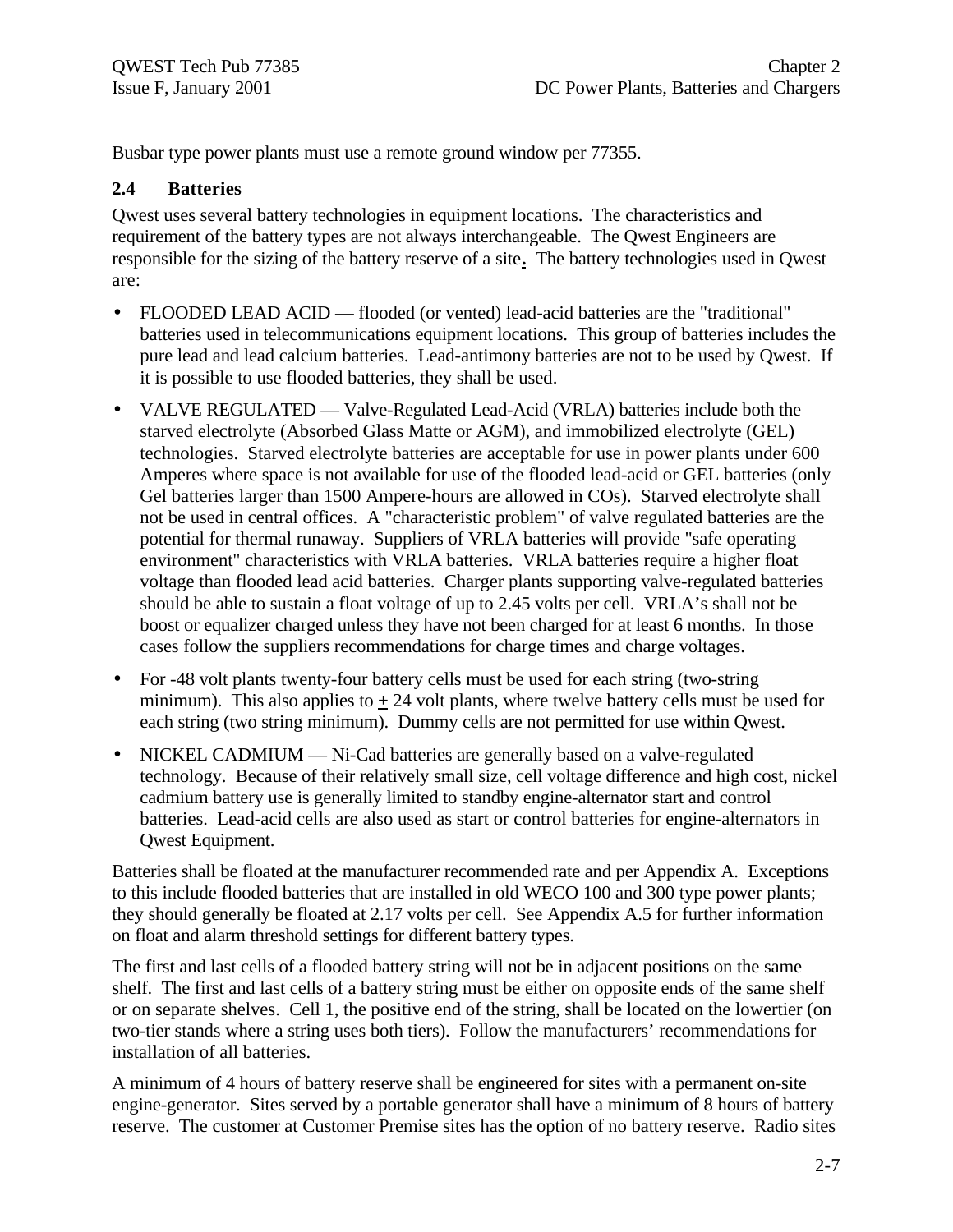that are inaccessible during certain times of the year should have more than 8 hours of battery reserve.

Battery stands must be placed in accordance with Qwest Technical Publication 77351.

Two intercell connectors should be used in all applications where battery posts are designed to accept multiple intercell connectors. The thickness of the connectors should be designed so that the connector(s) will have sufficient strength and flexibility for earthquake zone 4.

All materials used in battery cases shall have minimum a limited oxygen index (LOI) of 28% [per American Society of Testing Materials (ASTM) D2863] and meet the UL 94-V0-burn requirement. Battery cases shall have sufficient strength to withstand normal handling and internal pressure generated by positive plate growth and/or discharging and recharging.

All connections (nuts and bolts) made to battery posts, terminal plates, and inter cell connectors shall be made with stainless steel (preferred), lead, or lead coated copper.

Inter cell connectors, inter tier connectors, inter row connectors, terminal plates, and all connector lugs connected directly to the battery posts shall be lead or lead coated copper. There shall be NO exceptions to this. Tin-plated copper compression type lugs can be used when connecting to the terminal plates, however they cannot be used to connect directly to the battery posts. Lead plated compression type lugs are not required to have inspection holes. However all other tin plated compression type lugs are required to have inspection holes. There will be no connectors varnished, karo syruped or painted, during or after installation.

For battery connectors, heat shrink tubing will only be applied at the factory during initial manufacture. Heat shrink tubing that does not provide a hermetically sealed connection will not be allowed. If the correct lugs are unavailable, only clear heat shrink tubing may be used.

During activities that could result in an acid spill, including the installation, removal, or rearrangement of batteries, sufficient acid neutralization material shall be on hand to neutralize and contain a minimum of eight gallons of acid.

All battery stands shall provide means for anchoring to the floor in order to meet Qwest earthquake Zone standards as required.

Different string sizes and different battery manufacturers may be used in the same battery plant (although it is discouraged for VRLA batteries); however, cells of different sizes and/or different manufacturers shall not be used within the same battery string.

Battery strings are to be connected in parallel, and individual batteries within a string are to be connected in series. Individual cells will not be connected in parallel, however multiple cell batteries can be connected in parallel within the battery case.

New and significantly remodeled battery rooms must conform to the provisions of the Uniform Fire Code (1997 issue or later); be compartmentalized, and have acid spill containment as specified by the standard.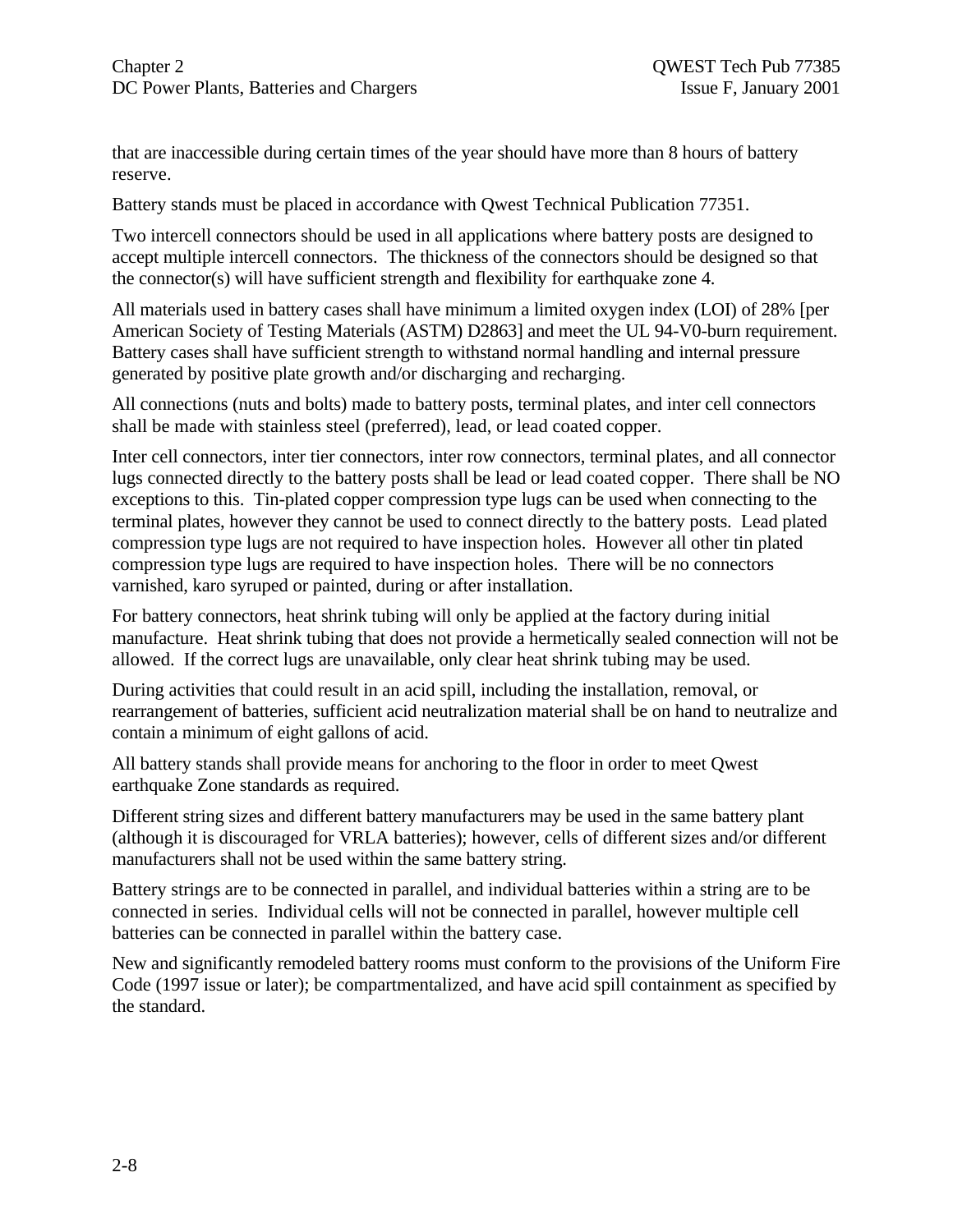

#### Figure 2-4: TYPICAL BUSBAR ARRANGEMENT ABOVE BATTERY STANDS

Applications for wet storage batteries shall use redundant cables from the end cells to the overhead busbar. The busbar shall be a minimum of eight inches above the highest point of the battery.

Battery busbar over the wet storage battery stand (except the chandelier) may be stacked as long as the following requirements are met. The battery feed busbar shall be located a minimum of one foot above the cable rack. The battery return bus must be located a minimum of six inches below the cable rack. Battery busbar shall not be stacked on the same side of the cable rack; there are no exceptions to this.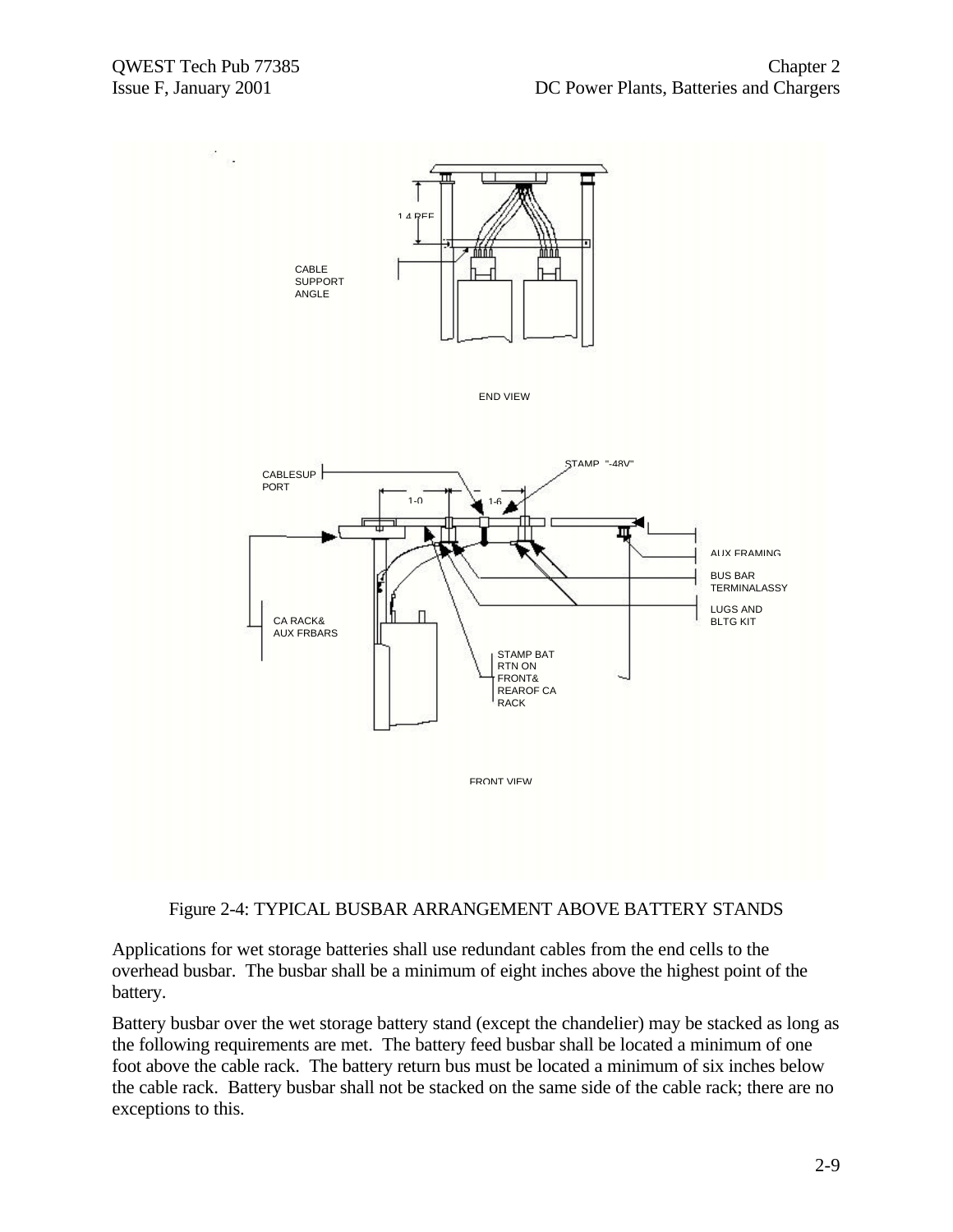Battery suppliers shall provide a label or stamping on each battery containing the following information:

- Voltage
- Ampere-hour rating at the 8-hour rate to an end voltage of 1.75 Volts per cell (this requirement does not apply to batteries used in UPS applications).
- The minimum float voltage
- The operating temperature at which the battery lifetime is guaranteed (e.g., 25 degrees C or 77 degrees F)
- The date of manufacture (may be part of the serial number)

For applications using VRLA batteries, there shall be a minimum of two strings. This requirement is waived for small remote terminals and customer premise locations serving 96 or fewer customers where space will not allow for the placement of two strings.

All VRLA batteries shall have a minimum of 1/2" spacing between batteries to allow for natural circulation of air, and adequate top clearance, preferably at least 4" to allow for maintenance. The requirement for top clearance may be reduced to 1/2" for batteries whose posts/terminals are front-accessible, or when the batteries are in a slide-out tray so that the tops are accessible.

A shunt-trip disconnect breaker should be connected in series with each string of VRLA batteries. The breaker shall be large enough to handle recharge capability. The battery disconnect breakers should be a sealed devices.

#### **2.5 Engineering Guidelines**

When sizing power plants, the following criteria shall be used:

- List 1 drain is used for sizing batteries and chargers; the average busy-hour current at normal operating voltage should be used. Telephony List 1 drains are measured at 9 ccs or at 18 ccs for the first 2 hours of a discharge and 6 ccs thereafter.
- List 2 drain is used for sizing feeder cables, circuit breakers, and fuses; the current that is required for projected peak under worst operating conditions should be used. Telephony List 2 drains are measured at 36 ccs at -42.75 V for a nominal -48 VDC plant.
- List 3 drain is used for sizing converter plants, the peak current that is required by equipment at a regulated operating voltage should be used. For loads with no variability, the average busyhour current at normal operating voltage should be used.

BATTERY PLANT SIZING — When a battery plant is initially installed, the meter and busbar should be provided based on the projected power requirements for the life of the plant. Base chargers and batteries should be provided based on the projected end of engineering interval connected average busy-hour current drains (List 1).

WORKING SPARE — One more charger should be provided than the number required for the "average busy-season busy hour drain" needed at the end of the engineering interval for base charger requirements. The spare charger must be the largest charger in the plant.

2-10 RECHARGE — Size the charger plant such that it will carry the office busy-hour load with a minimum excess capacity of 20 percent to recharge the batteries (1.20 recharge factor). The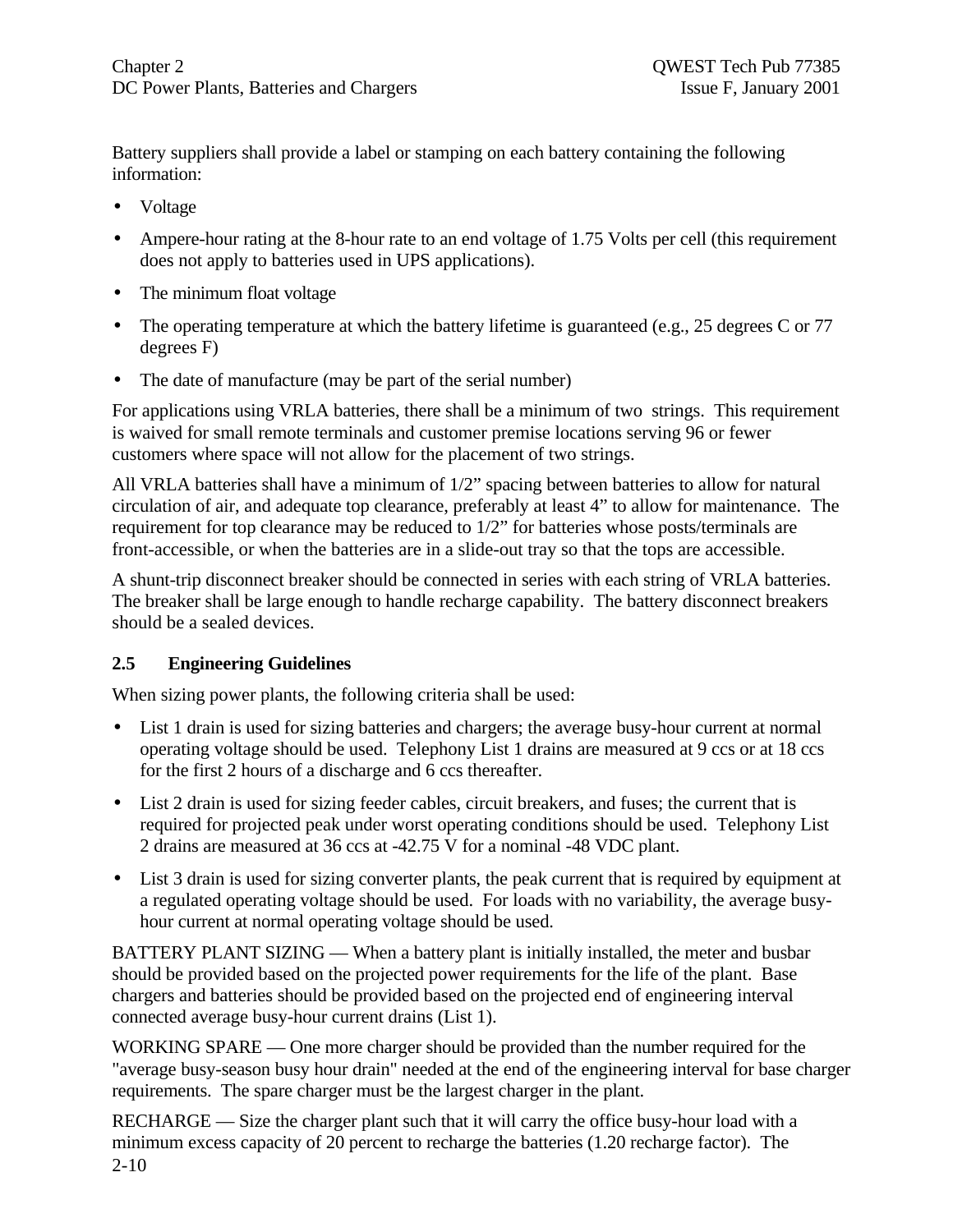capacity of the working spare charger is included as part of the recharge capacity. In addition, breakage of the charger sizing will usually provide a margin above the minimum 20 percent. The minimum recharge factor will charge batteries that have been subjected to a three-hour discharge to an end voltage of 1.75 to 1.90 volts per cell to 95 percent of full charge in less than 24 hours. For small power plants in remote terminal applications serving 96 or fewer customers, rectifier redundancy is not required.

Follow these general-engineering guidelines:

- Main conductors and feeders in the plant should usually be sized for the ultimate capacity of the plant. They should also be sized for a maximum temperature of 46 degrees C (115 degrees F). (See Chapter 8 for more information on distribution cable sizing.)
- Charger and battery capacity should be added as the load grows.
- Charge/discharge or supplementary bays should be added only as needed. The input cabling for these bays should be sized for the projected ultimate capacity.
- Distribution equipment (fuses, or breakers) should be added only as needed.
- Chargers not being used to meet the minimum requirements of the load plus the working spare and recharge capacity, shall be turned off but periodically rotated into service (unless doing so would cause capacitor dryout). (This can also be accomplished with Energy Management routines by the power plant controller.)

The shunt size of the plant should be no more than twice the installed charger capacity to ensure accuracy of current readings. Each shunt installed should not exceed this requirement.

Power cable racking in the power room shall be located in accordance with Qwest Tech Pub 77351.

Single sided battery stands must not be placed closer than 6 inches to any wall, post, or pillar. All other battery stands shall follow aisle requirements stated in Qwest PUB 77351.

All charger and battery cables shall be considered as unprotected (unfused) leads. The charge leads shall be sized as follows for the chargers' sizes listed:

- The voltage loop drop for the charge leads shall never exceed two volts.
- CFR leads for 200-Ampere chargers shall be one 350 kcmil per battery and return.
- CFR leads for 400-Ampere chargers shall be two 350 kcmil per battery and return.
- For all other charger sizes, follow manufacturer recommendations.
- Charger leads over 125 feet one shall be sized using the manufacturers' recommendations.

#### **2.6 Conventional Controller**

The traditional power plant controller shall be capable of basic alarm and control functions as described below. Normally, the alarms will be connected to an "intelligent" power monitor/controller (PSMC) as described in Chapter 7.

All provided alarms must be capable of being remoted. The connecting point for these contacts will be easily accessible. All analog monitoring points (current shunts or volt meters) within the equipment will be equipped with terminal strip access for attaching remote monitoring devices.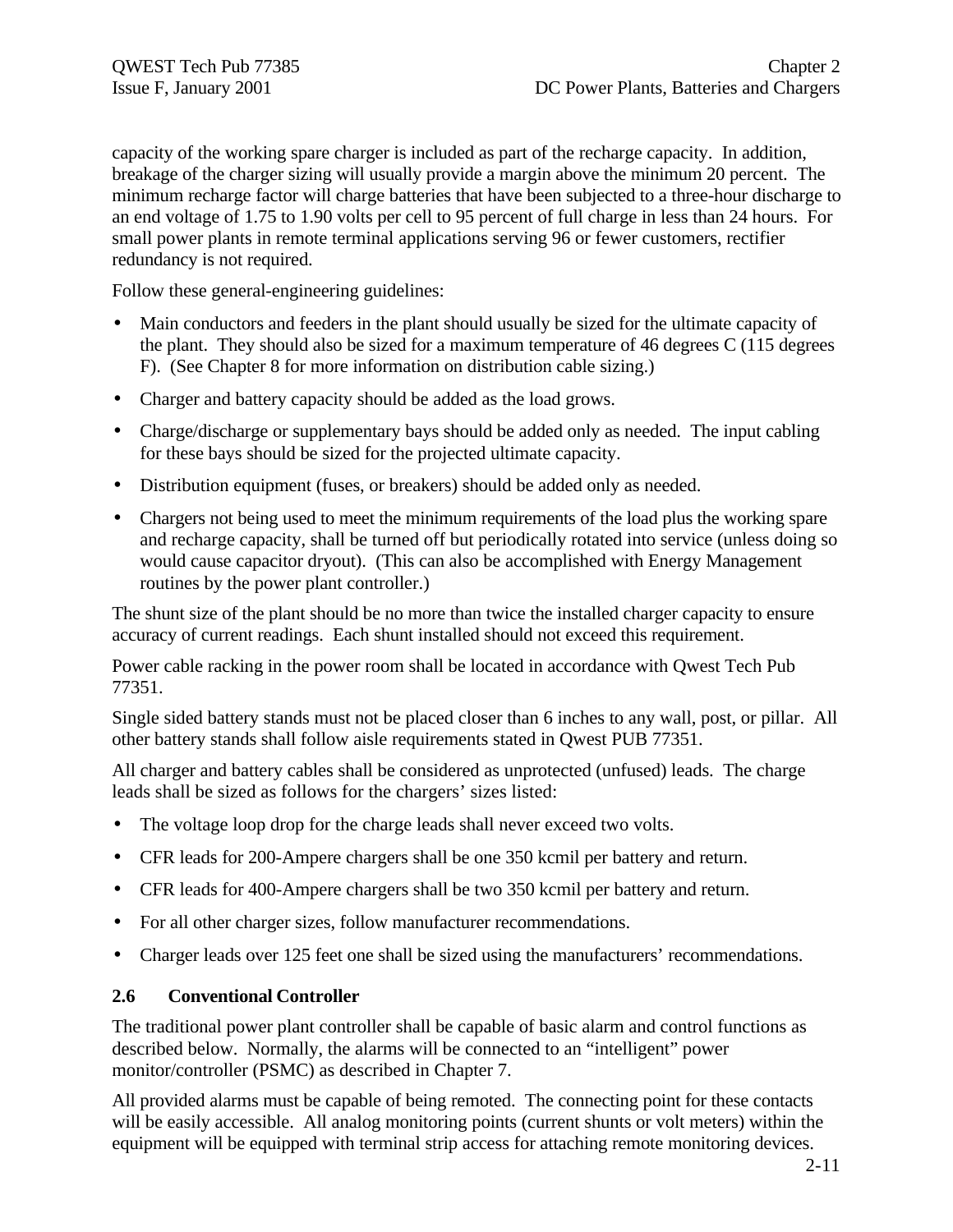The connecting point for analog monitoring points will be located near the alarm connecting points and be easily accessible. Binary alarm thresholds from analog points shall be settable. The following alarm indications shall be provided:

- Power Minor Alarms
	- Charger failure single charger failure
- Power Major Alarms
	- Discharge fuse
	- High voltage
	- Low voltage (below battery open-circuit voltage)
	- Voltmeter and voltage regulator fuse
	- Charge fuse
	- Charger failure multiple charger failure
- Power Critical Alarms
	- Very low voltage

Control functions of a traditional controller will be limited to high-voltage shutdown and restart capabilities, as defined herein and rectifier sequencing.

Plant controllers for 50 Ampere plants and larger must have digital voltage and current meters (this may be a combined meter). Power plants with a capacity of less the 50 Amperes are not required to have a meter, but shall have test jacks so that the plant voltage can be measured with a meter.

Rectifier whose outputs are controlled by the power plant's controller must default to the rectifier's settings if the controller fails.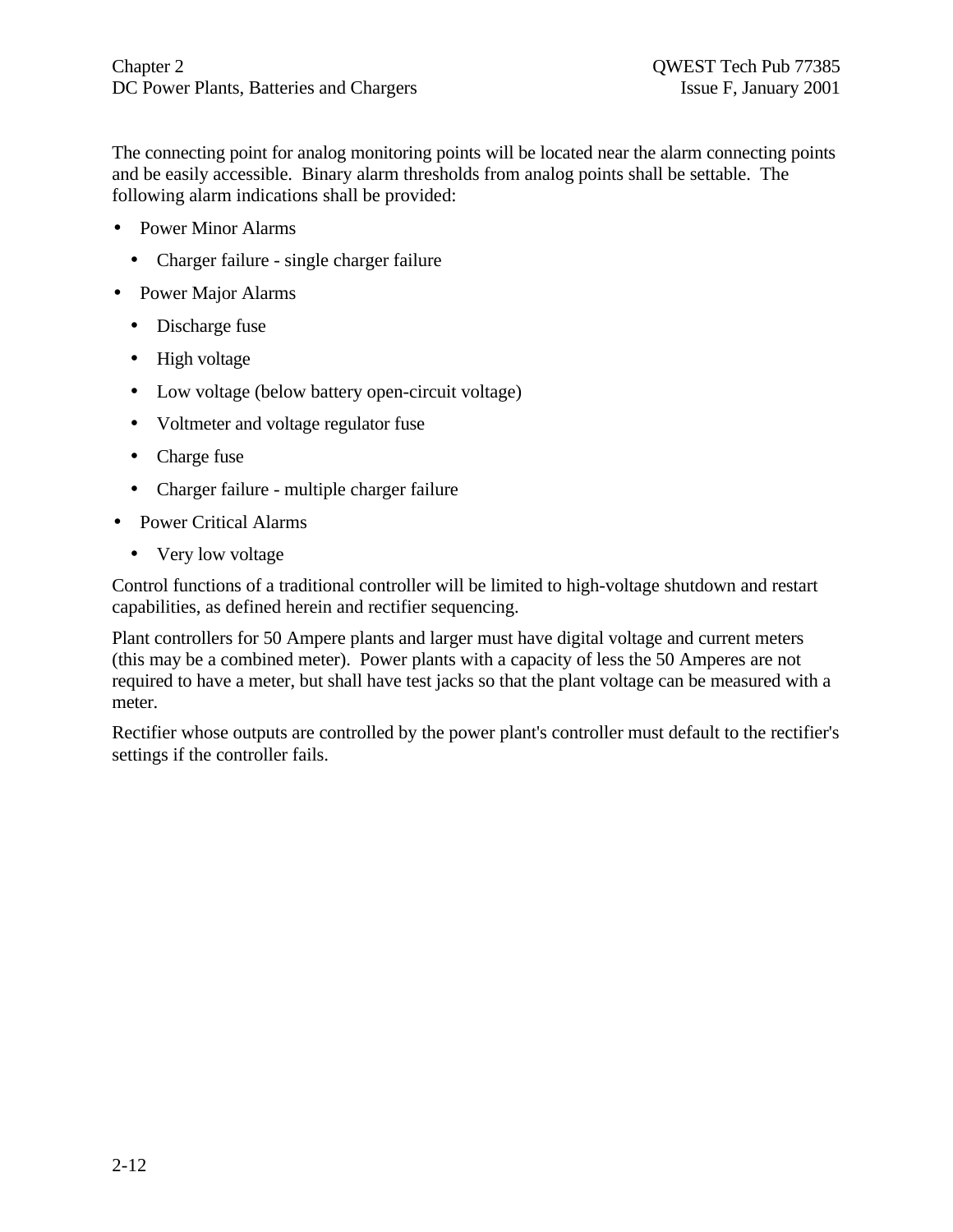# **CONTENTS**

# **Chapter and Section**

 $3.$ 

# Page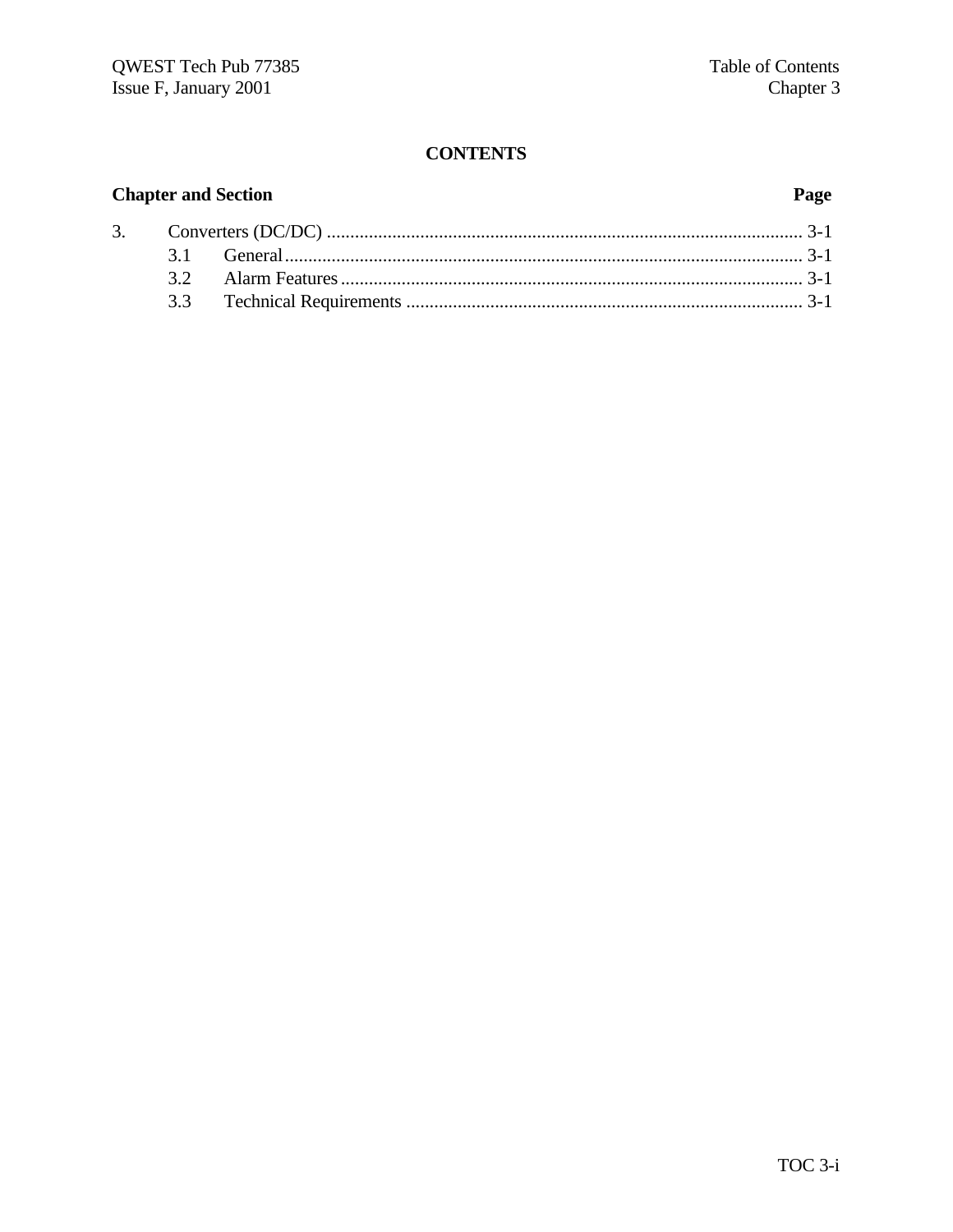# **3. Converters (DC/DC)**

#### **3.1 General**

This unit covers DC/DC converters that transform the output of a charger/battery plant. The converter output voltage may be higher, lower, or at a different polarity than the input voltage. In some special cases, where ground or transient isolation is required, the output voltage and polarity may be the same as the input.

Converters can be applied in two ways: as bulk converter plants, or as embedded (dedicated) converters. Embedded plants are generally provided as a component of the served equipment. The requirements of this unit apply to bulk converter plants.

If the capacity of the converter plant is exceeded for any reason, the output voltage of the converters must be lowered rather than allowing the plant to fail.

PLANT SIZING — The converter plant size is based on the connected equipment's peak current loads. A converter plant must not be designed to have short-term overload capability. In other words, sufficient converter capacity must be provided for possible short-term peaks.

WORKING SPARE — The number of converters in a plant should be at least one more than is required for the total anticipated current drains defined above, so that the failure of any one converter does not overload the remaining converters.

DISCHARGE FUSE CAPACITIES — Individual and total fusing capacity shall be limited so that the converter plant will be capable of blowing any discharge fuse when required. This requirement shall be met without the redundant or working spare converter in service.

# **3.2 Alarm Features**

The following converter plant alarm indications are minimum alarming considerations. Alarms provided will include both audible and visual.

- MINOR One converter failed: A converter failure (as opposed to being turned off) when two or more spare converters are in the plant will initiate a minor alarm.
- MAJOR Converter major alarms include low bus voltage, two or more converters fail, or a control fuse operates.
- CRITICAL DISTRIBUTION FUSE OR CIRCUIT BREAKER a plant distribution fuse, or breaker has operated and has disconnected power to a load.

# **3.3 Technical Requirements**

Protection (fuses or circuit breakers) for feeds from a converter plant shall NOT exceed the capacity of the plant or total capacity of installed converters, whichever is less.

Individual Converters shall have individual power feeds, rather than a single power feed to the Converter Plant.

Converter output voltage static regulation shall be  $\pm 1\%$  over a load range of 10% to full load.

Converter input voltage range is -42 to -59 VDC for nominal -48 volt input, and  $\pm$ 21 to  $\pm$ 29.5 VDC for nominal ±24 volt input.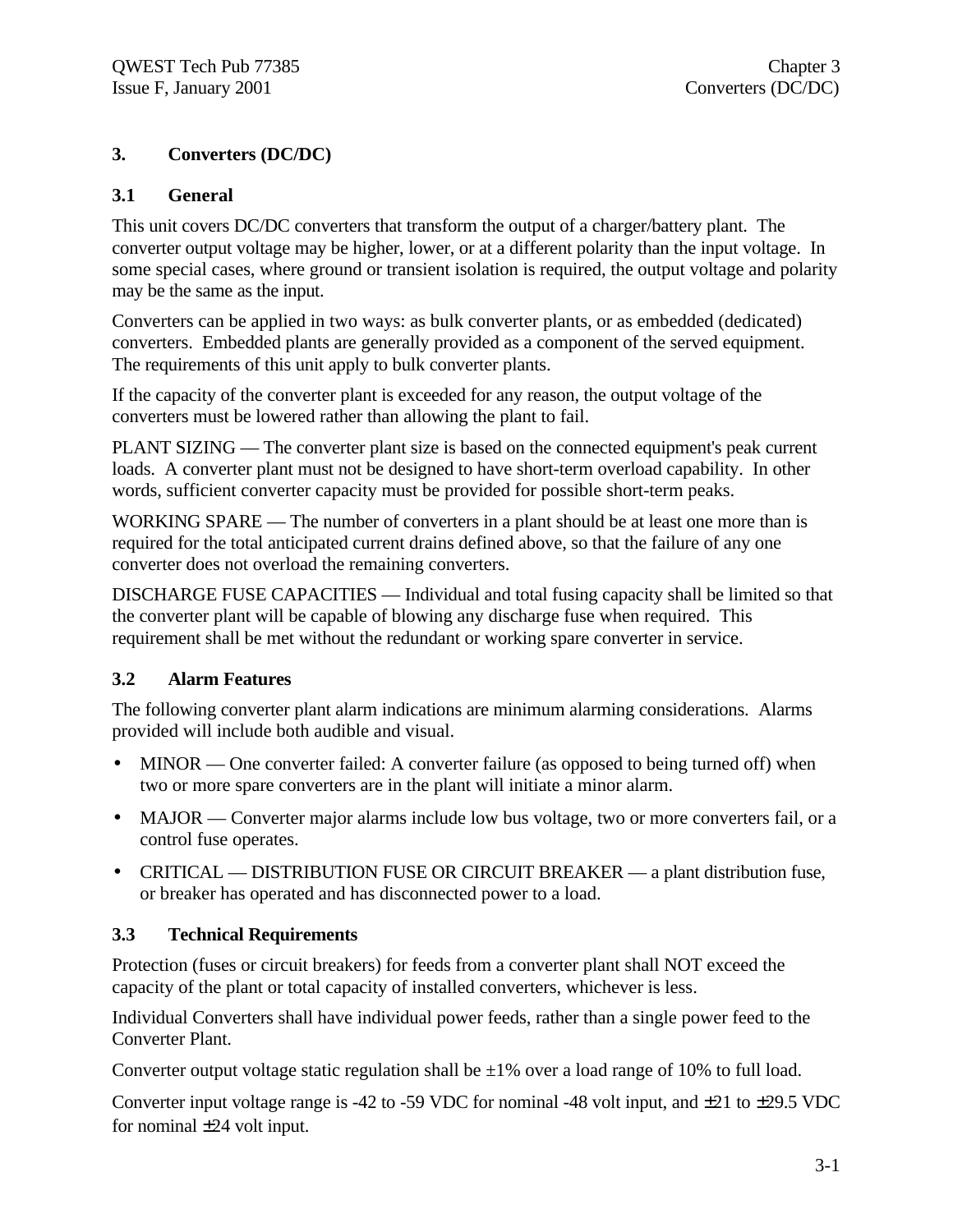The converter case shall contain an adjustable high voltage shutdown circuit that automatically shuts itself down when the output voltage exceeds a preset value, and gives a low voltage alarm indication.

The converter output current shall be limited to 110% of its rated capacity.

The converter output voltage shall be adjustable to  $\pm 10\%$  of its normal output voltage.

The converters shall have meters displaying the output voltage and current. The current meter shall have a scale with a range of 150% of the rated capacity.

All components of the plant and converters shall be removable through front access.

The converter equipment shall be modular. During growth and additions, the delivery of power to the using systems shall be maintained.

All converter equipment shall have a nameplate with a minimum of the supplier's name, model and serial numbers, input and output voltages, and manufacturing date.

For loads with a different voltage and/or polarity than the primary battery plant, two choices exist to serve them:

- converter plant, or
- battery plant.

For loads less than 100 Amperes, typically a converter plant is the preferred option. For loads exceeding 100 Amperes, typically it is less costly over time to serve those loads with a new battery plant at their voltage and polarity. The engineer should evaluate the economics before making a decision.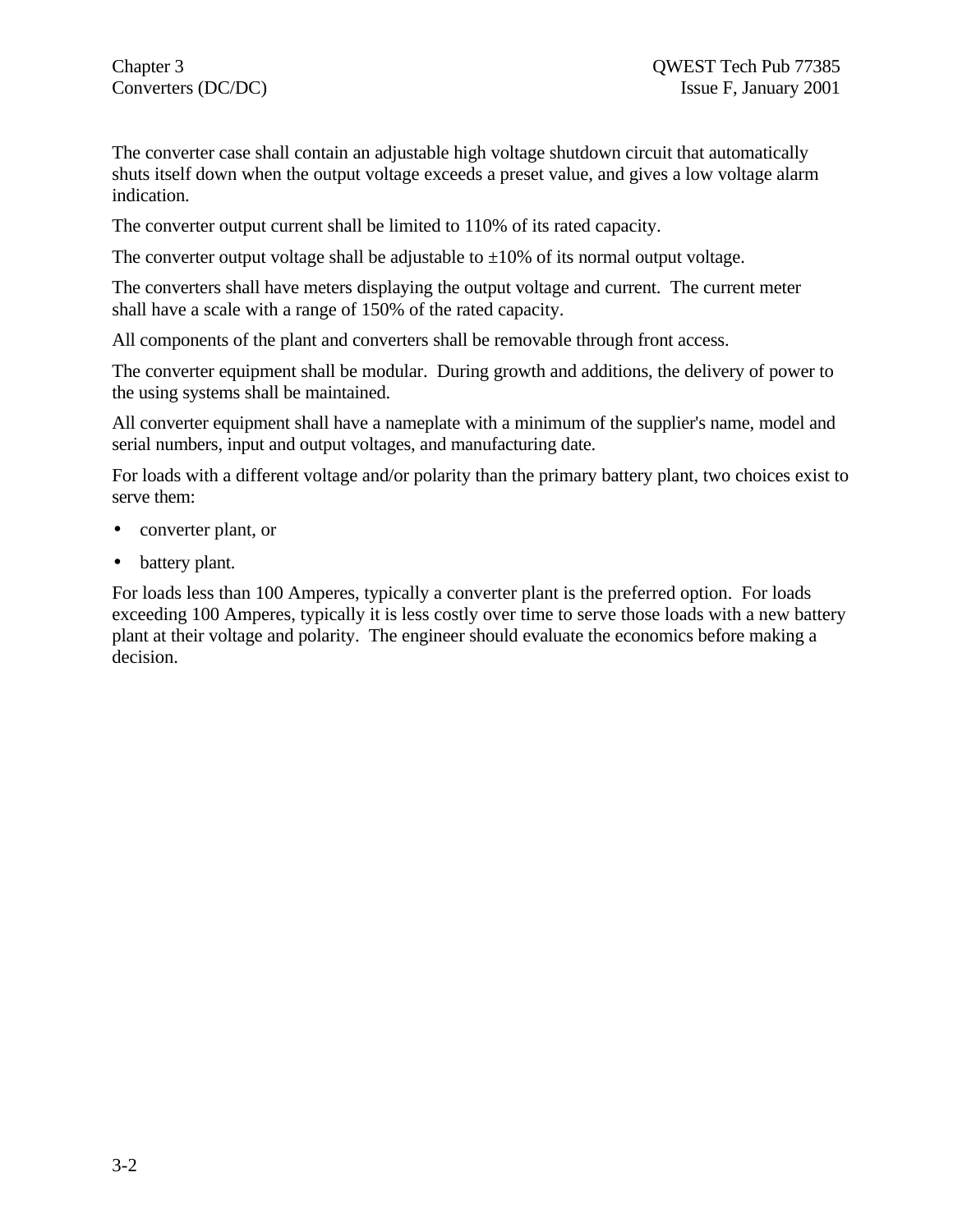#### **CONTENTS**

#### **Chapter and Section**  $\overline{4}$ .  $4.1$  $4.2$  $4.3$ 4.4  $4.5$

#### Page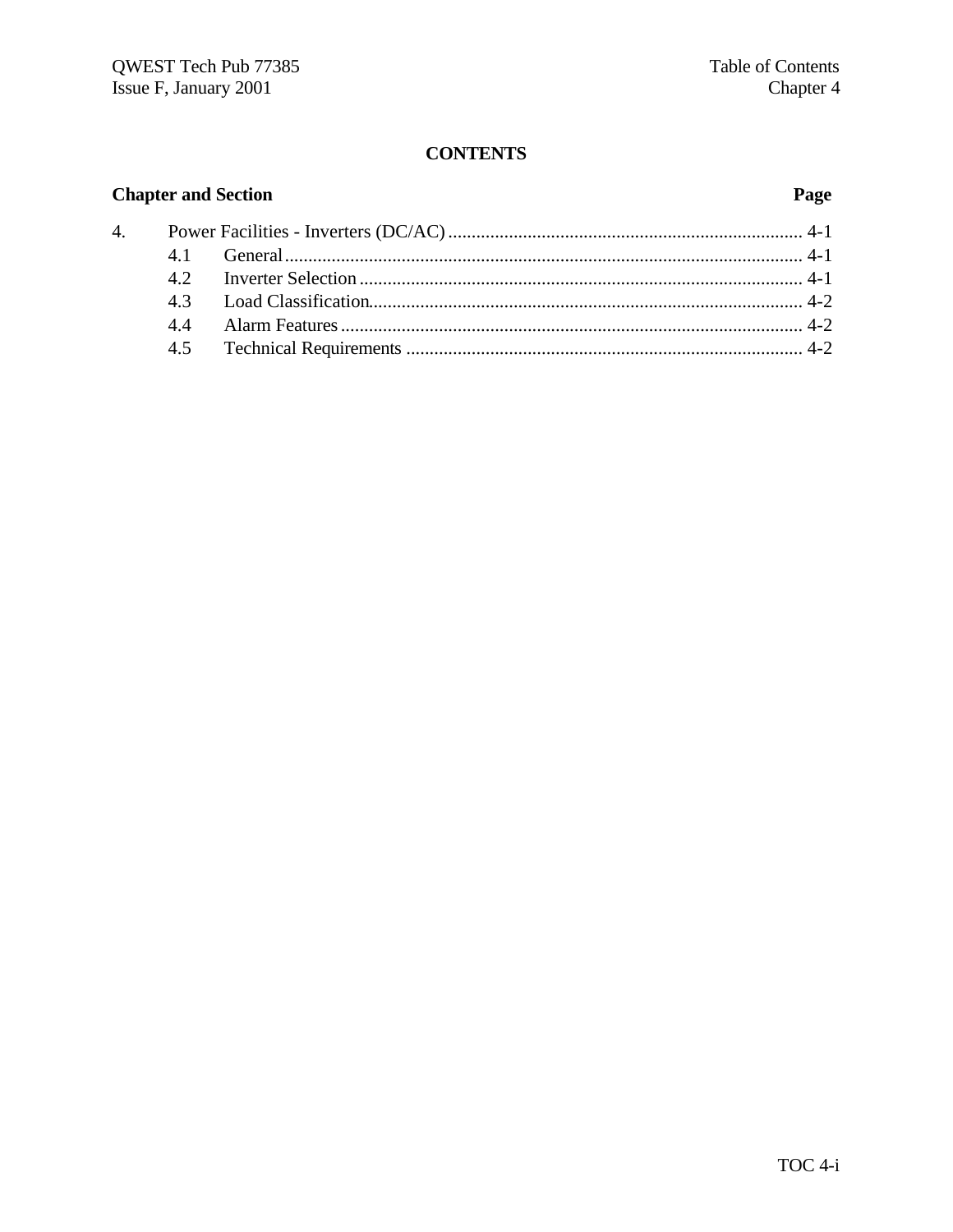### **4. Power Facilities - Inverters (DC/AC)**

#### **4.1 General**

Inverters change DC to AC at a voltage suited to the load, and are not considered an uninterruptible power source. Inverters may be of the solid state or rotary type.

Two basic configurations are provided.

- Standby In the standby configuration, the AC input powers the load directly and the inverter is a source of back up power. This operating mode conserves the life of the inverter and conserves energy. However, the incoming power is untreated so the load must be able to tolerate any power line disturbances that may be present.
- ON LINE In the on line configuration, the inverter operates continuously off the DC source to power the load, and the AC source, (if available) is the back up power.

Online is the preferred configuration. An automatic static transfer switch must be provided to switch to commercial AC in case of an inverter failure. A maintenance bypass switch must be provided.

Components of the inverter shall be front-removable.

Inverters shall be modular to help design growths. Maintainability shall be stressed in the design. The design shall allow repair modular replacement.

Inverter nameplates shall contain the following information as a minimum: Supplier's name, inverter model number, inverter serial number, and manufacturing date.

The following equipment should generally be connected to an inverter if it is found in a central office and uses AC power:

- Switches or other Network equipment that require AC power
- Computers essential to switch operation typically no more than 2 maintenance terminals need to be powered from inverter protected AC. No printers or personal computers are permitted on the inverters.
- Fire Alarm panels
- Card Entry Systems
- Emergency lighting (this is an alternative to DC-powered emergency lighting)
- Switchroom telephone systems (key systems, wireless systems, etc)
- Outlets serving modems essential to network elements
- Outlets serving devices installed in frames that control or are essential to the operation of equipment serving over 1400 DSO's and/or any DS1's or DS3's (DISC's controllers, TLS controllers, etc)

The circuit shall be identified that it is inverter powered by permanent label at the point of termination. Outlets and covers shall be red in color.

Uninterruptible AC power provided by an inverter is very expensive (due to the high cost of the inverter itself and the battery backup). Non-critical and non-network loads should not generally be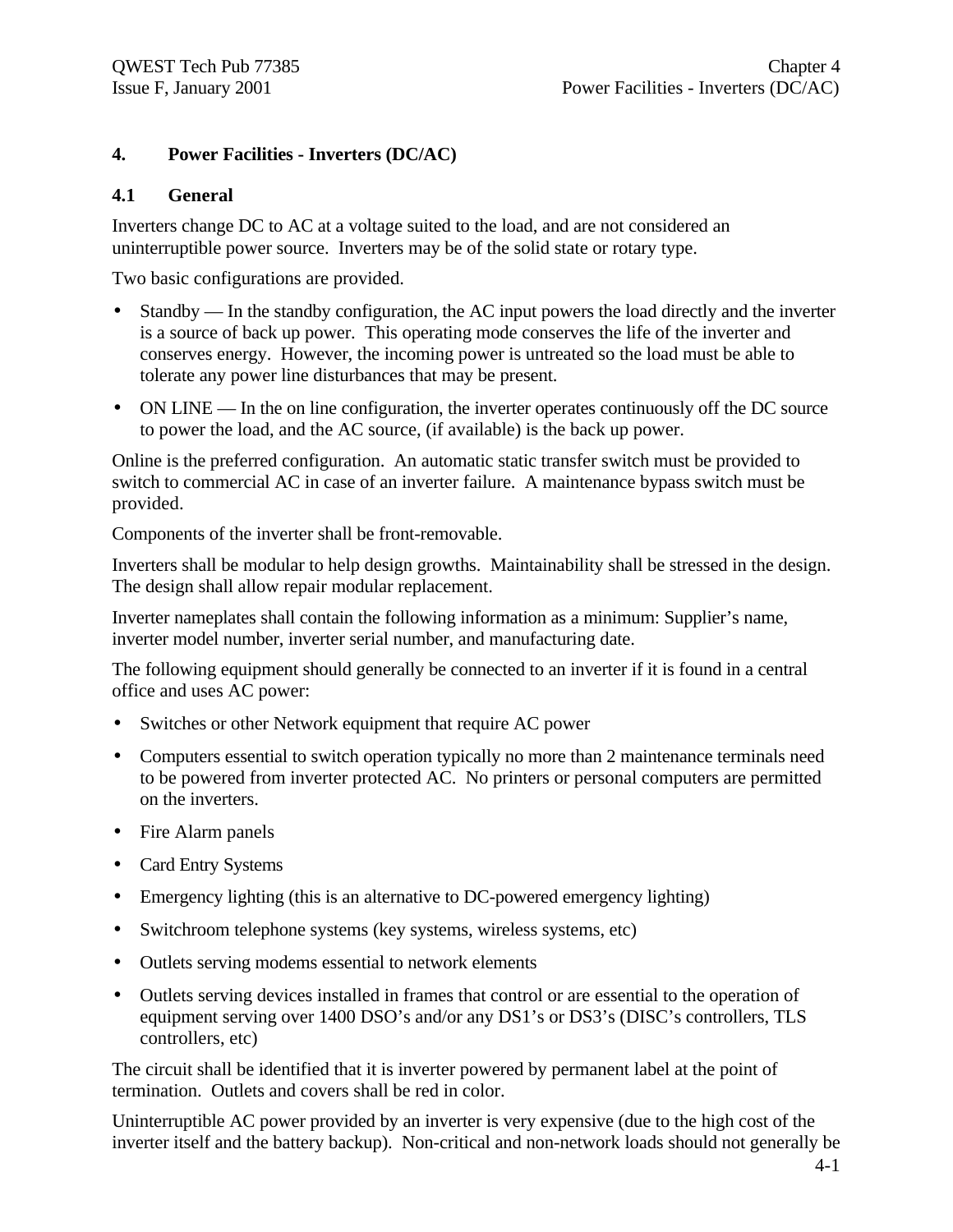placed on the inverter. The Common Systems Power Engineer and the Power Maintenance Engineer shall be the final arbiters if there are any disagreement over whether to place certain types of equipment on the inverter.

### **4.2 Inverter Selection**

Inverter plants must be selected to have proper characteristics and designed to be compatible with the equipment served.

For inverters operating in a Stored Program Control System (SPCS) environment, all loads must meet the grounding requirements described in the protective grounding section of Technical Publication 77355.

#### **4.3 Load Classification**

The mode in which inverter plants operate requires that they become part of the load for "other power plants" in the building. Inverter plants are always classified as an "essential load" for sizing the standby AC plant, when operated in the "on line mode. Inverters are also included as part of the "power failure load" for sizing the batteries of the charger-battery plant when the inverter is operated in the continuous "on line" mode. Inverters must be included as part of the "busy hour" load for sizing the charger/battery plant.

#### **4.4 Alarm Features**

The following alarm indications shall be provided for local and/or remote surveillance:

- Inverter "fail" An inverter has failed.
- Inverter "supplying load"  $\overline{A}$  at a status indication used as an AC power failure indication.

Output circuit breakers shall be equipped with shunts so that they may be monitored by an alarmmonitoring device. All points, loads, and alarms shall be accessible for connection to a Power System Monitor Controller (PSMC).

Each fuse shall be provided with a blown fuse indicator connected to an alarm-indicating lamp on the control panel.

#### **4.5 Technical Requirements**

The inverter shall be capable of tolerating power factors as low as 0.8 (80%) leading or lagging without damage to the inverter.

Multi-phase inverters shall be able to operate with a line-to-line load imbalance of 20 percent or greater without damage to the inverter

All external metal parts shall be grounded and grounding requirements of Qwest Technical Publication 77355 shall be met.

The inverter shall have built-in protection against undervoltage, overcurrent, and overvoltage.

Inverters shall be capable of being mounted in 19" or 23" racks, or in a floor-mounted cabinet.

Redundant inverters should be considered for critical loads and in high profile offices. All fire systems and card readers, if AC operated, must be powered from an inverter plant (as opposed to commercial UPS) that is fed from the main DC power plant.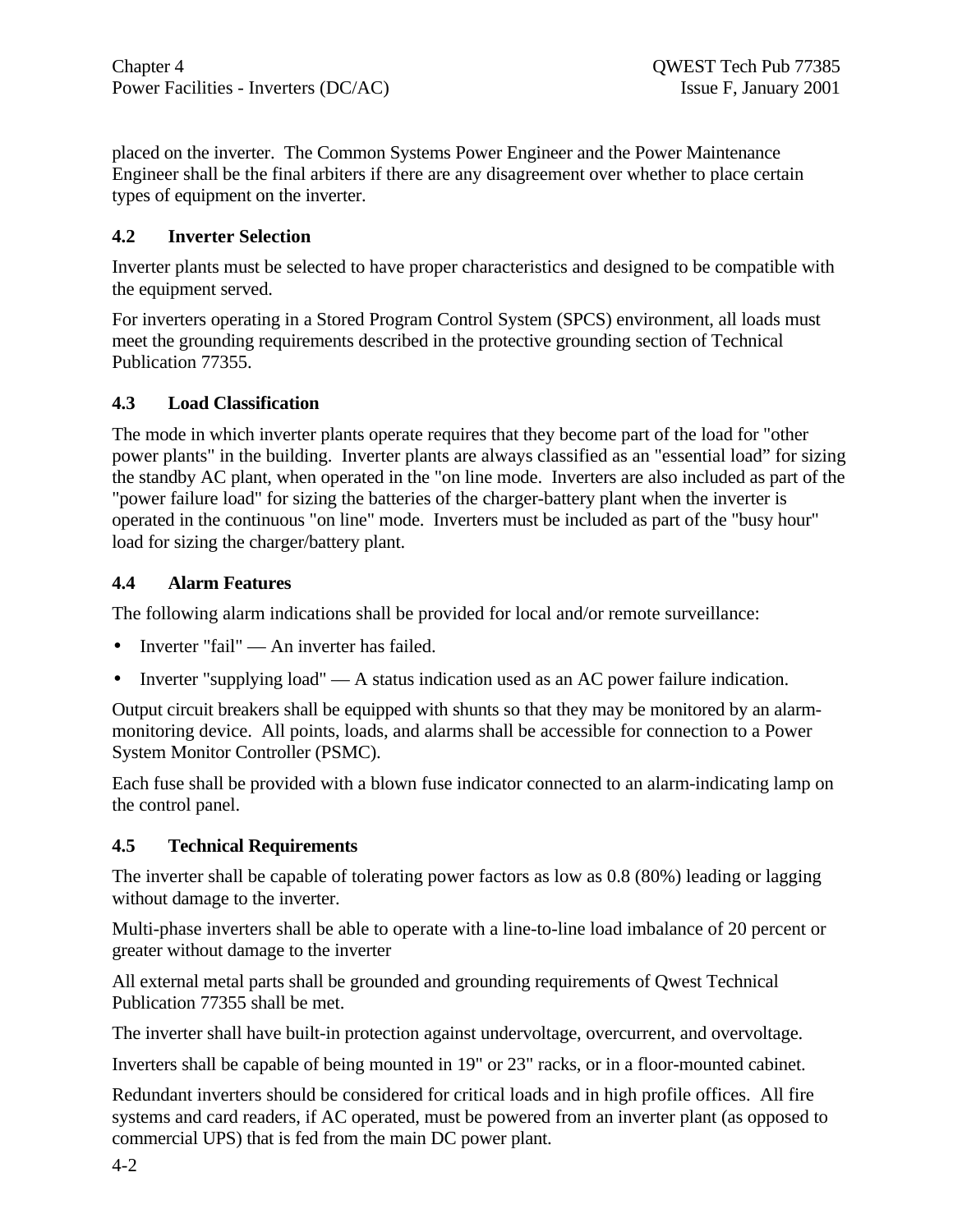Copper wire in aluminum (or other non-ferrous) conduit must be used for the distribution system. Breaker cabinets for load distribution may be built of aluminum. If steel conduit is used, it may cause heating due to magnetic fields of high reluctance. In switching locations, conduit must not be run on cable racks. Input and output wiring must always be placed in separate conduits.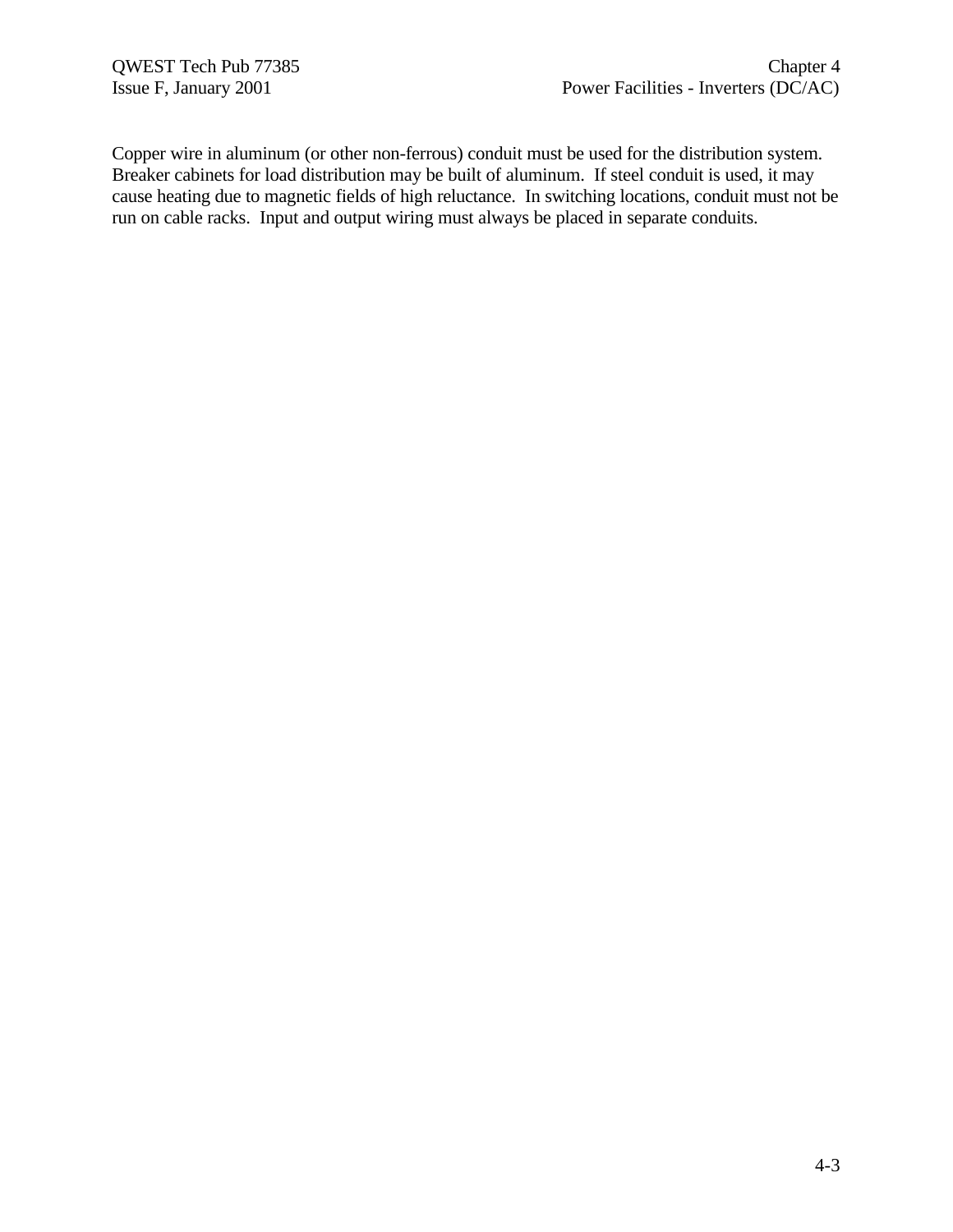# **CONTENTS**

| <b>Chapter and Section</b> |    |  |  |
|----------------------------|----|--|--|
|                            |    |  |  |
|                            |    |  |  |
|                            | 52 |  |  |
|                            |    |  |  |
|                            |    |  |  |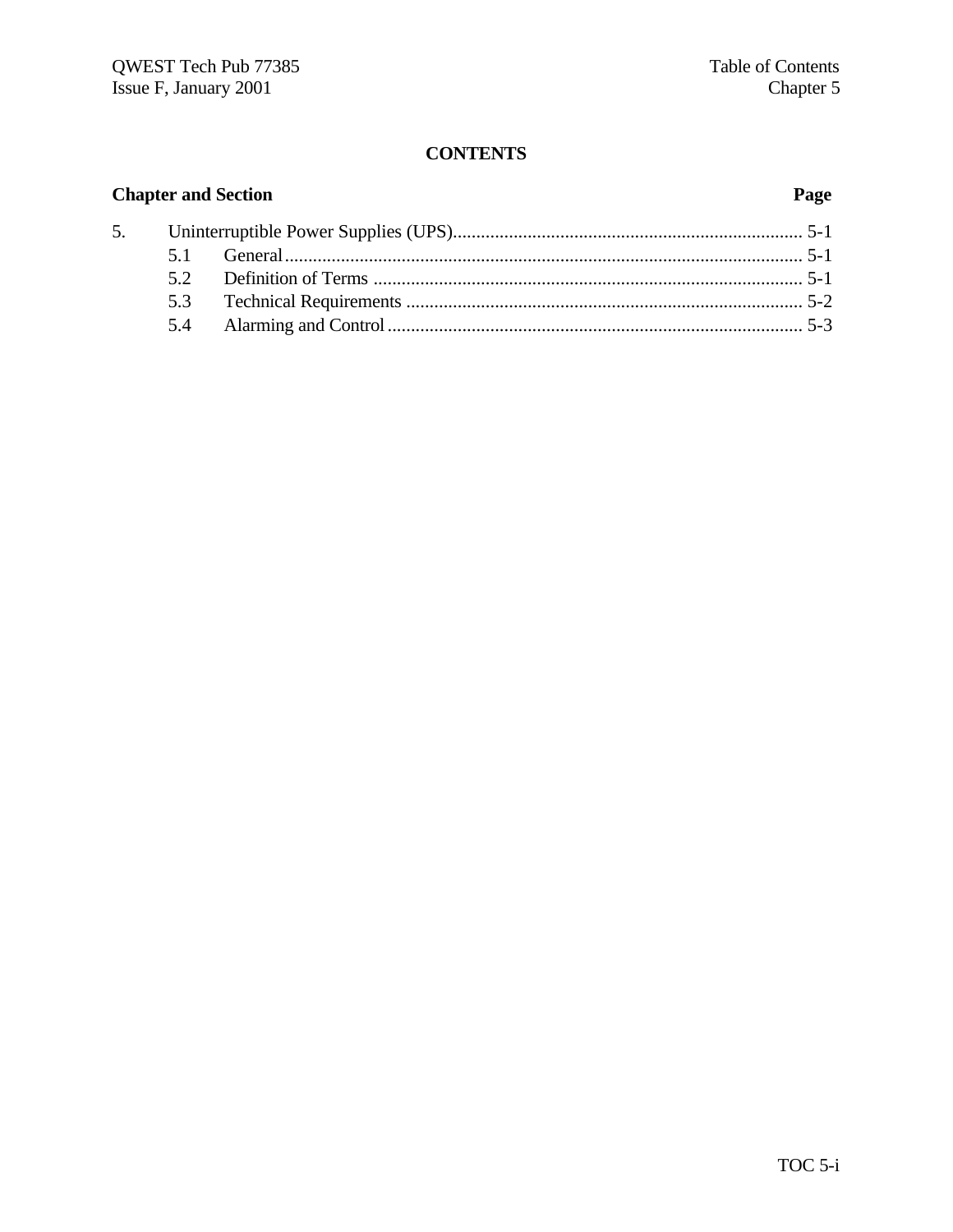# **5. Uninterruptible Power Supplies (UPS)**

#### **5.1 General**

This unit outlines general engineering considerations for Uninterruptible Power Supplies (UPS).

UPS require cooling of the ambient air to allow for full output and longevity of components. UPS equipment areas should be designed with the same environmental considerations as other equipment locations containing batteries.

The air in the room containing the UPS batteries must be exchanged a minimum of one complete change per hour to relieve the accumulation of battery fumes. If the batteries are located in an enclosed cabinet, that cabinet must be ventilated to the outside room at a minimum of one complete air change per hour. Local codes may require a higher rate of air exchange.

Larger UPS may induce extreme floor loading due to the combined weight of the system components. The loading factor may require the engineering of special floors. Some systems may require reinforced raised floors so that cool air can be introduced under the floor.

An UPS system must be engineered to be as reliable as the system it serves. As such, the manufacturers' recommendations for installation must be followed. This unit is an engineering guide for UPS systems that are not so defined by the manufacturer and provide minimum requirements for all UPS systems. Batteries for the UPS shall be flooded types where ever possible. Isolation transformers shall be used on all UPS systems above 10 kVA.

All components of the UPS shall be removable via front access.

UPS shall be modular to help design growths. Maintainability shall be stressed in the design. The design shall allow repair modular replacement. The design should be such that failure of any one module will not cause a complete UPS malfunction.

UPS nameplates shall contain the following information as a minimum: Supplier's name, UPS model number and serial number, kVA rating, nominal input and output voltages, and manufacturing date.

#### **5.2 Definition of Terms**

UPS Definitions:

- AC LOAD PROTECTION Devices to allow one of several loads to be isolated for fault clearance or maintenance.
- BATTERY BANK A group of cells used to provide the required reserve power to the inverters while there is no AC input to the chargers. The battery bank should be sized to provide the reserve for a minimum of 15 minutes.
- BATTERY DISCONNECTS A means to open leads between the UPS and the battery bank. This device should safely open both the  $+$  and  $-$  leads, as most systems are not grounded on either battery lead. The device must be rated for the voltage and amperage of the battery bank.
- BYPASS A source of AC power that will replace the inverter output.
- HARD BYPASS A source of AC that will allow shutdown of the UPS for maintenance and provide AC for distribution while the UPS components are not energized.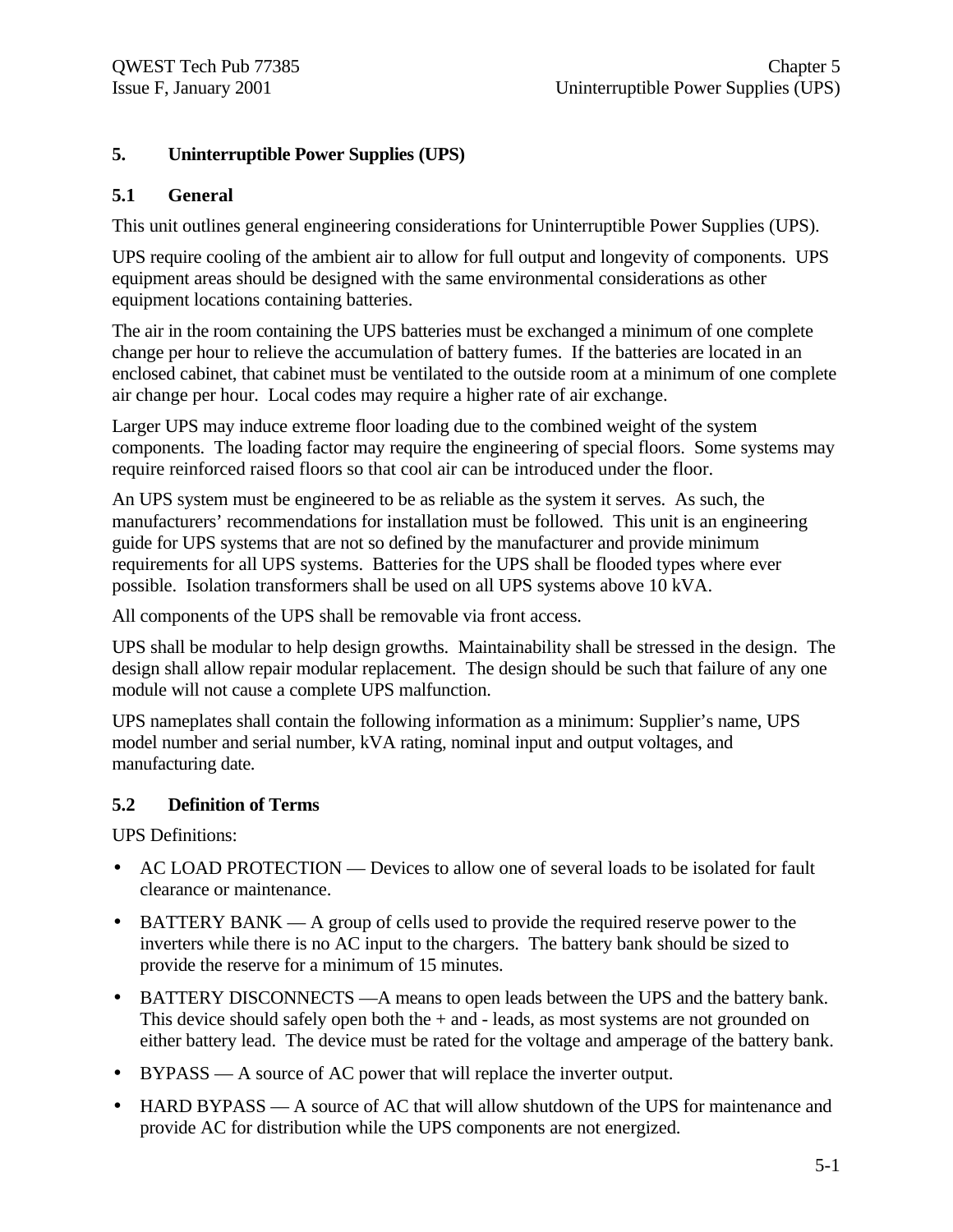- CHARGER Charger(s) that changes AC to DC to power the inverters and float or charge the battery banks.
- INVERTER Unit that converts DC to the necessary AC voltage required by the distribution system, normally 120/240v single phase or 120/208v three phase.
- TRANSFER SWITCH A means of transferring the distribution system from the inverter's output to an alternate source, usually commercial power, or a source that can be transferred to a standby generator.

### **5.3 Technical Requirements**

Outlets served from inverters shall be red and labeled as to source.

AC wiring must be sized to meet manufacturers' specifications. Rigid conduit must be used in areas where activity could jeopardize the integrity of the system.

Four hundred Hz systems may require the use of line regulators to provide a match of impedance between the load and the UPS.

Copper wire in aluminum (or other non-ferrous) conduit must be used for the distribution system. Breaker cabinets for load distribution may be built of aluminum. If steel conduit is used, it may cause heating due to magnetic fields of high reluctance. In switching locations, conduit must not be run on cable racks. Input and output wiring must always be placed in separate conduits.

Breakers must be sized and coordinated with system components to insure proper isolation of feeders due to faults or overloads. The input and output main circuit breakers shall be equipped with a factory-installed shunt.

DC wiring must be sized to meet manufacturers' specifications for loop loss between the battery and the charger or inverter. The voltage drop must meet National Electric Code (NEC) requirements within the temperature range of 5.3. These leads must be run on open cable racks or trays and should have RHW (preferred) or XHHW type insulation. Conduit may be used if both positive and negative leads are run in the same conduit. Conduit may be used only if other means are not available due to space requirements.

The operating temperature of all AC and DC wiring in UPS equipment will not exceed 20 degrees F higher than the ambient room temperature or 46 degrees C (115 degrees F) whichever is higher.

Electrically operated disconnect devices are required in some computer installations. They must be located in the computer room and not in the UPS area.

Grounding – The neutral lead of UPS systems must be grounded at one point only. A dedicated transformer and switchgear are normally used to provide bypass power. The neutral must be grounded at this transformer. The ground lead must not be switched. Grounding of computer areas served by UPS must be in accordance with the UPS manufacturers' specifications and the requirements defined in Technical Publication 77355. Ground bonds between the UPS plant and the metallic structures shall consist of electrical conductors specifically provided for grounding purposes. Incidental paths through framework, cable rack, building steel, etc., shall not be used for grounding purposes. Daisy chaining between frames is not permitted. The doors of the UPS enclosures shall be equipped with grounding strap connections for static electricity control.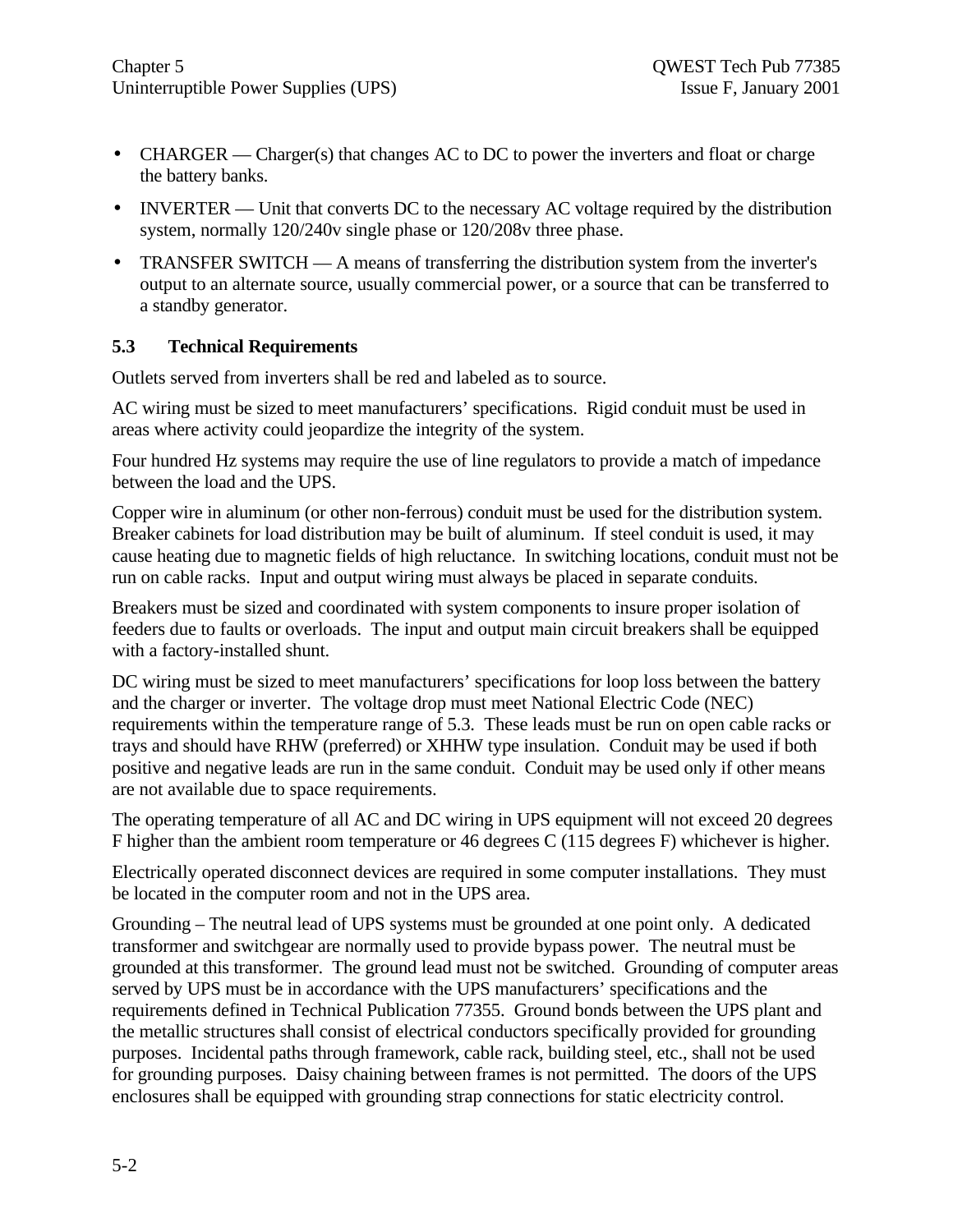The major components of the UPS shall be housed in freestanding, dead front vertical enclosures with a maximum height of 7 feet. The enclosures may be mounted on heavy-duty casters with leveling screw jacks. The enclosures shall be equipped with "piano-hinged" doors or equivalent. These doors shall be equipped with locking mechanisms to prevent the doors from opening. All sheet metal used in the enclosures shall be 16 gauge or better. All joints and seams shall be welded. Cable entry shall be through either the top or the bottom of the cabinet.

Forced air-cooling and or ventilation are normally required. Blower motors shall be equipped with sealed roller (ball) bearings. Each enclosure shall have a redundant blower. A failure of a blower unit shall generate an alarm. All air inlet and exhaust openings shall be protected with expanded metal guards.

UPS designed to serve non-linear loads shall have an output voltage THD of less than 5%. Output voltage single harmonic distortion of less than 3% under any or all of the following conditions: up to 100% non-linear load; up to 100% load current THD; and/or a load current crest factor up to 3.0.

The UPS shall have built-in protection against undervoltage, overcurrent, and overvoltage on both the input and output.

The UPS shall conform to NTA, Telcordia (Bellcore) TR-TSY-000757 ISSUE 1, *Generic Requirements for Uninterruptible Power Systems*. This document takes precedence over the TR.

Wherever possible and feasible, flooded batteries specifically designed for high discharge rate applications will be used with UPS, rather than VRLA batteries.

**Note:** Careful consideration of discharge rate capabilities must be considered when making the decision.

#### **5.4 Alarming and Control**

If the UPS utilize a microprocessor and software for control, detection of a UPS unit failure shall be built into the software, and shall send an alarm using X.25 and TL1, as described in Telcordia (Bellcore) TA-NWT-000370. If the UPS are not microprocessor controlled, dry contacts shall be provided for connection to an alarm system; these contacts will provide indication of UPS unit failure and operating status.

Internal alarms and monitoring devices shall be built into the UPS to identify failed modules.

Microprocessor driven UPS alarm/control will be either fully redundant, or capable of selfdiagnostic and isolation in case of a microprocessor failure. This isolation will remove the microprocessor control from the system, provide a dry contact alarm, and revert to conventional operation.

Battery backup may be provided within the UPS to maintain power to the internal clock, in case of failure of the power source. If battery backup is provided, a low battery voltage alarm shall be provided allowing sufficient time to permit battery replacement on a non-emergency basis.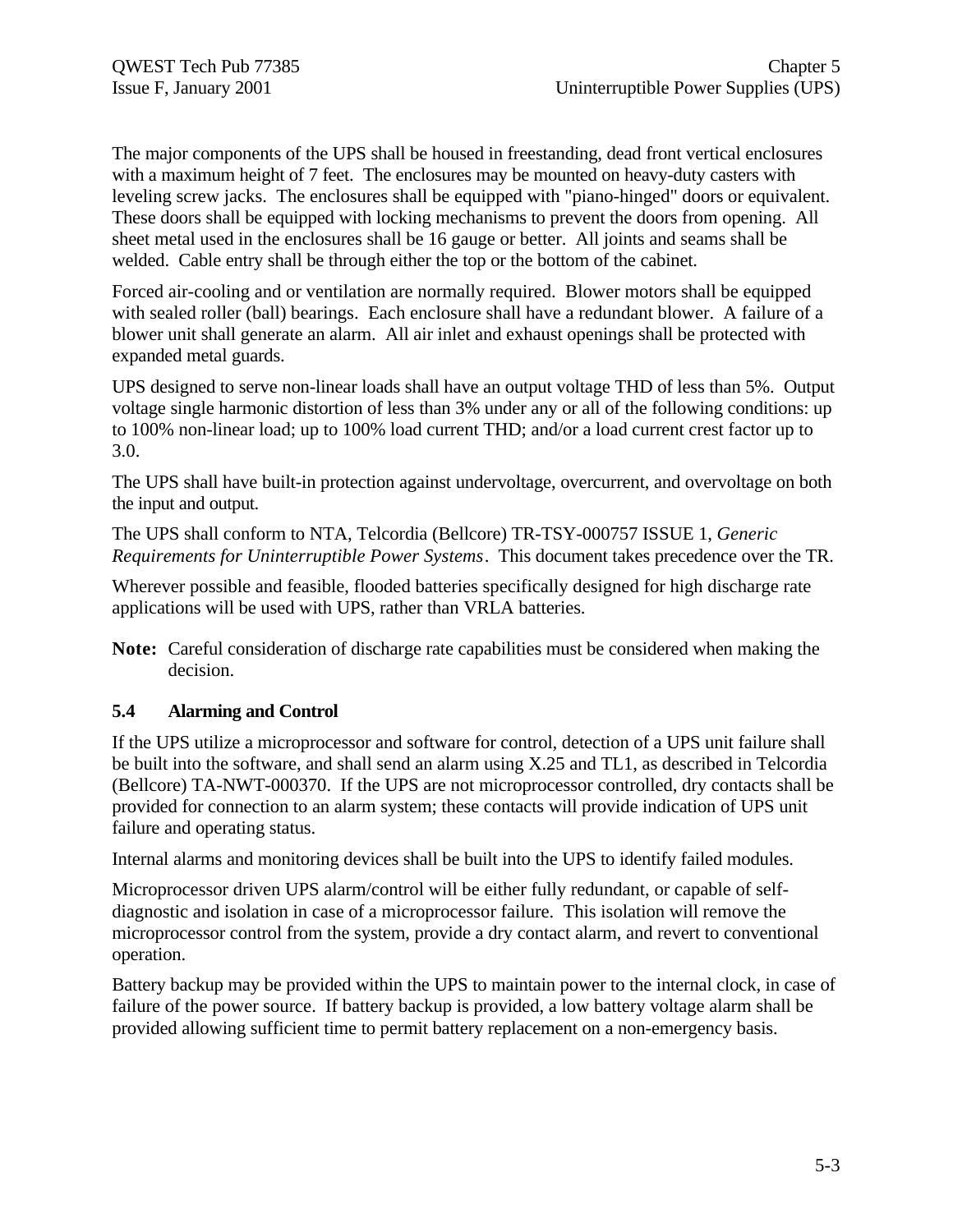# **CONTENTS**

# **Chapter and Section Page**

| 6.      |      |  |  |
|---------|------|--|--|
|         | 6.1  |  |  |
|         | 6.2  |  |  |
|         | 6.3  |  |  |
|         | 6.4  |  |  |
|         | 6.5  |  |  |
|         | 6.6  |  |  |
|         | 6.7  |  |  |
|         | 6.8  |  |  |
|         | 6.9  |  |  |
|         | 6.10 |  |  |
|         | 6.11 |  |  |
|         | 6.12 |  |  |
|         | 6.13 |  |  |
|         | 6.14 |  |  |
|         | 6.15 |  |  |
|         | 6.16 |  |  |
|         | 6.17 |  |  |
|         | 6.18 |  |  |
|         | 6.19 |  |  |
| Fioures |      |  |  |

# **Figures**

| $6 - 1$ |                                                                 |  |
|---------|-----------------------------------------------------------------|--|
| $6 - 2$ |                                                                 |  |
| $6 - 3$ |                                                                 |  |
| $6-4$   |                                                                 |  |
| $6 - 5$ | 100 Ampere Cable Hardwired To Three-Phase Or Single/Three-Phase |  |
| $6-6$   | 100 Ampere Cable To Three-Phase Or Single/Three-Phase           |  |
| $6 - 7$ |                                                                 |  |
| $6 - 8$ |                                                                 |  |
| $6-9$   | 200 Ampere Cable Hardwired To Three-Phase Or Single/Three-Phase |  |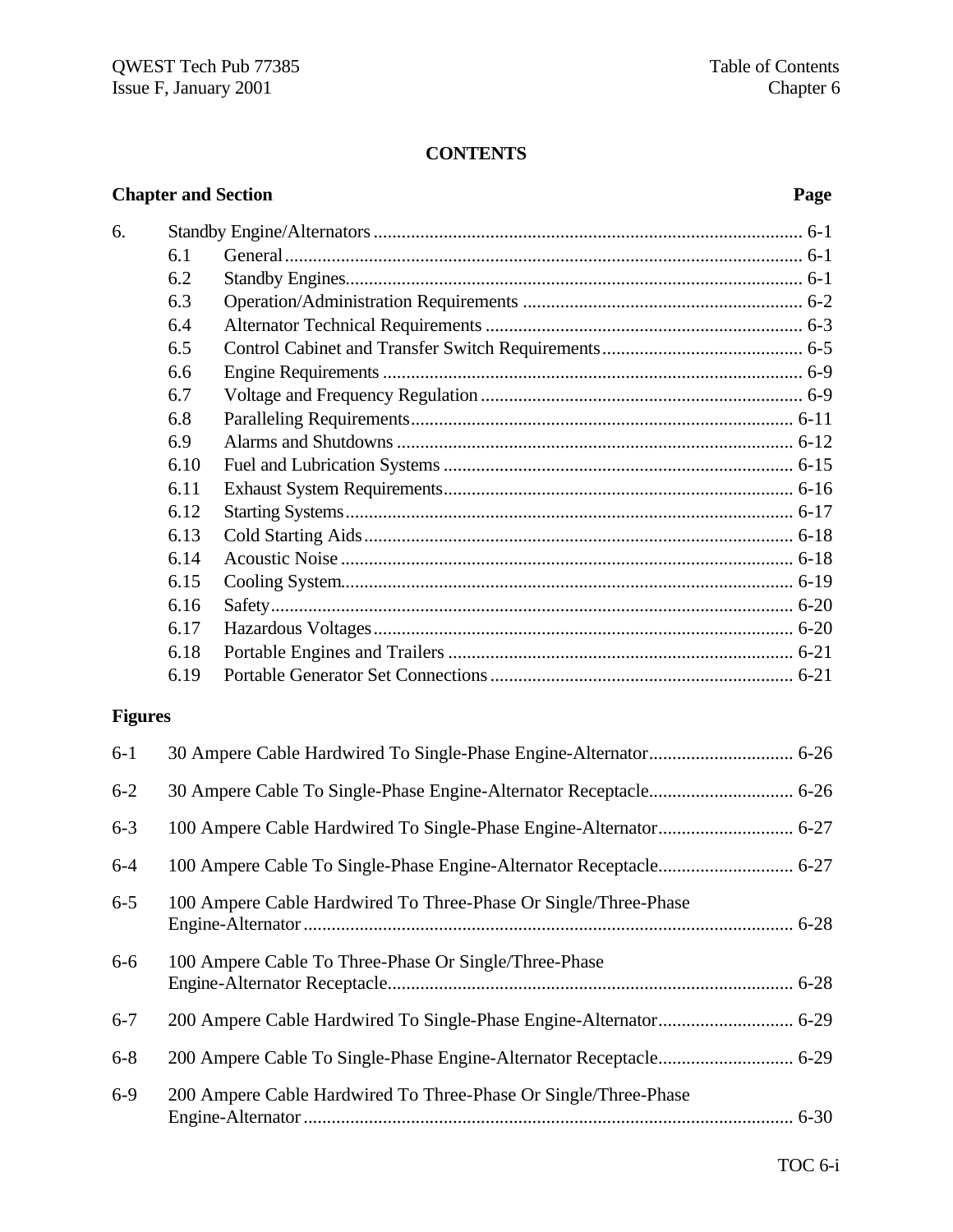#### **6. Standby Engine/Alternators**

#### **6.1 General**

This unit contains requirements for all standby AC systems and equipment including enginealternators with automatic transfer equipment to be deployed in all Qwest Central Office facilities. This Qwest Engineering Document is the final authority for standby AC systems.

Terminology commonly used for AC power plants includes emergency, reserve, auxiliary, and standby. Standby (as opposed to "Emergency") is used in this document in conformance with the definitions of Article 701 "Legally Required Standby Systems" and Article 702 "Optional Standby Systems" of the National Electric Code (NEC); as well as the definitions given in NFPA 37 and NFPA 110.

The grounding system of a separately derived source (some engine-alternators) shall be according to Technical Publication 77355, and NEC 250-30 and NEC 250-20d, latest issues.

Operating documentation must be provided with each engine alternator and transfer switch. The documentation should include how to start or shut down the engine-alternator; how to back out of a transfer operation; and how to manually transfer the transfer switch. If this documentation can be shortened to a sheet or two for each operation, these sheets should be laminated and posted on the transfer and engine control cabinets.

### **6.2 Standby Engines**

A typical AC power system for a Central Office (CO) equipped with standby engine/alternator consists of the following:

- Commercial AC Service Entrance
- Standby AC System
	- 1. Engine Alternator
	- 2. Transfer Switch
- Building AC Distribution System

Commercial AC power is the normal energy source for COs. A prolonged commercial power failure requires backup in the form of standby AC power for both telecommunications services and essential building services. The standby AC system consists of one or more engine driven alternator(s), transfer system, electrical and mechanical controls, fuel storage and supply system, combustion air intake and exhaust system, engine starting system, and cooling systems appropriate to the type of equipment employed.

The size and type of standby AC system is determined by the combined building and equipment loads that require essential AC service. Telecommunications equipment may represent only a portion of the total load.

Standby AC power plants provide long term backup for essential AC loads, as defined in Chapter 1 of this publication.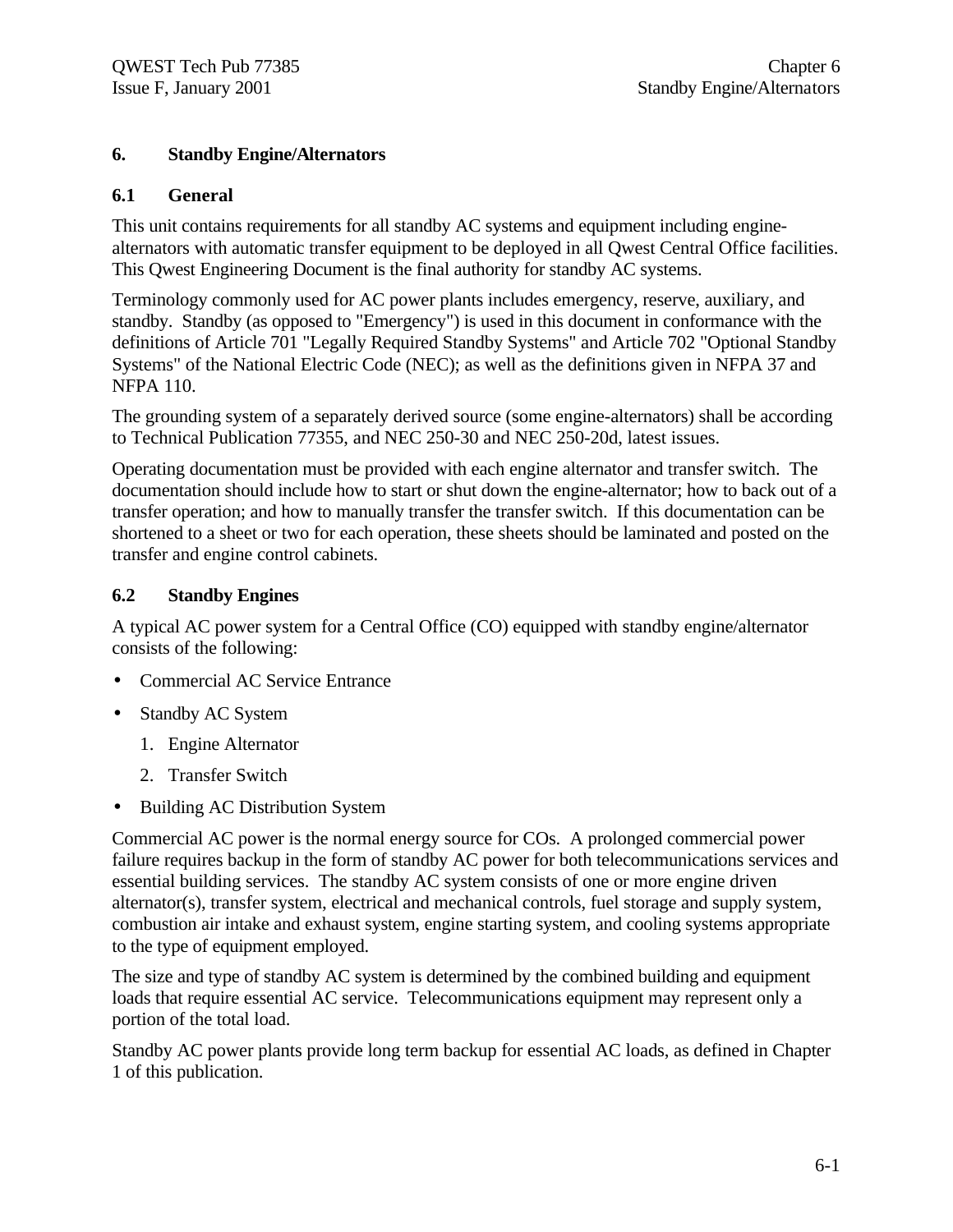#### **6.3 Operation/Administration Requirements**

Standby engine alternator power plants are power-limited sources that can be overloaded by simultaneous starting of connecting loads.

- Load Management In order to avoid transient overloads or oversizing of the engine plant, the standby AC system for COs must provide the required controls for sequencing the start up of high inrush loads.
- Engine Fuels Engines for standby engine-alternator plants shall be available in a version capable of meeting the equipment building environment requirements stated herein. Diesel engines or diesel-fired turbines (Gas turbines) shall be capable of meeting these requirements while operating with No. 2-D, 1, or winter blend fuel per American Society for Testing Materials (ASTM), Specification D-975.

**Note:** In environmentally controlled applications (National Forest, wilderness, etc.) the fuel used will be based on regulatory requirements.

- Performance Ratings Standby engine-alternators or turbines shall be designed and configured for reliable starting and continuous operation at full load within the range of operating conditions specified for COs. As an example, the maximum and minimum design values for ambient environmental and engine room temperatures and the CO's altitude above mean sea level. The system capacity specified shall be while operating under the following conditions:
	- 1. Alternator output at the kilowatt (kW) rating specified in the paragraph below (Kilowatt Rating).
	- 2. Operating at the site specified altitude
	- 3. Operating at the specified engine room ambient temperature
	- 4. Maximum back pressure from the exhaust piping system
	- 5. Maximum drop of radiator air handling system
	- 6. Maximum pressure of fuel supply system imposed on the engine fuel pump.
- Kilowatt (kW) Rating The kW rating of all engines shall be based on the Continuous Duty (Prime) Rating at an 80% power factor. For small applications (under 30 kW where the power factor of the engine/alternator is 1.0), the engine/alternator must be capable of providing a peak load of 125% of the kW rating of the unit.
- AC Output AC standby power systems shall provide outputs within Range A limits specified by American National Standards Institute (ANSI) Document ANSI C84.1-1982, "Voltage Ratings (60 Hz) for Electrical Power Systems and Equipment," and provide one of the preferred systems voltages per Table 1 of the above noted ANSI document.
- Fire Resistance of Materials Materials and components employed in the standby AC system shall meet the requirements for fire resistance as stated in Telcordia (Bellcore) Technical Reference, GR-63-CORE "Network Equipment-Building System (NEBS) Generic Equipment Requirements (A Module of LSSGR, FR-64 and of TSGR, FR-440)".

The design engineering and installation of power systems for COs should conform to the requirements of Occupational Safety and Health Administration (OSHA) and all applicable local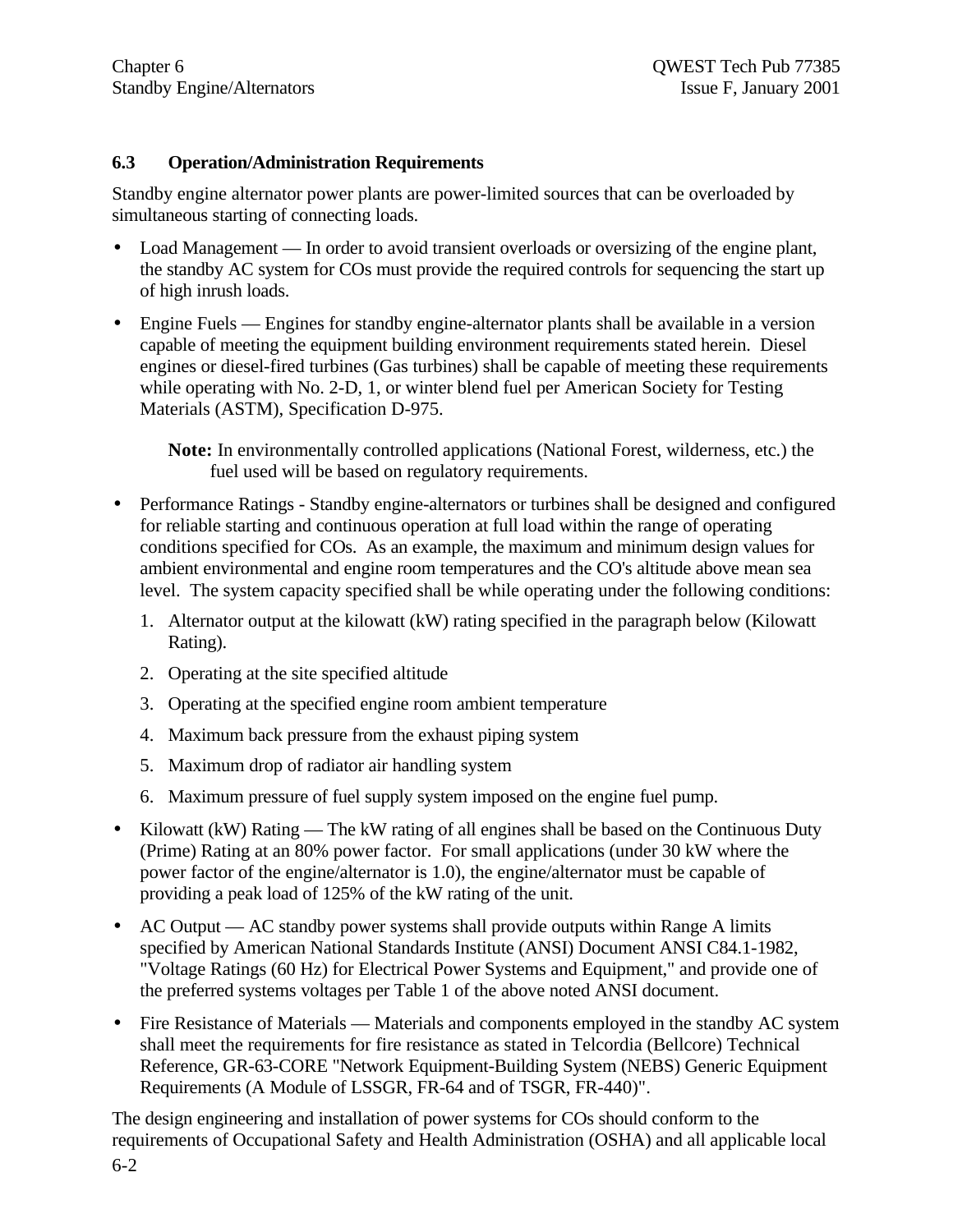health and safety codes. All power systems and equipment shall be designed and constructed to comply with applicable requirements of the NEC and with applicable local electrical and building codes. When special requirements are necessary, they will be furnished by the Qwest Engineer. The standby AC plant, as installed, shall also conform to the requirements of National Fire Protection Association (NFPA) 37 "Standard for the Installation and Use of Stationary Combustion Engines and Gas Turbines" and NFPA 110, "Emergency and Standby Power Systems." Plus "Flammable and Combustible Liquids Code (NFPA 30).

All systems and equipment to be deployed in telecommunication sites shall satisfy the relevant space and environment requirements of Telcordia (Bellcore) Technical Reference GR-63-CORE. Major spatial (building space) requirements for standby AC plants are shown as follows:

- The clear ceiling height required for installation shall not exceed 12 feet 6 inches. This means the minimum height from the floor surface to the bottom of the lowest building structural member in the building must meet the NEBS requirements. Coordination may be necessary to assure that the standby AC plant installation will not interfere with cabling, air ducts or other building systems.
- The equipment weight, averaged over any 20 by 20 foot floor area, shall not exceed an absolute limit of 140 pounds per square foot (140 lb/ft<sup>2</sup>) for equipment, supporting structures, cabling and lights. Special building structural considerations may exist due to the load concentration and dynamic loads associated with the engine alternators.
- All connections from the engine alternator (e.g. exhaust, fuel lines, coolant lines, electrical, etc.) shall be made with a flexible section for control of vibration.
- The environmental requirements in Telcordia (Bellcore) Technical Reference, GR-63-CORE, or GR-1089-CORE address temperature, humidity, heat dissipation, fire resistance, earthquake, office vibration, air borne contaminants, grounding, acoustical noise, illumination, electromagnetic compatibility, and electrostatic discharge. Environmental test methods are included in Telcordia (Bellcore) Technical Reference, GR-63-CORE and GR-1089-CORE, which may be used for evaluating equipment compliance with these requirements. If required by Qwest a factory representative will go to the job site for the initial start up.

The documentation for standby AC plants shall be provided in a clear, concise and organized manner per Qwest requirements. The information shall include all the equipment building environmental requirements.

# **6.4 Alternator Technical Requirements**

The alternators' design and performance shall comply with National Electrical Manufacturers Association (NEMA) MG 1, Part 22 (latest issue). The windings shall be "tropicalized" (i.e. designed to minimize effects of fungi and moisture). Alternators shall also meet the following requirements:

- Insulation Requirements Insulation for the rotor and starter shall be Class H per NEMA MG 1, Section 1.65. Design full load temperature rise shall not exceed the continuous duty values in NEMA MG 1, Section 22.40.
- Altitude and Temperature Ratings The engine/alternator shall be capable of continuously delivering the output (kW) specified by the Qwest Engineer for environmental ambient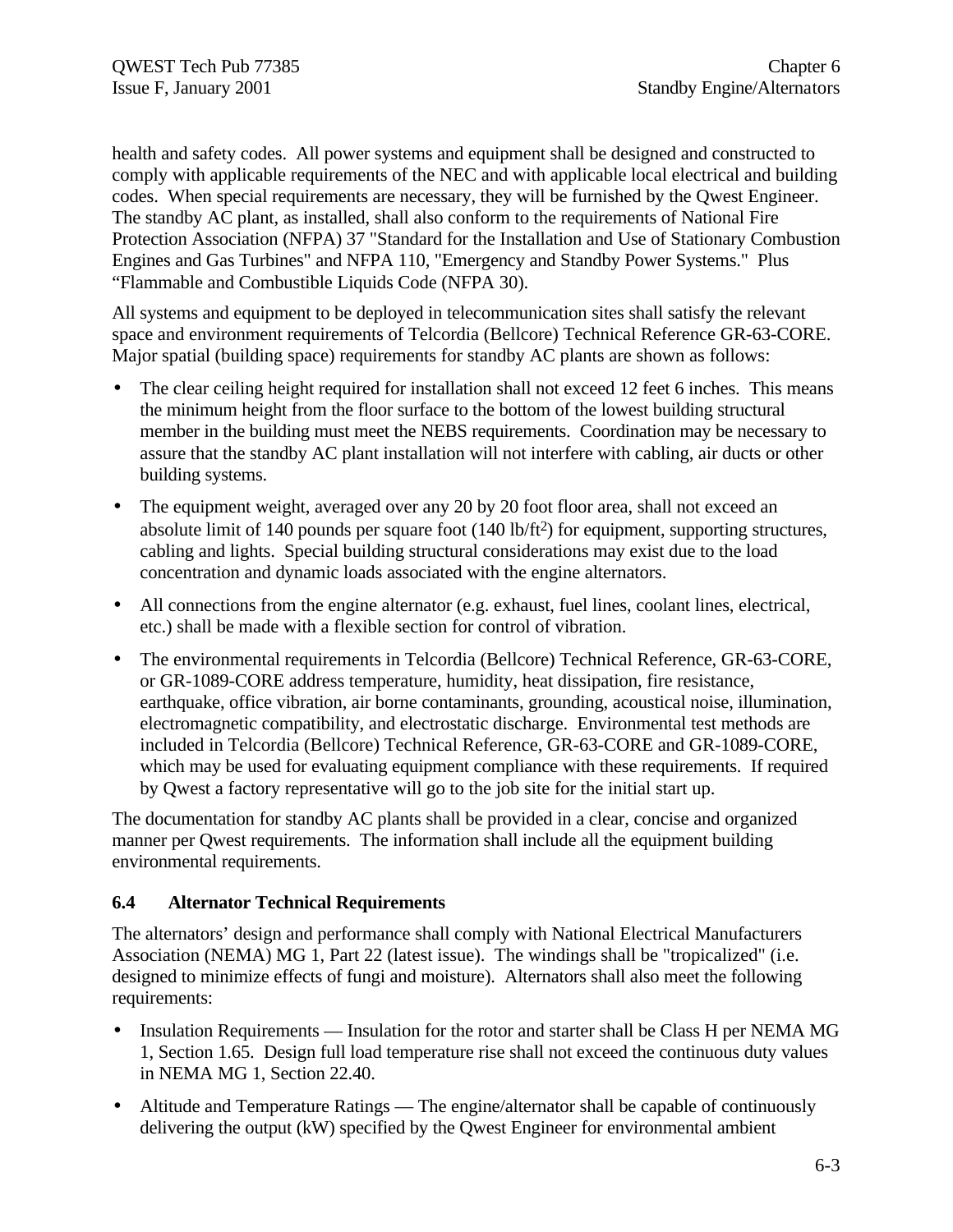temperatures from  $-34$  degrees C to 52 degrees C ( $-30$  degrees F to  $+125$  degrees F) and at altitudes from sea level to 12,500 feet above sea level. The manufacture shall supply derating charts in one thousand (1000)-foot increments. This requirement shall be met at any power factor from 80% leading or lagging to unity, at any voltage within the limits of  $\pm 10\%$  of rated voltage, and at a frequency of 60 Hz.

- Momentary Overload and Short Circuit Requirements The alternator shall conform with the provisions of NEMA MG 1, Sections 22.41 and 22.45, "Maximum Momentary Overloads," and "Short Circuit Requirements", respectively. Ground fault protection is required for sets with output voltages greater than or equal to 480 VAC and/or output currents of 1000 Amperes or greater.
- Balance Requirement The rotors (alternator and exciter) shall be in both mechanical and electrical balance at all speeds up to 125% of rated speed.
- Bearings The alternator bearings shall be the antifriction type. The bearings, shaft, and housings shall be so designed as to prevent leaking out on the machine parts or windings. Each bearing shall be sealed for life.
- Deviation Factor The deviation factor of the alternator open circuit terminal voltage shall not exceed 6%. The deviation factor is determined in accordance with Institute of Electrical and Electronic Engineer (IEEE) Standard 115-1983, "Test Procedures for Synchronous Machines".
- Telephone Influence Factor (TIF) The balanced line-to-line open circuit voltage TIF shall not exceed 50. The line-to-line open circuit low frequency modulation is not to exceed 0.5 volts peak-to-peak, in the frequency range of 5 to 30 Hz. The total open circuit harmonic content of any line-to-line or line-to-neutral voltage shall not exceed 3% rms, with no single harmonic to exceed 1.5%.
- Lead Termination The alternator leads shall terminate on the line side of the circuit breaker. Suitable crimp-type copper connectors shall be used to terminate the alternator's leads. A means will be provided to prevent connectors from turning when mounted on breaker studs.
- Vibration Isolation Each engine alternator set will be mounted on vibration isolators, either internal or external to the sets' skid base, as determined by the Qwest Engineer.
- Current Boost To improve motor starting capacity and to assist in the coordination of protective devices, a current boost circuitry should be provided. The alternator, voltage regulator and exciter assembly should be provided with current boost circuitry.
- Exciter Requirements Each exciter shall be of the brushless type, using a rotating rectifier bridge circuit.
- Momentary Overloads With the alternator stabilized at full load, the alternator shall be subjected to 150% of full load current for a minimum of five minutes. Winding temperature shall be monitored during the test and shall not exceed the short-term temperature rise for the insulation.
- Field Current Control Exciter field current shall be automatically controlled by the voltage regulator. The voltage regulator shall provide under frequency protection.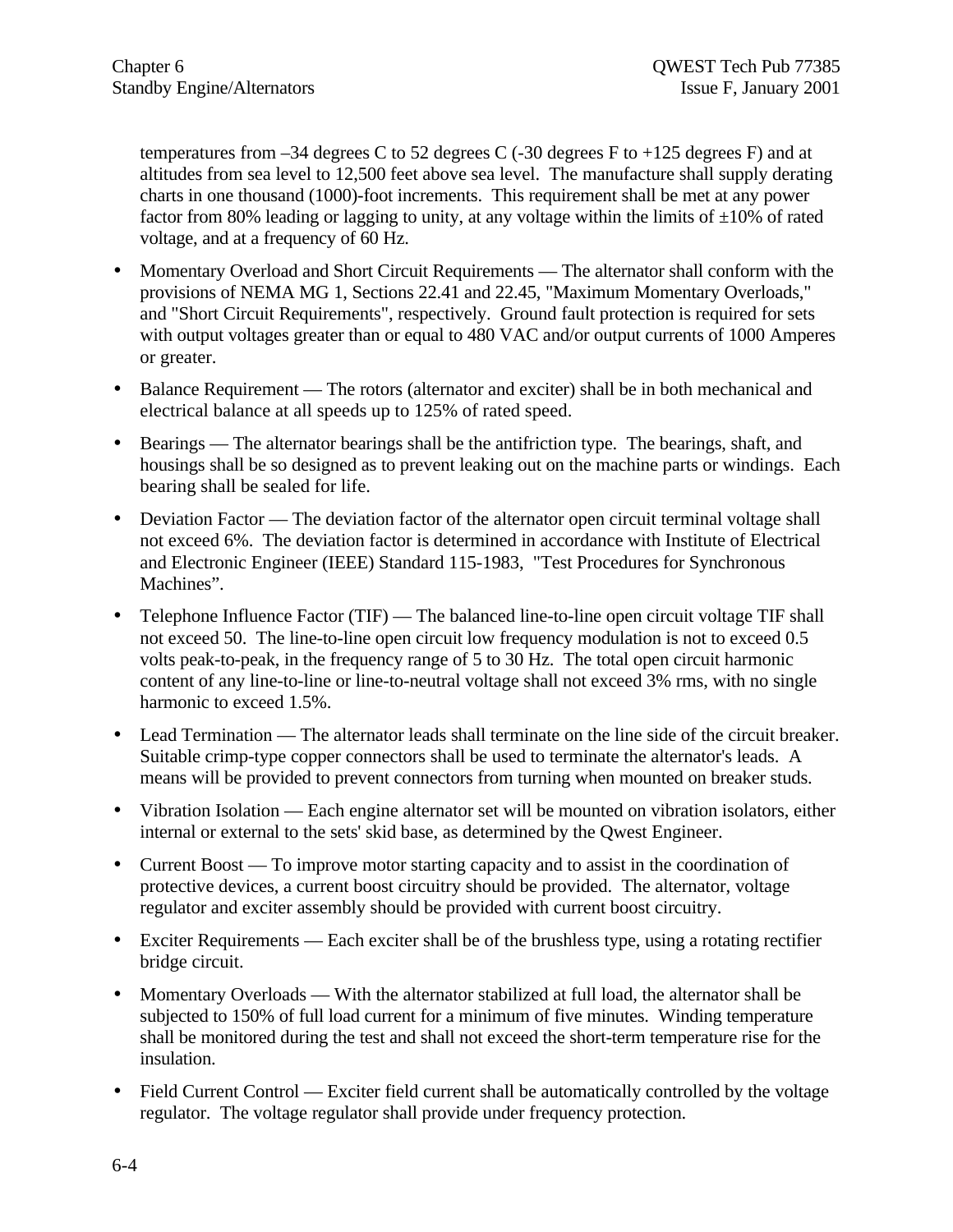- Circuit Breakers The breaker shall be equipped with adjustable instantaneous trips, long time trip elements (thermal trips), and a shunt trip circuit.
	- When an on-set breaker is required, the breaker assembly shall provide contact closure for OVERCURRENT audible, visual, and remote alarms. Lockout contacts should also be provided and interfaced with the engine control circuit to prevent starting of the engine alternator set before the breaker is reset.
- Trip Settings The engine/alternator breaker trip settings shall provide protection for the alternator from damage due to AC system faults and to avoid nuisance tripping.
- Grounding AC grounding will be in accordance with Owest Technical Publications and the NEC. The only acceptable method of grounding the neutral of a set producing 480 VAC power or less is to connect it to the neutral of the commercial power at the house service entrance.

### **6.5 Control Cabinet and Transfer Switch Requirements**

To minimize potential loose connections or trouble spots in the control circuitry, all interconnections of control circuitry wiring shall bestranded wire with crimp connectors and ring terminals securely fastened to terminating points with a machine screw. Only one termination shall be provided per screw. No plug in wiring harness connectors shall be used.

The only gauges that are to be physically located on a stationary engine are oil pressure, temperature, tachometer (if applicable), and fuel pressure non-electronic gauges. These gauges must be remotable to the control cabinet.

The manufacturer shall provide a lighted unit control module for a stationary engine/alternator. The control cabinet shall be a NEMA 1 enclosure with a hinged door. Contents of the controller shall be solid state. The solid state controller shall not be physically mounted on a stationary engine/alternator. The engine alternator set shall include the following:

- Gauges and Meters:
	- 1. Oil Pressure
	- 2. Coolant Temperature
	- 3. Output Ammeter and Voltage Meter (equipped with a select switch for each phase)
	- 4. Running Time Meter
	- 5. Frequency Meter
- Manual Selector Switch with positions for:
	- 1. RUN or MANUAL operation
	- 2. STOP or OFF
	- 3. REMOTE or AUTOMATIC operation
- Others:
	- 1. Remote, 2-Wire control start-stop terminals
	- 2. Manual reset Field Circuit Breaker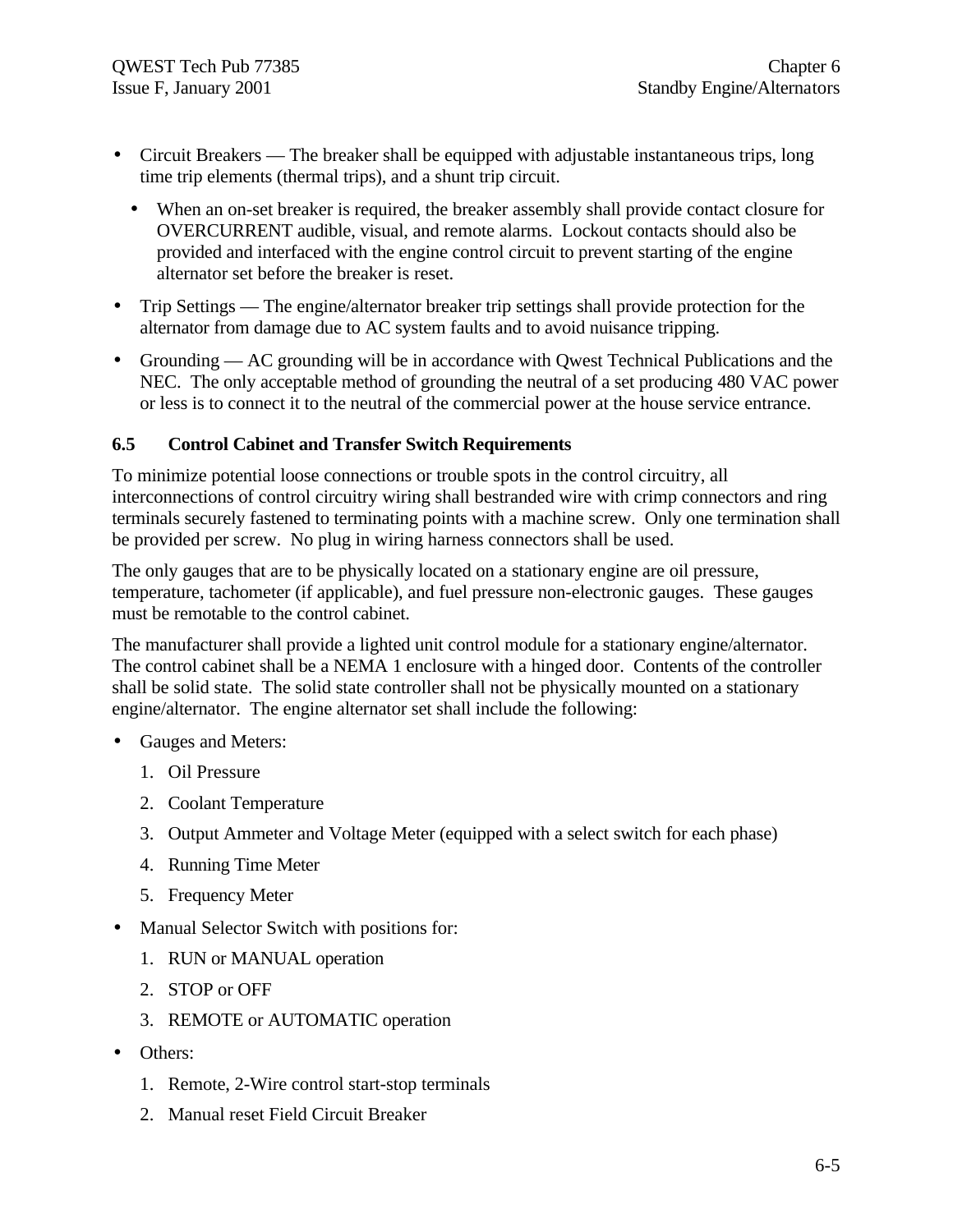- 3. Indicator lamp(s) for the alarm conditions causing an automatic engine shut down.
- 4. An alarm-reset switch shall be provided to clear the indicator lamps and reset the system to allow restarting of the engine after an alarm shutdown. The control design shall be such that the alarm must be reset manually (either on the engine or from a remote location).
- 5. Manual reset Exciter Field Circuit Breaker.
- 6. Emergency STOP switch.
- 7. Dry alarm contacts for each failure condition.
- 8. Locking screwdriver type potentiometer shall be provided to adjust the following:
	- Voltage  $(5%)$
	- Frequency  $(2\%)$

The remote control cabinet shall meet the requirements of this document. All connections between the remote control cabinet and the set cabinet will be run in conduit. These leads may be run along with the alarm leads.

The cabinet shall be front access via a hinged door that will latch. All switches, lamps, gauges and meters shall be mounted on the door. All electrical wiring shall be routed and secured to prevent connection deterioration due to movement and to allow access to the cabinet interior.

For floor mounted cabinets, leveling screws, wedges, or shims shall be part of the usable cabinet to level and plumb the cabinet and to compensate for variations in floor flatness. In addition, there shall be four holes provided in the corners at the bottom of the cabinet that will allow 5/8-inch anchor bolts to secure the cabinet to the floor. The cabinet shall have a kick plate extending a minimum of 4-1/2 inches from the floor.

All Automatic Transfer Systems shall be **LISTED** to Underwriters Laboratory (UL) 1008 or 1066 (restricted and certified are not acceptable), and meet the NEMA Standard defined in 2-447-01 and ANSI 37.16 as required.

Each automatic transfer switch can be either an electrical or solenoid operated mechanism. The transfer system should be either circuit breakers or a switch. If breakers are used, these breakers may be used as the ground fault current protection device. Where permitted, the commercial breaker may also serve as the main service breaker. External shunt trips with engine start inhibit may be provided if required by local fire codes.

- Circuit breakers shall be of the thermal-magnetic (preferred) or magnetic type (only if approved by local code)., rated for fault current and must be UL listed. Contacts shall not be able to be held closed during an overcurrent condition by holding the lever in the closed position. They shall be trip-free types. The AC circuit breakers shall be clearly marked as AC breakers (not DC). Circuit breakers shall generate an alarm signal when they either are in the tripped state or turned off.
- Switches shall meet all requirements of the applicable UL and ANSI standards and be rated for fault current. Ferrous materials shall not be used for current-carrying parts.

All transfer systems shall be equipped with plug-in or draw-out type elements to facilitate maintenance and replacement (such as the inspection and replacement of main arcing contacts) without creating an extensive power outage.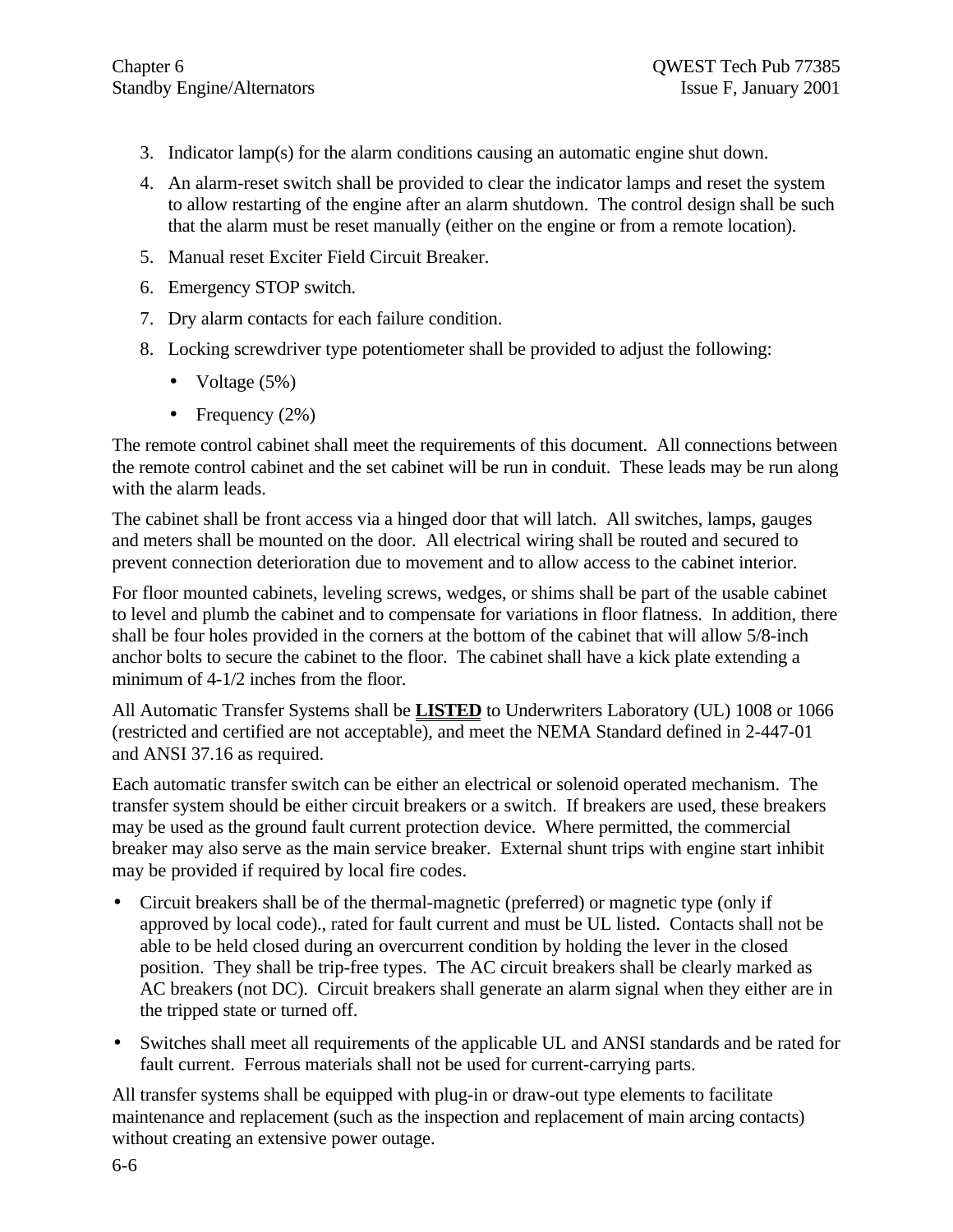All auto transfer systems must be equipped with a load disconnect delay option. This option will ensure against rectifier or motor bucking and shutdown on an engine routine due to collapsing magnetic fields. This disconnect delay should be set for a 3-5 seconds delay.

The manufacturer shall supply interconnection information for connecting the engine alternator with an Automatic Transfer System.

For automatic transfer, the system shall be capable of the following:

- Recognize the occurrence of a power failure.
- Open the commercial power source.
- Start the engine alternator set.
- Close the alternator circuit breaker.
- Automatically controls loading of the emergency bus.
- Recognize the return of commercial power.
- Transfer all loads from the standby power source to the commercial power source (only if the commercial AC load has been restored for 30 minutes).
- Shut down the engine alternator.
- There shall be a time delay for engine start, a time delay on retransfer to permit polyphase motor stop, a time delay on shutdown to permit engine cool down, and a time delay before transfer to engine to permit warm-up, polyphase motor stop or sequential loading. There shall be a minimum run time. All of the above times will be per engine manufacturer's specification.

For automatic paralleling of multiple engines, the system shall be capable of performing the following operations:

- Recognize the occurrence of a power failure.
- Open the commercial power source.
- Initiate the Start signal to all engines simultaneously.
- The first engine to reach proper voltage and frequency closes its on-set breaker initiating closure of the engine transfer breaker powering the static loads;
- As additional engine alternators are paralleled to the essential bus, the Load Management Controller connects these loads on a priority basis.
- Recognize the return of commercial power.
- Transfer all loads from the standby power source to the commercial power source after the Holdover Timer has operated.
- Shut down the engine alternator.
- There shall be engine-starting contacts that will allow each unit to be started independently.

Load Management — The standby AC plant shall be equipped with load management features. Both manual and automatic control capabilities shall be provided for sequential operation of the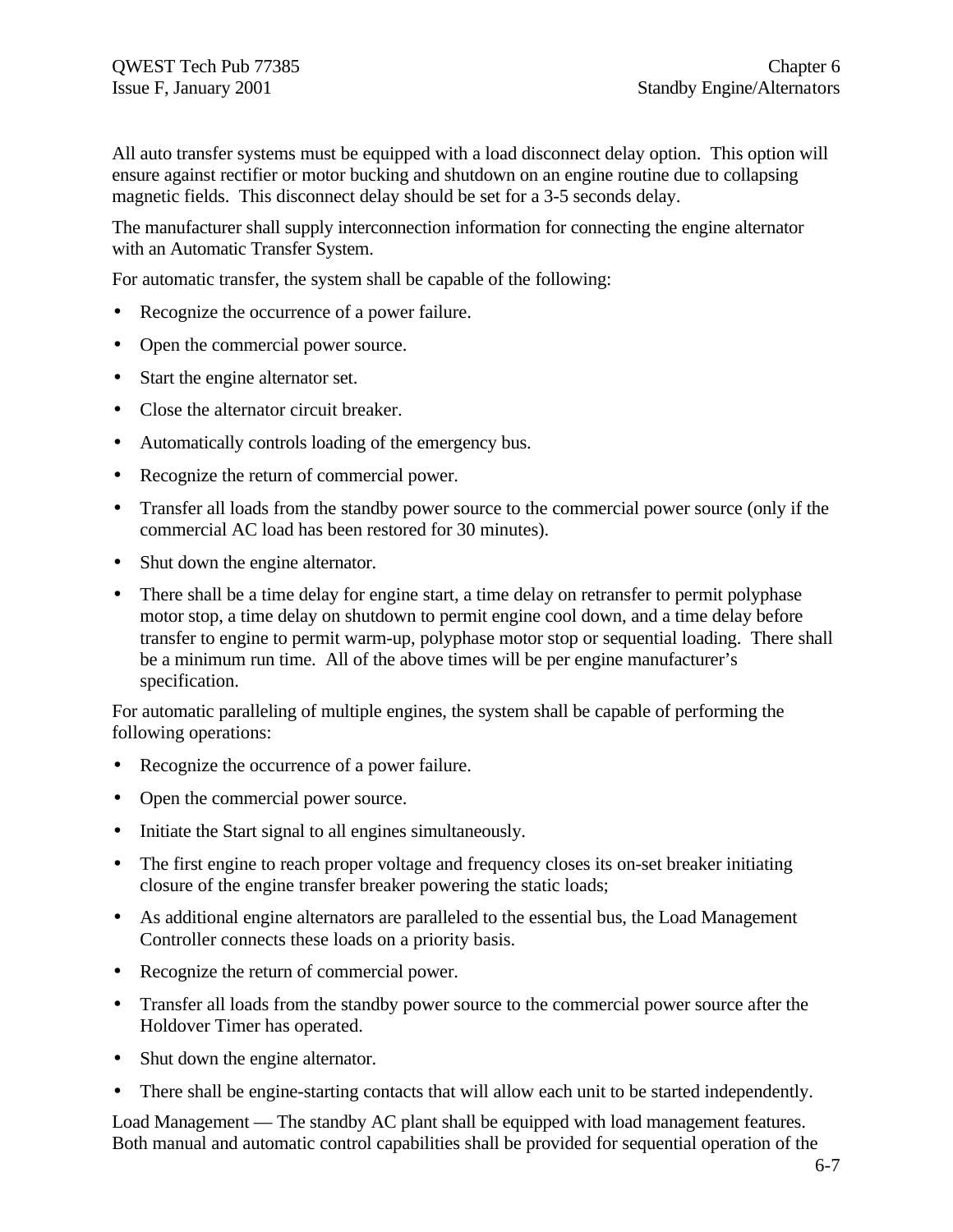served load. The system shall provide suitable time delays to prevent failure of the standby plant in response to transient conditions.

The system shall be equipped with a test switch to facilitate manual simulation of a power failure.

The system shall be equipped with a manually controlled retransfer override.

The system shall be equipped with indicating lights to indicate the source feeding the load.

Each automatic transfer switch shall include a control panel. The transfer switch must be in a secured area. For large or high voltage (greater than 400 VAC) systems, the switch may be outside the engine-alternator room, but must be readily accessible from the engine. A protective cover shall be provided. An isolation plug in the wiring harness shall be provided to disconnect all circuits between the control panel and the main transfer panel.

Full phase voltage sensing must be provided. Full phase protection shall also be provided. Three-phase relays may be field adjustable, close-differential type, with 92-95% pickup, and 82-85% dropout. Relays are to be connected across the commercial AC voltage input line side of the transfer system.

Independent voltage and frequency sensing of the commercial source must be factory preset to initiate transition to standby at 90% voltage and 58 Hz. Closed transition switches are not allowed.

Exercise timers must be provided. They must be adjustable for one week, two weeks, or monthly operation.

Synchronization must occur within 15 electrical degrees.

The transfer system shall be interlocking so that the commercial AC and standby source breakers cannot be closed at the same time. The transfer switch shall be "break before make".

The neutral shall not switch, and the neutral and ground shall not be bonded at the transfer switch.

Meters may be either analog or digital, and shall meet accuracy and range requirements of ANSI.

The overcurrent protection device can be either a fuse or a circuit breaker placed in the ungrounded supply lead. The protection device shall generate an alarm signal when it has operated or is in the "off" state.

All components must be marked on both the schematic drawings and in the cabinets themselves.

"Break-before-make and transfer/re-transfer delay requirements are waived for systems paralleling engines together and/or with the utility. These systems connect when in phase with the other source(s), and so cannot afford a transfer delay or they'd be out of phase by the time the delay was over. However, such systems need to have the capability to be manually operated with a transfer delay and break-before-make features, for emergency and maintenance purposes. The instructions for doing this must be posted on the transfer switch, engine control cabinet, and engine room/enclosure door."

#### **6.6 Engine Requirements**

Engines must be "In-Line" or "Vee" types, water cooled, and mounted on a common steel sub-base. The engine to be shipped with required accessories (except those items subject to damage in shipment). All parts in the engine shall be new. Engine should have replaceable cylinder liners.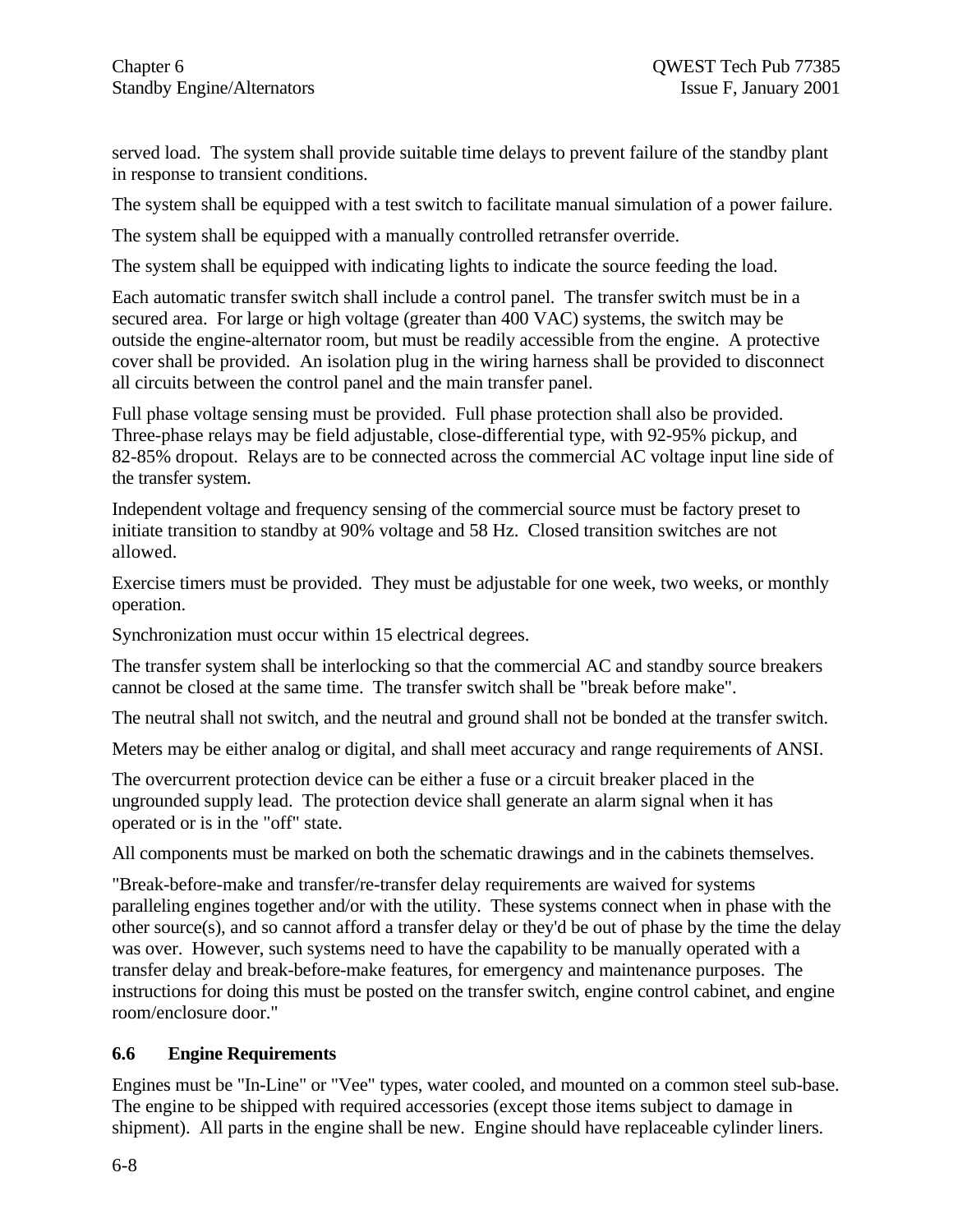All engine-moving parts must be maintainable. Any "lifetime" - permanently lubricated parts must be easily replaceable and 100% warranted for material and labor for a minimum of 7 years from date of installation.

#### **6.7 Voltage and Frequency Regulation**

Frequency and Phase Sensitivity - The voltage regulator shall be of the solid state design and shall not be frequency-sensitive between frequencies of 55 to 67 Hz. The regulator shall sense all phases of the alternator.

Voltage Droop and Cross Current Compensation — For engine alternator sets equipped for parallel operation, the regulator circuit shall have adjustable cross current compensation. The voltage droops due to the cross current compensation circuitry shall be adjustable from 0 to 5% of the set's rated voltage and shall be factory set at 3.5 to 4%.

Adjustment — The voltage regulator shall be furnished with an adjusting rheostat that should allow the alternator terminal voltage to be adjusted  $\pm 10\%$  of its normal value. Means for voltage adjustment shall be furnished at the control cabinet.

Terminal Voltage Control — With the voltage regulator operating, the cross current compensation shorted out, and the thermal effect constant, the regulator shall control the terminal voltage at any load from no load to full load from 80% leading or lagging and unity. The above shall be within 2% when the no load speed is as much as 3 Hz above 60 Hz.

With the voltage regulator operating, the cross current compensation shorted out, the regulator shall hold the alternator output terminal voltage constant within 2% over an environmental ambient temperature range from -34 degrees C to 52 degrees C (-30 degrees F to 125 degrees F), with a speed change of  $\pm 5\%$ . The above is based on the following conditions:

- The cross current compensation is shorted out.
- The load power factor is between 80% leading or lagging and unity.
- The engine has stabilized at its operating speed.
- The governor is adjusted for any droop between 0 and 5%.
- The ambient temperature remains within a 30-degree band after 5 minutes of operation.

Shutdown — Each alternator, exciter, and voltage regulator assembly should have under frequency and over voltage protection, including those conditions associated with shutdown and/or coast down.

Load Changes — When the load is increased or decreased in 25% of full-load steps from no load to full load to no load, the voltage shall recover to and remain within the 1/2% steady state voltage modulation band (dead band) in 1 second with the set cold or hot. The dead band for any uniform load shall not exceed 0.5% rms.

When the full-rated kVA load is rejected in one step, the transient surge voltage shall not exceed 20% of the rated voltage and shall recover to and remain within the 1% of the new steady-state voltage within two (2) seconds.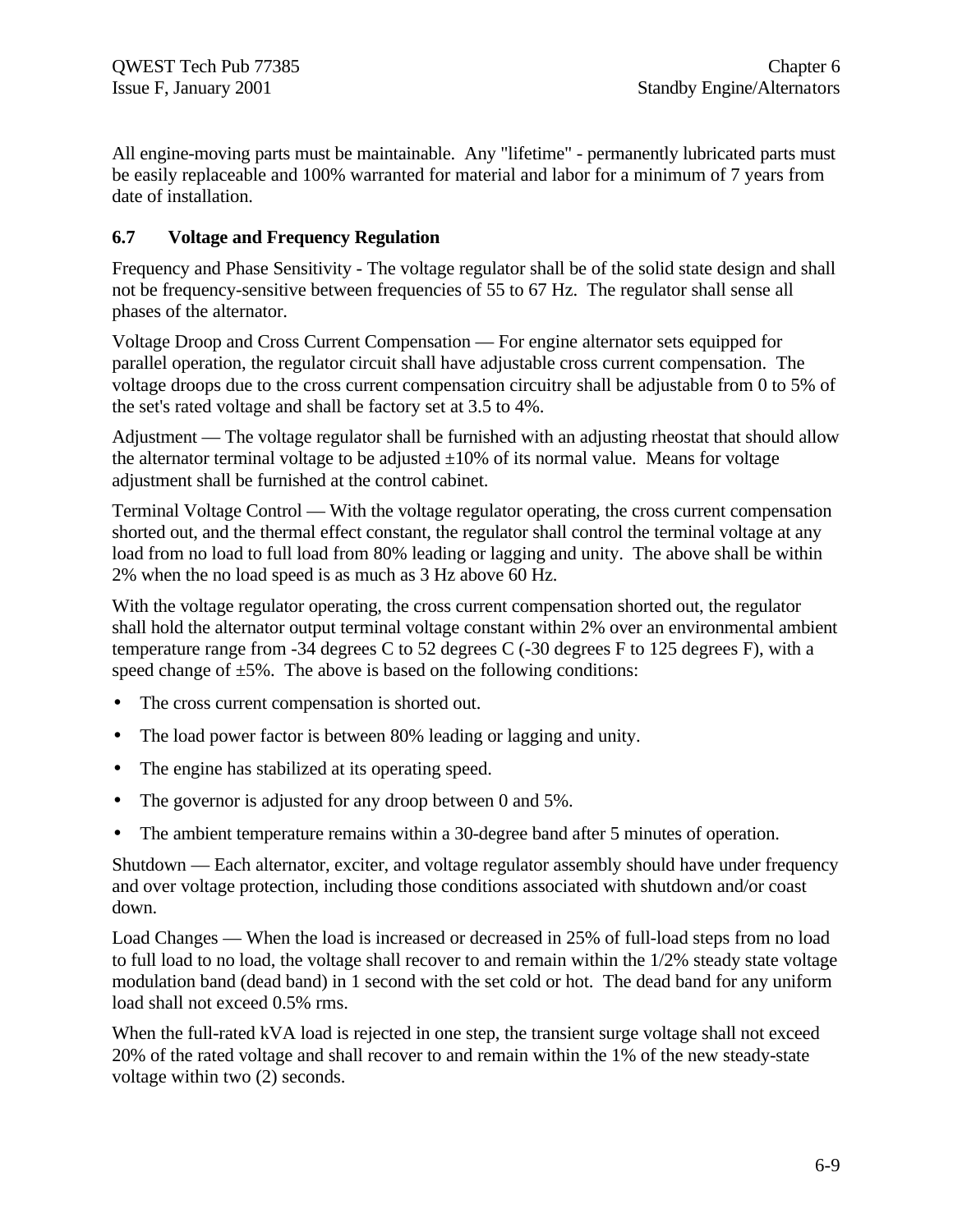Governing System — Either a hydraulic or an electronic governor that meets the following requirements can be used. Isochronous type governors are preferred, manufacturer to specify type used.

- The governing system shall be capable of providing frequency vs. load regulation characteristics from isochronous to 5% droop.
- There shall be no sustained periodic variations in alternator output frequency under any conditions, including abrupt load changes.

Steady State Regulation — At any constant load from no load to full load, the maximum frequency ripple for the AC output shall be 0.15 Hz (1/4%) at any frequency between 57 and 63 Hz and at any load from no load to full load. This requirement is intended to apply at steady state conditions including stable temperature within the governing system. Frequency variations within the 0.15 Hz range shall be random (aperiodic).

Cold-to-hot Repeatability — Frequency drift due to changes in governing system temperature shall not exceed ±0.15 Hz for steady state operation at any load from no load to full load.

**Note:** "Steady State", for the purposes of this requirement is defined as operating at constant real (kW) load for a minimum of 5 minutes after full speed is attained at start up, or, for a minimum of 2 minutes after the disappearance of transients in output voltage and frequency due to a load change.

Hot Repeatability — After stabilizing at steady full load conditions, the engine alternator set shall return to the same output frequency  $\pm 0.15$  Hz when load is repeatedly added or removed. This requirement shall be met for isochronous and droop operation, where applicable.

Governing System Adjustments — The output frequency shall be adjustable over the range of 57 to 63 Hz from the system control cabinet. External droop adjustment shall be provided at the governor or, where droop adjustment is via electrical means, by means of a potentiometer located within the engine control cabinets.

Frequency vs. Load Linearity — For both increasing and decreasing loads, the change of alternator output frequency with load shall be within 1/4% of true linear response with the governor set for any droop between 0 to 4%. The response of the engine alternator set to sudden changes in load shall meet the following criteria:

- For any sudden quarter-load change from no load to full load (increasing or decreasing the load) the frequency shall recover to and stay within the 0.15 Hz band within one second.
- For any sudden full load change (full load to no load), the frequency shall recover to and stay within 0.15 Hz band within 2.5 seconds.
- For any sudden quarter-load change from no load to full load (increasing or decreasing the load) the frequency shall depart from the steady state value by no more than 2% of the steady state value.
- For any sudden full load to no load change, the frequency shall depart from the steady state value by no more than 5% of the steady state value.
- For all of the above, the frequency shall stabilize at the steady state value after no more than one overshoot and no more than one undershoot.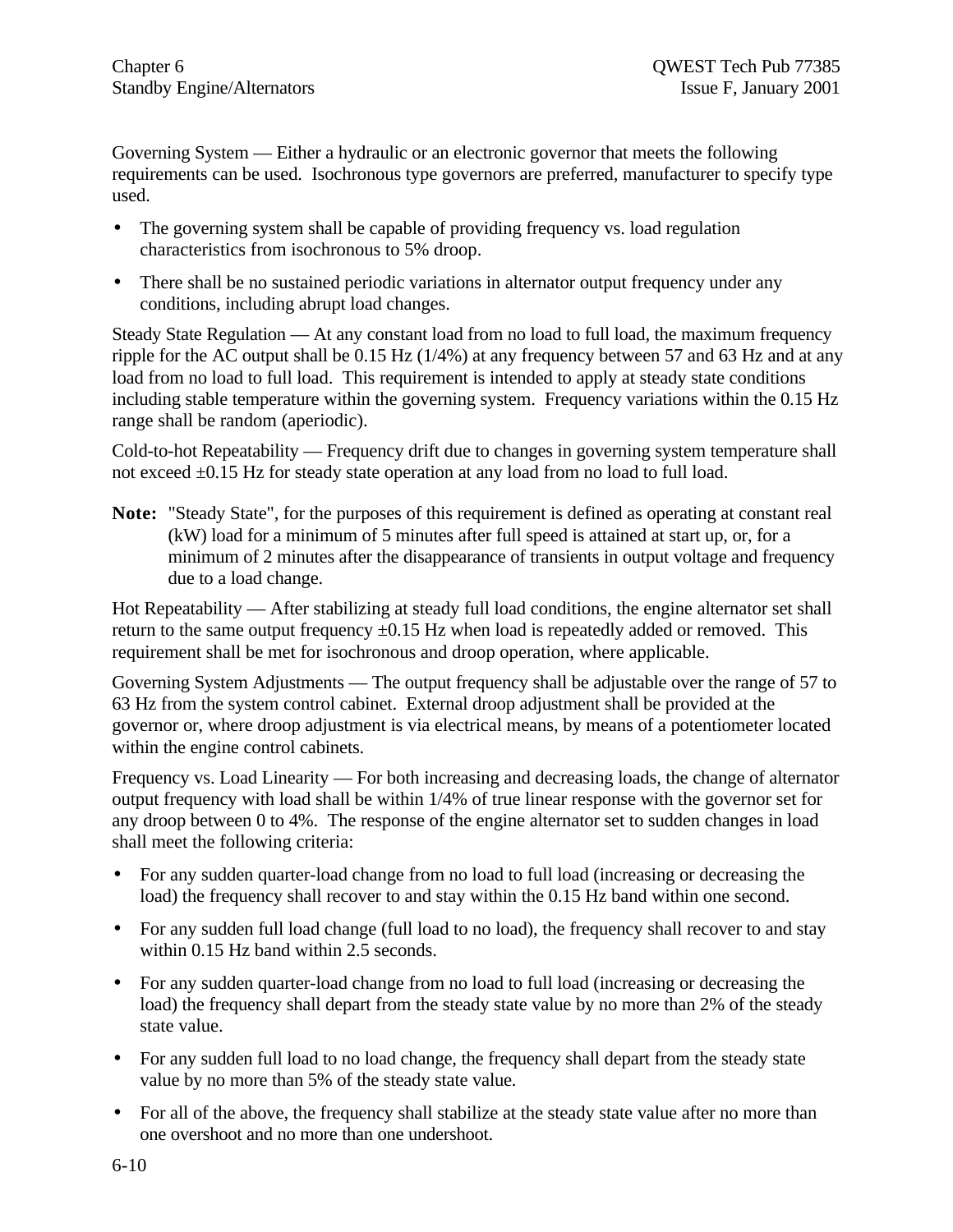Governor Oil — Hydraulic governor mechanisms, where used, shall be designed to employ the same oil used in the engine.

#### **6.8 Paralleling Requirements**

Paralleling — For engine alternator sets equipped for parallel operation, the voltage regulator and governor circuitry shall be designed to allow droop compensation type paralleling. Standby engine alternator sets equipped for automatic paralleling shall also be provided with means for manual synchronization (i.e., phase lamps). For paralleling applications, the engine/alternator breaker will be of the size and type to ensure protection of the engine/alternator in the event of outof-phase paralleling.

Parallel Operation — Each alternator set equipped for parallel operation shall have suitable characteristics to permit it to be paralleled with another unit or units specified by the Qwest Engineer. Each set shall be capable of operating in parallel with the set(s) so specified at any load from no load to full load, at any power factor from 1.0 to 0.8 lagging, while meeting the following requirements:

- Circulating current shall not exceed 10% of the combined full load current of all sets in parallel.
- The transfer of power between sets shall not exceed 2% of the rating of one set and such transfer shall not be cyclic.
- The division of real load between sets shall proportional to the set capacity.

For automatic paralleling, the system shall be capable of performing the following operations in addition to those listed herein:

- Parallel the alternators and send signals to automatically close successive load group circuit breakers as each associated alternator is brought on-line;
- Recognize the non-operation of any alternator(s) and open designated load circuit breakers to shed/disconnect those loads to maintain system operation.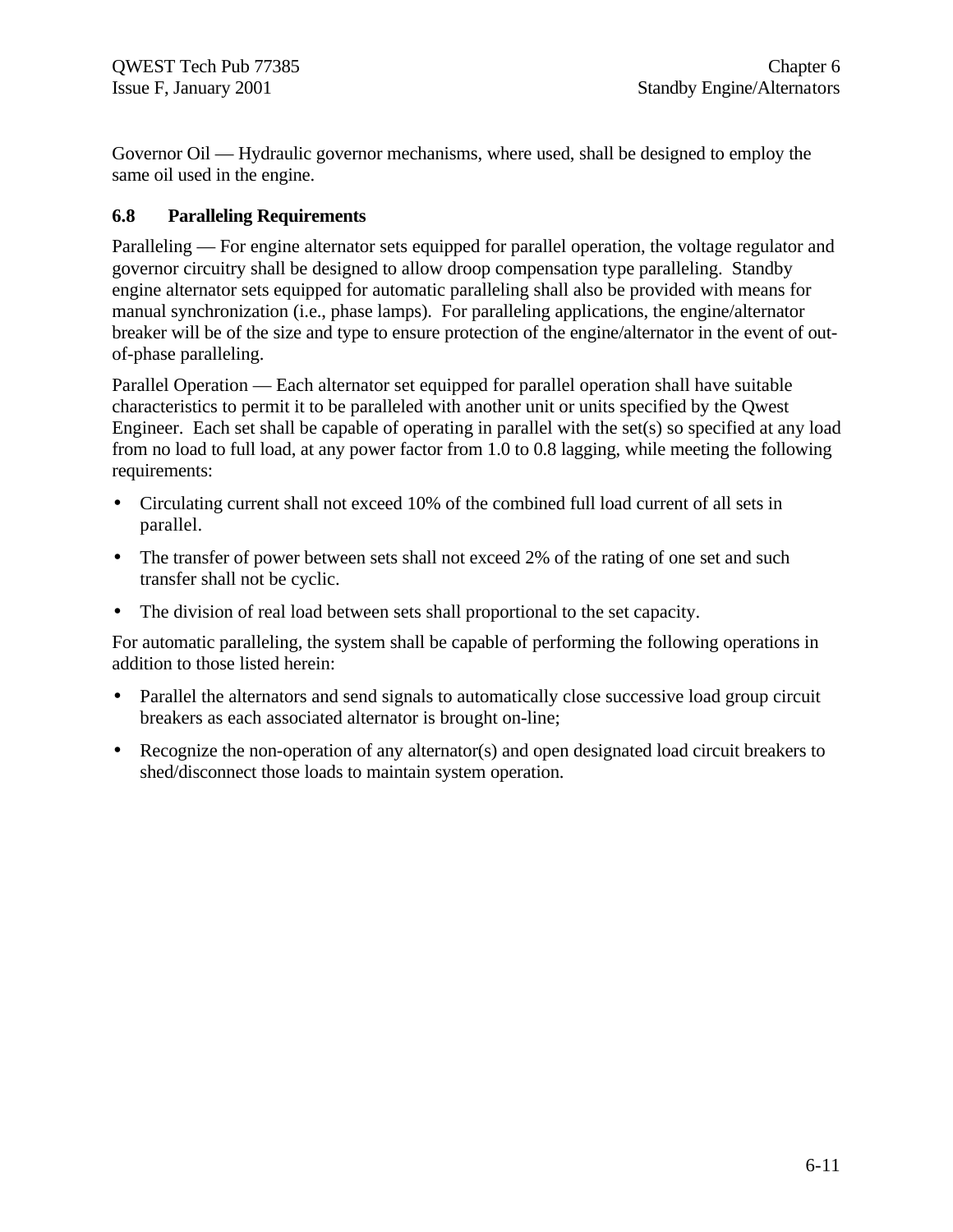#### **6.9 Alarms and Shutdowns**

Standby AC Plant Alarms and Shutdowns — Standby AC plants must be capable of extended operation without the intervention of an operator. Computer-based operating systems have been developed for remote surveillance of alarms. The standby AC plants covered by these requirements shall provide alarm interfaces with maintenance and operation systems in accordance with requirements in this publication.

An alarm termination strip shall be provided for all the engine alarms. The engine installer shall run the alarms from the engine to the terminal strip. The terminal strip shall be in an EAT (Engine Alarm Termination) box. The installer will be required to label the engine alarm on the terminal strip. Engine alarms are covered in chapter 6 and chapter 7. Qwest will be required to run the alarms from the EAT box to the PSMC.

Normal Shutdown — Normal shutdown of standby AC plants operating under manual control shall be accomplished by depressing a "STOP" or "OFF" switch located on the plant control panel. It shall be placed in a convenient location, readily accessible and clearly marked.

Emergency Shutdown — A momentary contact push button type switch designated "EMERGENCY STOP" shall be provided on each control panel or cabinet. When this switch is actuated, the set shall shut down and an alarm indication shall be given.

- The "EMERGENCY STOP" switch function shall also be capable of being duplicated by a switch located outside the engine room door, in a housing or otherwise protected, to prevent accidental operation.
- There must be a manually controlled shutdown device mounted on the engine. Operating this device shall:
	- Shutdown the engine
	- Activate alarm circuits; and
	- Disable the set's starting circuits

Status Monitoring and Alarms — Operating conditions to be monitored for standby AC plants include those listed below. Where an engine alternator set employs additional features or support systems essential to proper operation of the plant, additional monitoring and/or alarms may be required. Visual alarm and status indication shall be provided by colored lamps mounted directly on the local and, where present, remote control cabinet. Provisions shall also be made for transmitting alarm signals per the alarm requirements in this publication.

- The local control cabinet shall also be equipped with meters or gauges, with minimum accuracy as indicated below in parentheses, providing the following outputs:
	- 1 Alternator Output (alternator output meter shall be duplicated on the remote control cabinet, where equipped);
		- $-$  Amperes  $(3.0\%)$
		- Volts (3.0%) (Engine and Commercial)
		- $-$  Frequency  $(1.0\%)$
		- Kilowatts (2.0%)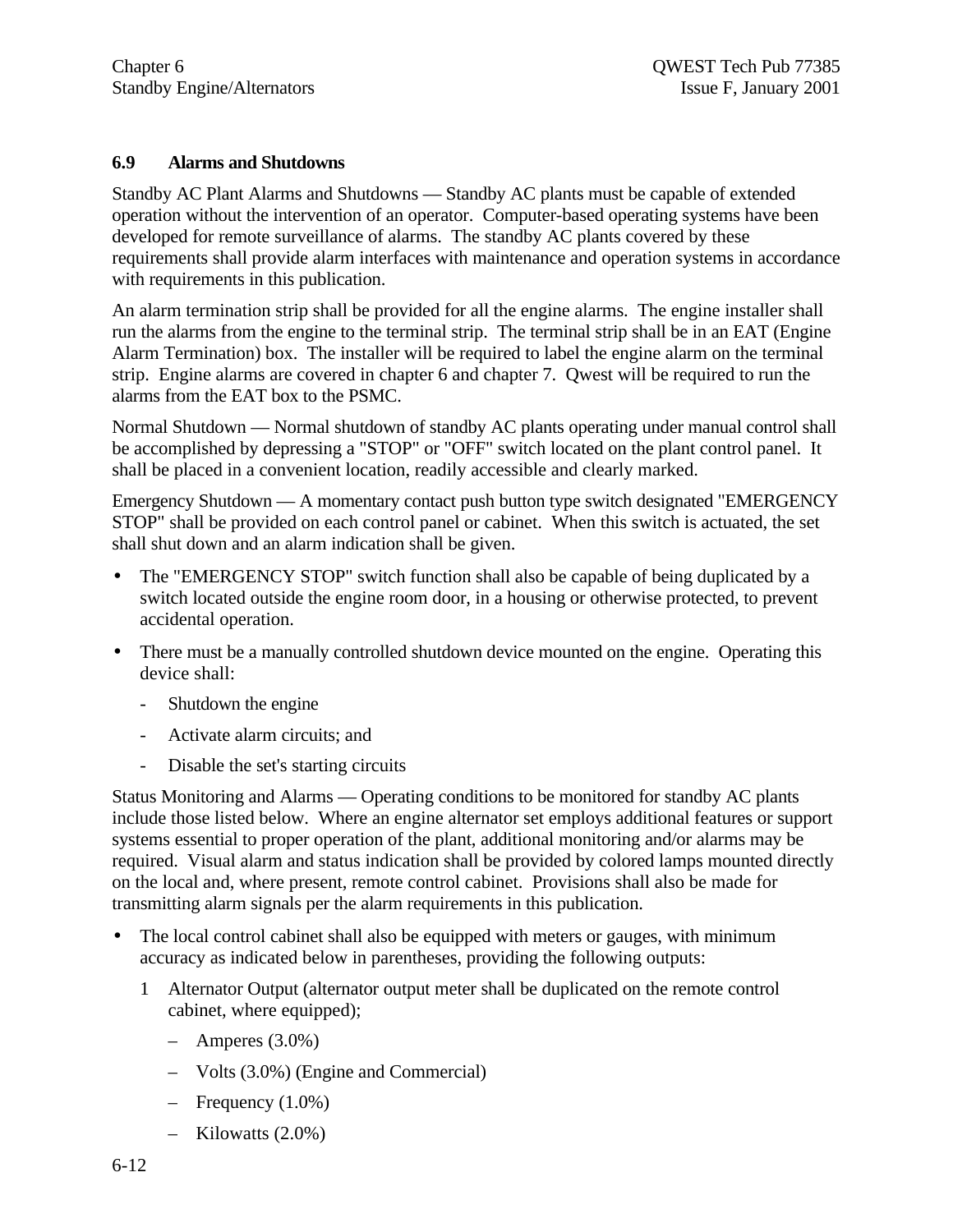- Lubricating Oil Pressure (5%)
- Fuel Pressure (5%)
- Lubricating Oil Temperature (5%) (over 900 kW)
- Engine Temperature (3%)
- Hours of Operation (0.1 hour)
- Tachometer
- 2 Engine Start Battery Voltage (Operational at all times, not just during engine run)
- 3 Engine Start Battery Amperage (Operational at all times, not just during engine run).
- 4 For monitoring voltage and amperage, it is acceptable to provide a phase selector switch rather than separate meters for multi-phase sets.
- The control cabinet shall be equipped with step-down current and voltage transformers to meet the monitoring needs of the Power System Monitor Controller at the site.

Condition's Resulting in Plant Shutdown — An alarm indication shall be given and the plant controls shall shut down affected standby engine alternator sets if one or more of the conditions listed below exist. For each of the conditions listed in this section, the engine alternator set shall shut down and require a manual reset after the problem has been cleared in order to restart the set.

- Low Engine Oil Pressure: Operates if the oil pressure falls below the safe value recommended by the manufacturer.
- Overcrank: Operates if the engine does not come up to a threshold speed within 10 seconds in three attempts.
- Engine Over Speed: Operates when engine rpm exceeds 108% of normal operating speed.
- Over Voltage/Under Frequency: Operates if the alternator voltage exceeds the normal operating range by 15% to 18% and/or the frequency deviation is greater than 3 cycles for 5 cycles (the engine should shut down on an inverse time delay basis).
- Over Current: Operates if the alternator circuit breaker trips open.
- Reverse Power: Required only for engine alternator sets equipped for parallel operation, which may include paralleling with the commercial power. Operates if the engine alternator receives reverse power in excess of the threshold value specified by the manufacturer.
- Differential Fault: Required only for engine alternator sets rated 800 kW or larger. On sets so equipped, operates if the differential fault relays are energized due to differential fault current. (Required only when engine breaker is 1/2 of the transfer system.)
- Ground Fault: Required only for engine alternator sets with output voltages greater than or equal to 480 VAC and sets with rated output current of 1000 Amperes or greater. On sets so equipped, operates if the ground fault protection device is activated.
- Control Breaker or Fuse: Operates if a circuit breaker or fuse providing power to essential engine alternator set control functions operates.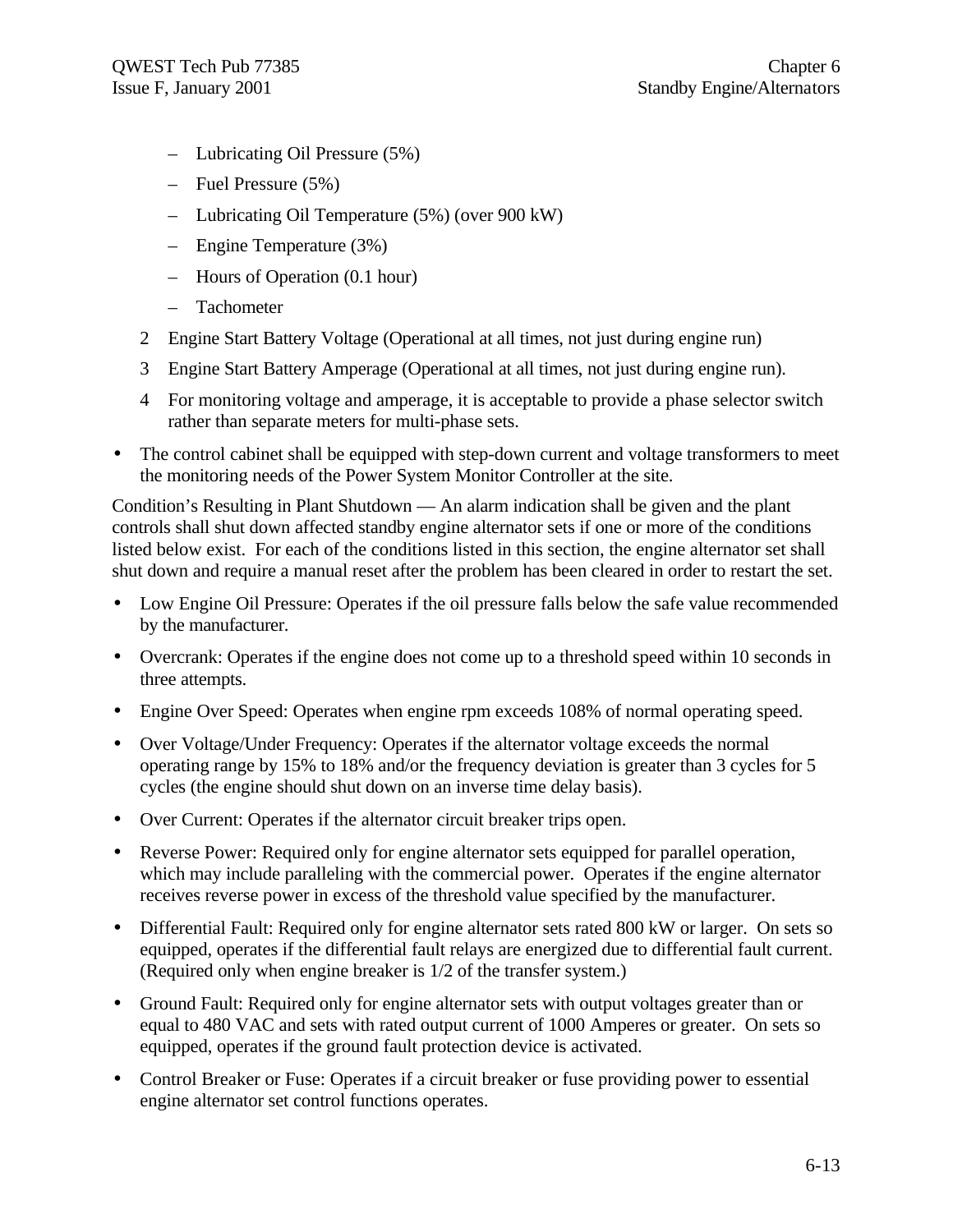• High Coolant Temperature: Operates if the temperature of the coolant, measured on the engine side of the set mounted thermostat exceeds recommended coolant temperature by 15%. Sensing arrangements shall be such that a shutdown signal will be issued if loss of coolant occurs.

Other Alarms — An alarm indication shall be given if one or of the following conditions exist. These conditions indicate impending problems, which may result in plant shutdown or other impairment if corrective action is not taken.

- Charger Failure: An Alarm shall be issued if the charger(s) floating the start/control batteries fail (high or low voltage).
- Fuel System Failure: For plants equipped with auxiliary fuel pumping systems and/or day tanks, an alarm shall be issued if the fuel level in the day tank is above or below the normal range.
- Preliminary High Coolant Temperature: An alarm shall be issued if coolant temperature in a liquid cooled diesel engine rises to within 10 degrees F of the "High Coolant Temperature" shutdown point.
- Low Coolant Temperature Immersion Heater Failure: An alarm shall be issued if the heating element fails or if coolant temperature drops to a level that may impair starting reliability.
- Visual Alarm Codes Visual alarm and status indications are defined in Chapter 1 except as noted.

**Note:** A red indicator on a circuit breaker indicates closed and is not an alarmed condition per the NEC.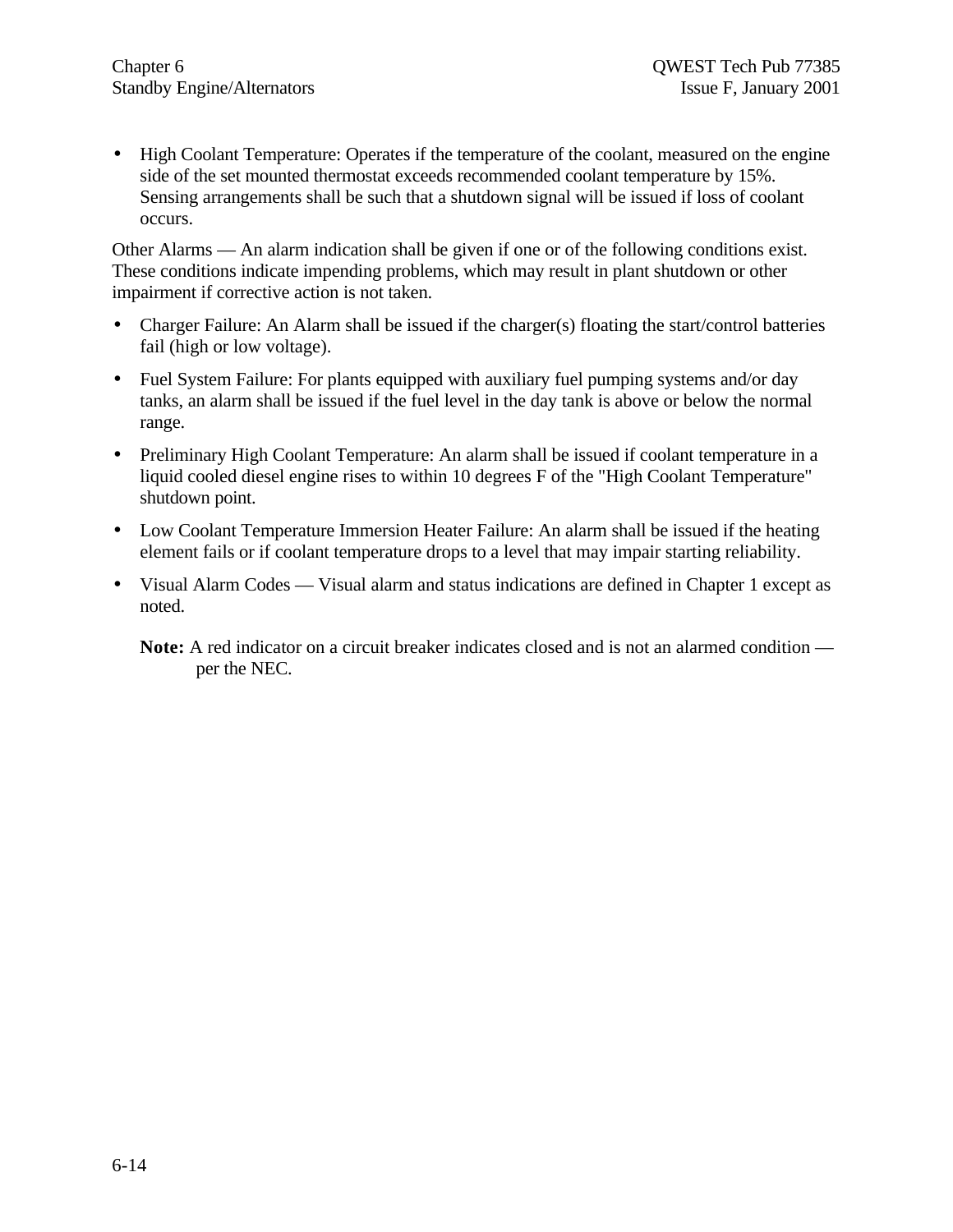#### **6.10 Fuel and Lubrication Systems**

Fuel System/Fuel Scheduling — The rate of fuel supply to the engine's injection system shall be as required to prevent stalling, over speed, or over temperature under any steady state or transient loading conditions within the engine alternator set's rating, and when operating within the environmental limits (temperature, altitude, and humidity) as stated in Telcordia (Bellcore) Technical Reference, GR-63-CORE.

Manufacturers shall provide fuel consumption charts for their systems operating at full, 3/4, and 1/2loads.

Tanks — The fuel tank will be installed in a location as near as possible to the engine alternator in accordance with code restrictions. Because the fuel pump influences fuel tank location, the manufacturer shall provide fuel pump lift data.

Fuel tanks should be sized at a minimum of 36 hours of reserve based on full engine load, for metro areas and 60 hours for rural areas.

**Note:** A day tank is a fuel transfer tank used when the engine's fuel pump does not have the necessary lift to draw fuel from the supply tank. The day tank pump(s) shall be a DC driven motor for pumping from the storage tank. **DAY TANKS SHALL BE AVOIDED WHENEVER POSSIBLE.** If the use of a day tank is unavoidable, it shall incorporate both a containment device and a leak detection alarm.

Fuel tanks shall be monitored in accordance with EPA, State, and Local requirements. Contact the local Qwest Environmental Consultant for the approved monitoring system.

Fuel Lines — Fuel delivery and return systems shall meet all national, state and local codes, and is UL listed. When rigid piping is used, it must be black iron, and flexible sections or aeroquip hose in containment shall be placed between the engine and the supply and return lines.

Grounding of above ground tanks shall conform to Qwest Publication 77355. In addition, copper and galvanized piping shall not be used in fuel systems because of the impurities they may introduce into the fuel injectors.

Fuel Filters and Strainers — The primary and secondary fuel filters and strainers shall be of the replaceable element type and of sufficient capacity to permit a minimum of 200 hours of continuous operation without requiring service.

**Note:** This requirement will also be met when operating with fuels containing total organic and inorganic particulate matter (i.e., 1 micron or larger) or up to 5 milligrams per 100 cubic centimeters of fuel. For example, if the engine filtration system(s) removes 100% of the particles 1 micron or larger, the filter or combination of filters shall be sized to trap and hold approximately one pound of particulate matter for every 2000 gallons of fuel circulated through the filters.

Water Separators — Diesel fuel systems will be equipped with water separators.

Fuel Control System Maintenance — The fuel control system shall not require lubrication, adjustment, or other maintenance with more frequency than every 500 operating hours.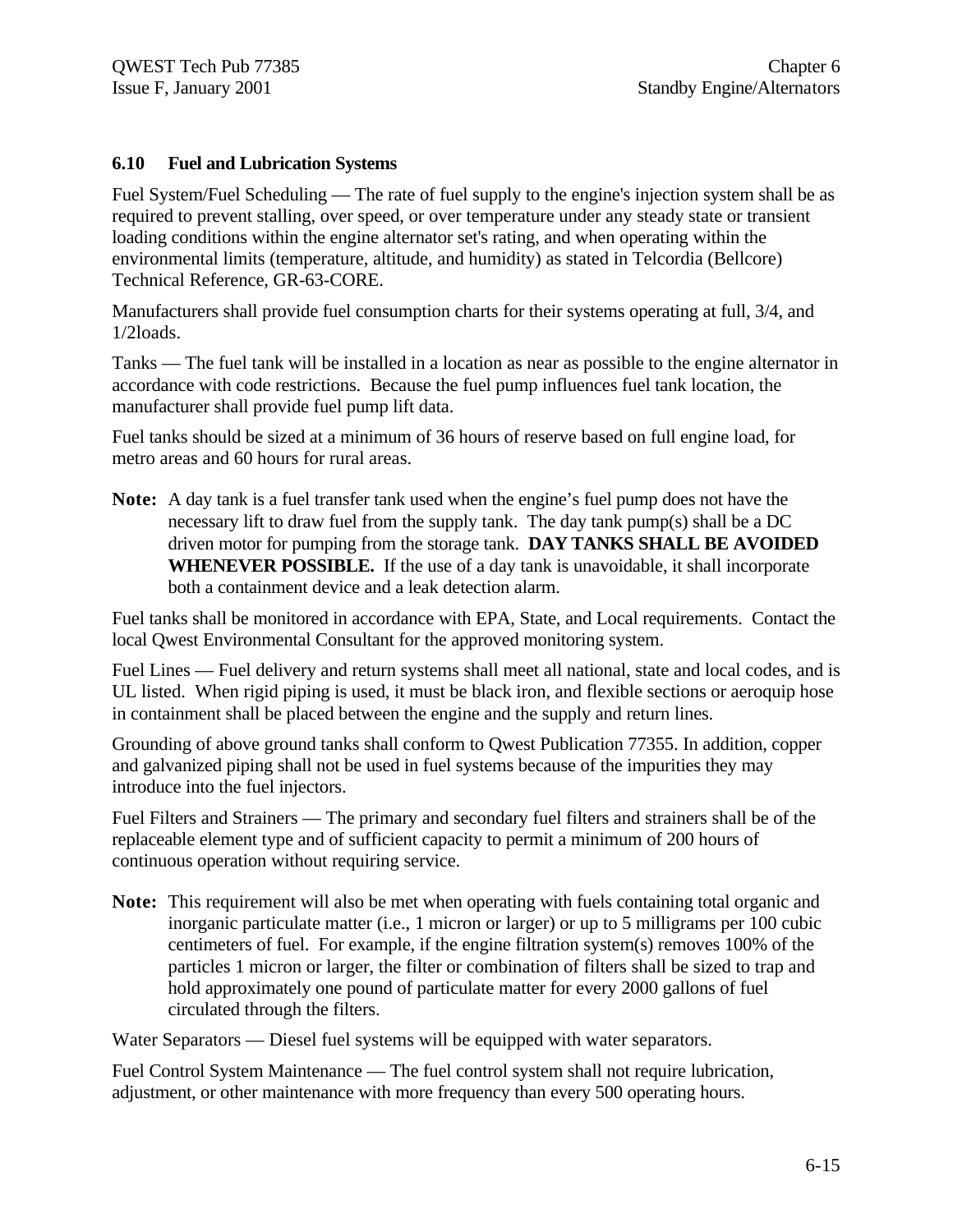On Set Fuel System — A manually operated DC electrical or mechanical, permanently mounted priming pump shall be incorporated in the on set fuel system. The priming system shall be capable of priming the complete on set fuel system starting with drained fuel lines to the supply tank and drained on set fuel system in 1 minute or less.

High Lift Fuel Pump — The high lift fuel pump shall be capable of delivering at least 120% of the set's Fuel consumption rate when the set is operating at full-rated load and the suction lift (including flow losses in pipe and fittings) is 15 vertical feet of diesel fuel.

On Set Fuel System Configuration — The fuel system shall consist of two supply and return loops:

- Fuel from the fuel day tank or fuel supply tank flows through a fuel strainer, a high lift fuel pump, and into a fuel cup. A return line, with or without a pressure-regulating valve, provides a path for fuel not consumed by the engine to return to the day or fuel supply tank. . This return line shall be free from traps and/or valves.
- The second loop runs from the fuel cup to the engine's fuel metering/injection system (usually filtered and boosted by a high-pressure fuel transfer pump) with unburned fuel returning to the fuel cup

Engine Lubrication System — Filter elements shall be adequately sized to permit a minimum of 168 hours of continuous operation without replacement of the elements.

- Lubrication System Capacity The lubricating oil capacity of the set shall be adequately sized to enable unattended operation for a minimum of 168 hours.
- Positive Lubrication Positive lubrication shall be provided for all moving parts in the engine and accessory drive. The lubricating oil pump shall be gear-driven from the engine. Lubricating oil filtration shall be of the full-flow type. The lubricating oil filter shall have a built-in bypass arranged to permit oil to bypass the filter if the filter element becomes clogged.
- Lube Oil Filter Lubricating oil filters shall be of the replaceable element type.
- Lube Oil System Priming If the lubricating system is designed to require priming after the system is drained for any reason, a manually operated pump shall be provided. This pump shall be permanently mounted on the engine alternator set.
- Lube Oil System Ventilation Lubricating oil vapors shall not be vented within the CO building. All lubricating oil vapors from the engine shall be recycled or consumed within the engine.
- Low Lube Oil Pressure Shutdown A lube oil pressure switch/gauge equipped with pressure sensors shall be provided to operate appropriate electrical contacts to shut down the engine if lubricating oil pressure falls below a safe level.

#### **6.11 Exhaust System Requirements**

Exhaust System/Manifold — The engine exhaust manifold provides the channeling for exhaust gases from each cylinder to an exhaust outlet. The manifold shall afford a minimum of backpressure and turbulence to the engine cylinders and valves. Two types of manifold are the dry air-cooled and the water jacket water-cooled; the air-cooled is preferred.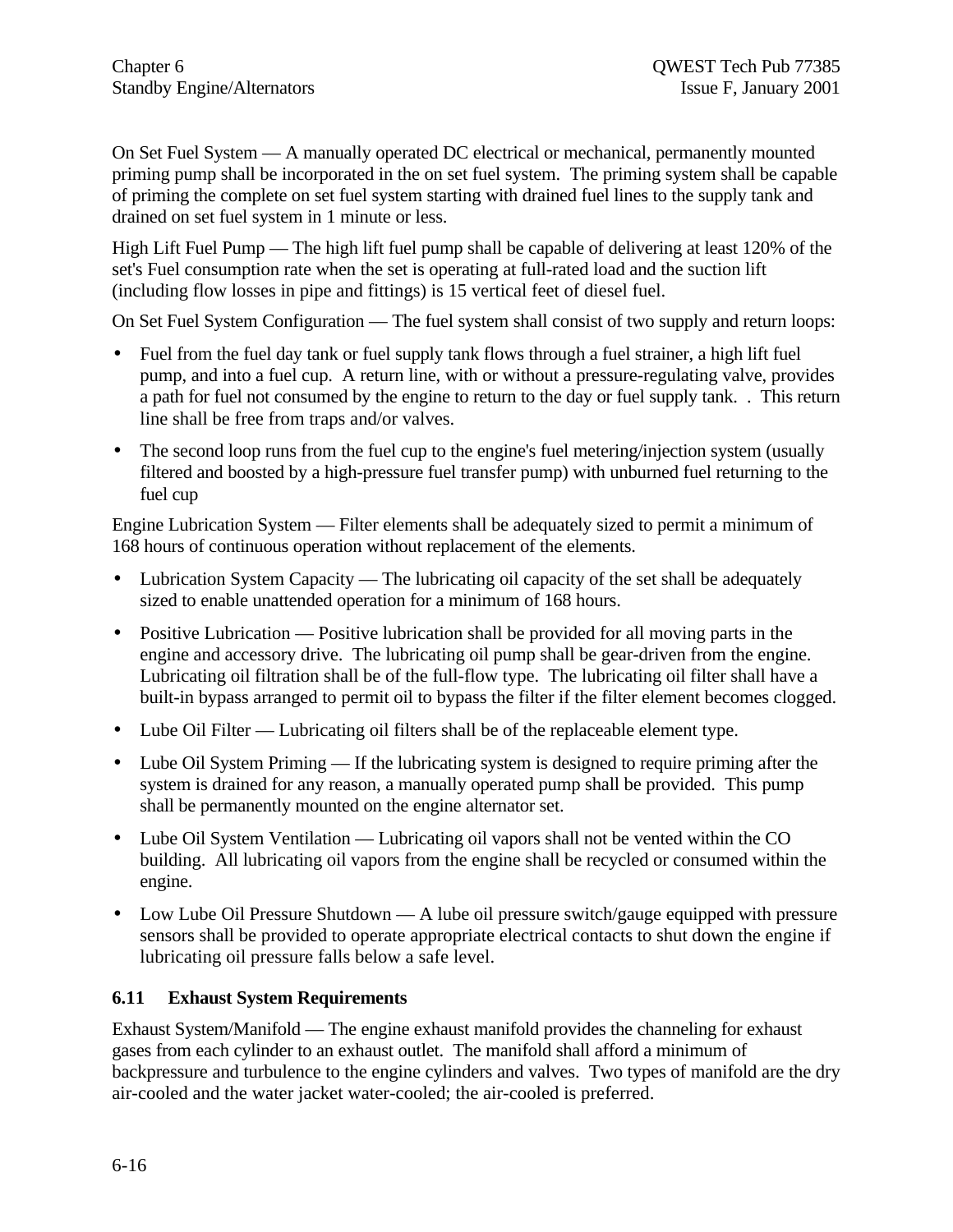Exhaust Piping — Exhaust pipes must comply with applicable codes. The minimum requirements are as follows:

- Pipes shall be wrought iron or steel and strong enough to withstand the service.
- Pipes must not be supported by engine or silencer.
- Pipes must use vibration proof flexible connectors.
- Pipes must have a clearance of at least 9 inches from combustible materials and terminate outside the building.
- Pipes must be guarded and/or insulated to prevent burn injuries to personnel and excessive heat in the engine room. Insulating material shall the meet requirements stated herein.
- All connections shall be gasket bolted flange or welded. No automotive type exhaust pipe clamps are permitted.
- The outlet of the exhaust pipe shall be a 90 degree horizontal bend, designed for minimum back pressure, with the end of the pipe cut at a 45 degree angle, scarified, with expanded metal over the open end. Rain caps shall not be permitted.

Flexible Pipe Section — A piece of flexible, bellow type exhaust pipe must be used between the engine exhaust connection and the exhaust piping system.

Silencer — Exhaust silencer(s) shall be provided for each engine, of size(s) as recommended by the manufacturer and be engineered for a level of loudness specific for the area that the engine is sited. Silencer(s) shall comply with the requirements stated herein.

Exhaust must extentextend above the building when ever possible. Exhaust must meet local, state and federal laws and requirements.

#### **6.12 Starting Systems**

Electric Starting System — The battery shall be sized to permit a minimum of 5 cranking attempts of 30 seconds' duration at the design low engine room temperature specified by Qwest (40 degrees F). After the fifth cranking attempt, no more attempts to start the engine should be made, and the control cabinet should issue an alarm shutdown due to an "Overcrank". The batteries should have the capacity to crank one more time after the Overcrank lockout. The start and control batteries shall be Ni-Cad or Lead Acid type. The batteries shall also be provided with a protective cover for protection while working on the alternator. Where applicable, the battery stand is to be a heavy earthquake zone installation. Engine driven alternators/generators shall not be used on a going forward basis for start and control battery charging.

Engines that are rated at 600 kW and larger must have redundant starter motors and batteries.

The starting battery shall be floated with a regulated charger. A start battery charger may be mounted either in the control cabinet or mounted on a wall near the start battery stand. The charger shall have the following:

- output capacity of 5 Amperes minimum,
- output voltage and Ampere meters,
- adjustable output voltage,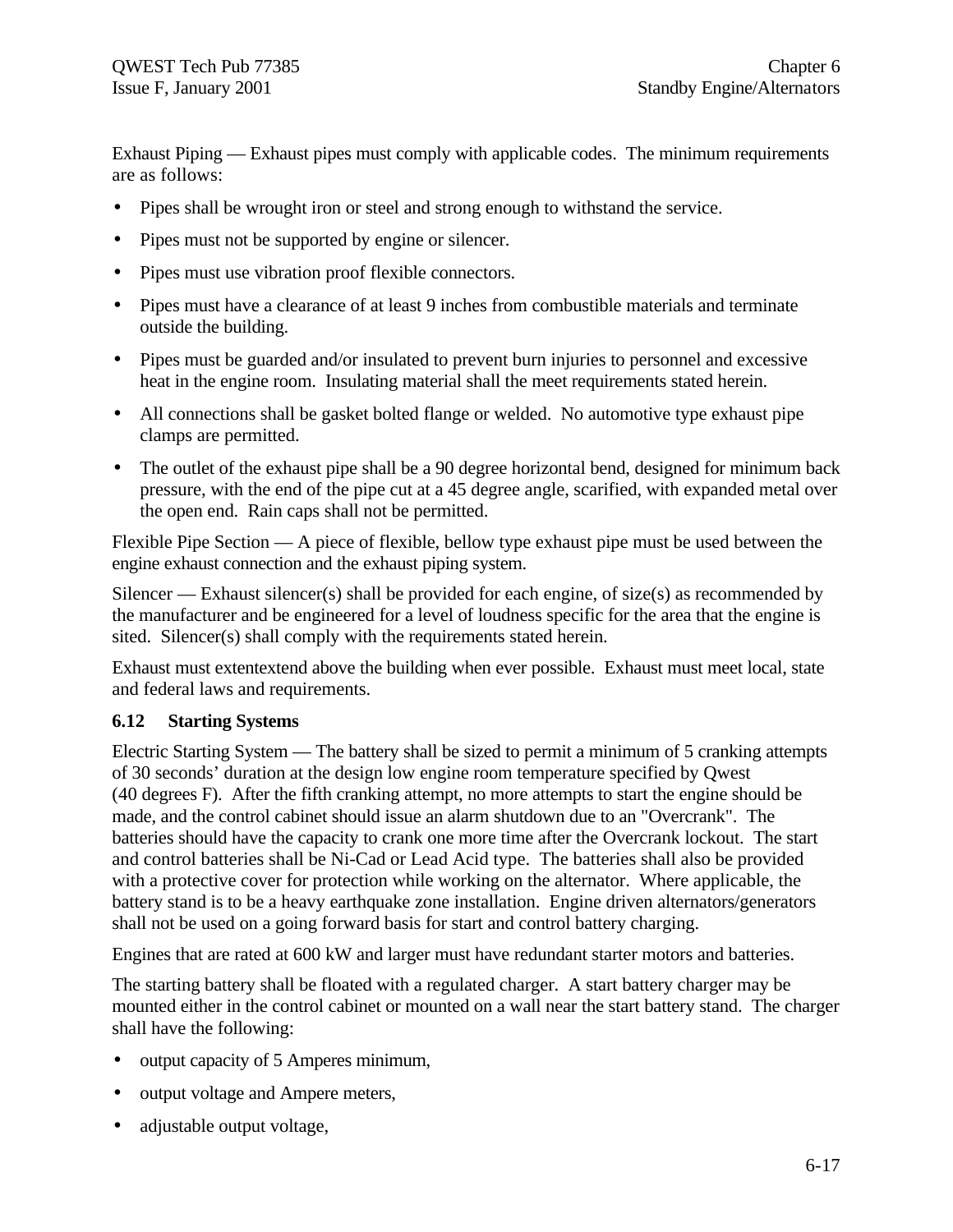- internally protected output leads,
- high and low voltage alarms, and
- charger fail alarm.

# **6.13 Cold Starting Aids**

All water cooled diesel engine alternator sets shall be provided with thermostatically-controlled heaters, designed to maintain jacket water temperatures not lower than 90 degrees F (per NFPA 110) and not higher than 120 degrees F.

Engine rooms (and their ventilation systems for use during engine run) should be designed for a maximum temperature (while the engine is running) approximately 15 degrees F above the ASHRAE maximum summer outside ambient temperature for that location.

For all engine alternator sets to be installed where outdoor ambient temperatures will fall below 40 degrees F, provisions shall be made to keep the indoor engine room temperature at a minimum of 40 degrees F. Even more desirable for the engine start and/or control batteries is an indoor temperature (when the engine is not running) between 50 degrees and 90 degrees F. (These temperature limits are dictated by NFPA 110.)

#### **6.14 Acoustic Noise**

Acoustic Noise Requirements — Sound levels within the building housing the standby plant and outdoor sound levels resulting from operation of this equipment shall meet the requirements specified by OSHA, Telcordia (Bellcore) Technical Reference GR-63-CORE, and local codes as specified.

Where the engine alternator set is equipped with a sound attenuating enclosure, the enclosure shall be designed to allow adequate cooling of the engine alternator set.

Sound-Attenuating enclosures, where employed, shall provide hinged doors or latched panels to allow access for normal maintenance and repair operations, including:

- Removal and replacement of fuel and lubricating filters;
- Replacement or cleaning of air filters; and
- Performance of all other normal maintenance operations specified by the manufacturer.

Enclosure Cooling — Where the engine alternator set is equipped with a sound- attenuating enclosure, it is desirable that the enclosure cooling requirements be met without booster fans or other accessory devices.

**Note:** The supplier must consider widely different climatic zones in Qwest when designing for this requirement. Some locations will require booster fans or other accessory devices.

Enclosure Acoustical Materials — Acoustical materials, such as acoustically absorbent liners, shall be non-capillary, non-hygroscope, free from perceptible odors, and must maintain their acoustic attenuating properties under the conditions of temperature, mechanical vibration, and exposure to petroleum products they may be subjected under normal operation. Elastomeric material used in sealing the acoustic enclosure must remain flexible and resist cracking in the environment they are exposed to in normal use.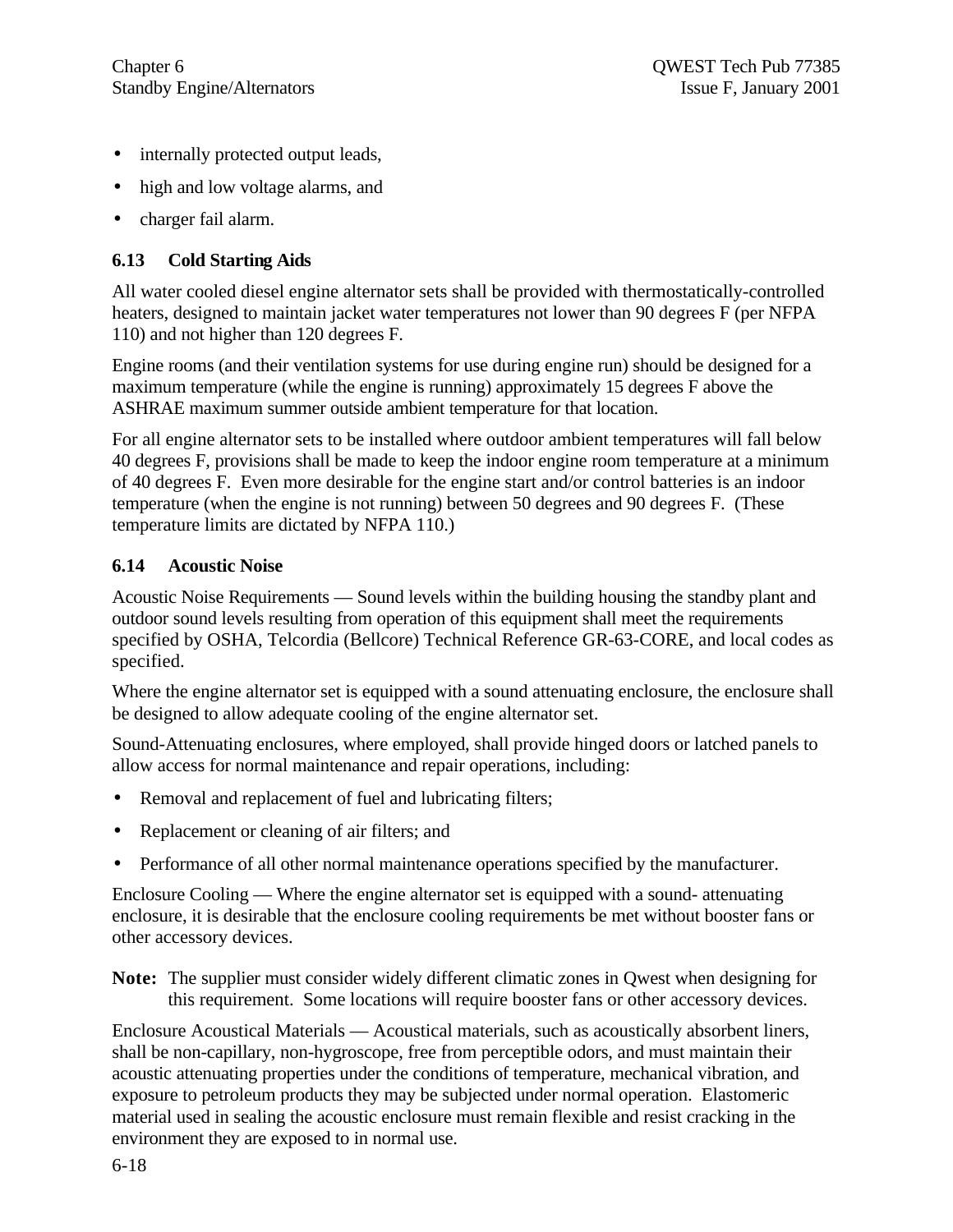#### **6.15 Cooling System**

Capacity — The cooling system furnished with the engine alternator set shall have sufficient cooling capacity to ensure continuous operation at full load at ambient temperatures up to 52 degrees C (125 degrees F) and at altitudes up to 12,500 feet above mean sea level.

Remote Cooling — Some installations require the radiator and fan mounted separately from the engine alternator.

- Pipe Sizing When water flow is produced by the engine driven water pump, total piping pressure drop shall not exceed the engine manufacturer's recommendation. If water flow is assisted by an auxiliary pump, piping pressure drop must be matched to pump capacity at desired water flow, as determined by the manufacturer.
- Remote Radiator Airflow Remote radiators are designed for installations where no external airflow restrictions occur. If the remote radiator ventilates a room, has any ducting, or its airflow is opposed by prevailing winds, the cooling capacity is reduced.

#### **\*\*\* Caution \*\*\***

Areas with below freezing temperatures' will require consideration to protect against ice formation that can block air flow or damage fan blades.

- Remote Radiator Fan Motor A remote radiator fan requires an electric motor compatible with the emergency power source. The voltage, frequency, and horsepower of the required motor must be specified. The fan can be direct or belt drive. If belts are used, multiple belts must be employed to ensure reliability. An indicator lamp must be on the Engine Control Panel, indicating proper operation of the fan. The fan motor shall be powered from engine alternator it serves.
- Heat Exchangers Heat exchangers shall be utilized when the engine manufacturer's specified maximum head pressure is exceeded. If a heat exchanger is required, an auxiliary pump shall be used in the system. The pump shall be powered from the engine alternator it serves.
- Radiator Fan The fan shall be rated as "Quiet" with a maximum noise level of 81 dB(A) measured at twenty-five (25) feet.
- On Set Cooling System For small water cooled diesel engine plants, i.e., with rated electrical outputs of approximately 250 kW or less, it is desirable to have the option of waterto-air heat exchangers (radiators) mounted on the same sub-base as the engine alternator. For such systems, the cooling fan shall be mechanically driven from the engine. The fan shall be of the pusher type (that is, the cooling air shall be blown through the radiator). Where the fan is a belt-driven, redundant belt shall be provided, so that if one belt breaks, the remaining belt(s) shall be capable of driving the fan continuously.
	- The set-mounted cooling systems as described above are capable of operating with total fan head equal to or greater than 0.5 inch of water.
	- If air intake is provide with ductwork, a flexible radiator section, (rubber or flame retardant canvas type is preferred), shall be utilized to connect the radiator with the ductwork.
	- Silicon type radiator hoses are required for use in all 3D-condo co-location buildings.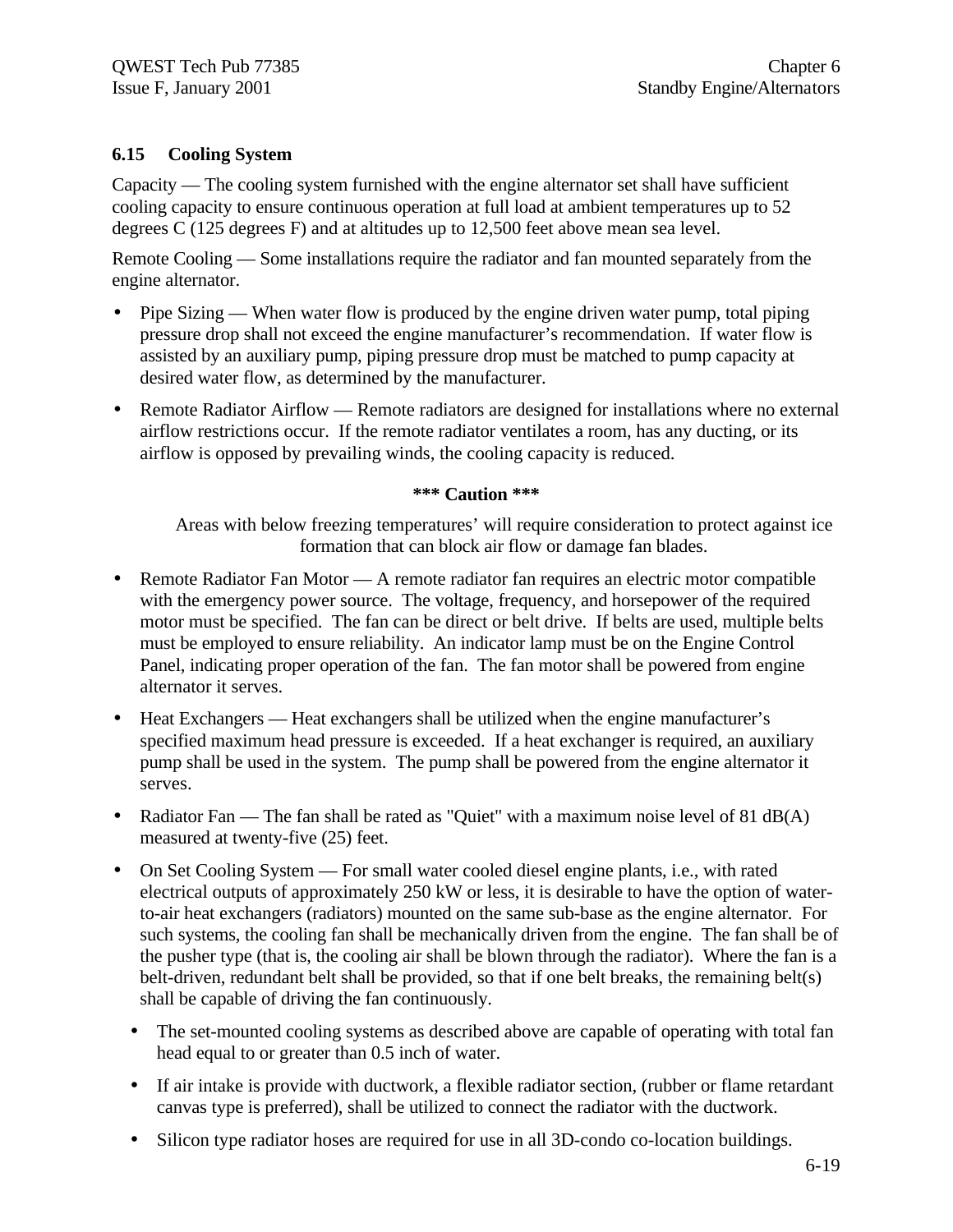# **6.16 Safety**

The engine alternator set shall be designed and constructed so those personnel hazards are minimized. Component parts shall be suitably arranged and/or guards shall be employed to minimize the possibility of accidental contact with hazardous voltages, rotating parts, or excessively sharp edges, and/or high temperature surfaces.

High Temperature Surfaces — Exposed equipment surfaces with temperatures greater than 46 degrees C (115 degrees F) shall be marked with warning labels. Surfaces with temperatures greater than 54 degrees C (130 degrees F) shall be guarded as well as marked with warning labels.

Insulation and/or ventilated guards shall be provided to protect he operator from coming in accidental contact with the high-temperature external surfaces of diesel engine exhaust system parts and piping, and any other components with surface temperatures higher than 54 degrees C (130 degrees F).

Rotating Parts — Suitable guards shall be provided for all fans, blowers, rotating parts of alternators, and any other rotating parts associated with the engine alternator plant to which the operator might otherwise be exposed.

- Guards shall be of substantial construction, removable but securely fastened in place and of such design and arrangement that any part of the operators' body cannot project through, over, around or underneath the guard.
- All set screws, projecting bolts, keys, or keyways shall either be suitably guarded or of a safety type without hazardous projections or sharp edges.
- All in-running gears and sprockets otherwise exposed to personnel contact shall be completely enclosed or be provided with bandguards around the face of the gear or sprocket. Side flanges on the bandguard shall extend inward beyond the root of gear teeth. Air dryers/compressors shall not be installed in the engine rooms due to the static electricity and heat generated.

# **6.17 Hazardous Voltages**

Voltages at or above 150 Volts DC or 50 Volts AC rms shall be enclosed or guarded to prevent accidental personnel contact. Warning labels shall also be provided and conspicuously displayed with guards either in place or removed.

#### **6.18 Portable Engines and Trailers**

The portable engine-alternator shall meet all requirements of the previous sections of this Unit. (Exception: controls can be mounted on the portable engine alternator set.)

Although the ratio of generator sets to sites is a local decision, they must be equipped as described in this document. Examples of items to be considered when determining the ratio of generator sets to sites are:

- Area covered
- Number of high priority sites
- Typical weather conditions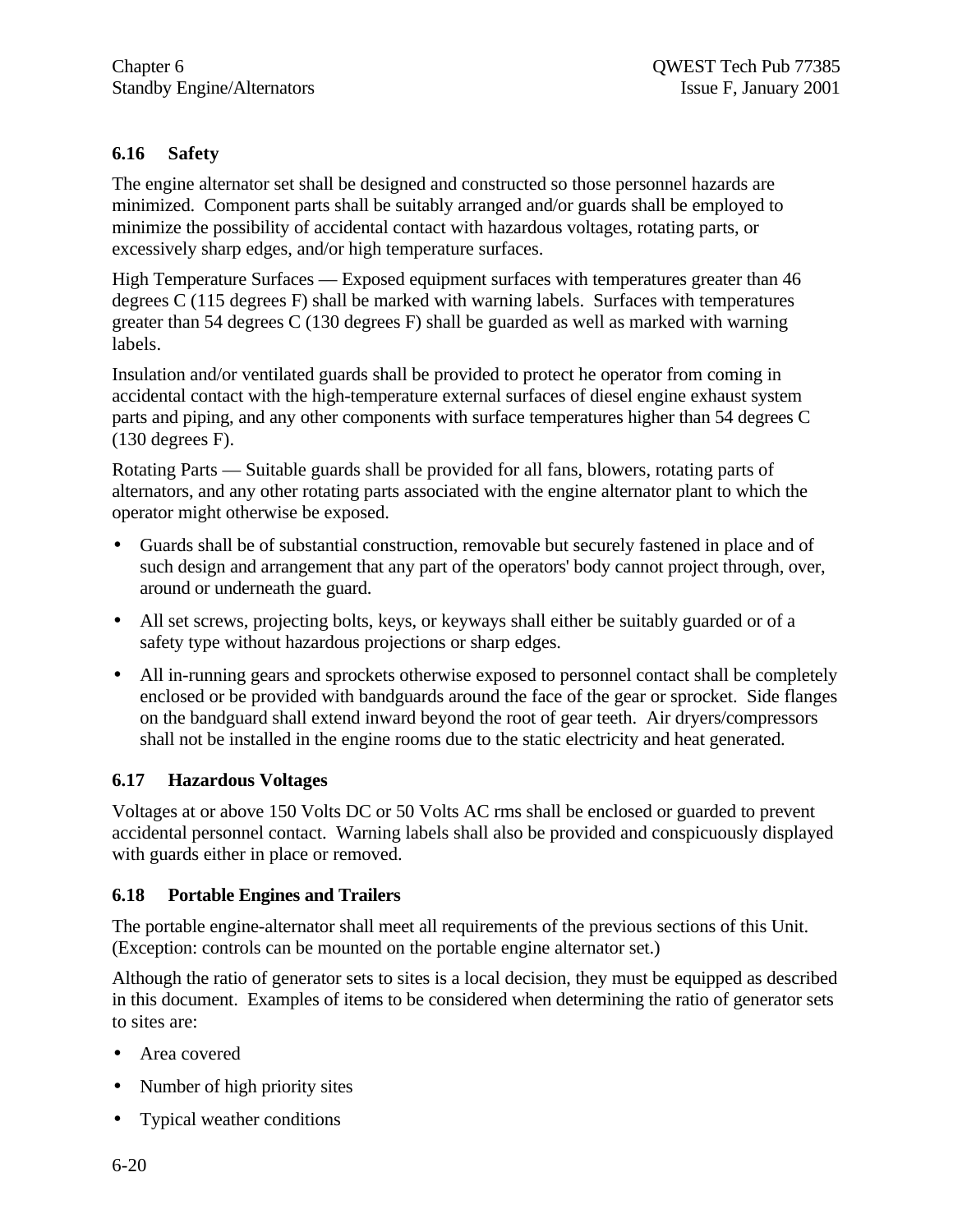- Power company restoration history
- Tolerable down time duration

For engines that are not air-cooled, an engine coolant heater shall be provided that can be plugged into a typical 120 VAC outlet. The start battery charger will also be connectable to a 120 VAC outlet.

Portables larger than 15 kW will be mounted on a multiple axle-type trailer that meet all Department of Transportation and local requirements.

- The trailer will have a locking tool box. Among the items in this toolbox, there will be four rubber wheel chalks.
- The trailer will be equipped with surge brakes, lights, wiring harness, and connector and an adjustable towing hitch.
- The trailer and portable will have a minimum 100 gallon fuel tank and gauge (or equivalent for LPG tanks).
- Permanently mounted generators or alternators must be grounded to the vehicle chassis they are mounted on. However, the neutral and ground should not be bonded together at the engine since that connection already exists at the AC meter, and we do not switch the neutral at the transfer switch.

All convenience outlets on the vehicle/trailers must be equipped with Ground Fault Interrupter (GFI) type protection and must be installed in accordance with current requirements for industrial and/or commercial mobile AC power. These outlets are intended to provide power for test equipment, power tools or other similar electrical devices, NOT POWERING the telecommunications equipment.

#### **6.19 Portable Generator Set Connections**

Standardization of portable generator set connection hardware is needed to meet the variety of power requirements and the need for a quick positive response during extended power failures. This section will present the standards for new equipment and enable the retrofitting of existing equipment to company standards.

Portable generator sets shall be grounded according to Qwest Publication 77355 and the NEC as required.

Sites equipped with a permanent stationary engine-alternator are generally not equipped with portable engine-alternator plugs. However, for large and important locations, it may be wise to invest in a tap box to allow faster connection of a large rented portable if a serious engine failure occurs.

There are many variations of portable engine alternators in use by Qwest . Only units capable of producing single-phase 120/240 volts AC, with a rated power output from 5 to 40 kilowatts (kW) will be addressed in this section. Although almost all Outside Plant powering is 120/240 volt single-phase, some of these sites may be served by engines capable of single or three-phase operation. These engines are sometimes used with three-phase COs (typically 120/208 volt threephase). For conformity, the 100 and 200 Ampere cords and connectors have been designed to accommodate these types of engines. The 100 and 200 Ampere inlets have 4 pins, but only 3 of the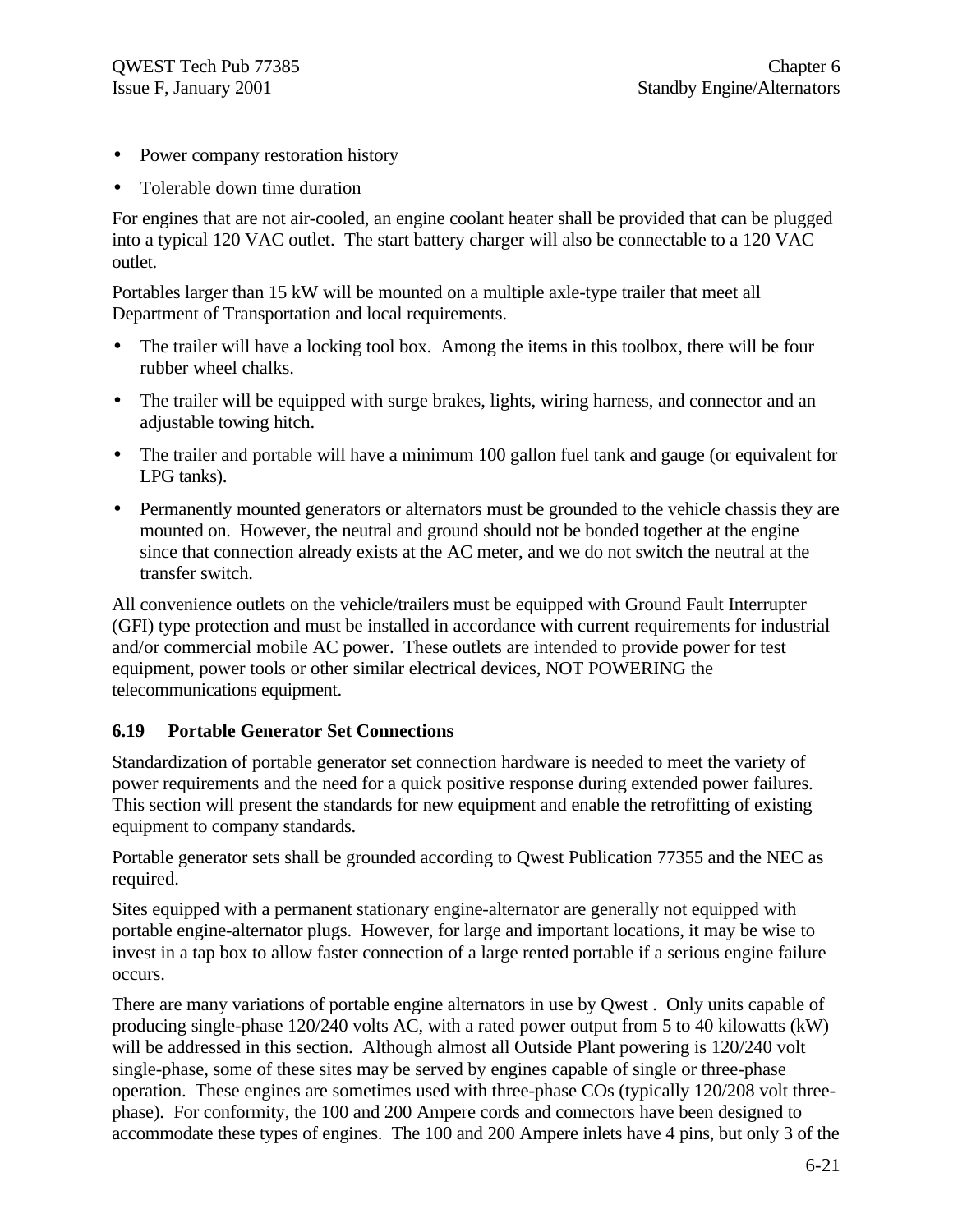pins are used on single-phase sites, as shown in the drawings. The "green-wire ground" is connected to the metallic case of the inlet.

The cable sets illustrated in Figures 6-1 through 6-10 have been standardized for use in Qwest . The local Power Maintenance Engineer or Inductive Coordination & Electrical Protection (ICEP) engineer should be consulted before length or gauge changes are made to the power cables specified in this document. Although emergency power cables may be fabricated locally by a licensed contractor, the desired procurement method is through the organizational supply network. Construction Engineering Memorandum (CEM) 8404 describes and defines the requirements for electrical protection of Outside Plant Electronic Equipment Enclosures.

The purchase of new 10-40 kW 120/240 volts single-phase engine alternators may be delayed in locations where existing portable engine-alternators are available. No Remote Terminals (RTs) have higher power requirements, (RT is a generic name for an Outside Plant electronics equipment enclosure, be it a CEV, CEC, hut, cabinet, etc.). This initial first cost delay could be cost effective. It is a local decision to delay the expenditure and should be based on the following:

- The number of Electronic Equipment Enclosure (EEE) huts or CEVs in use
- The number of custom buildings requiring one hundred Ampere emergency service
- The number of engine alternators and their output rating presently available
- Budget restraints
- Forecasted equipment for each location where a 10-40 kW engine alternator will ultimately be required

The Ampere rating of the plug chosen (see the Figures) will depend on the ultimate load expected at a given site (this load is to be computed by the design engineer who should then specify the Ampere rating of the AC service). When calculating the power requirements for RT locations the requirements of the convenience outlet must be included in the total power requirements (convenience outlets on the enclosure must be equipped with Ground Fault Interrupter [GFI] type protection). All hardware, including power panels, cabling, and devices shall be listed by a national testing laboratory. Installations shall conform to the NEC and local electrical codes. Under no circumstances shall the power installation be attempted by anyone other than a licensed contractor.

Van or truck mounted engine alternators presently in service capable of producing 30 Ampere, 120/240 volts single-phase AC 5-13 kW shall be equipped with a two pole 30-Ampere breaker. (The 30-Ampere plug is only actually rated to carry 6.1 kW of 240 V power. The breaker will protect the cabling, engine, and plugs from having their ratings exceeded.) As an option, the 30 foot cable may either be permanently attached to the engine alternator terminal block as in Figure 6-1, or the alternator terminal block may be wired to a Hubbell # HBL-2710-SW twist-lock receptacle. In which case the alternator end of the cable shall be terminated with a Hubbell # HBL-2711 twist-lock plug, (see Figure 6-2). In both cases the load end of the cable shall be terminated with a 30 Ampere Hubbell # HBL-2713 twist-lock connector. The DLC housing, or power pedestal, shall be equipped with a Hubbell # HBL-2715-SW twist-lock inlet. The 30 foot, 30 Ampere cable in Figure 6-2 is made up of four # 8 AWG conductors in a Type W, UL sheath. (An exception to the use of Hubbell 30 Ampere plugs and receptacles are allowed for existing NEMA L14-30P/R equivalent plugs and receptacles.)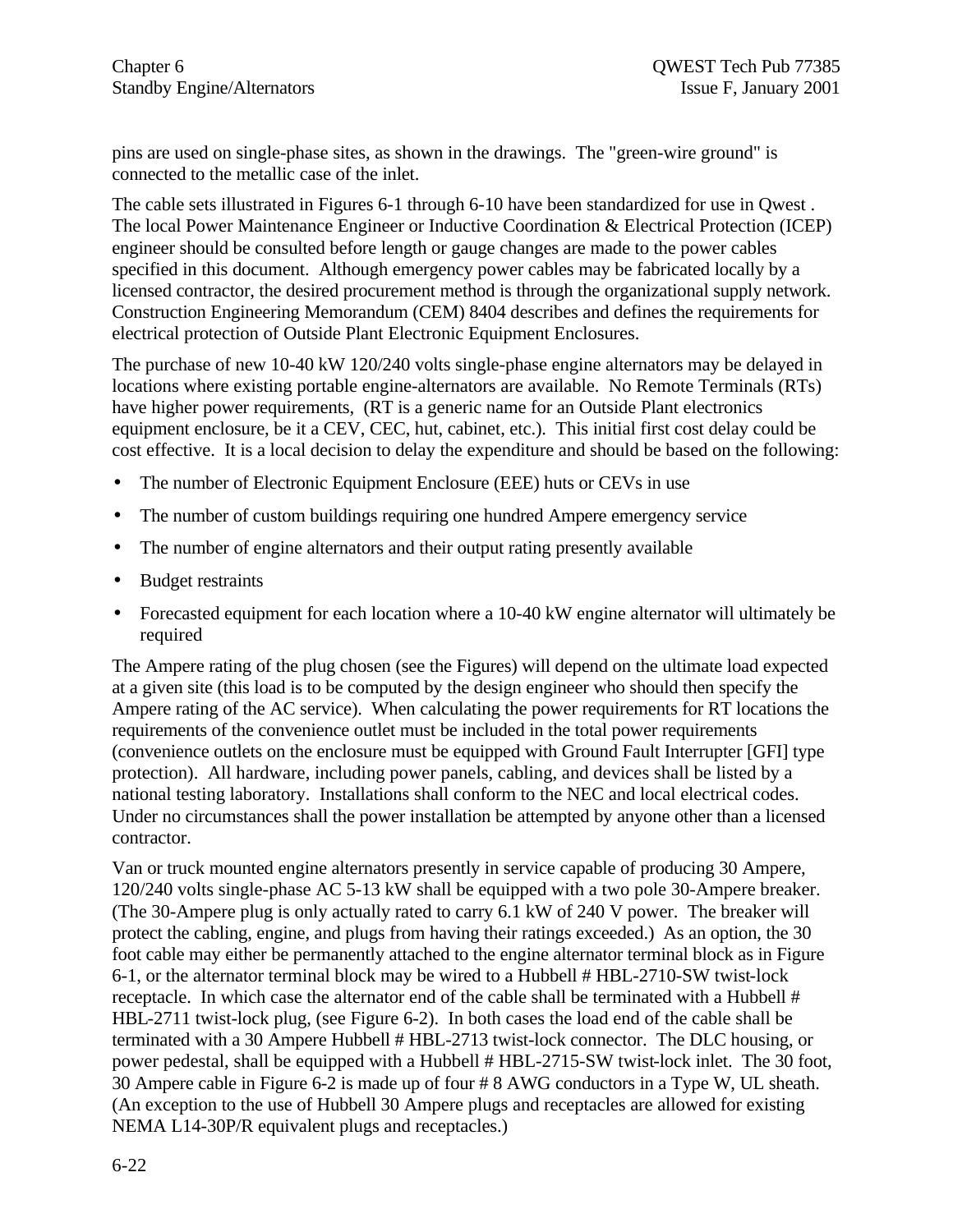Van, truck, or trailer mounted engine alternators presently in service capable of producing 100 Ampere, 120/240 volts single-phase AC shall be equipped with a two pole 100 Ampere breaker for single-phase sets, or a three-phase 100 Ampere breaker for three-phase/single-phase sets. (The 100 Ampere plugs are actually rated to carry only 20.4 kW of 240 V power. The breaker will protect the cabling, engine, and plugs from having their ratings exceeded.) As an option the 30 foot cable may either be permanently attached to the engine alternator terminal block as in Figures 6-3 and 6-5, or the alternator terminal block may be wired to an Appleton # ADR1044CD receptacle. In which case the alternator end of the cable shall be terminated with an Appleton # ACP1044CD plug, (see Figures 6- 4 and 6-6). In both cases the load end of the cable shall be terminated with a 100 Ampere Appleton # ACP1044CD-RS connector. The site housing, or power pedestal, shall be equipped with an Appleton # ADJA1044-200-RS inlet and back box, with pin 3 pulled, and the "green-wire ground" connected to the case. The 30-foot cable is made up of (four) 4, number 2 gauge conductors in a Type W, UL sheath. (Engines that are capable of either single-phase or three-phase operation will have 5 conductor cable.) (An exception to the use of 100 and 200-Ampere Appleton plugs and receptacles is allowed where an equivalent Crouse-Hinds plugs or receptacle is already in place. All new 100 and 200 Ampere plugs and receptacles; however, shall be of the Appleton type.)

The existing 50, and 60 Ampere (and other sizes besides 30, 100 and 200 amp) engine alternators, power cable sets and locations equipped with older connection devices should be retrofitted to conform to this document as money is available. The areas using these devices should migrate their equipment as required by attrition to conform to these specifications stated in this section. Until "migration" to the new standard is complete, it may be necessary to make adapter cords to match up old engines with new receptacles, and vice-versa.

In some cases, the power requirements of a site served by a portable generator set will exceed 100 Amperes. Van, truck, or trailer mounted engine alternators presently in service capable of producing 200 Ampere, 120/240 volts single-phase AC shall be equipped with a two pole 200 Ampere breaker for single-phase sets, or a three-phase 200 Ampere breaker for three-phase/single-phase sets. (The 200 Ampere plugs are actually rated to carry only 40.8 kW of 240 V power. The breaker will protect the cabling, engine, and plugs from having their ratings exceeded.) As an option the 30 foot cable may either be permanently attached to the engine alternator terminal block as in Figures 6-7 and 6-9, or the alternator terminal block may be wired to an Appleton # ADR20044 receptacle. In which case the alternator end of the cable shall be terminated with an Appleton # AP20044E plug, (see Figures 6-8 and 6-10). In both cases the load end of the cable shall be terminated with a 200 Ampere Appleton # AP20044E-RS connector. The site housing, or power pedestal, shall be equipped with an Appleton # ADJA20044-250-RS inlet and back box, with pin 3 pulled, and the "green-wire ground" connected to the case. The 30-foot cable is made up of (four) 4, 3/0 conductors in a Type W, UL sheath. (Engines that are capable of either single-phase or three-phase operation will have 5 conductor cable.) (An exception to the use of 100 and 200-Ampere Appleton plugs and receptacles is allowed where an equivalent Crouse-Hinds plugs or receptacle is already in place. All new 100 and 200 Ampere plugs and receptacles; however, shall be of the Appleton type.)

Custom buildings should be provided with a commercial power cabinet or panel, a transfer switch, and a distribution panel that receives its power from the transfer switch. This arrangement allows nonessential loads to be eliminated from the emergency power load.

Variations of carrier installations require power load calculations based on each individual installation. Emergency power inlets at custom buildings should be sized for the ultimate power requirement of that installation. The -48 volt bulk power plants should be calculated based on all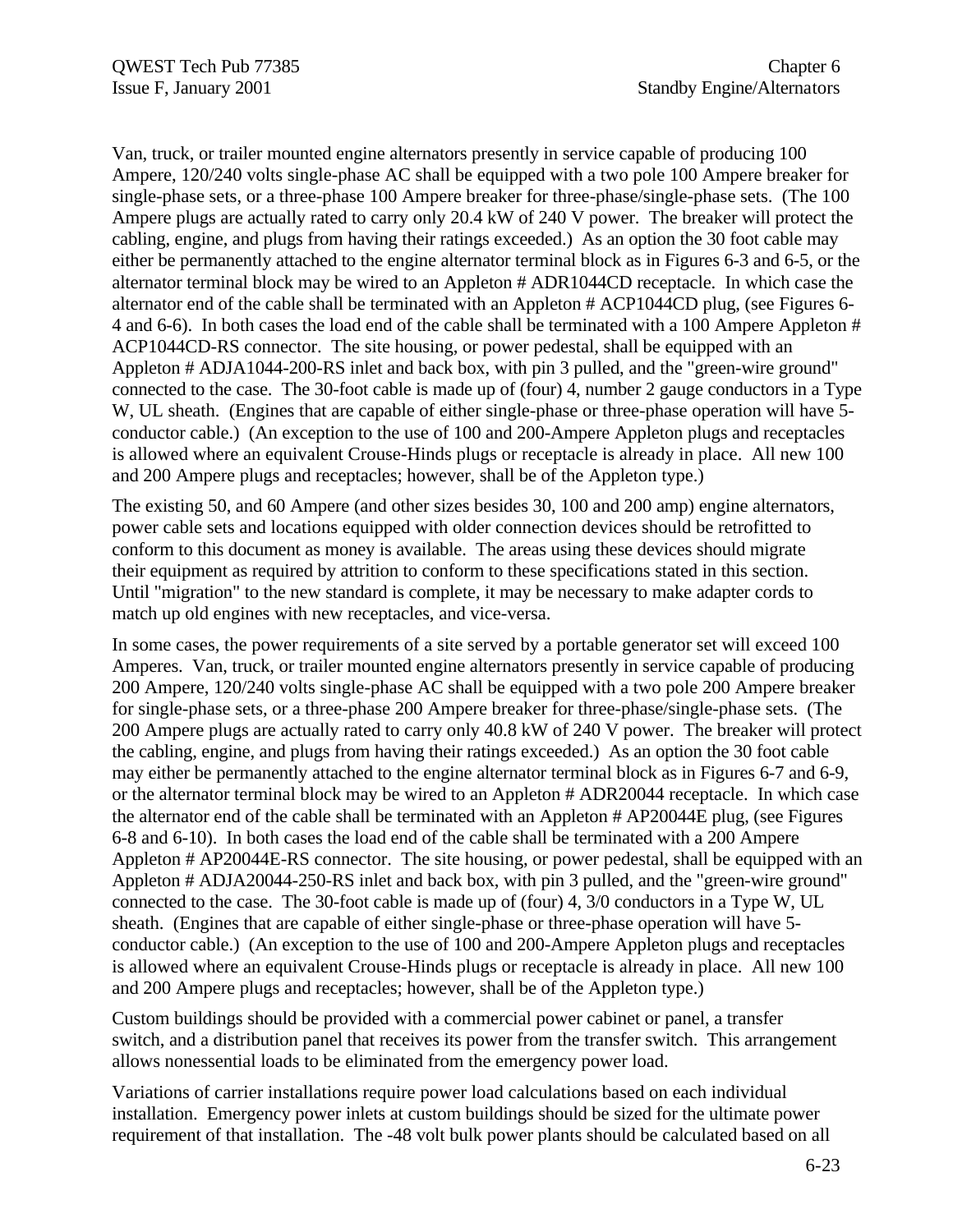chargers being in operation at full rated output (a recharge condition). During a power failure, the engine alternator will have to provide power for the equipment and the recharging of the batteries.

In some cases, due to the local power companies, the AC service size they sell is much larger than what we need for the generator, plug, and cord size. For example, we may only need a 30 Ampere plugs on an 80 cabinet, but the power company gives us a 100 Ampere service. This is generally not a problem because the pedestal can be equipped with separate breakers for the incoming AC service and the generator plug. However, some local regulators insist that the emergency plug be the same size as the service. These cases should be handled on a one by one basis. Size the generator plugs, cords, and engines for a site. It will not necessarily be the same size as the incoming commercial AC service from the power company.

Sites equipped with plugs for portable generator connections shall be provided with a tag mounted next to the emergency power inlet (see Figure 6-11). A metal tag, similar to a cable tag should be used. It should be permanently attached and stamped to provide the following information:

- CLLI code of site
- Voltage and phase requirements

Engine alternator sets shall also be equipped with a tag mounted next to the receptacle stating the following:

• Output voltage and phase

It is the responsibility of the work group maintaining the field installation to ensure that all equipment and sites are properly tagged. The engineering manager is responsible for providing the emergency power load requirements to the field. This information should be provided in writing. Review of the emergency power load shall be undertaken prior to the installation of new equipment for a given site, and site tags must be up dated as power requirement change.

Sequenced instructions for implementing standby power operation should be duplicated and posted in all sites.

Most 3-phase sites will have forward phase-rotation (A-B-C rotation). However, there are some sites where the commercial feed and all motors in the building will be wired with reverse rotation (C-B-A). As a general standard, all three-phase alternators, cords, and plugs shall be wired for forward rotation. Sites with reverse rotation shall have the wiring between the generator set plug and the transfer switch configured so that the forward rotation from the generator becomes reverse rotation at the transfer switch.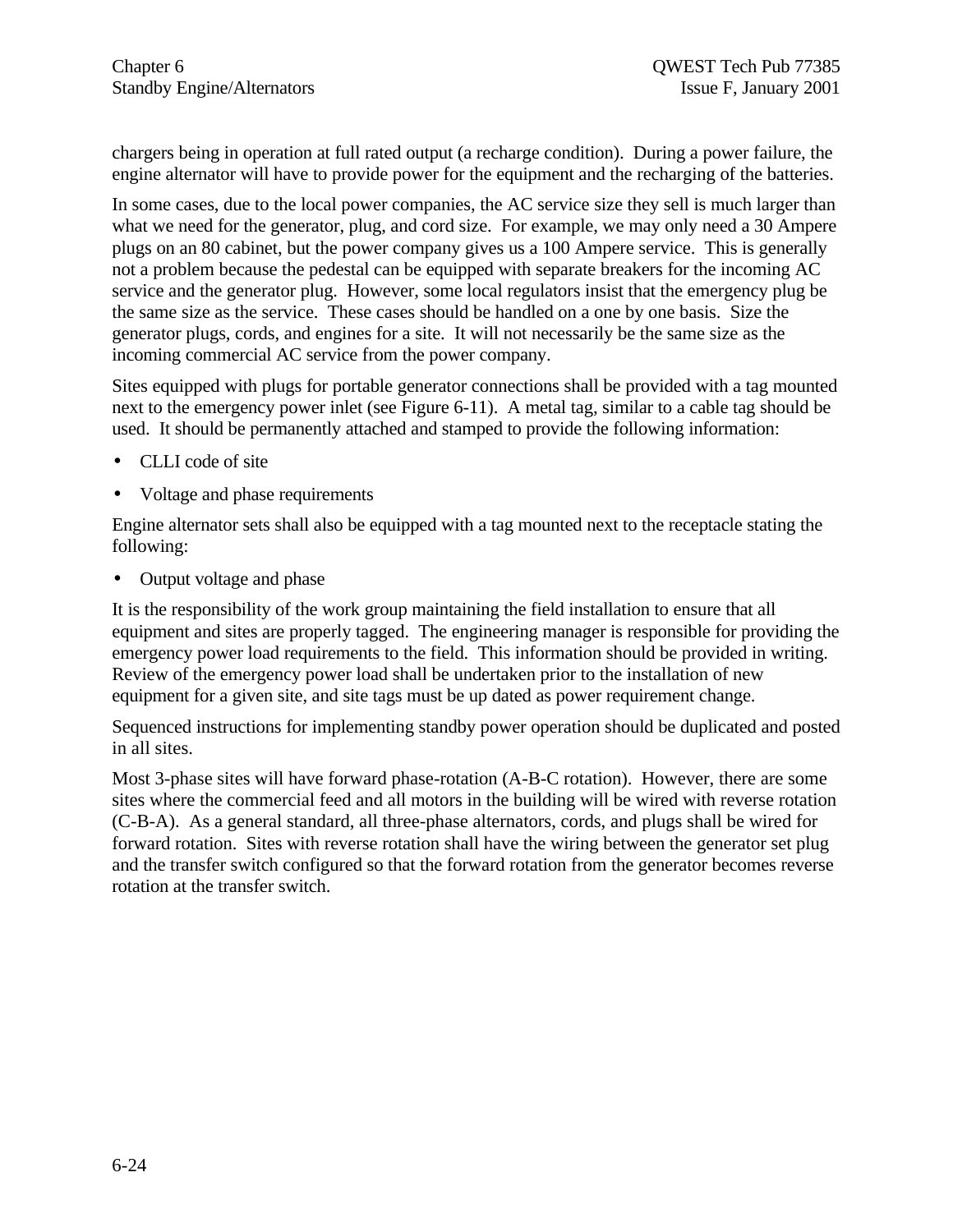

**Figure 6-1** 30-Ampere Cable Hardwired To Single-Phase Engine-Alternator



**Figure 6-2** 30-Ampere Cable To Single-Phase Engine-Alternator Receptacle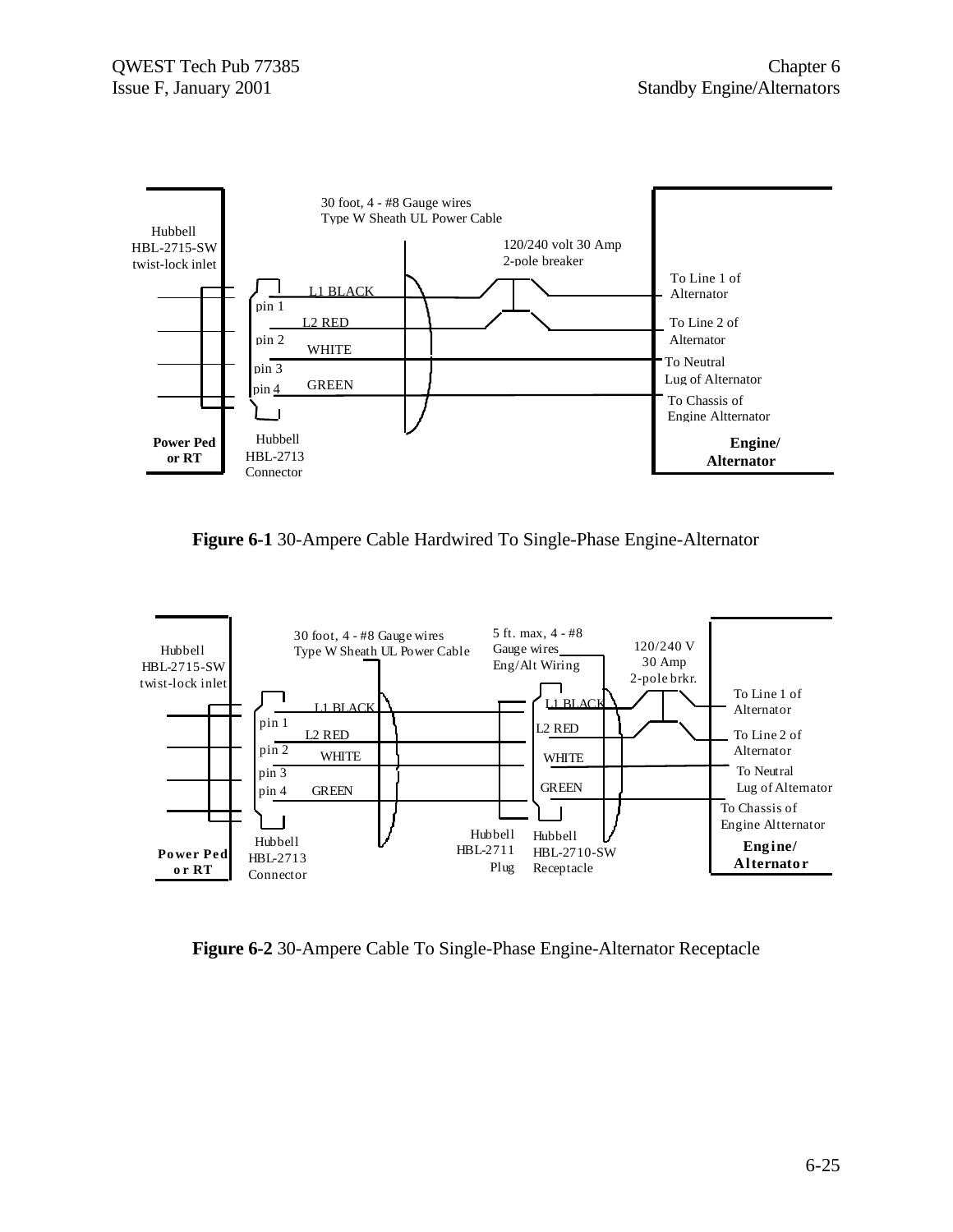

**Figure 6-3** 100-Ampere Cable Hardwired To Single-Phase Engine-Alternator



**Figure 6-4** 100-Ampere Cable To Single-Phase Engine-Alternator Receptacle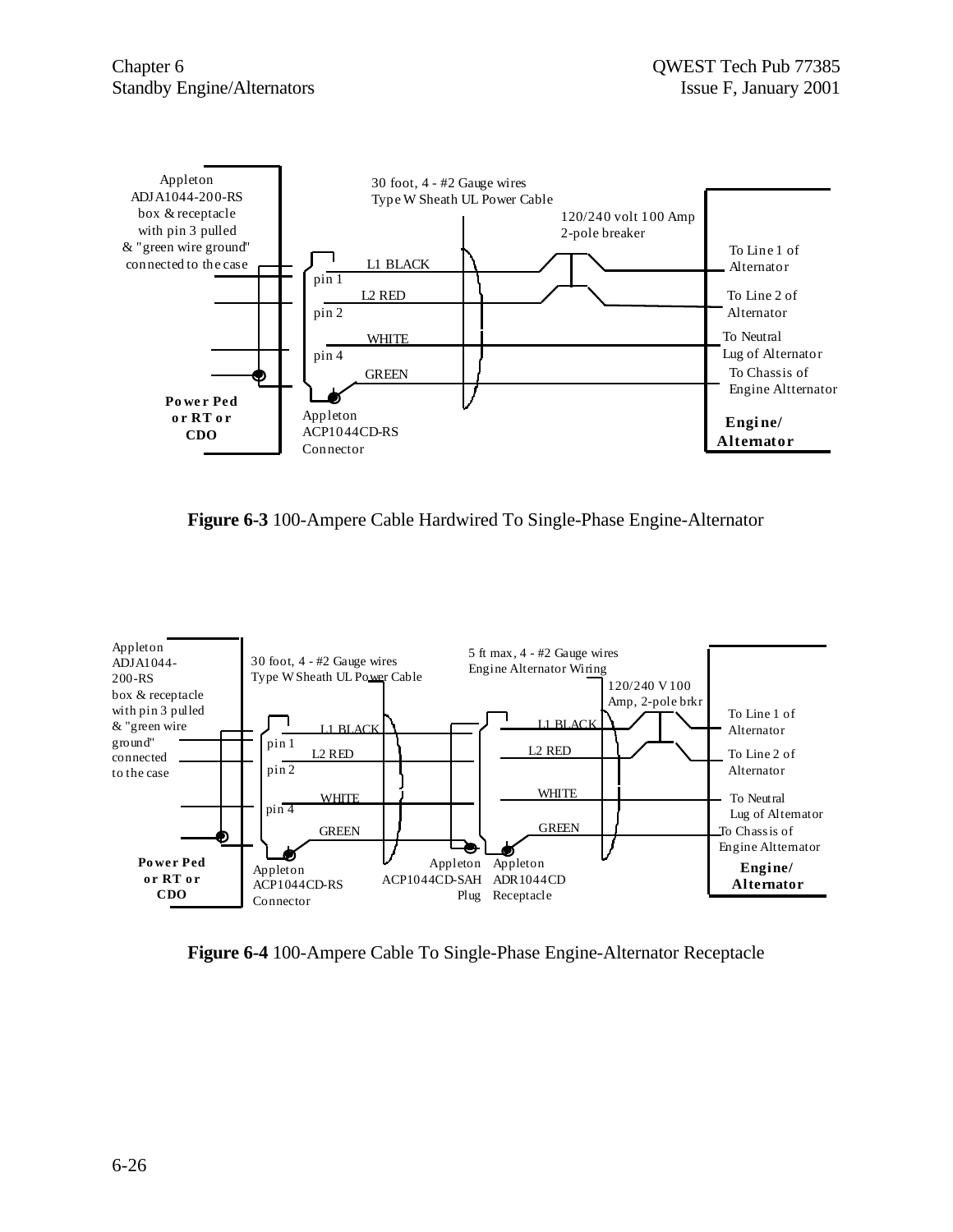

**Figure 6-5** 100-Ampere Cable Hardwired To Three-Phase Or Single/Three-Phase Engine-Alternator



**Figure 6-6** 100-Ampere Cable To Three-Phase Or Single/Three-Phase Engine-Alternator Receptacle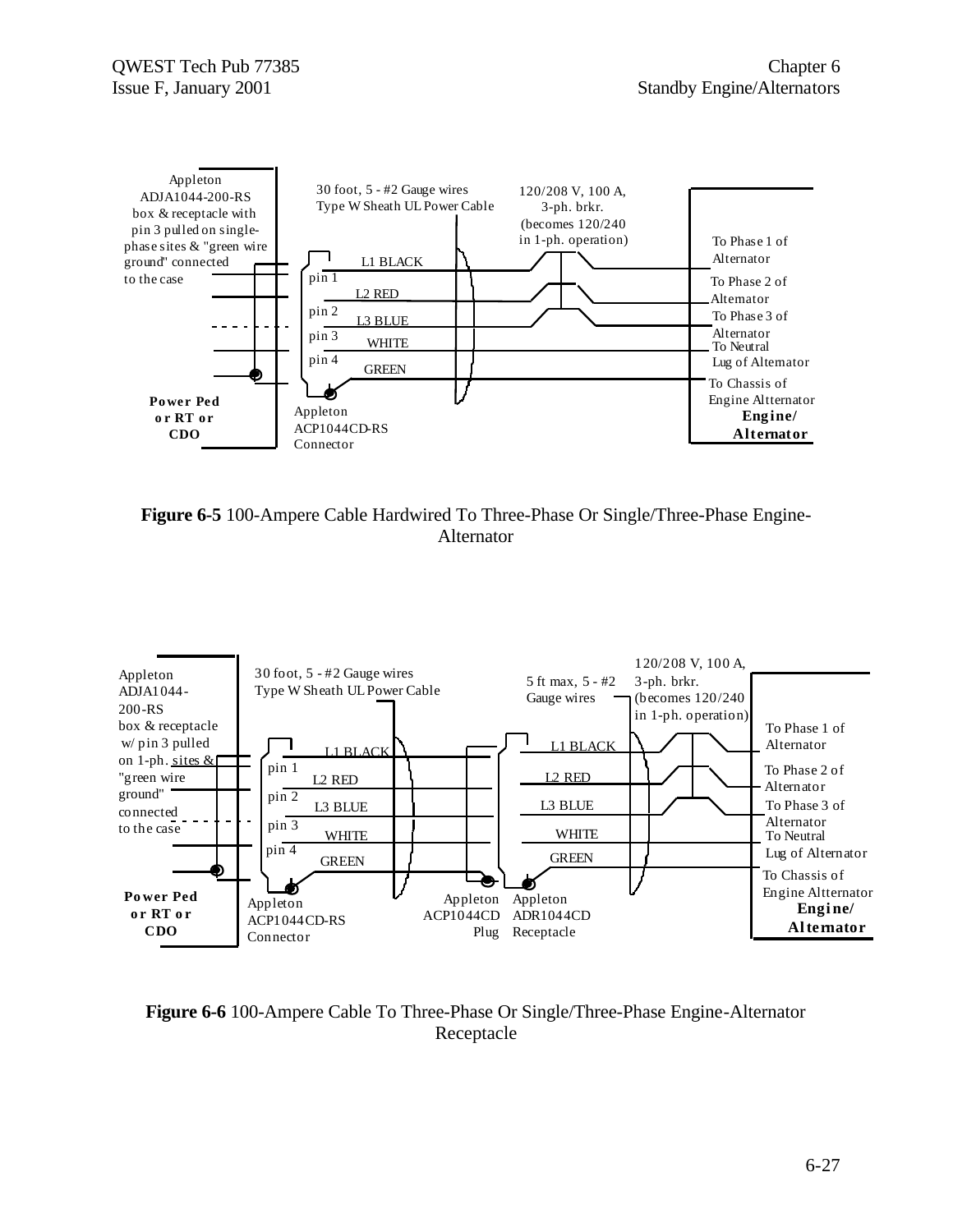

**Figure 6-7** 200-Ampere Cable Hardwired To Single-Phase Engine-Alternator



**Figure 6-8** 200-Ampere Cable To Single-Phase Engine-Alternator Receptacle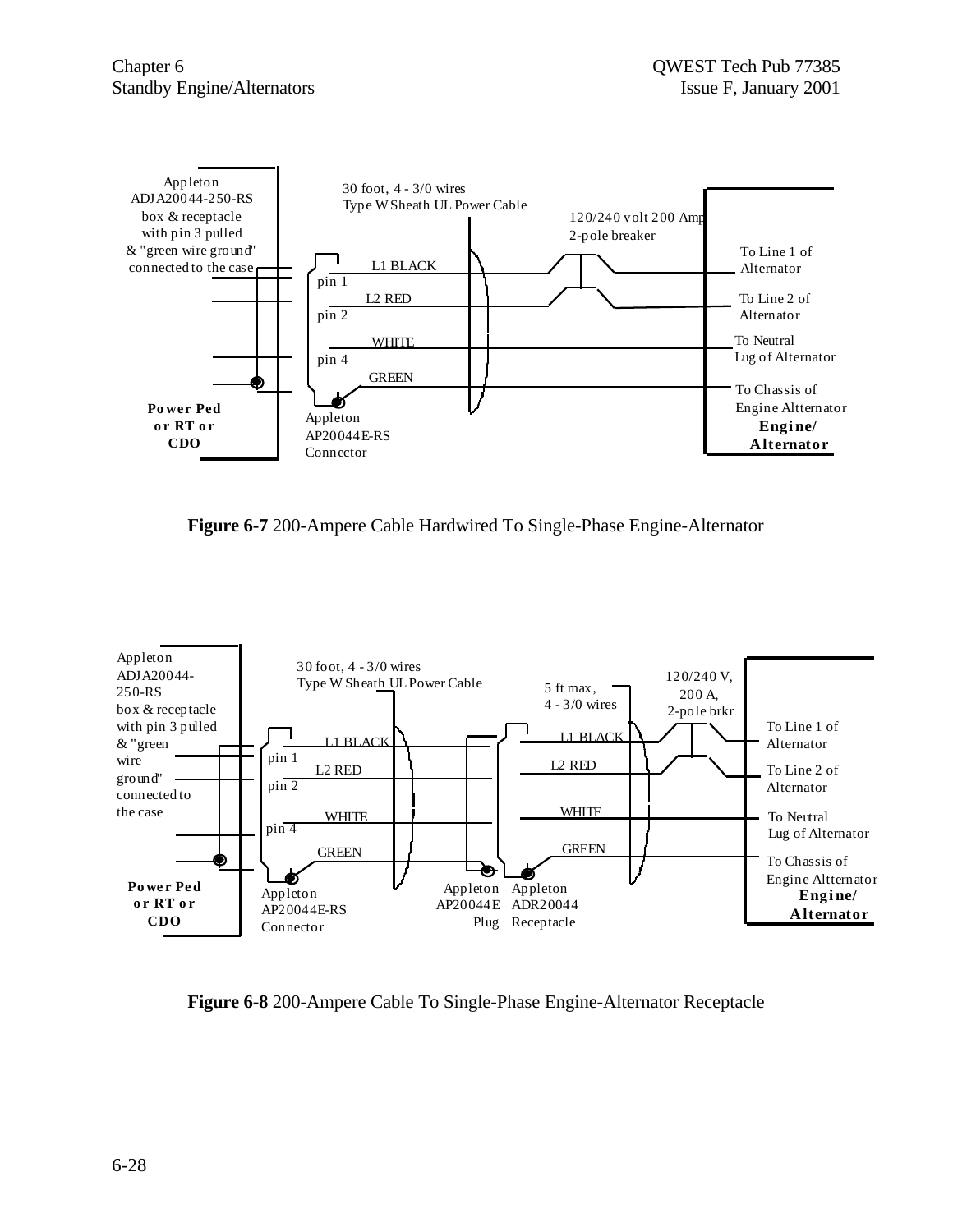





**Figure 6-10** 200-Ampere Cable To Three-Phase Or Single/Three-Phase Engine-Alternator Receptacle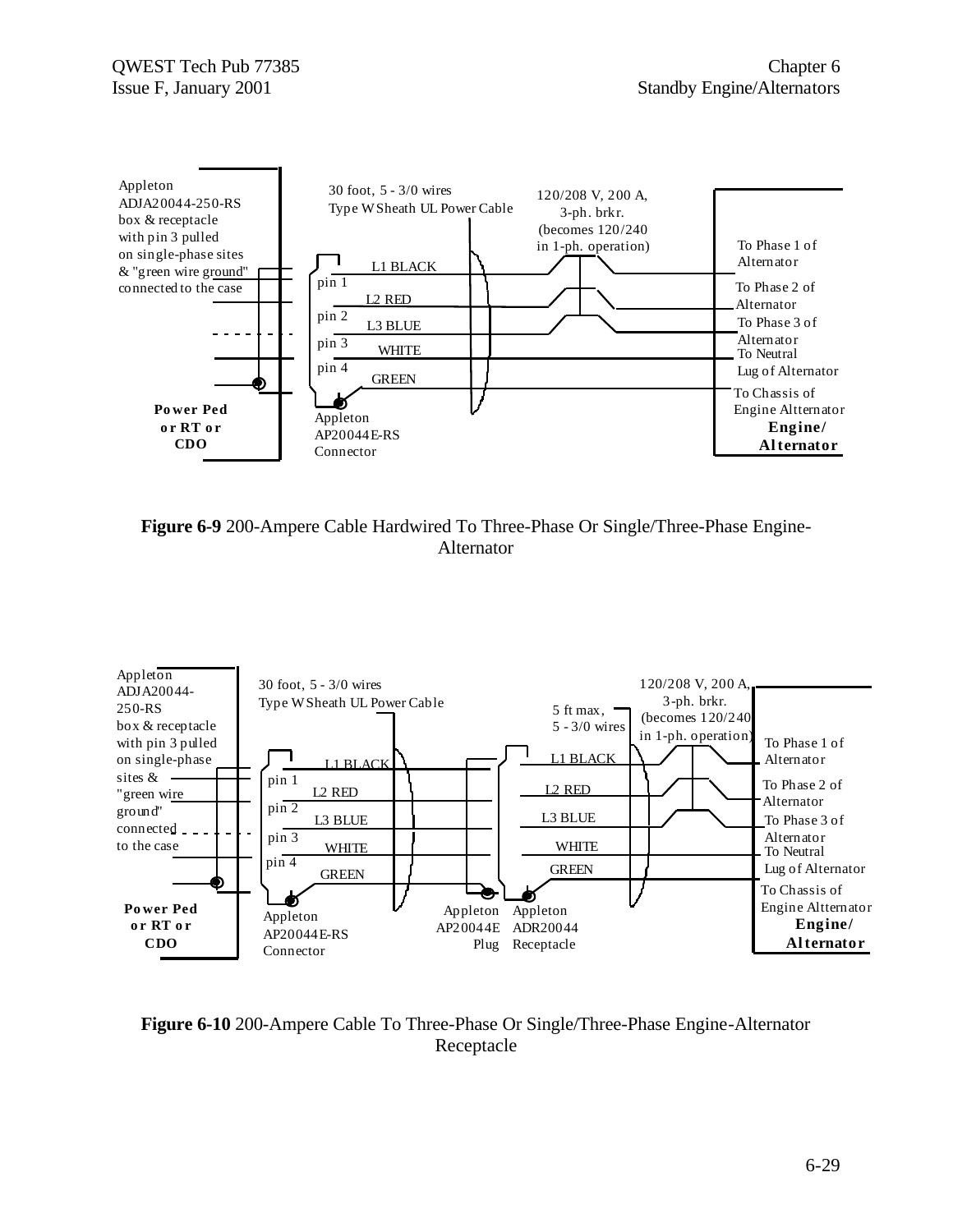

**Figure 6-11** Example Site and Engine-Alternator Tags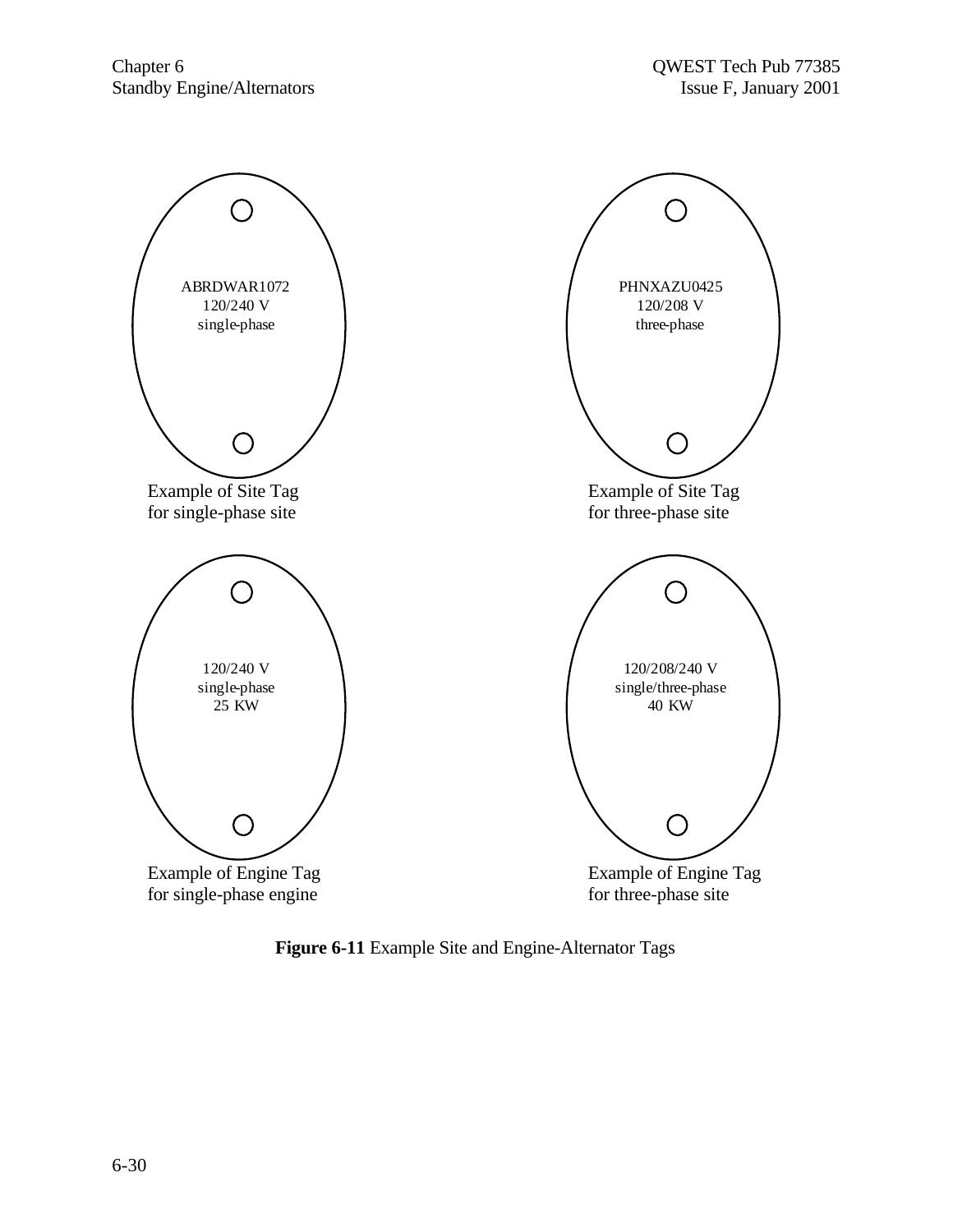# **CONTENTS**

| <b>Chapter and Section</b> | Page |       |                                          |  |
|----------------------------|------|-------|------------------------------------------|--|
| 7.                         |      |       |                                          |  |
|                            | 7.1  |       |                                          |  |
|                            | 7.2  |       |                                          |  |
|                            |      | 7.2.1 |                                          |  |
|                            |      | 7.2.2 |                                          |  |
|                            |      | 7.2.3 |                                          |  |
|                            |      | 7.2.4 |                                          |  |
|                            |      | 7.2.5 |                                          |  |
|                            |      | 7.2.6 |                                          |  |
|                            |      | 7.2.7 | Ringing Plants - Toll Ringing Plants for |  |
|                            |      |       |                                          |  |
|                            |      | 7.2.8 |                                          |  |
|                            |      | 7.2.9 |                                          |  |
|                            |      |       |                                          |  |
|                            | 7.3  |       |                                          |  |
|                            | 7.4  |       |                                          |  |
|                            | 7.5  |       |                                          |  |
|                            | 7.6  |       |                                          |  |
|                            |      | 7.6.1 |                                          |  |
|                            |      | 7.6.2 |                                          |  |
|                            |      | 7.6.3 |                                          |  |

#### Page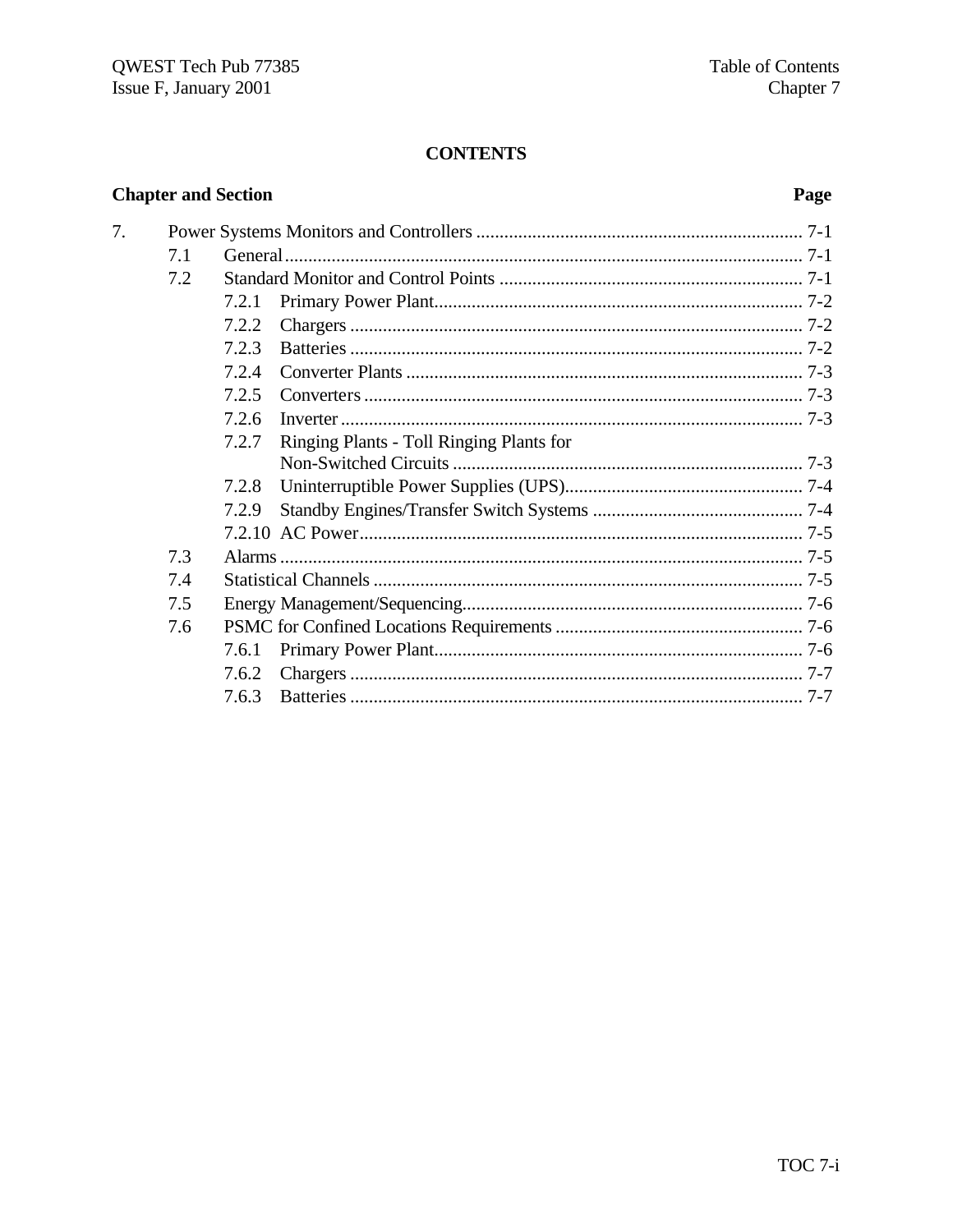## **7. Power Systems Monitors and Controllers**

### **7.1 General**

The Power Systems Monitor Controller (PSMC) will perform front-end control and status functions for DC power plants in Qwest . Control functions must be provided only when the power monitor is designed as an integral part of the power plant controller.

The PSMC shall be equipped for remote access dial up capabilities, and must be MENU driven. Baud rate is to be determined by the originating modem. The PSMC's modem shall automatically adjust baud rate to match the baud rate of the originating modem.

The monitor should have in interface such that it can be accessed locally by connection of a cable to a laptop.

The PSMC shall be Network Monitoring and Analysis (NMA) compatible and support the Qwest TL1 recommended Power message set (see Appendix A) via X.25 protocol standards. The PSMC must be able to simultaneously support dial up capability. Control functions must not be accessible via dial-up access.

Where plant low voltage disconnects exists, the PSMC shall be connected on the hot side of the low voltage disconnect circuit of the plant feeding power to the PSMC. If it can handle the low voltage levels, the NMA should also be connected on the hot side of the low voltage disconnect.

### **7.2 Standard Monitor and Control Points**

The following sequence details the order of the power plants and equipment to be monitored by the PSMC:

- -48 volt battery plants
- $\bullet$  +24 volt battery plants
- -24 volt battery plants
- $\bullet$  +130 volt battery plants
- -130 volt battery plants
- $\bullet$  +24 volt converter plants
- -24 volt converter plants
- $\bullet$  +48 volt converter plants
- -48 volt converter plants
- $\bullet$  +130 volt converter plants
- -130 volt converter plants
- Other miscellaneous converter equipment
- Ringing plants
- DC to AC inverter plants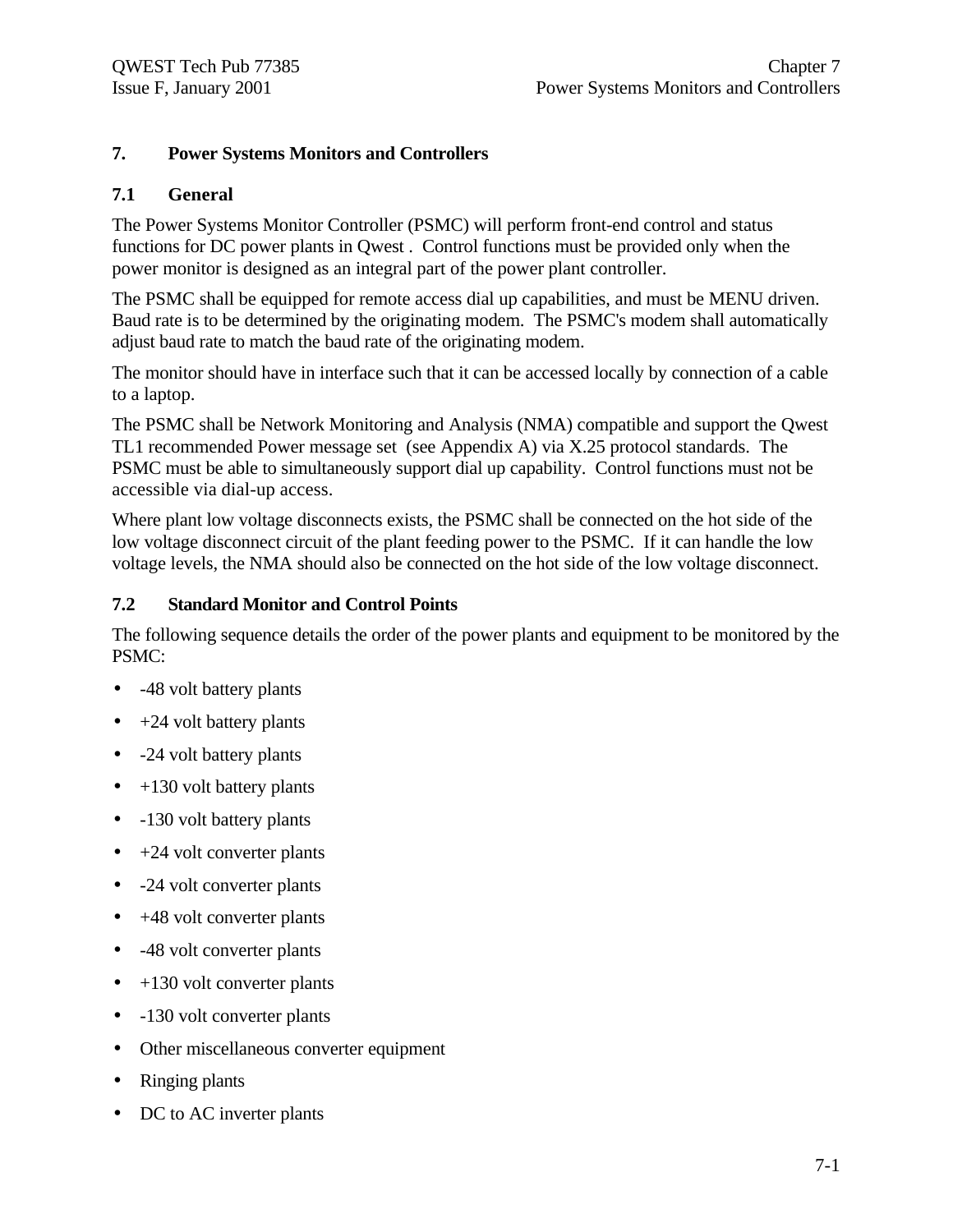- Uninterruptible Power Supply (UPS) systems
- Standby engines
- Commercial AC

The following points for monitor shall be wired to the PSMC. Monitor and control apparatus for standby engines shall be furnished as part of the transfer switch. The requisition should list the exact equipment to be monitored and what is to be monitored on each unit of equipment.

## **7.2.1 Primary Power Plant**

Analog Points

- Plant voltage
- Plant current
- Distribution current
- Collocation circuits greater than (but not equal to) 60 Amperes, List 2 drain
- BDFB feeders
- PDF feeders greater than 100 Amperes, when spare points are available

Binary Points

- Discharge fuse alarm
- Plant major alarm (this is generally only an output from the PSMC to an alternate alarm system, and not an input into the PSMC)
- Plant minor alarm (this is generally only an output from the PSMC to an alternate alarm system, and not an input into the PSMC)

## **7.2.2 Chargers**

Analog Points

• Charger current, when spare monitor points are available

Binary Points

- Charger fail (RFA) if controller or monitor have the ability to escalate from minor (single rectifier) to major (multiple rectifiers) that should be done.
- Low Voltage Disconnect (LVD), if installed

## **7.2.3 Batteries**

Analog Points

- String Current A shunt will be placed in each battery string to monitor the charge and discharge current.
- Room temperature One temperature sensor will be placed to monitor room temperature at five feet above the floor in the area of the batteries.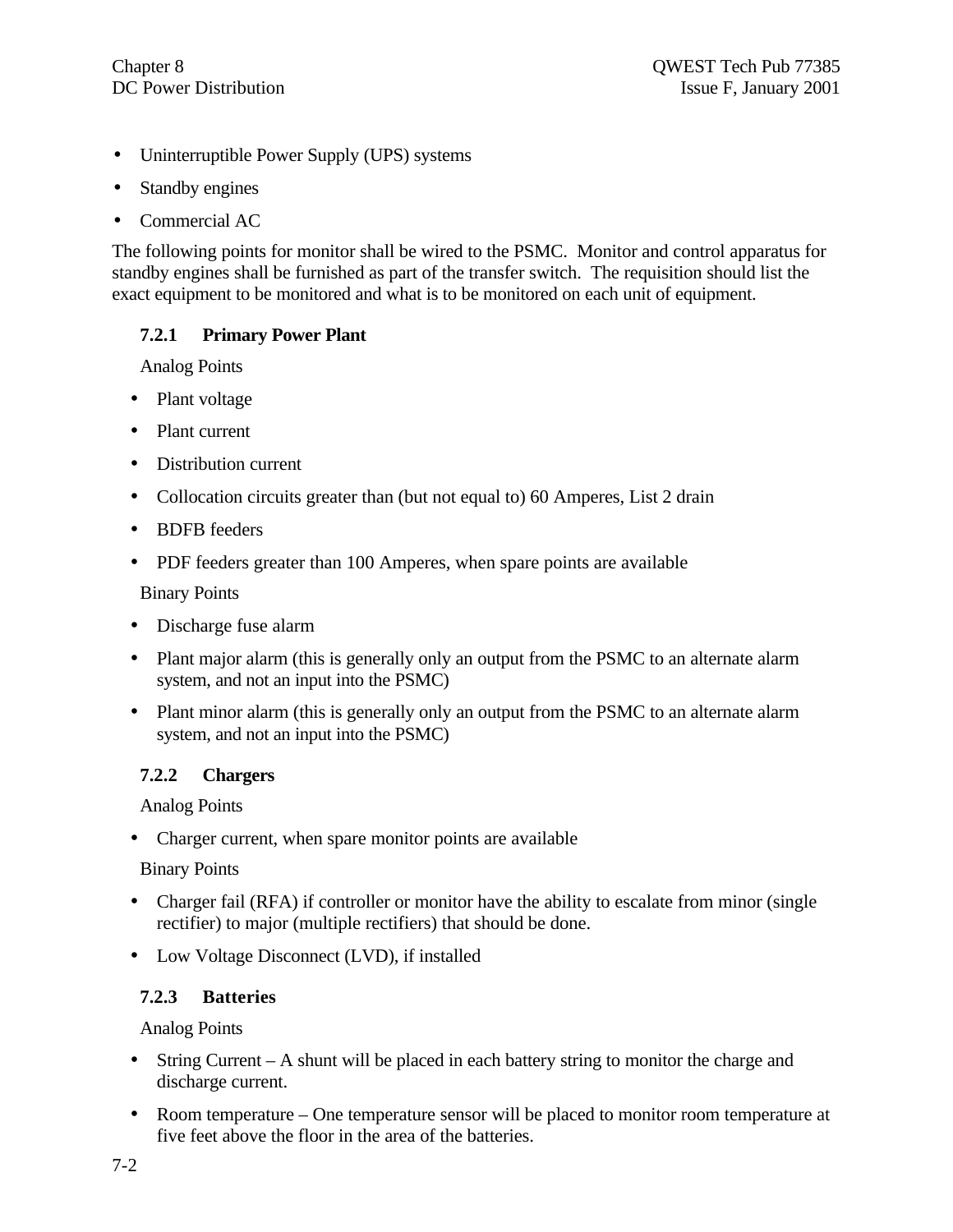- Single cell voltage The voltage of one cell will be monitored per plant.
- Cell temperature One temperature sensor will be placed to monitor the temperature of one cell per plant.
- Mid-point voltage (Optional) Measure the voltage at the mid point of each battery string.

## **7.2.4 Converter Plants**

Analog Points

- Voltage
- Current (if shunts are already installed)

Binary Points

- Distribution Fuse fails
- Converter Plant Major (if available)
- Converter Plant Minor (if available)

## **7.2.5 Converters**

Binary Points

• Converter Fail Alarm (CFA) — only if Plant Major/Minor are not available

## **7.2.6 Inverter**

Analog Points (Optional)

- AC voltage (per phase, line to neutral)
- Current (per phase)

Binary Points

- Major alarm
- Minor alarm
- Mode indicator (indicates when inverter not functioning in normal mode)

## **7.2.7 Ringing Plants - Toll Ringing Plants for Non-Switched Circuits**

Binary Points

- Minor
- Major
- Distribution Fuse Fail (if available)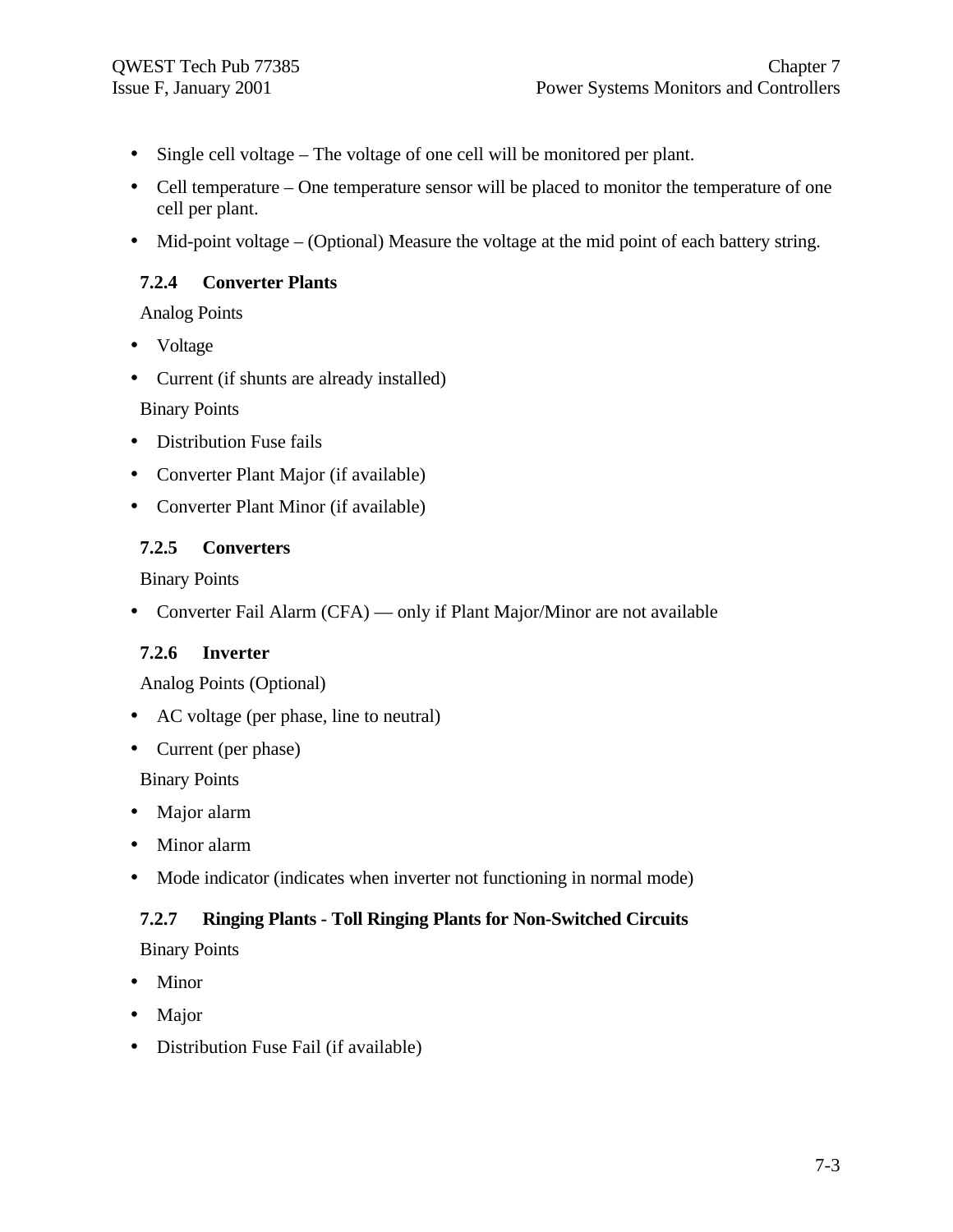## **7.2.8 Uninterruptible Power Supplies (UPS)**

Binary Points

- Major alarm
- Minor alarm
- Mode indicator (indicates when UPS not functioning in normal mode or has failed)

## **7.2.9 Standby Engines/Transfer Switch Systems**

(These points should be installed on a going forward basis. Older engines and control equipment may not be capable of all of these points.)

Analog Points

- Start battery voltage (Optional only if Start Battery Charger Fail installed)
- Engine temperature (Optional) (if electrically available from the engine)
- Engine oil pressure (Optional) (if electrically available from the engine)
- Engine room temperature (Optional) (measured inside the room, not on the outside wall) Binary Points
- Engine Run
- Low fuel (not needed if fuel tank monitors generic alarm wired see below)
- Tank rupture (not needed if fuel tank monitors generic alarm wired see below)
- Engine Fail/Major (generic use if there are not individual alarms as described below)
	- 1. Low oil pressure (Optional)
	- 2. Overcrank (Optional)
	- 3. Overspeed (Optional)
	- 4. High water temperature (Optional)
- **Engine** Minor (generic use if there are not individual alarms as described above)
	- 1. Load transfers (Optional)
	- 2. Transfer Switch Off Normal (Optional)
- Start Battery Charger fail (Optional if Start Battery Voltage installed)
- Charger fails (Optional) (start batteries)
- Block heater alarm or low water temperature
- Tank Monitor
	- 1. Low fuel (this may be combined into the Fuel System Trouble)
	- 2. Tank rupture (this may be combined into the Fuel System Trouble)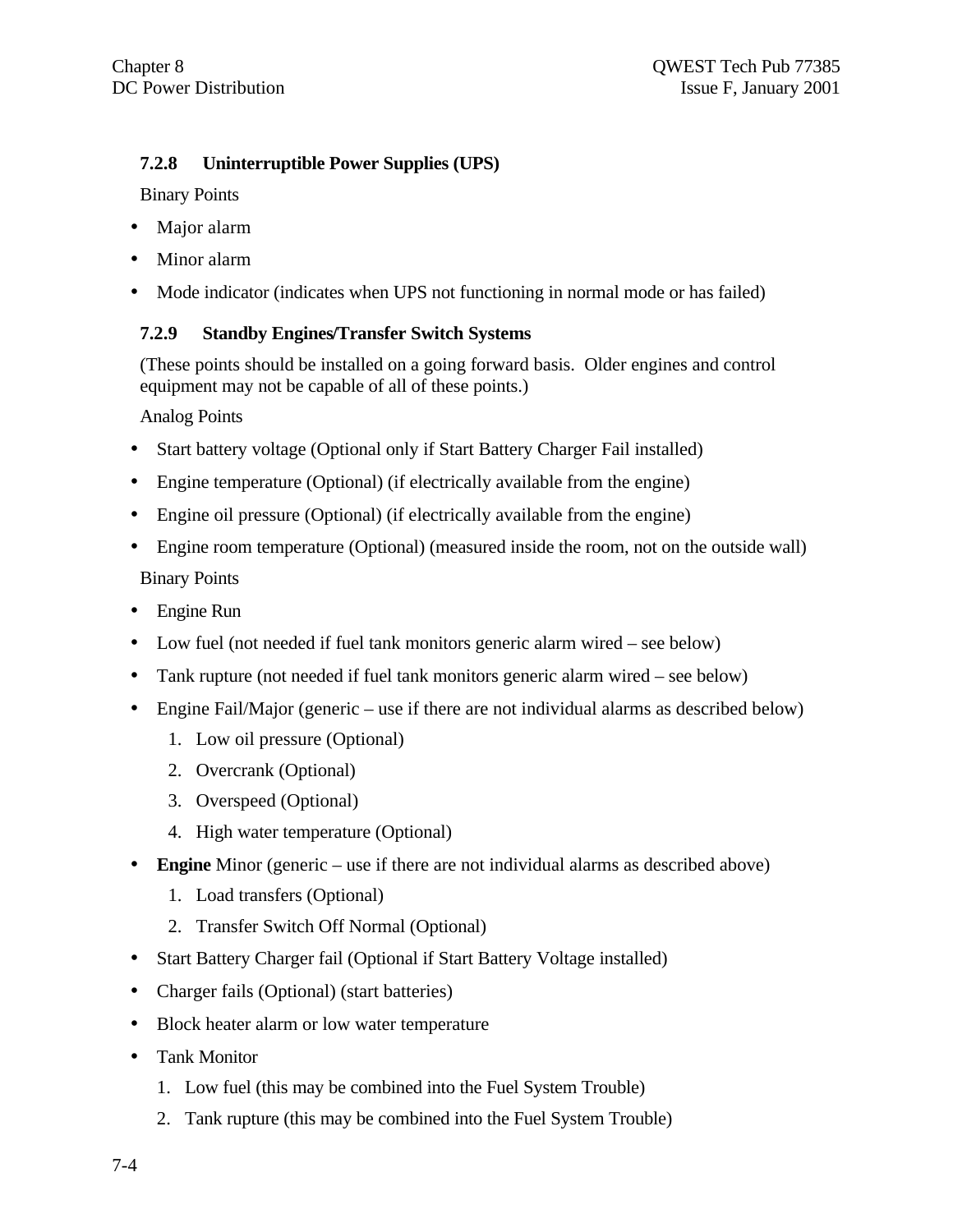3. Fuel System Trouble

## **7.2.10 AC Power**

Analog Points

- AC voltage per phase measured phase-neutral, and monitored on the load side of the transfer switch
- AC current per phase monitored on load side of transfer switch

Binary Points

• AC fail (although there should be one alarm, individual sensors per phase are desired, if possible). This should be monitored on the line side of the transfer switch. This alarm is not required if it is being monitored by another alarm system. The alarm must be verified on the other system.

For PSMCs that are an integral part of the power plant controller, the following control functions will be available:

- Chargers
	- 1. Re-start (RS)
	- 2. Shutdown (TR)
	- 3. Sequencing

## **7.3 Alarms**

The PSMC will provide alarm surveillance and monitoring for specific power conditions.

If the PSMC fails, local visual and audible alarms will not be disabled when control is passed to the traditional power plant controller.

The PSMC will analyze incoming alarm information from the power plant components and provide settable downstream alarm levels as required (see Appendix A).

The PSMC will report major, minor, and monitor fail (watchdog) alarms to another alarming system, as a backup to the X.25/TL1 communications

## **7.4 Statistical Channels**

The PSMC will be capable of storing statistical data for engineering power plants. There will be a minimum of ten statistical channels supplied with the PSMC. Any analog channel can be assigned for statistical data. In assigning statistical channels, the user should realize that each statistical channel requires additional real time to process and transfer data.

Each statistical channel will be capable of storing peak high, hourly average high, daily low and hourly average low for each day while the channel is active. This data will be retained daily for a minimum of 30 days.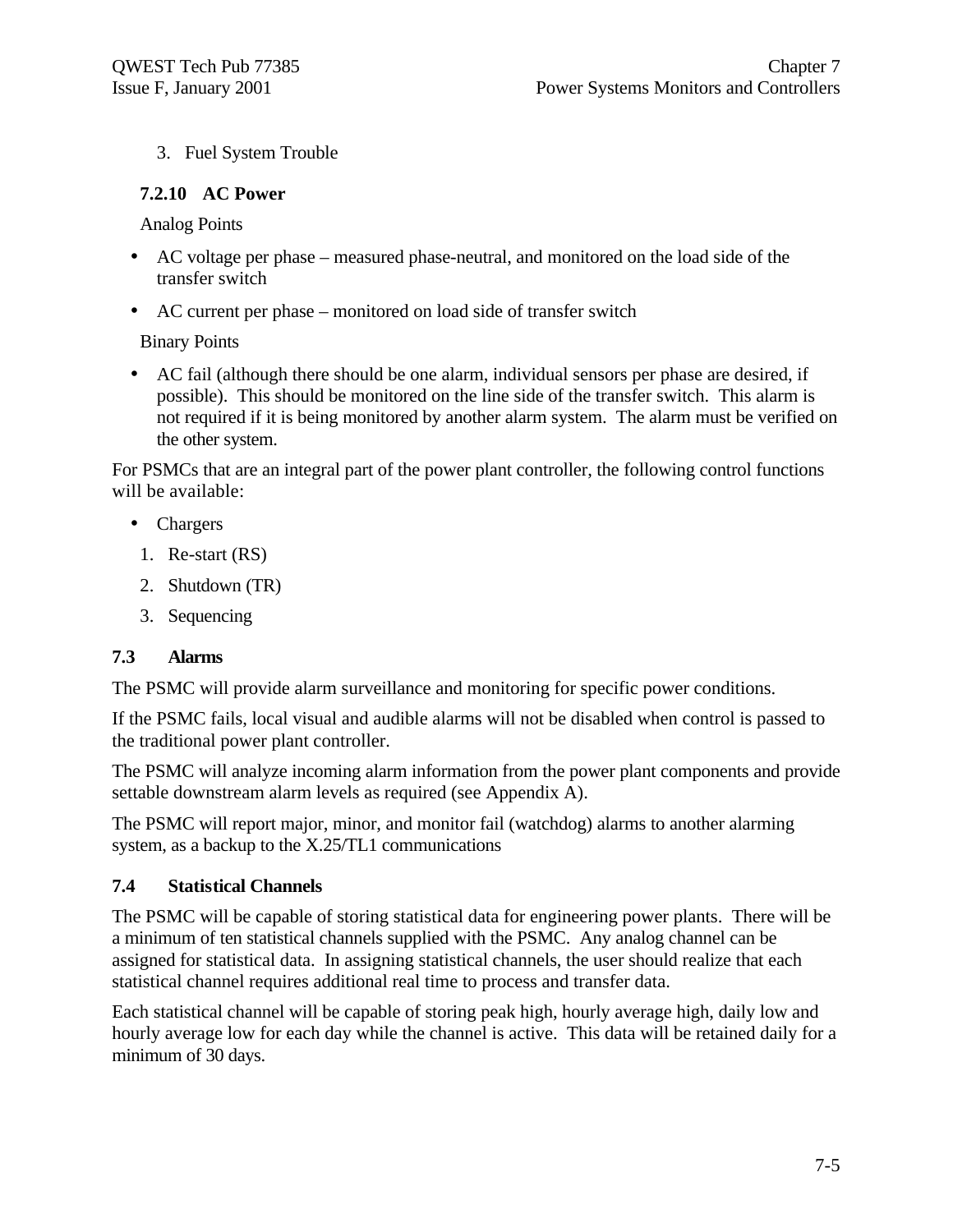## **7.5 Energy Management/Sequencing**

The PSMC will not be wired for power plant or engine control, unless the PSMC is an integral part of the power plant controller. This includes energy management and charger sequencing.

The power plant controller shall provide energy management as follows:

- The power plant controller will activate sufficient charger capacity per controlled plant to support the presented load.
- When energy management is active, the power plant controller will ensure that each charger or converter in each controlled plant is active for a minimum of 4 hours during each 30-day period.
- Sequencing priority will be individually selectable by charger.

The power plant controller will be capable of providing charger restart sequencing to every associated power plant upon restoral of AC power. The sequencing will be separately controllable for transitions to commercial AC versus the standby engine. If the transition scheme will not allow two configurations, then the transition scheme must be based on the capability of the standby engine.

#### **7.6 PSMC for Confined Locations Requirements**

A PSMC for Confined Locations (PSMC-CL) will perform monitoring for small locations in Qwest . A PSMC-CL shall be required in all sites using VRLA batteries.

The PSMC-CL shall be equipped for remote access dial up capabilities, and must be menu driven. Baud rate is to be determined by the originating modem. The PSMC-CL's modem shall automatically adjust baud rate to match the baud rate of the originating modem with no parity, 8 bits, and 1 stop bit (N81).

The PSMC-CL shall be password protected. Multiple access levels with "superuser" capabilities must be provided in order to make database changes.

The PSMC-CL must be able to monitor a maximum of 6 battery strings plus the required monitor points as specified below:

#### **7.6.1 Primary Power Plant**

Analog Points

- Plant voltage
- Plant current

Binary Points

- Low voltage
- High voltage
- Power distribution fuse fail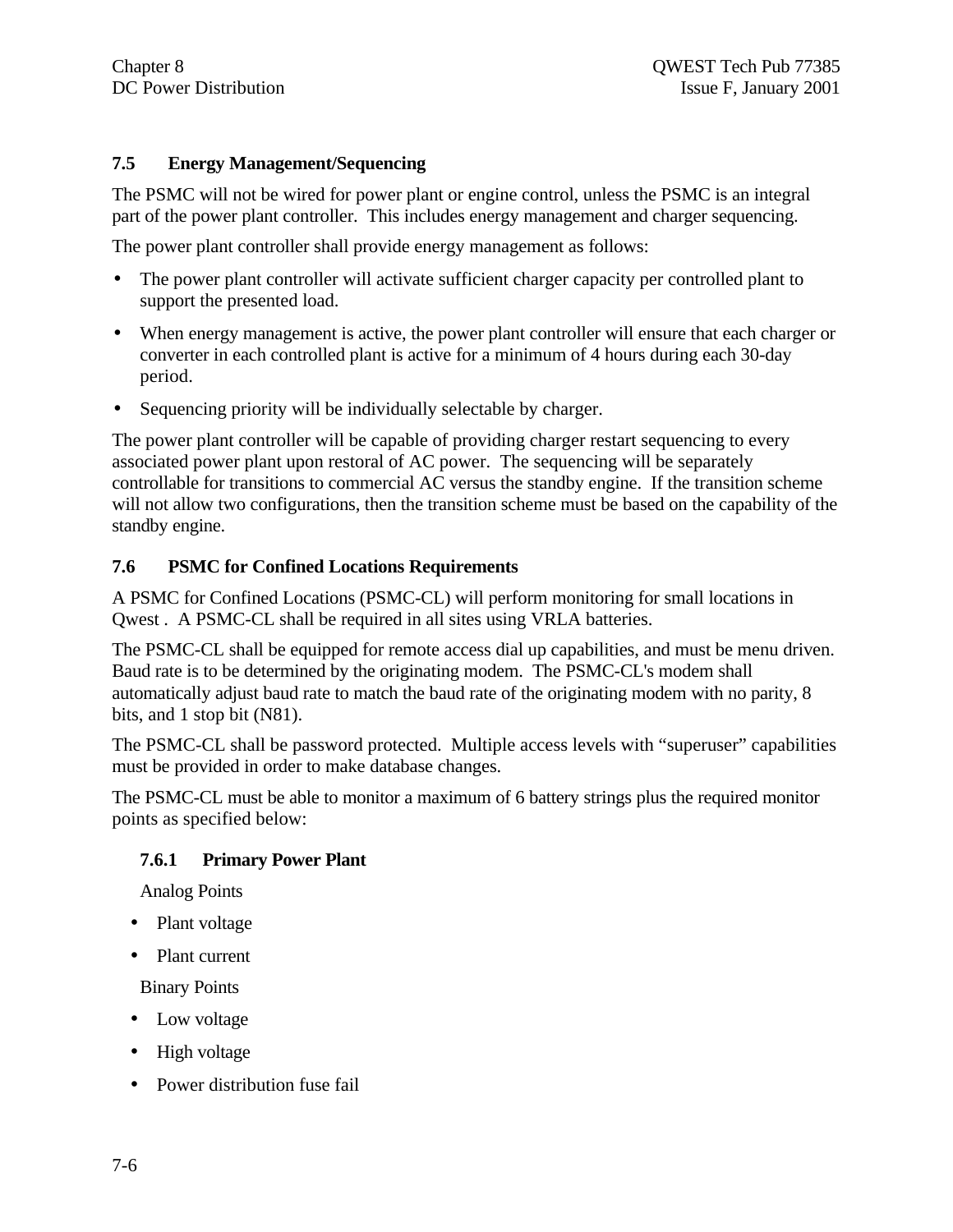## **7.6.2 Chargers**

Binary Points

• Charger Fail

## **7.6.3 Batteries**

Analog Points

- Voltage every 12 volts on each battery string (minimum 2 points per string)
- Cell temperature One temperature sensor will be placed to monitor the temperature of a "reference" battery in each battery string.
- Room temperature Only one temperature sensor will be placed to monitor room (or cabinet) temperature. Sensor must not be mounted on an exterior wall, and should not be placed next to a heat or cooling source.
- String current A shunt will be placed in each battery string to monitor charge and discharge current (this may be pulled off the shunt on the battery disconnect breaker).

Binary Points

• Temperature differential/thermal runaway – the difference between ambient and cell temperature, set to alarm at a certain threshold (per Appendix A).

The PSMC-CL shall report Power Major, Minor, and Critical alarms via form C contacts or solid state devices to the alarm telemetry of the site.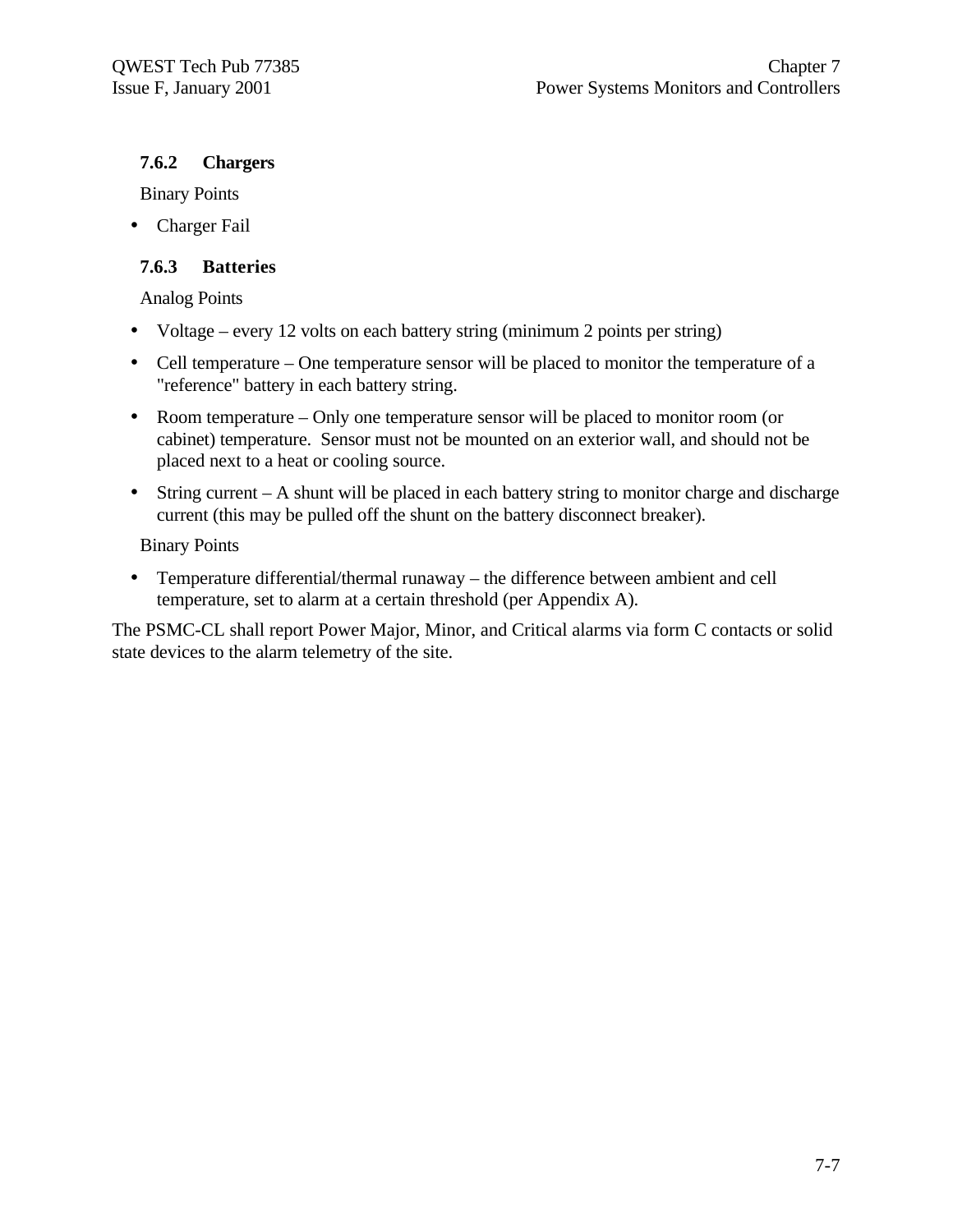## **CONTENTS**

# **Chapter and Section Page**

| 81  |  |
|-----|--|
|     |  |
| 83  |  |
| 8.4 |  |
| 8.5 |  |
| 8.6 |  |

# **Figures**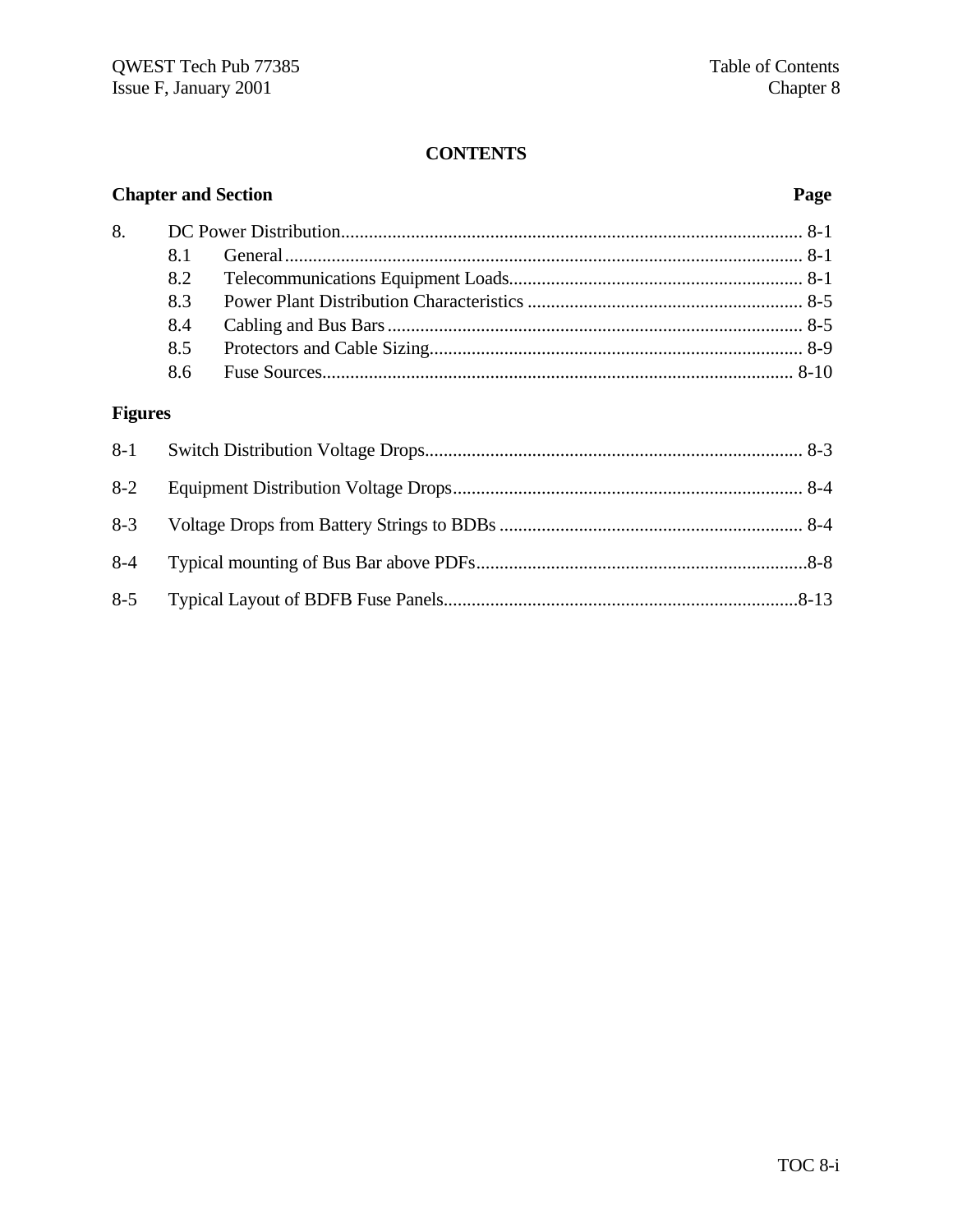## **8. DC Power Distribution**

## **8.1 General**

This unit describes the engineering requirements for DC distribution. Qwest is responsible for the floor plan(s) layout of a site. Layouts of equipment shall be per Qwest Pub 77351, Qwest Standard Configuration Documents, GR-63-CORE, and GR-1089-CORE, as required.

## **8.2 Telecommunications Equipment Loads**

The power load that the DC distribution system feeds is determined by the type, quantity, and mix of telecommunications equipment in an office. Once the load has been determined, it must be matched to a distribution system and to a power source with adequate capacity to power the loads after overcoming distribution losses. The power cable shall be sized according to the voltage drop guidelines of this section. Ampacity of the cable shall exceed the load and protector size. The protection devices (fuses or breakers) shall exceed the load, according to the NEC.

The nominal voltage levels for standard telecommunications equipment are 24 V, 48 V, and 130 V. Although nominal voltages are standardized, the limits permitted on individual equipment assemblies are more variable. Therefore, to define voltage requirements, determine the following values:

- HIGH VOLTAGE LIMITS Above this supply voltage, equipment damage may occur.
- LOW VOLTAGE LIMITS Below this supply voltage, equipment does not operate properly.
- ELECTRONIC NOISE IMMUNITY The supply power shall not exceed Central Office Equipment (COE) manufacturer's requirements, and in no case exceed 35-Decibel Reference Noise C-Message (dBrnC).

The formula for calculating copper feeders: *VoltageDrop*  $CM = \frac{K * Amperes * Feet}{K}$ 

> $CM = Circular$  Mils  $Amperes = List 2 drain$ K= 11.1

Feet = Loop distance from top to top, does not include drop into or out of equipment.

Voltage drop = Distribution voltage drop per Figures 8-1, 8-2, and 8-3.

The requirements for distribution voltage drop, and which drains to use for sizing are specified in the following paragraphs, and illustrated in Figures 8-1, 8-2, and 8-3.

- The loop voltage drop (see requirements stated herein for guidelines on what cables constitute a "loop") from the "chandelier" to the primary power distribution board, shall be calculated to the busbar ampacity of the distribution bay. Use a The add the voltage drop to which ever side is equipped with the shunt, this is typically 0.05 V, leading to the total of 0.25 V shown in Figure 8-3 between BDB and the chandelier.
- All DC protected Power wire or Cable originating from a protection device (fuse or circuit breaker) on the Power Plant should be RHW (preferred) or XHHW type.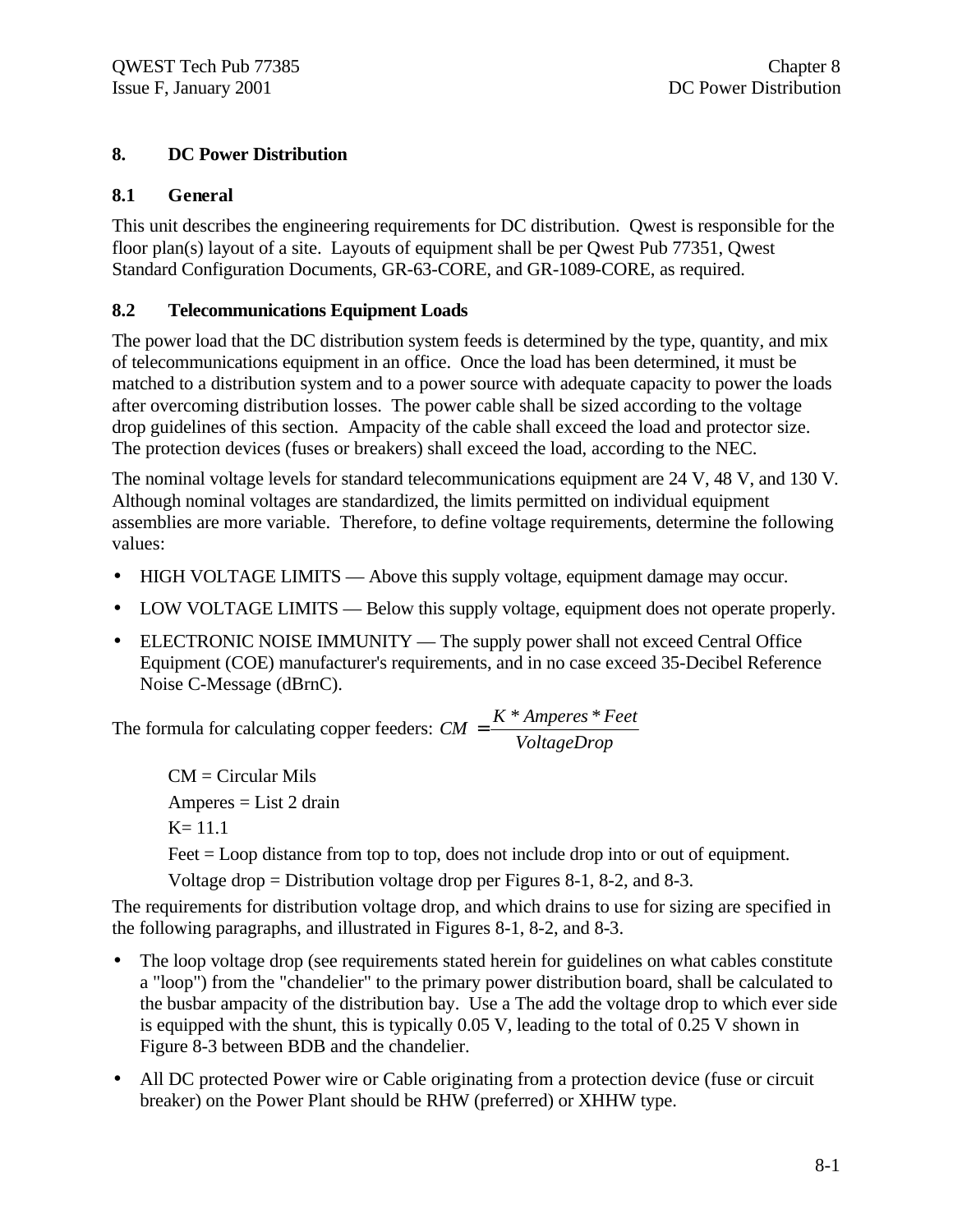- Battery cable, from the overhead busbar above the battery strings to the main busbar chandelier shall be sized to either the 4 or the 8 hour discharge rate (see Chapter 2 for rules on whether the 4 or 8 hour rate is to be used). This is depending on the site**'**s reserve time of the batteries at 1.86 volts per cell, using a 0.20 voltage loop drop.
- For new busbar plants that do not have a "chandelier" (all battery strings are cabled directly to the main busses above the BDBs), their cables are also sized at the 4 or 8 hour rates using a 0.20 V loop drop.
- The switch manufacturer's recommended total List 2 drain for the PDF, and the 1.0 V loop voltage drop shown in Figure 8-1 shall determine the cable size from the power board to the PDF. The manufacturer's recommended drain shall also determine the fuse or circuit breaker size for the power board.
- The voltage drop, cable sizing, and drain from the switch secondary distribution (PDF) to the switch bay shall be determined by the switch manufacturer (see Figure 8-1).
- Any feeder from a power board to a BDFB should generally be protected based on a load of 225 Amperes for quadruple (4) loads, or 400 Amperes for dual (2) loads. Exceptions can be made based on the size of the panels and the loads at the BDFB. The cable sizing for this loop should be computed based on half the protector size used as the drain. However, cable ampacity shall always exceed the protector size. BDFB loads are limited to one half of the protector size on any one side of the feed (A or B, C or D, etc.) so that one side can carry the whole load if the other side fails and there is true redundancy in the equipment. For example, if we were feeding A and B panels on a BDFB with a protector size of 500 Amperes*,* the voltage drop calculation would be done at 250 Amperes (since any one side should normally not carry more than that). Cable ampacity would still need to exceed 500 Amperes.
- Each distribution fuse panel in a BDFB shall be individually fed at the maximum size permitted by the manufacturer. All feeds in a BDFB shall originate in the same power plant. The conductor(s) shall be, at a minimum, sized for the protection device and be increased in size as required to allow the total voltage drop to not exceed .5 volts one way, 1 volt loop. The return bar is a conductor and shall be sized by using the total of all the feed protection devices possible whether equipped or not.
- The maximum allowable loop voltage drop from the BDFB to any facilities (non-switch) equipment shall be a 0.25 volts, based on the List 2 drain. Any time a miscellaneous fuse panel is used to supply facilities' equipment in a single framework, each redundant load will be fed with a minimum drain of 20 Amperes per load. The cable sizing from the secondary distribution (BDFB) to this fuse panel can be calculated with this 20 Ampere drain, and the 0.25 V loop drop shown in Figure 8-2.
- Note that many miscellaneous fuse panels are fed using drains much higher than 20 Amperes. Follow manufacturer's recommendations for protector sizing for the bay receiving the miscellaneous fuse panel, or lacking that information, add up the expected List 2 drains of the equipment expected to be fed from that panel. Calculate the cable sizing for the miscellaneous fuse panel based on the given List 2 drain for the bay, or 80% (the inverse of the 125% protector sizing rule) of the fuse size.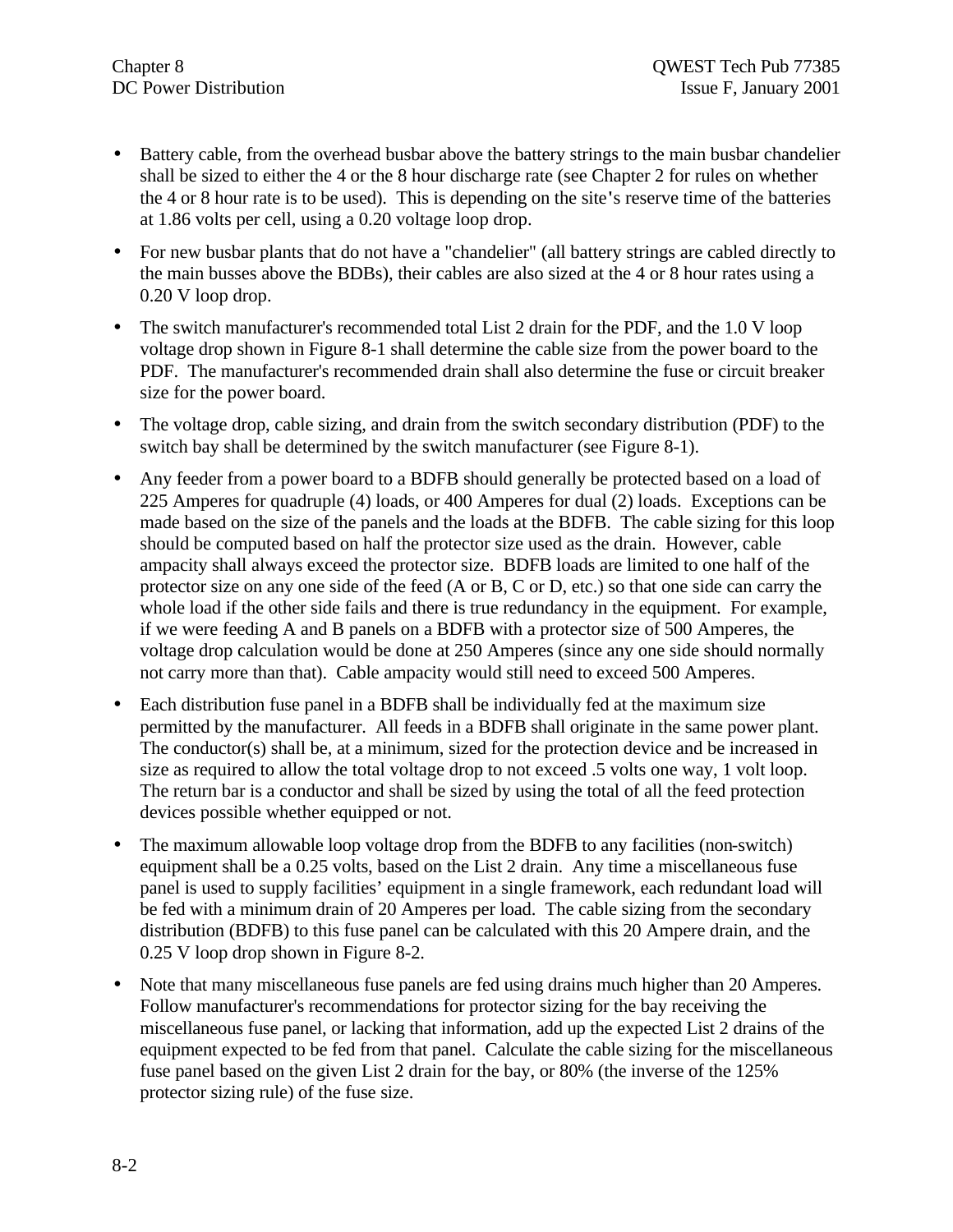- Note also that most loads fed from a miscellaneous fuse panels go to equipment that can switch from "A" to "B" supplies if one supply fails. This will double the load on the remaining fuse panel supply fuse. Therefore, the feeds to the panel must each be sized to handle both loads. The voltage drop calculation need only be sized for one load.
- Equipment fed directly from the power distribution board/bay (usually Outside Plant equipment) should have the cable sized based on the List 2 equipment drain provided by the manufacturer, and with a voltage drop of 1.0 V.

Every equipment bay and/or shelf which includes any DS1/T1 (or higher data rate) circuits must be fed independently from both the "A" and "B" power source (primary and/or secondary distribution). Equipment bays and/or shelves which include only less than 1400 DS0 and/or POTS circuits are not required to have A and B feeds.

Mounting of more than one wire/cable, terminal end on a single lug (this practice is commonly referred to as "double-lugging") is prohibited. A splice or tap should be used instead.

Input power connections to the using equipment should be of a crimped lug type. If plastic connectors are used they shall not protrude from the front or rear of the equipment where they may be inadvertently knocked off or loosen.



**Figure 8-1** Switch Distribution Voltage Drops Loops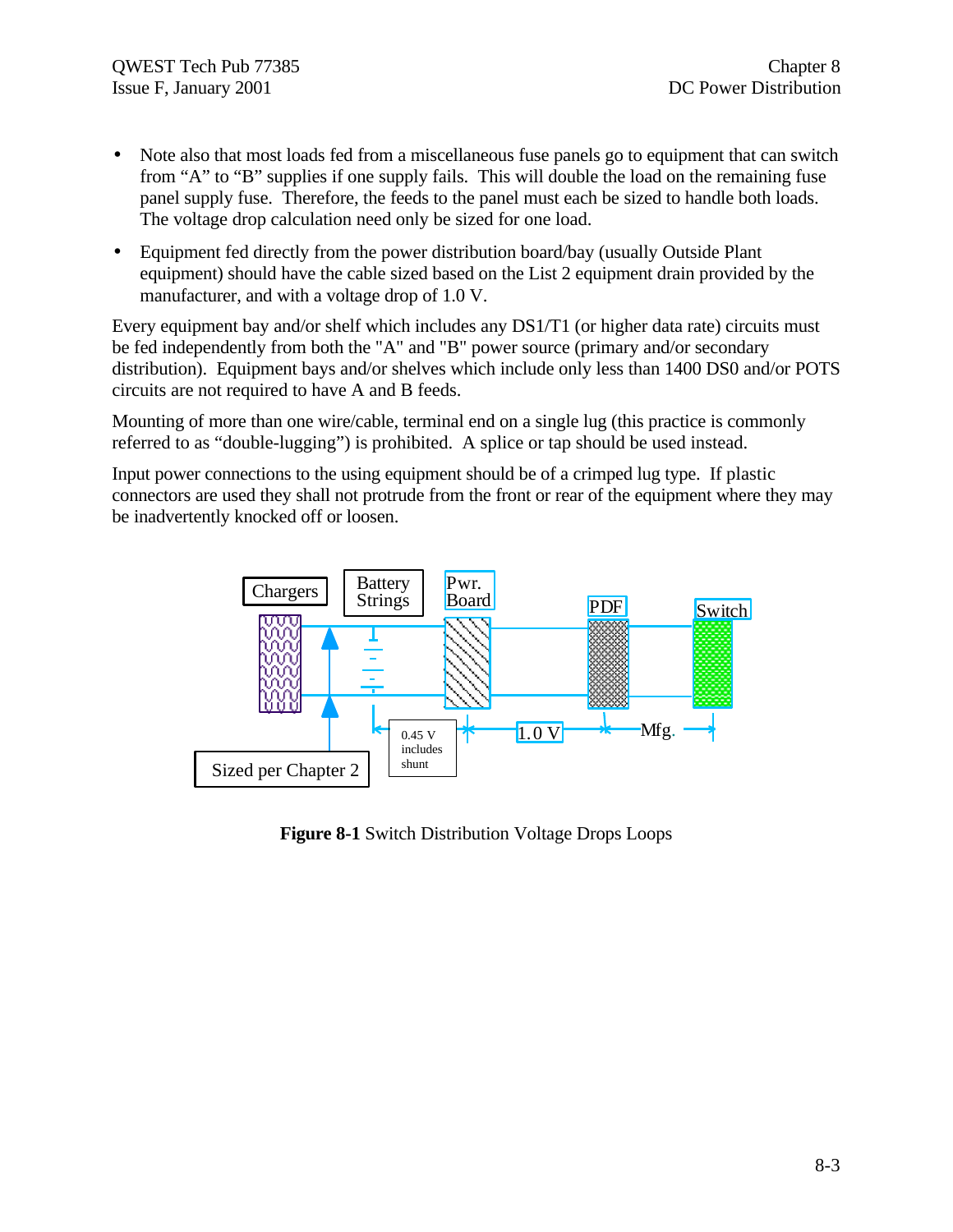

**Figure 8-2** Equipment Distribution Voltage Drops Loop



**Figure 8-3** Voltage Drops from Battery Strings to BDBs

All battery cables (both feed and return) from the battery busbar to the battery busbar chandelier will be sized per figure 8-3. Battery cables for the batteries sizes stated to the busbar over the battery stands must be sized as follows:

- Batteries 840 Amphours to 1700 Amphours four 4/0 AWG,
- Batteries over 1701 Amphours 4 350 kcmil.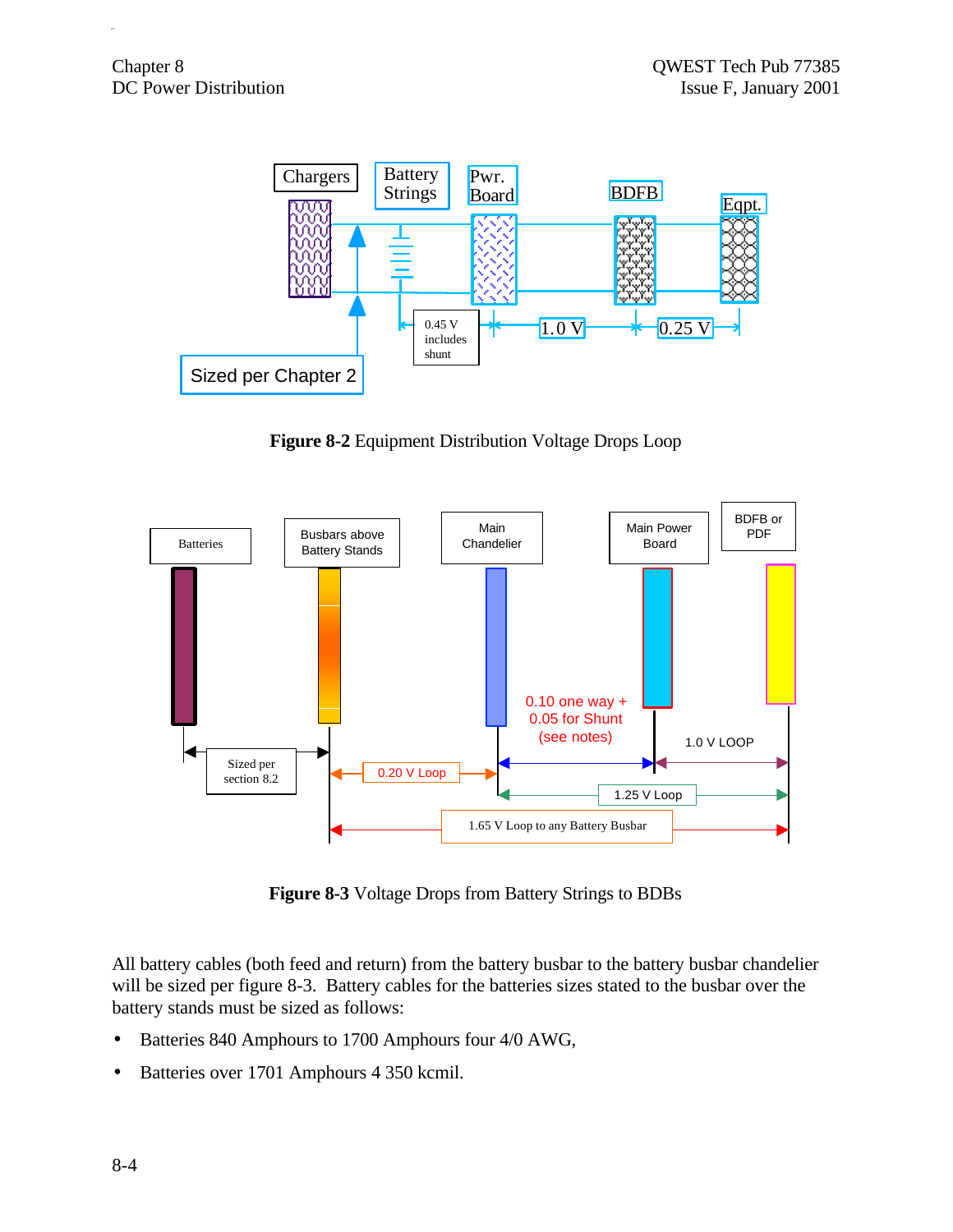#### **8.3 Power Plant Distribution Characteristics**

Protectors (fuses or circuit breakers) being fed from a converter plant or a ringing plant shall NOT exceed or equal the capacity of the plant. An example would be that a 2-Ampere ringing generator shall not have a fuse larger than 1.33 Amperes to the using equipment.

Distribution fuses and circuit breakers shall not be multipled (e.g., daisy-chained) between equipment bays. Exception is for ringing distributing as defined in Chapter 9.

DC circuit breakers in use shall be capable of being alarmed either in the tripped or off position. Installed DC circuit breakers, which are not being used, are not required to be alarmed. However, if they are alarmed, they shall be alarmed in the "on" position.

To design a distribution system, the following characteristics of a power plant must be determined:

- Plant voltage limits
- Protection requirements
- Capacity and size of charging equipment
- Ultimate current drain required of plant (using average busy hour current requirements)
- Physical relationship of the plant components based on floor space configuration
- Grounding requirements

DC/DC converters that are placed for equipment isolation should be physically located in close proximity to the served equipment.

#### **8.4 Cabling and Busbar**

Cables or busbar carry the current from the chargers to the batteries, from the batteries to the discharge panel, from the discharge panel to any converter plant or other distribution, and/or to the loads, and then back to the batteries and chargers in the grounded return lead(s). Busbar are generally used within the larger battery plants, while cables supply the rest of the current path.

Whether cables or busbar are used, each type of conductor must be capable of carrying current to or back from its loads without overheating or exceeding the voltage drop requirement.

Stranded copper wire shall be used in 600-volt AC-DC circuits that is insulated with any one of the following insulating compounds: flame-retardant synthetic or mixed rubber, e.g., styrene butadiene rubber (SBR), ethylene propylene rubber (EPR/EPDM); chlorosulfonated polyethylene (CP), thermoplastic elastomer (TPE), polyvinyl chloride (PVC), non-halogenated materials (e.g., poly [ethylene-co-vinyl acetate] thermosets), or EPDM-CP composite structures. The chief compositional distinctions between insulation materials that lead to functional consequences for power cable products are whether these insulations contain either lead or sulfur. Concerns about lead compounds arise from environmental regulations, pollution impacts, and high costs of landfill disposal. Elimination of lead coatings and lead-based stabilizers could result in copper corrosion, reduced electrical performance in humid and moist environments, and/or thermal degradation of insulation materials. Sulfur compounds are often used to promote or form crosslinks within rubber thermoset materials. These crosslinked materials are resistant to chemical and mechanical degradation as well as dimensional distortion at high temperatures. However, the sulfur can react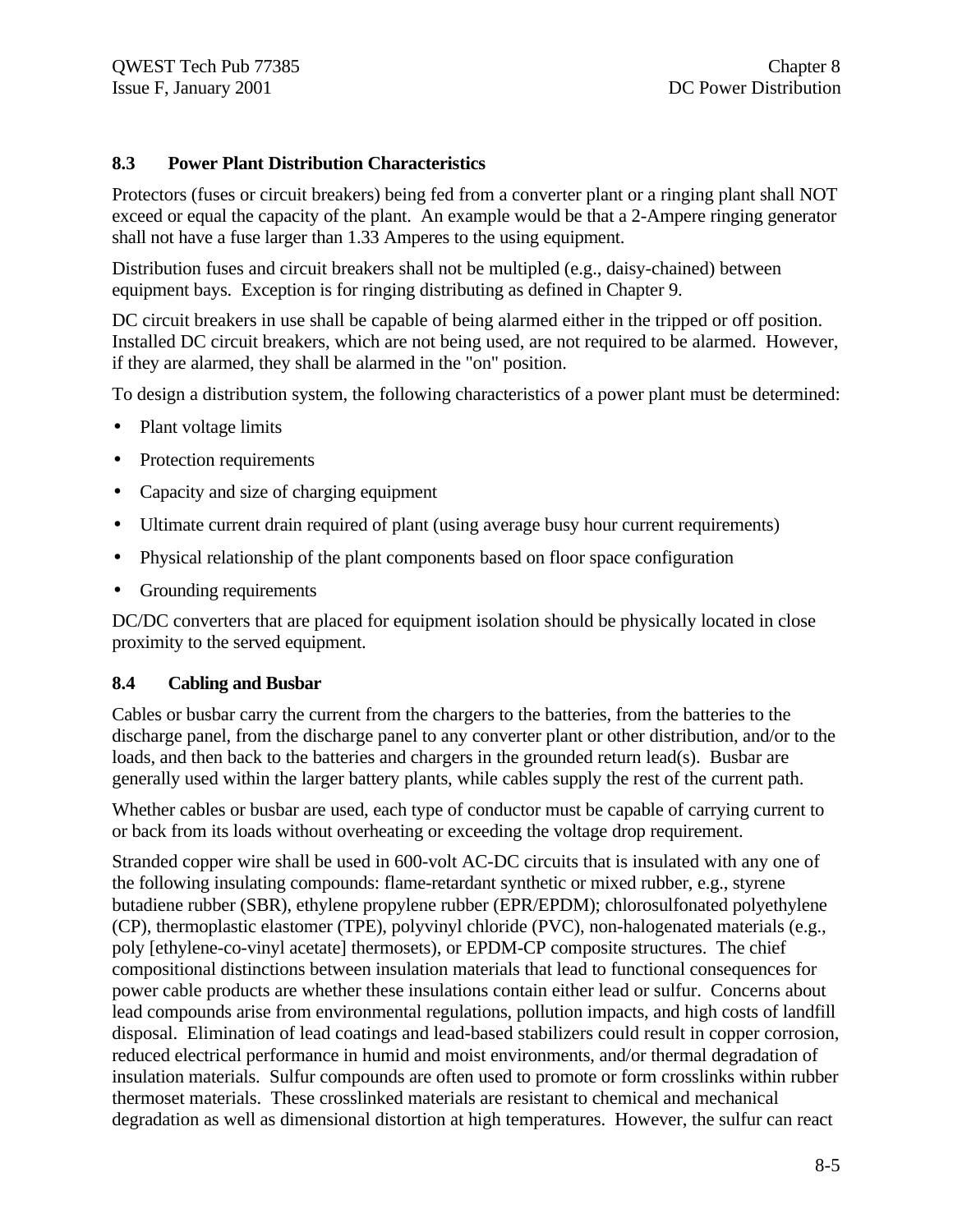with the copper and accelerate corrosion. Given these considerations, two distinctions are made between power cable products:

- 1. Sulfur-containing insulations and all other insulations
- 2. Cables with a braided covering and those without braids.

Power wire will be used to distribute DC and AC power from the AC service to AC and DC power plants to their load centers. The load centers supply telecommunications circuits. The maximum operating voltage will not exceed 600 volts rms. Depending on the specific application, one wire or several wires in parallel may be used and for DC application they will be placed on cable rack. The wire types that are approved for use within Qwest are THWN, THW, or THHN for AC, XHHW, RHW-LS, and RHW-LS Flex for DC.

Single conductor, whether solid or stranded is called wire; cable is an assembly of two or more conductors in a common insulating sheath. The following are the gauges most commonly used within Qwest : 14 AWG, 12 AWG, 10 AWG, 8 AWG, 6 AWG, 4 AWG, 2 AWG, 0 AWG, 00 AWG, 0000 AWG, 350 kcmil, 500 kcmil, and 750 kcmil.

- Wire type  $-i.e.,$  heat- and moisture-resistant flame-retardant  $(RHW)$ , or heat-resistant flameretardant (RHH)
- Insulation i.e., SBR, EPR/EPDM, EPDM/CP, PVC, CP, TPE, or non-halogenated limitedsmoke polyolefin
- Standard (Class B) or flexible wire (Class I)
- Conductor size.

Halogen type single cotton braid covers for all sizes of RHH or RHW type wire must be copper and tinned.

Non halogenated thremo crosslinked wire (all XHHW and some types of RHW) does not require a cotton braid or to be fiber wrapped at lacing points. Nor does it require tinning outside the power room (there are no halogenic or sulfuric compounds to attack the copper). The exception is for class I type wire which must be tinned.

To distinguish RHW that must have a cotton braid or fiber wrapping at impingement points from RHW that does not need it, the non-halogenated thremo crosslinked RHW shall be marked from the manufacturer. The gray wire with a blue tracer, the black wire shall be marked with a red tracer, and the green wire shall be marked with a yellow tracer.

Cables and busbar must be copper. Flexible wire (class I) must be copper and tinned. Cables must meet the requirements of Telcordia GR-347-CORE, "Generic Requirements for Office Power Wire". Ampacity for the wire shall be per Telcordia GR-347-CORE and NEC Table 310-16.

Cables from the chargers to the batteries, between battery stands, and from the batteries to the discharge panel will be on a separate cable rack from all other cables. These cables are generally referred to as non-fused cables. All DC cables from the battery stands, chargers and between the charge and discharge busses shall be considered as unfused and supported accordingly.

Cable rack "power cable brackets" mounted to the cable rack at eighteen inch intervals may be used for all fused power cables when small quantities of cables are required. Adhere to the stacking height limitations for brackets listed in Tech Pub 77350.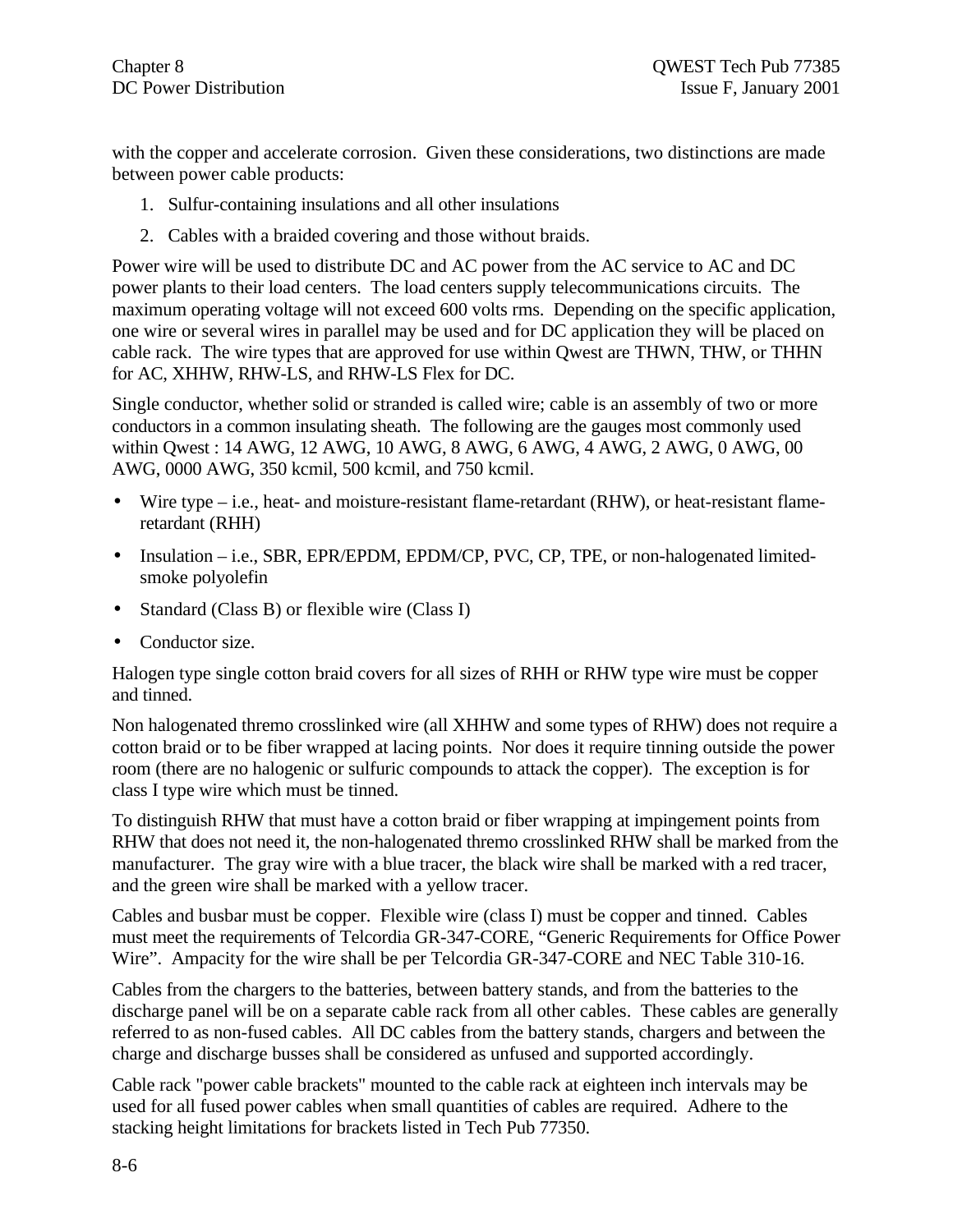The use of segregated cable racks for power and switchboard cable is the first choice of installation in central offices. As an alternative, where segregation is not possible the following may apply with the approval of the Qwest Design Engineer. Cable with loads of 56 Amperes or less (70-Ampere protection device or less) can be run on the same cable rack as switchboard cables if they are sized at 4/0 AWG or smaller. All power cables larger than 4/0 regardless of protector size shall be run on dedicated fused power cable only cable racks (Reference 77350). The placement of any type of cable used for anything other than power on fused power cable only racks is strictly prohibited. The issuance of Letters of Deviation waving any of these requirements shall be considered invalid.

Dedicated fused power cable only cable racks shall not be equipped with screens, pans or cable horns. T-intersections and/or 90 degree turns in the racks require corner brackets in order to maintain the minimum bending radius of larger size cables. All cabling on these racks shall be secured per 77350.

Power cables (Battery and Battery Return) on unsecured cable racks shall be closely coupled and paired securely together at 24 inch intervals.

Primary DC power distribution is defined as leads from the power plant to the BDFB (feeder conductors). Secondary DC power distribution is defined as power from the BDFB to the equipment (load conductors).

The cable between the Power Plant, Batteries, and Chargers shall be of the flexible RHW-FLEX type. Drops into equipment bays 4/0 or larger should be of the flexible RHW-FLEX type. For entry into equipment bays the cable should be 15 feet maximum whenever possible.

All wire shall be UL listed with copper conductors, an oxygen index (LOI) of 28% minimum, and a UL 94-V0 rating. (Wire used internal to the Power Plant, and the Power Plant manufacturers' recommendation for wires connected to the protection devices shall be excepted from the above rule.)

It is also a requirement in Qwest , that all cable rack located in the Power room or area be according to Qwest PUB 77351.

Armored power cable shall be no longer than three feet in length, except for vertical runs in manufacturer's equipment, and shall never be run on a cable rack with switchboard or other power cable. Insulation coated (liquid tight) armored power cable can be longer than three feet and shall be suspended beneath the power cable rack or run on a separate cable rack for power equipment applications only. When insulation coated armored power cable is suspended, it must be supported every two feet. Armored cable outside the power equipment application must be placed in accordance with Qwest Technical Publication 77351.

Cable temperature shall not exceed 115 degrees Fahrenheit (115 degrees F) in any horizontal cable rack. In addition, there shall be no instance where an equipment surface temperature exceeds 115 degrees F without a highly visible warning label. Cable temperature in the vertical riser within the bay to the overhead rack may exceed 115 degrees F. However, if the cable temperature in any vertical riser within a bay exceeds 125 degrees F, there will be a highly visible warning label.

If the battery return bus(s) is used as the ground window, the bar(s) and the interconnecting copper bus(s) must be sized to meet the ultimate ampacity of the Power Plant. See Qwest Technical Publication 77355 for separation and sequencing of connections.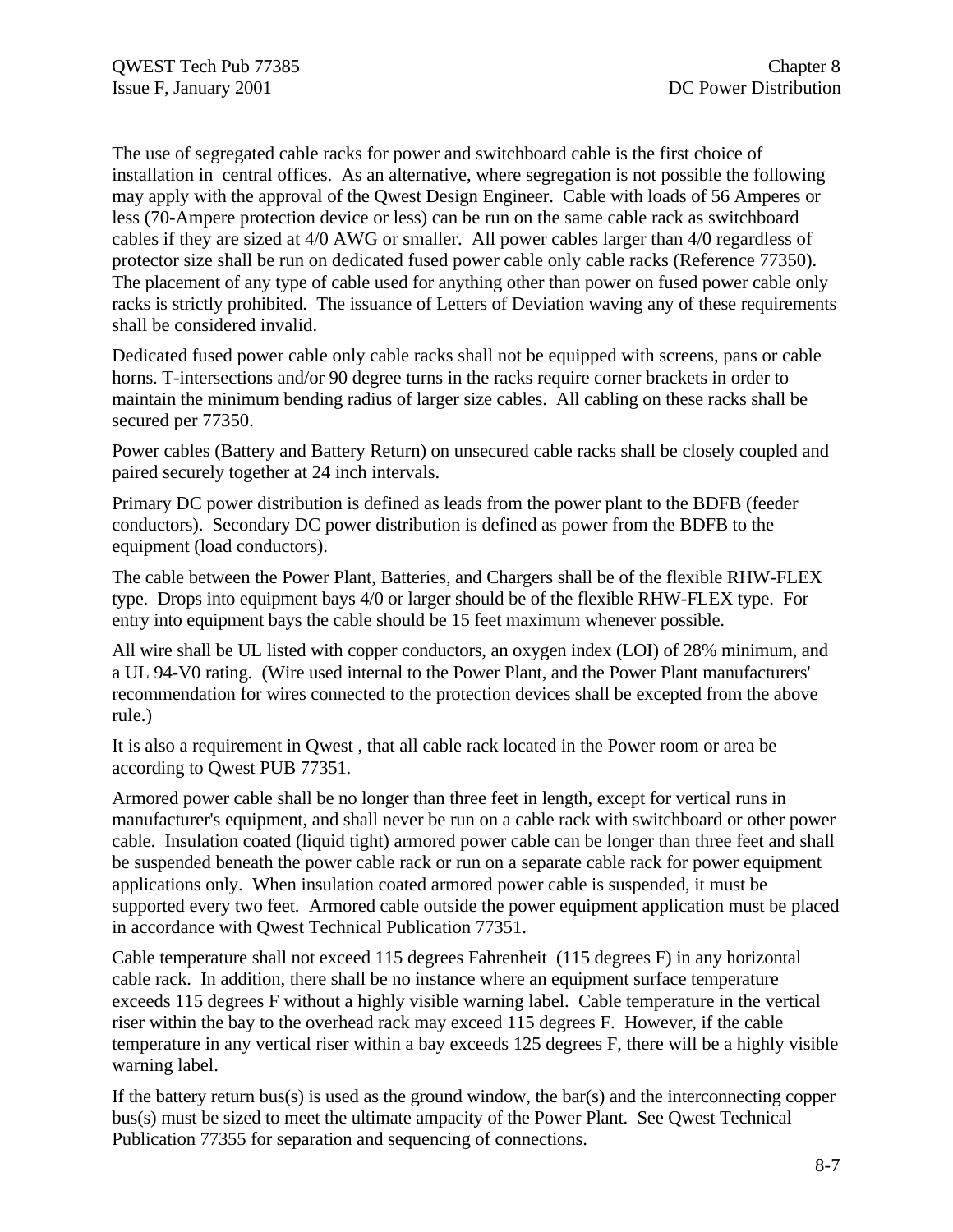The battery feed and returns busbar above equipment racks (PDF) shall not be stacked. The busbar shall be isolated on the cable rack and spaced a minimum of 1'6" from each other, per figure 8-4. Exceptions are allowed for the battery return busbar for a BDFB, for the main charge/discharge bus, battery return busbar, battery stands (see chapter 2) and the ground window.

Battery and battery return busbar must be labeled as the power plant potential  $(-48V, +130V, -12V)$ 130V, +24V, -24V, etc.) and battery return. Labeling shall be per the requirements of Qwest Publication 77350. The battery return must not be labeled as a grounding bar, except when it is the MGB in the ground window (per Qwest Publication 77355).



Figure 8-4 Typical mounting of Busbar above PDFs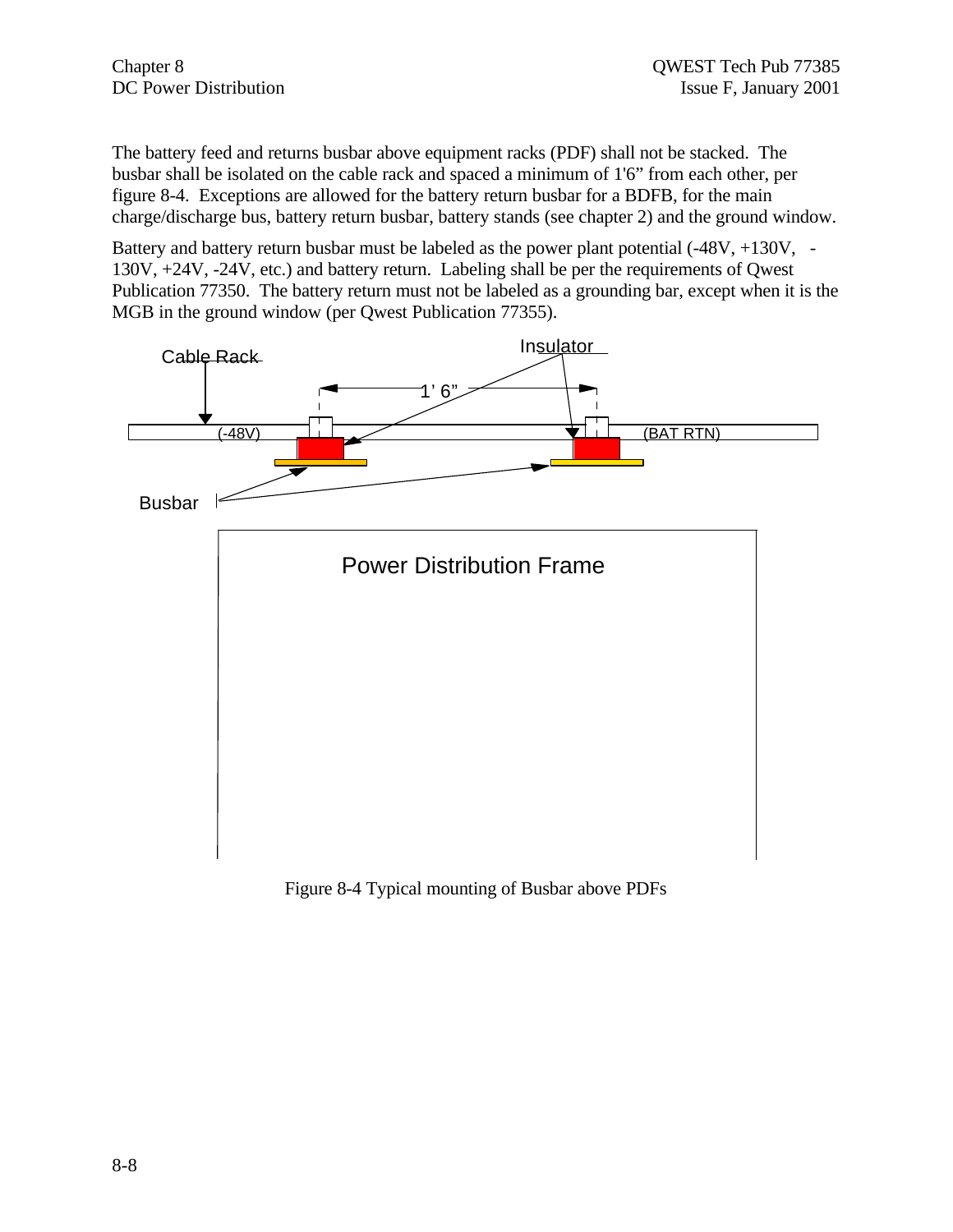#### **8.5 Protectors and Cable Sizing**

Since smaller capacity protectors will operate more quickly in the case of resistive faults, they should be sized as close to the peak currents as practicable. Protector selection also establishes the minimum allowable cable size. Cable sizes may be increased above the minimum to meet voltage drop requirements.

The discharge and distribution protectors must be engineered for each application and must have a current rating that will protect their cables. For example, a standard 0-gauge cable, which can carry 150 Amperes, should always be protected by a fuse or a circuit breaker no larger than 150 Amps.

The protector size should not be subsequently oversized if larger conductors are furnished to meet the voltage drop requirements. Protectors should not be so close in size that nuisance protector operation or over heating of the protector occurs.

Breakers and fuses shall be sized at 125% of the List 2 drain. These sizing rules apply unless the equipment manufacturer specifications are more stringent. These rules do not apply to fuses or breakers, which feed BDFBs from the primary BDB (main Power Board). For rules on sizing of fuses and breakers that feed BDFBs, see Section 8.2.

Cables are sized in the following way. First, determine the appropriate cable path for power cables through the office following existing or new cable rack routes to determines the cable length. This length is determined by TOP TO TOP measurement. Top to Top is from the top of the power bay to the top of the use equipment bay. Then, cable sizes should be selected to meet the requirements discussed herein. To do this, size each cable for the ultimate simultaneous average busy season busy hour drains it will carry. If the drains are variable, a peaking factor of 1/3 must be added. Fuses should be selected for the application used not the maximum drains the cable can carry. Care should be taken with feeds and protection to devices that have A & B inputs and are switching capable, as in the case of certain fuse distribution panels (FDP's). In these cases, both A & B feeds need to be sized to handle both loads on either feed.

All class fuses and circuit breakers must be UL listed and rated for the available fault current.

All protection devices (fuses and circuit breakers) must be AC rated for AC circuits and DC rated for DC circuits. The fuses must be color coded to prevent mixing. AC rated fuses include but are not limited to FRN-R and NON types. DC rated fuses include but are not limited to TPA, TPN, TPL, TPJ, TPS, and 70 types. GMT Type fuses have a limited rating for both AC (300 volts) and DC (60 volts). TPN type fuses (or another DC-rated fuse that fits the fuse holder) must be used on a going forward basis (new fuses) in existing DC applications that used the FRN and NON (RK1 & RK5 rated) types.

Renewable link and H type fuses are not acceptable for use on a going forward basis. All DC circuits are required to have indicating or alarm type fuses (70, GMT, etc.).

Each fuse shall be provided with a blown fuse indicator connected to an alarm-indicating lamp.

Circuit breakers shall be of the thermal-magnetic or magnetic type and shall be UL listed. They shall be trip-free types. Contacts shall not be able to be held closed during an over current condition, by holding the lever in the closed position.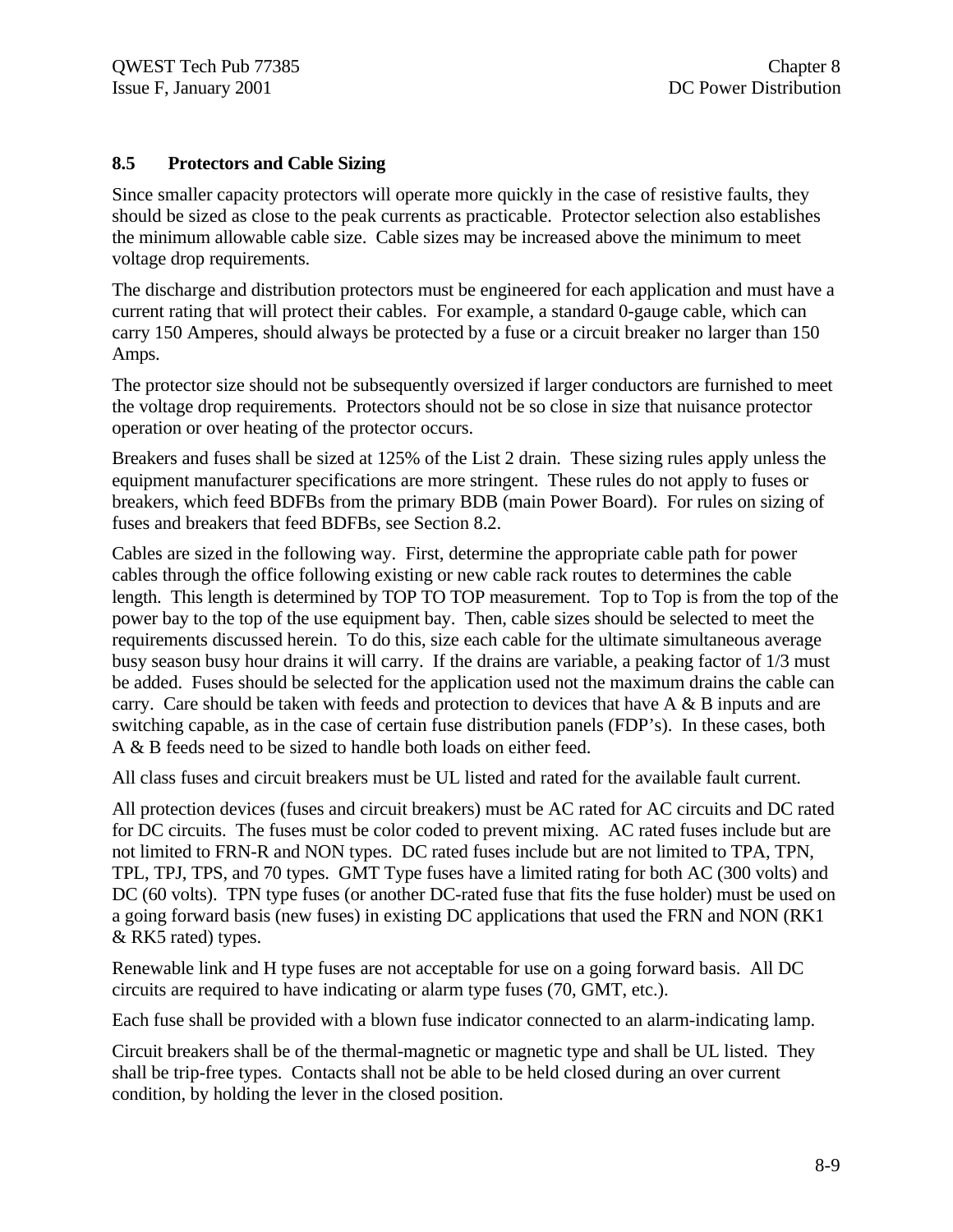Circuit breaker must be DC rated for DC circuits and AC rated for AC circuits. They cannot be intermixed and must be clearly marked as either an AC or DC breaker.

Switches shall meet all the requirements of the applicable UL and ANSI Standards. Ferrous materials shall not be used for current carrying parts.

#### **8.6 Fuse Sources**

The following requirements will be used in engineering various fuse sources. Distribution from the primary fuse sources includes, but is not limited to the following:

- Located at the power plant:
	- 1. Battery Distribution Board (BDB)
	- 2. Power Distribution Fuse Boards (PDFB)
- Secondary Sources:
	- 1. Battery Distribution Circuit Breaker Boards (BDCBB)
	- 2. Battery Distribution Fuse Board (BDFB)
	- 3. Power Distribution Frames (PDF)
	- 4. Coded frame fuse panels associated with specific equipment where the feeder fuse is 100 Amperes or more
	- 5. Fuse Bay (FB)
	- 6. Coded frame fuse panels associated with specific equipment where the feeder fuse is less than 100 Amps

Distribution leads are always taken from the top of the bay. Incoming power leads enter from the top of the bay. The exceptions to this are when the secondary fuse source is mounted on a raised floor, or when Qwest Real Estate approves the drilling of the floor, in writing. Qwest Real Estate is solely responsible for coredrilling floors in a Central Office environment. No installation supplier or contractor (unless hired by Qwest Real Estate) is authorized to perform the core drilling function. Only on raised floors may distribution leads be taken from the bottom of the bay.

Tag both ends of every power, power return, and ground lead as instructed in Qwest Technical Publication 77350, "Central Office Telecommunications Equipment Installation and Removal Guidelines".

A separate battery return lead will be paired and sewn together or otherwise closely coupled with each distribution or source leads whenever possible.

- This "pairing" requirement does not apply to cabling between the power plant and batteries and/or primary distribution board, or the cable within a few feet of the return bus of a secondary distribution center — e.g. BDFB.
- It also is not required for Outside Plant applications cabinets and Customer Premise where the DC plant size does not exceed 100 Amperes.)
- In cases of a remote ground window where the served equipment is not on the same floor as the remote ground window the battery feed leads do not have to be paired with the battery return leads all the way to the ground window. For the portion of the run where the battery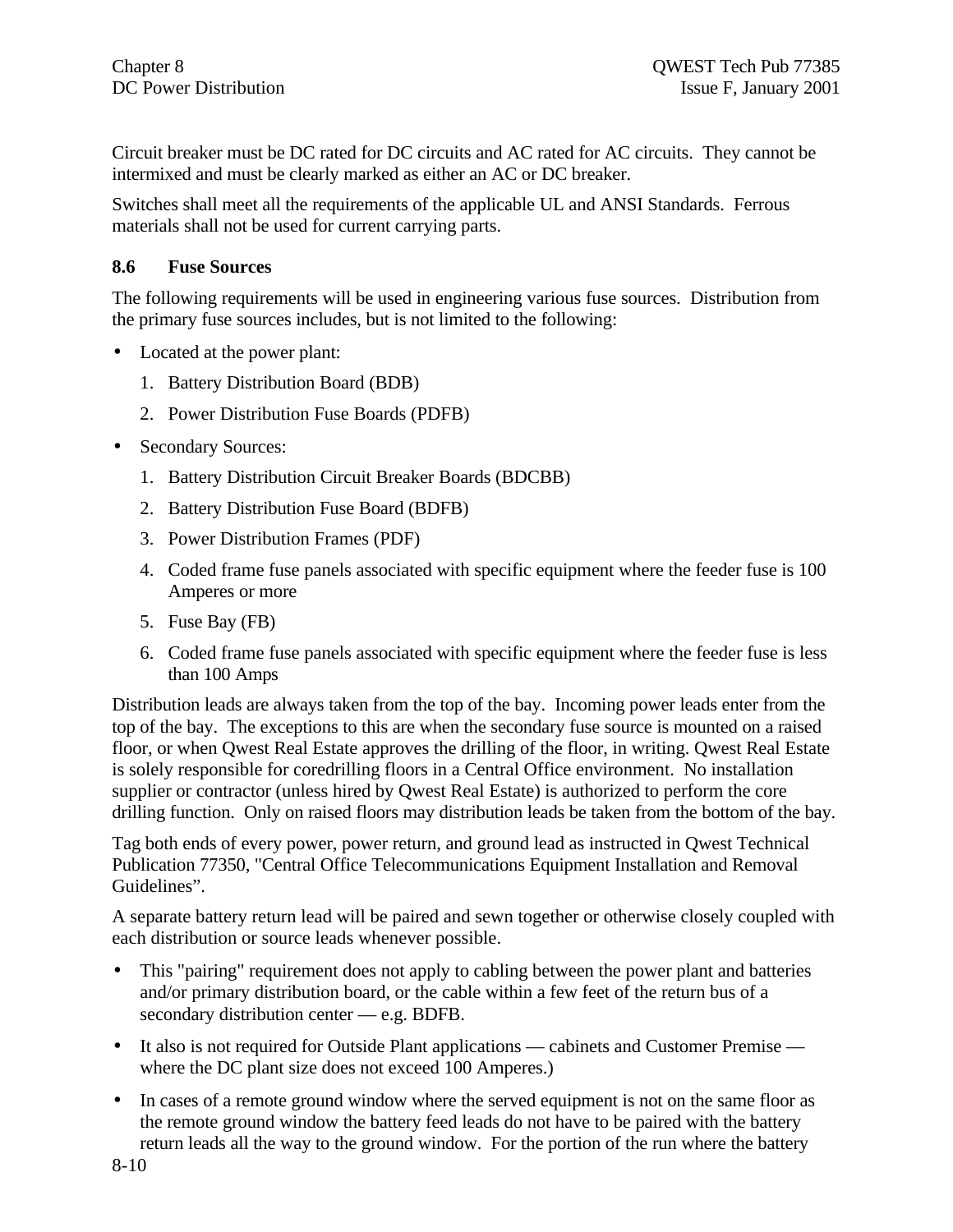feed and the battery return leads are not paired, the battery return lead shall be paired back on itself, (this includes going though the same cable hole). The total impedance of the battery feed and the total impedance of the battery return must be equal (i.e., the voltage drop must be divided equally between the battery feed and the battery return — 0.5 V one-way drop for both the feed and return). Refer to Qwest Pub 77355 for ground window guidelines as required.

- Between the bays and/or battery stands, internal to the power plant, paired battery and return are preferred. However, unpaired leads are allowed internal to the power plant under the following conditions:
	- They are run as closely as possible,
	- No other cables are placed between them; and
	- No non-referenced (grounded) equipment is within ten (10) feet.

The battery return lead will be separate and isolated from the building ground. Specifically, frame ground return for equipment power will not be allowed. If a supplier chooses to combine the battery return with the building ground, the equipment must be:

- Electrically isolated from the floor and ceiling.
- A minimum of six feet from any other equipment.

Fuse panel vertical busbar shall be used to interconnect the individual panels. All of the fuses connected to one supply lead must be in one group on each bay, but there may be several groups on one bay which are connected to different supply leads (A and/or B supply). Under no conditions will the A and B sources be tied together. Interbay busbar are available if the fuses in one group require more than one bay.

Fuse reducers will not be used in "dead front" DC fuse panels or any AC panel. A dead front panel is defined as a fuse block with a cover on it. Fuse reducers shall only be used on "open face" fuse panels. "Open face" is defined as fuse panels in which the fuses are on the front and external to the panel face. Double fuse reducing (using more than one pair of reducers) is not permitted.

The largest fuse to be mounted on a BDFB shall be 100 Amperes. Some BDFBs do not allow fuses that large. Do not exceed the largest fuse size possible for that specific BDFB. Feeds to collocators may be exempt from this rule. In those cases, the largest fuse that can be used is per the BDFB manufacturer's requirements.

The largest cable size to be run within the BDFB shall be a No. 2 AWG (BDFB feeder wires are exempted). Feeds to collocators may be exempt from this rule, but must still follow the BDFB manufacturer's requirements with respect to wire size.

Blank panels on the BDFB shall be used in the following locations:

- Top panel
- Bottom panel
- Between panels that provide a potential difference in excess of 140 V
- Unequipped positions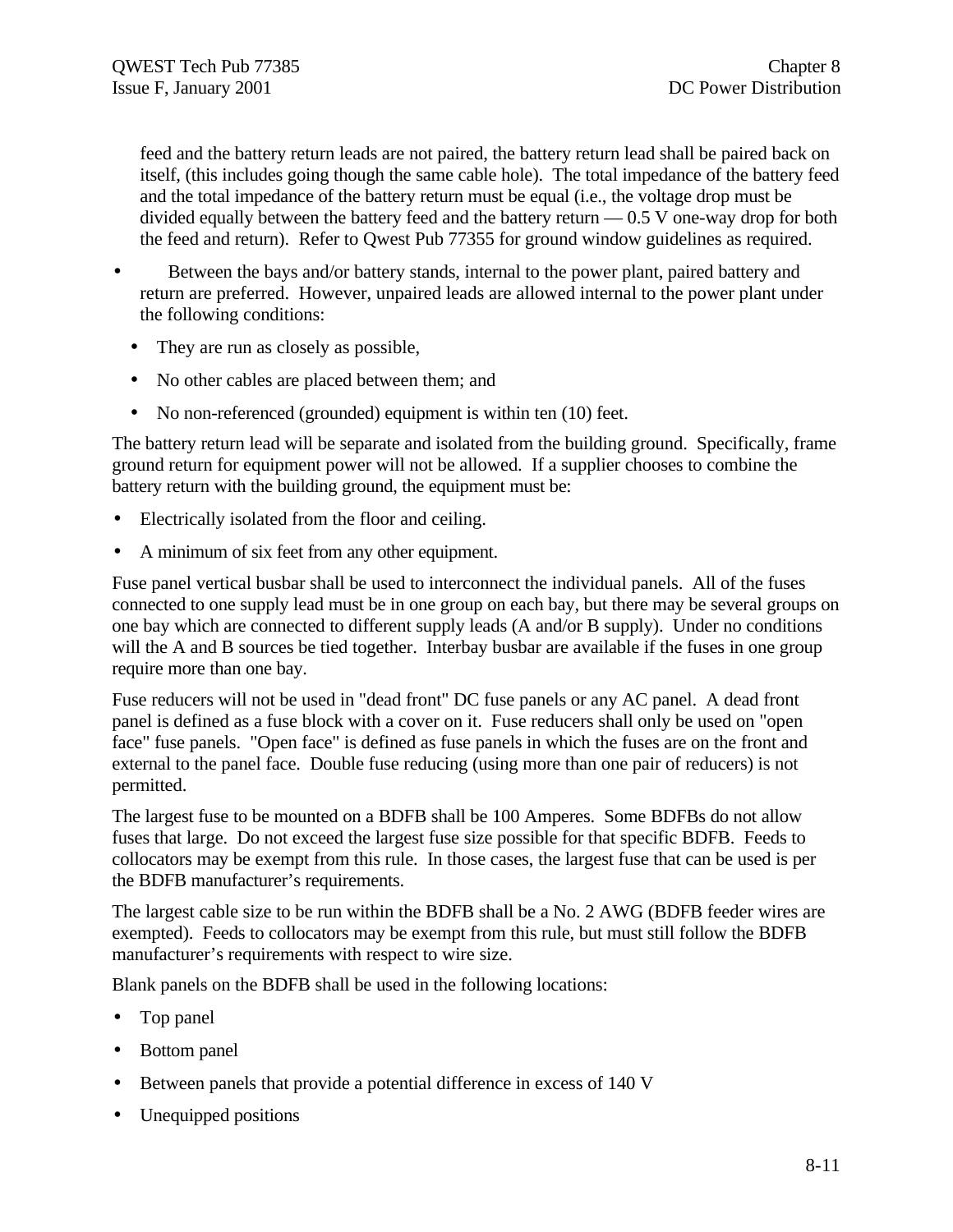Fuses shall be assigned starting on the bottom panel of each group and from left to right when facing the front of the assembly. Fuse panels should be equipped from the bottom up in top fed BDFBs.

A BDFB located on one floor shall not be used to supply equipment located on another floor. An exception may be made in those cases where requirements state that certain circuits must be supplied from the same BDFB and the circuits are located on different floors. Feeds from BDFBs to Collocators — Virtual or Physical CLECs — can also be exempt from this rule.

The BDFB has a maximum discharge capacity of 1200 Amperes divided equally between four input battery buses. The four buses are fused up to a maximum of 500 Amperes at the battery plant. A fuse panel shall not be subdivided to connect it to more than one bus section. The maximum size battery lead that can be connected to its associated busbar is 500 kcmil.

For all new BDFB additions, a configuration of battery return busbar are to be mounted in the immediate area above the BDFB framework. This busbar will provide termination for calculated battery return feeders from the power plant. The battery return will be sized with up to 750 kcmil cable using the same engineering criteria as the power feeders for the BDFB. An equalize ground of 750 kcmil shall be run from this battery return bus to the CO Ground Bar, or the horizontal equalizer located on the same floor as the BDFB battery return bus, (per 77355).

The maximum continuous drain on each feeder to a BDFB shall not exceed one half of the protector (fuse or breaker) size for that BDFB. For example: for a BDFB protected at four hundred (400) Amperes (load A or B) the maximum continuous drain for each load (A or B) shall not exceed two hundred Amperes.

The follow shall be accomplished by the manufacture at the time of initial order of the BDFB. Each distribution fuse panel on the BDFB shall be labeled from the manufacturer with the voltage, and polarity of that panel. Each fuse position 01 through XX on each of the panels shall be labeled both front and back to indicate its' location. Each fuse panel shall be labeled to indicate the panel's position within the BDFB, 1, 2, 3, or A, B, C, etc.

Any additional fuse panels added to the BDFB after the initial order the panel position, voltage, and polarity shall be labeled by the installer.

The installer shall stamp the load designations on the fuse labels and the meter load designation label. Reference loads with alphabetic characters (A, B, C, D, etc.). Panels linked together with a busbar will have the have the same load designation.

The battery feed and battery return cables shall be labeled on both ends using a designation tag to indicate the other end of the cable, per Qwest publication 77350.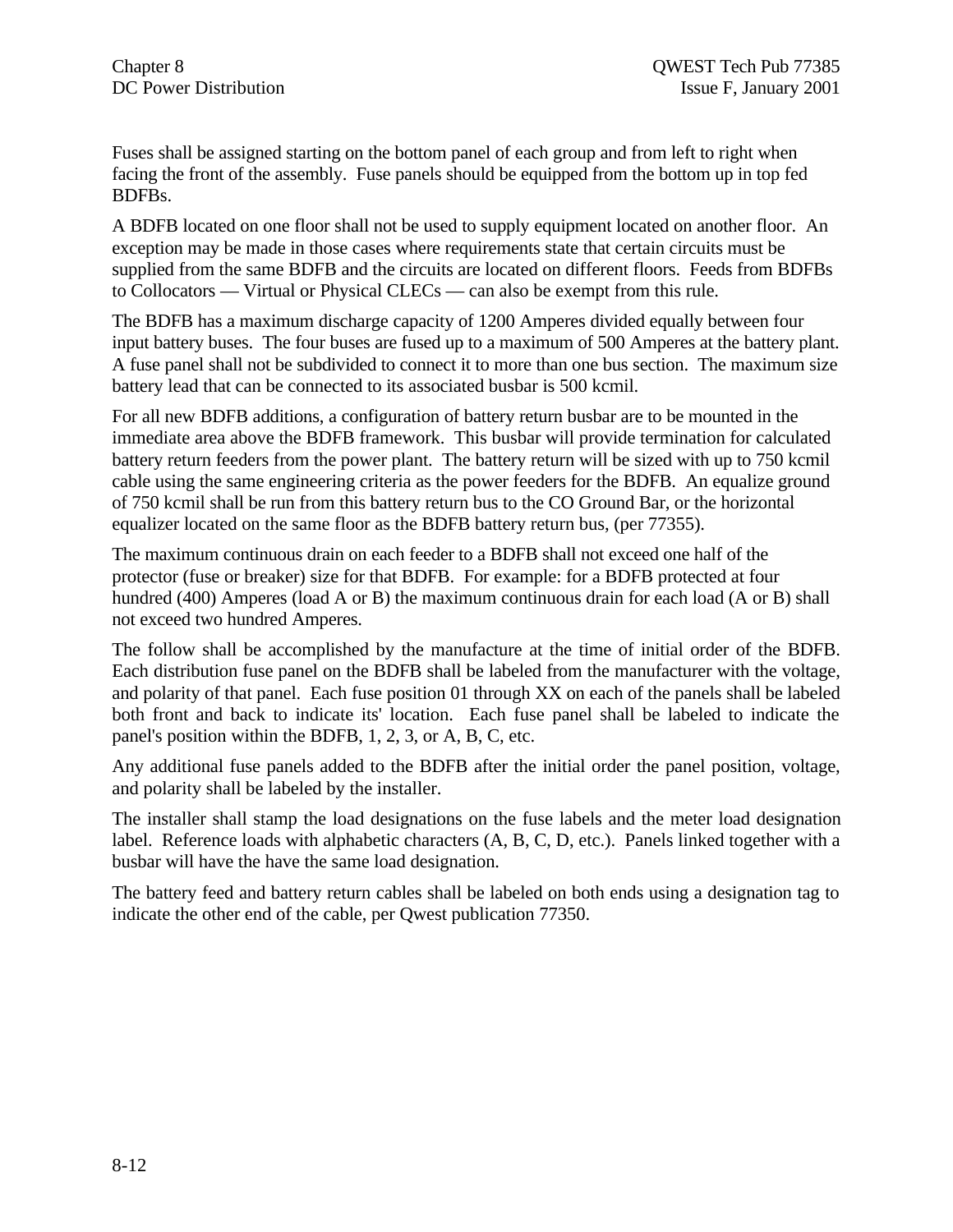

Figure 8-5 Typical Layout of BDFB Fuse Panels

No loads may be added to any BDFB that has been EMBARGOED.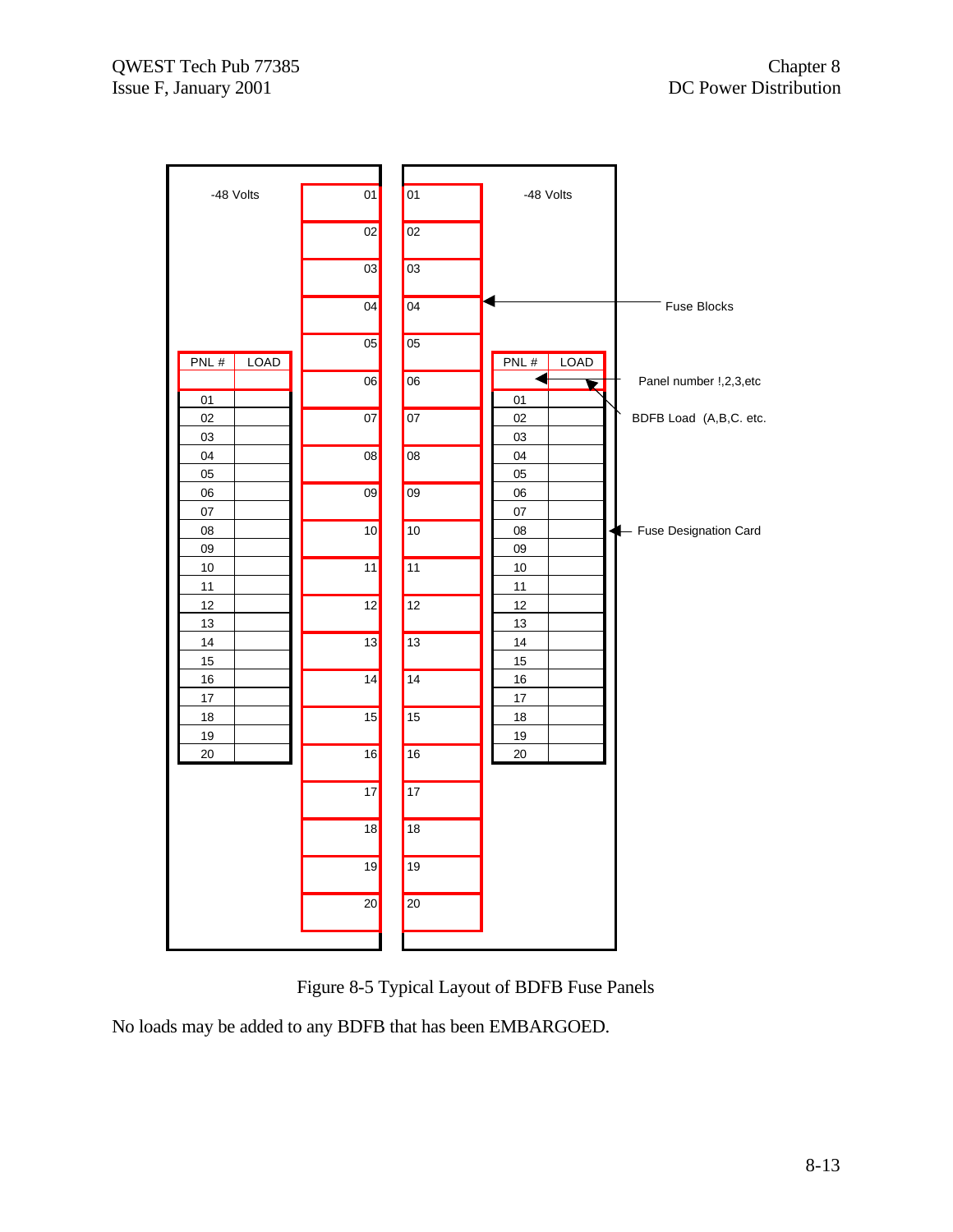One or more of the following labels shall be on every BDFB:

The Maximum continuous drain on each feeder to this BDFB is \_\_\_\_\_\_ Amperes

The Maximum continuous drain on each feeder to this BDFB is 200 Amperes

The Maximum continuous drain on each feeder to this BDFB is 112 Amperes

As of  $\frac{1}{2}$  / this BDFB has been **EMBARGOED** for new growth due to load!

Fuse Bays (FBs) or miscellaneous fuse panels are designed to provide a centralized location for switching or IOF equipment to obtain power of small Amperages. The FBs are provided with power from a BDFB, Power Board, ringing plant, etc.

The FBs are equipped from the bottom up with filtered supplies being located at the bottom and miscellaneous supplies directly above. Voltages increase toward the top of the bay. When equipping FBs, they should be arranged in a sequence that will group by voltages.

Loads shall not be parallel fused (the same exact load position fed from more than one fuse or breaker). Parallel fusing violates NEC Article 240-8.

A new BDFB should be added when one or the other of the following occurs (whichever occurs first):

- The existing BDFB has no remaining fuse positions
- The List 1 (average busy-hour, busy-season) drains of the served equipment exceed the capacity of the BDFB. The capacity is based on the rating of the upstream breaker or fuse. As an example, a BDFB panel fed by a 400 Ampere protection device has a nominal load limit of 200 Amperes on any one side (A or B) so that their total load does not exceed the 400 Amperes fuse capacity. Every effort should be made to obtain the List 1 drains from the equipment suppliers in order to determine whether another BDFB is needed. However, in cases where only the List 2 drain can be obtained, List 1 for toll/transport/IOF loads can be estimated as the List 2 drain divided by 2.5.

A single panel shall not be subdivided to connect it to more than one bus section. The exception to this rule will be in small offices where split type arrangements are used to conserve relay rack space. These panels will be 5 Amperes or less.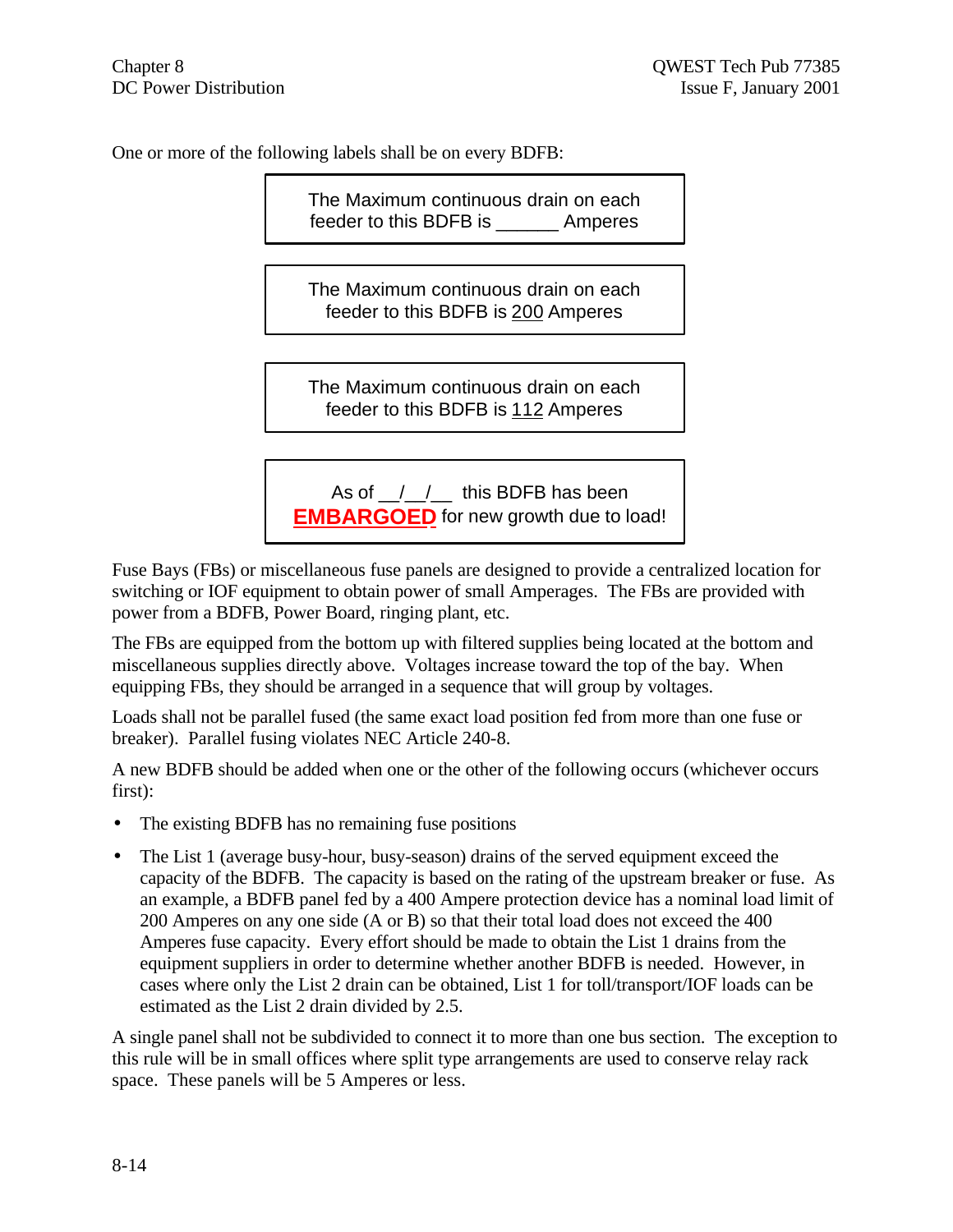Any given secondary or tertiary protection device shall be smaller than it is upstream primary or secondary protection device. The engineering supplier is responsible for proper sizing of protection devices and wiring them correctly (this is known as fuse coordination) .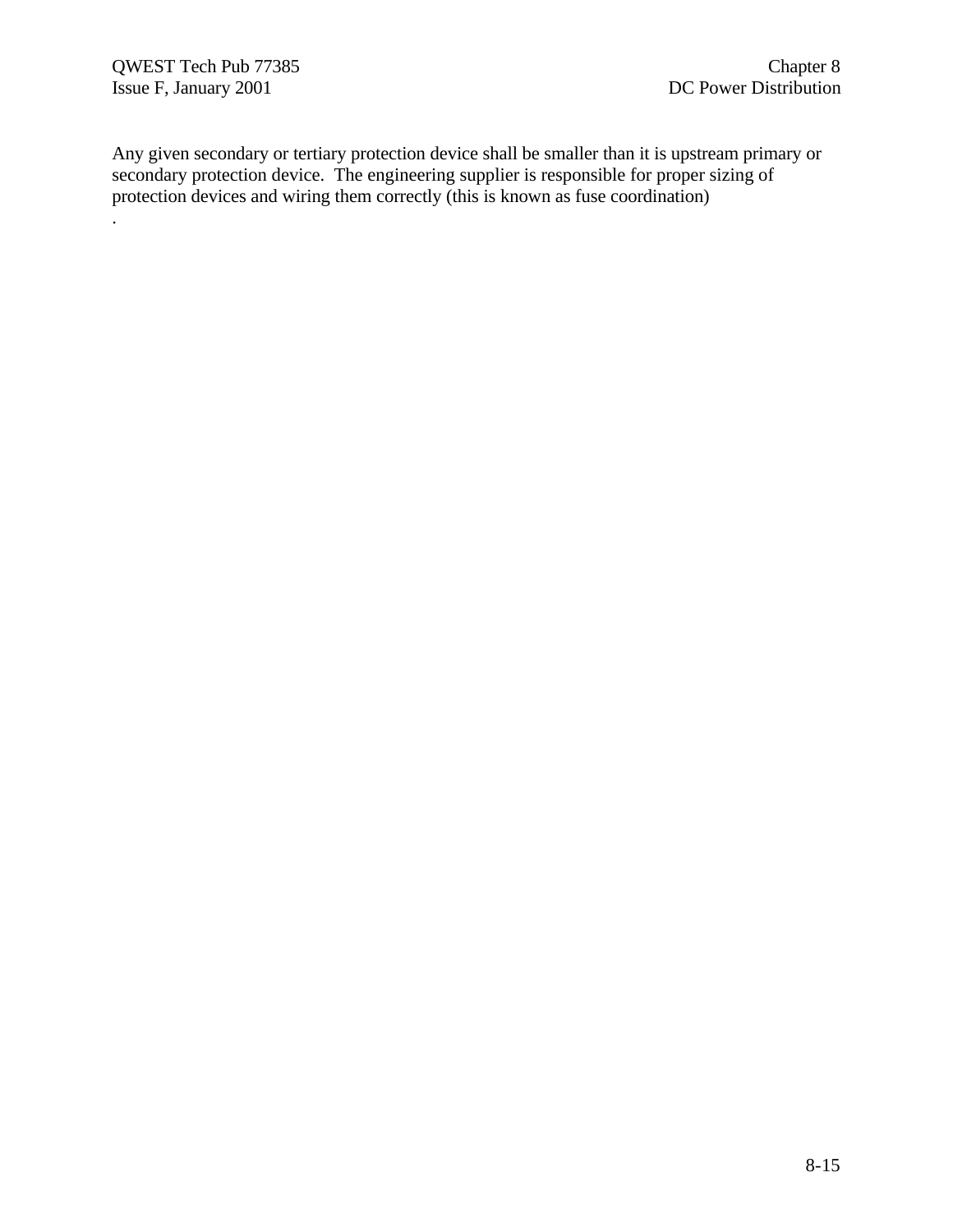#### **CONTENTS**

# **Chapter and Section Page** 9. Ring, Tone and Cadence Plants ...................................................................................... 9-1 9.1 General............................................................................................................... 9-1 9.2 Ringing and Tone Systems Technical Requirements........................................... 9-1 9.3 Distribution......................................................................................................... 9-2 9.4 Ringing Plant Alarms and Troubles.................................................................... 9-3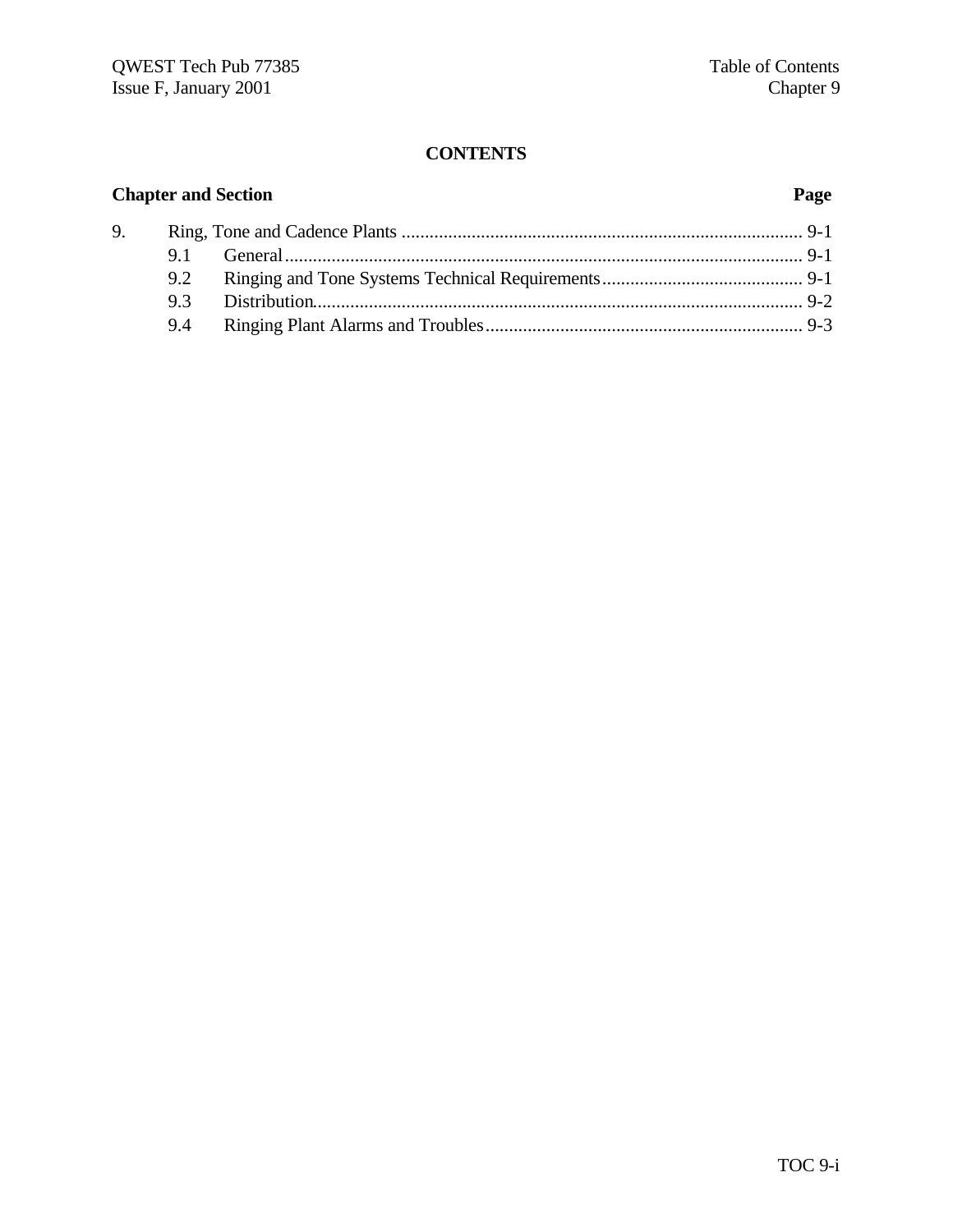## **9. Ring, Tone and Cadence Plants**

#### **9.1 General**

This unit is intended to provide general information regarding:

- Ringing systems currently in use in switching and transmission systems.
- The various call progress tones furnished by ringing plants.
- General information on ring plant sizing.

In Stored Program Control System (SPCS) offices, ringing, call procession tones, precision tones - Dual Tone Multi-Frequency (DTMF), dial tone, audible ringing tone, high tone and low tone) are provided by the switch. A separate ringing plant must be provide for all non-switched services such as Foreign Exchange (FX), ring down, Interexchange Carrier (IC) special ringing requirements, metallic facility, etc. This section describes the requirements for that separate ringing plant. (All power equipment must have completed the Qwest product selection procedure.)

### **9.2 Ringing and Tone Systems Technical Requirements**

Ringing and tone plants are provided in SPCS offices to furnish 20 Hz ringing current. The plants must furnish call progress tones, such as dial and busy tones for the switched subscribers. The required capacity, types of ringing, and tones for the switched plants are provided from the SPCS supplier. Superimposed ringing supply must be furnished if the office requires four party full selective ringing. In some Central Office (CO) coded ringing is provided. With this arrangement subscribers' ringers on party lines are assigned to various coded rings.

Some non-switched circuits will require a ringing supply. Generally, non-switched circuits only require 20 Hz, AC/DC Superimposed ringing. Ringing supplies for non-switched circuits will be separate from the ringing supply for the SPCS equipment. Where practical, the supply should be installed in close proximity to the non-switched circuits. If the ringing plant is not present, then the engineer should order a +48V ringing plant.

When ringing supplies are provided for non-switched circuits, they must be provided in a redundant configuration. Transfer to the reserve unit shall be accomplished by use of a manual transfer switch and automatically when the online supply fails.

The ringing equipment shall operate within an input voltage range of -44 to -59 VDC. The ungrounded supply lead(s) must be properly fused, and must have separate feeders for the regular and reserve units.

The input circuitry to any generator shall consist of an input fuse and an input filter that prevents noise from being fed back from the generators to the batteries.

The ringing equipment shall have built-in protection against undervoltage, overcurrent, and overvoltage on both the input and output.

The ringing generator output voltage level shall be regulated to a constant voltage level.

The wave shape of the ringing generator output must be low in harmonic content.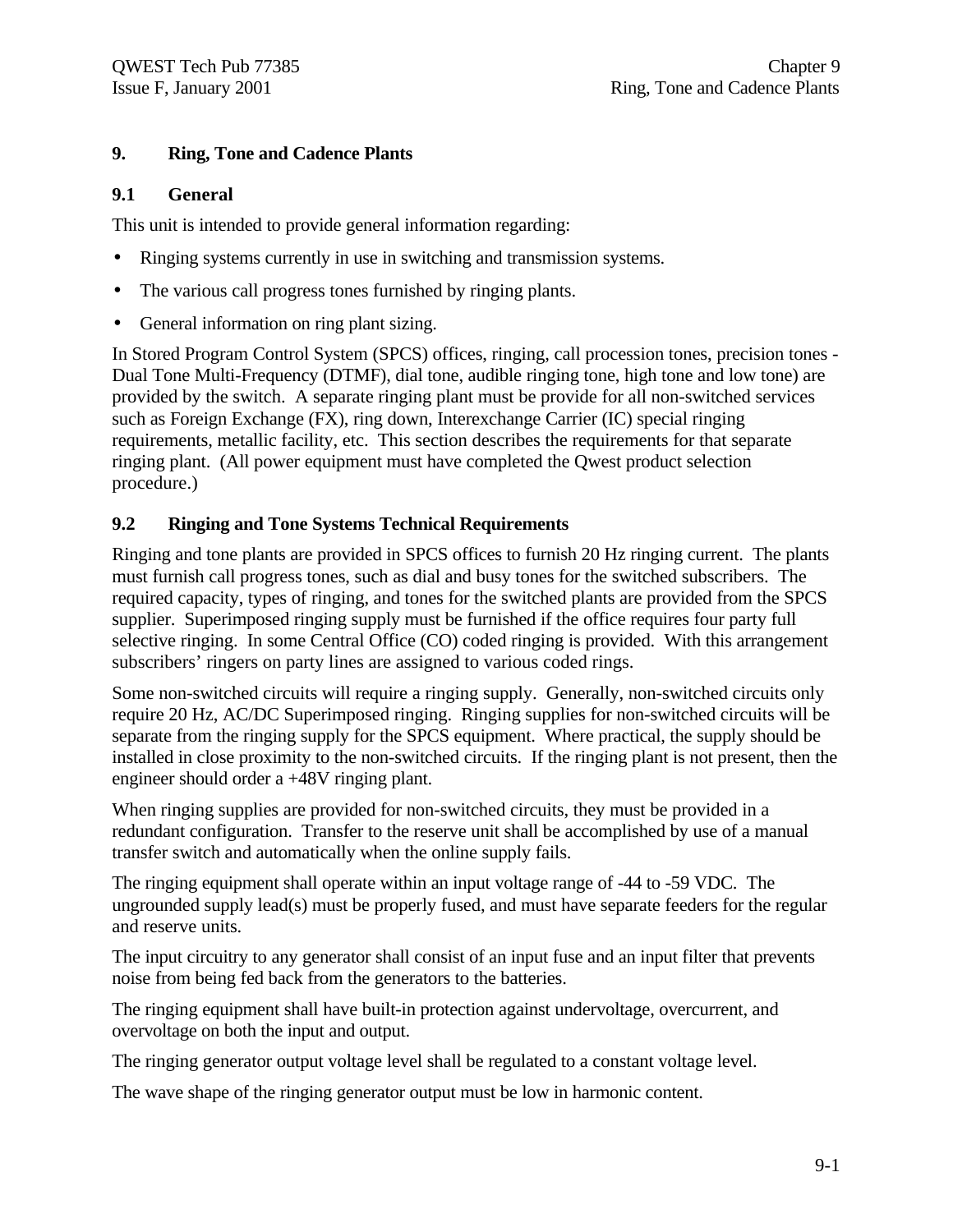The efficiency of a ringing generator shall be high at light loads.

It is permissible to operate ringing generators in parallel, or in a primary-secondary configuration. Generator output power may also be increased by use of a power booster.

It is permissible to use the same ringing generator for both battery and ground-connected trip circuits, provide that an isolation transformer is used.

Precise tone generators must have a frequency stability of  $\pm 0.5\%$ , THD of 1% or less, and output voltage regulation to  $\pm 1.0$  dB

The Receiver Off Hook (ROH) generator shall be designed for fully automatic operation with permanent signal line systems. The 2600, 2450, and 2060 Hz frequencies of the ROH generator shall be stable within  $\pm 2\%$  over the input voltage range, and output load range from no load to full load. The 1400 Hz frequency shall be stable within  $\pm 0.5\%$  over the same input and output voltage range. Harmonics in the output frequencies of the ROH generator shall be limited to a level of 26 dB down from the level of the fundamental frequencies.

All components of the ringing equipment shall be removable through front access.

The ringing equipment shall be modular. During growth and additions, the delivery of power to the using systems shall be maintained.

All ringing equipment shall have a nameplate with a minimum of the supplier's name, model and serial numbers, and manufacturing date.

## **9.3 Distribution**

A distribution fuse shall be provided. A split fuse panel may also be used. The engineering supplier is responsible for proper fusing and sizing of ringing supply leads.

Protection devices (fuses or circuit breakers) being fed from a ringing plant shall NOT exceed the capacity of the plant. An example would be a 2-Ampere ringing generator shall not have a fuse larger than 1.33 Amperes to protect the using equipment. Load fuses shall be smaller than the plant output fuse.

The engineering supplier is responsible for re-evaluating the fusing on each ringing supply path when adding new equipment to be fed by the ringing supply.

In SPCS offices, a separate ringing supply will be provided whenever more than 50 circuits or 4 carrier systems require ringing. A separate ringing supply is always required when ICs request high capacity service into a SPCS location.

All distribution from SPCS ringing and tone frames to non-SPCS equipment must be run within three feet of the ground window and the return lead bonded to the main ground bus. When a separate ringing supply is provided, all of these circuits must be moved to the separate supply, and the leads rerouted.

Ringing plant distribution fuses shall not be multipled (e.g., daisy-chained) between equipment bays, although daisy chaining of ringing distribution within a bay is permissible.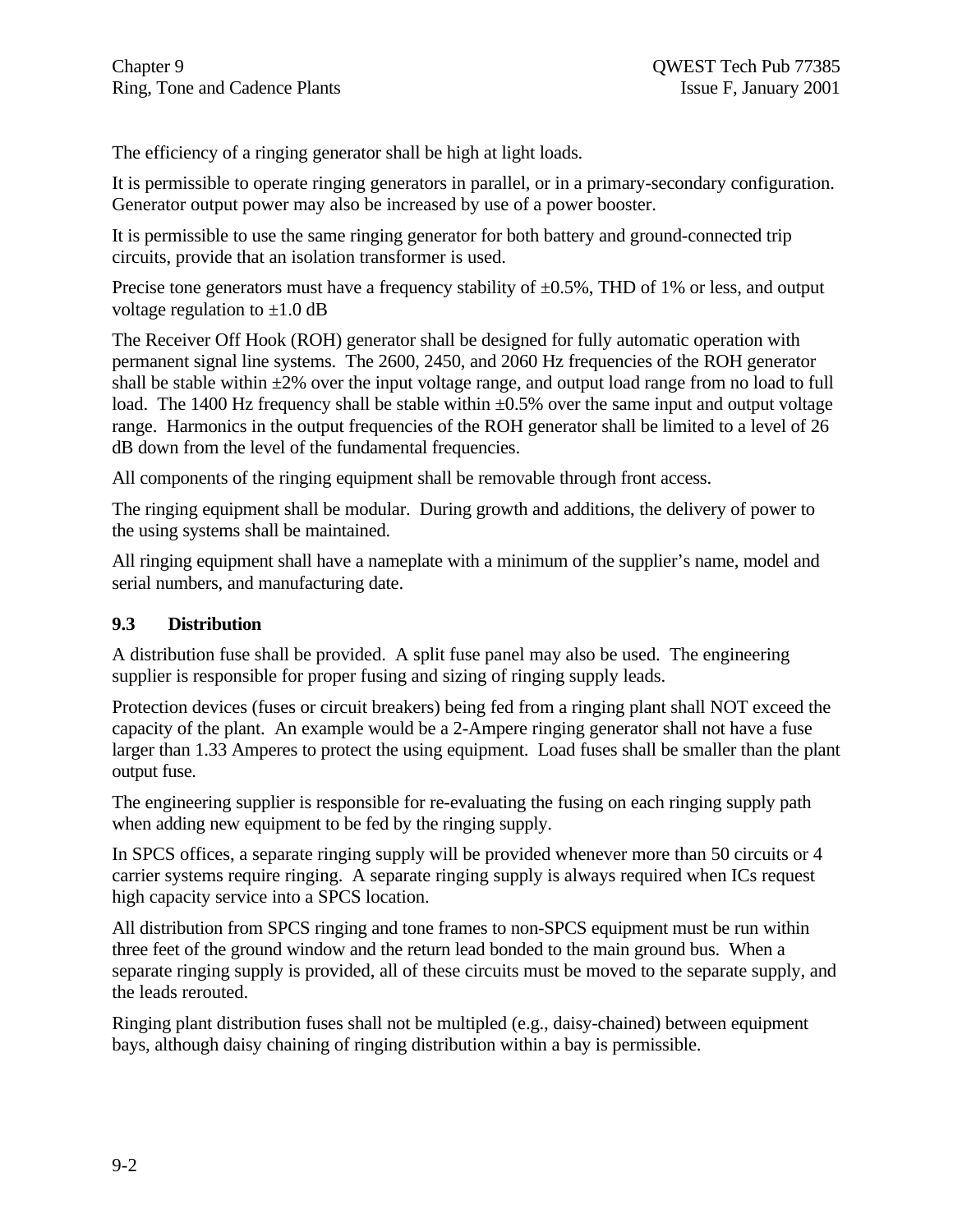#### **9.4 Ringing Plant Alarms and Troubles**

Alarms are required for all office ringing supplies. Typical alarms required are major, minor, ring machine transfer and interrupter transfer, (when interrupter is separate from ringing generator). Alarm indication, such as major, minor and transfer should be visual on the plant with provisions for remote alarming, office audible and aisle lamps as required. All alarm points shall be easily accessible for connection to a PSMC.

During normal operation, if a trouble condition should occur in the regular 20 Hz ringing generator, tone generator, or the interrupter, the load shall transfer to the reserve unit after a 2 second time delay. A trouble lamp(s) shall light to indicate trouble and an alarm signal(s) shall be activated. After the trouble has been cleared, that unit shall transfer back to normal operation by manual transfer only. Also, all the associated alarm lamps shall be extinguished. If some element in the reserve side of the equipment fails without an earlier failure in the regular unit, a trouble lamp(s) shall light to indicate which output has failed, and an alarm(s) shall be activated.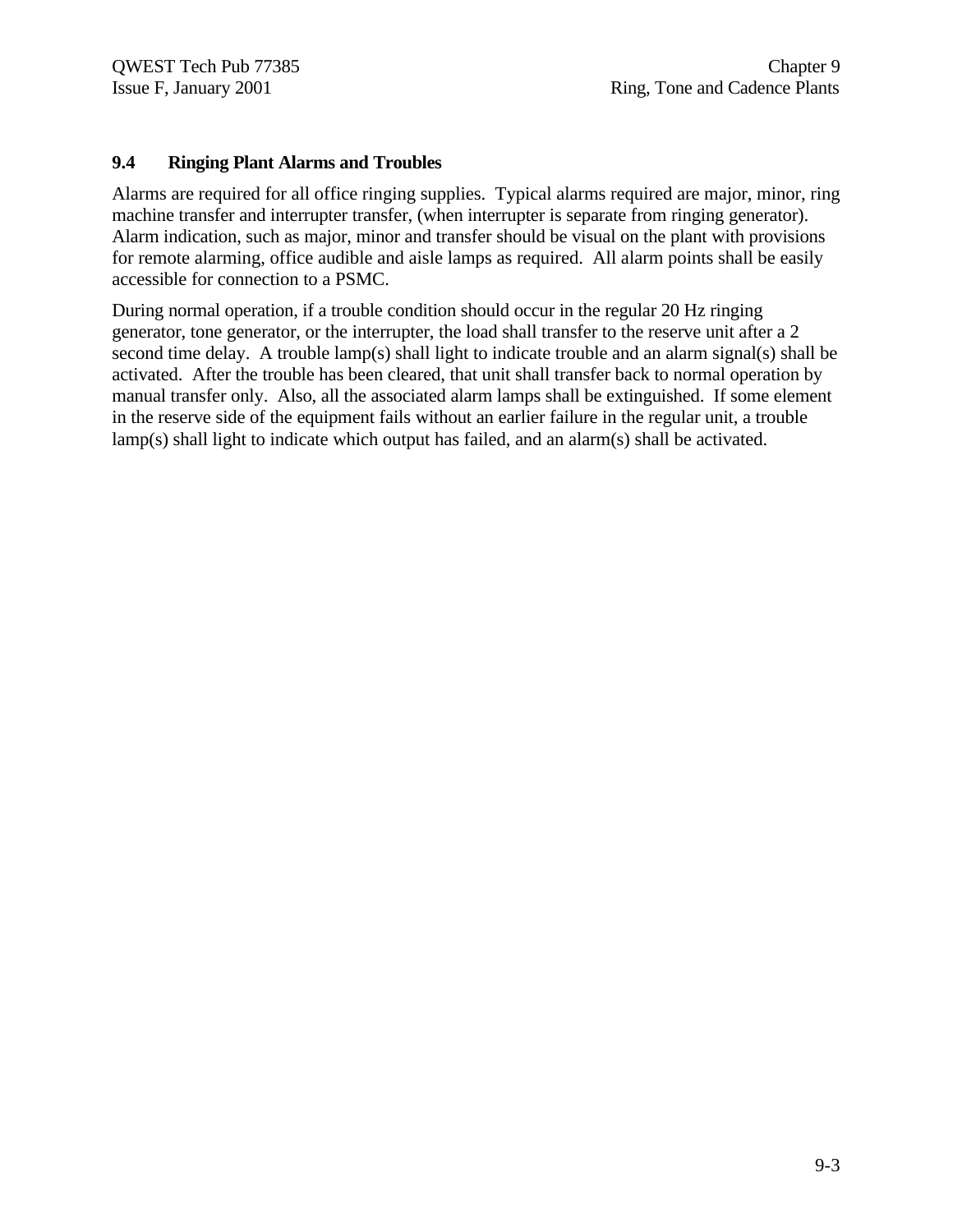## **CONTENTS**

# **Chapter and Section**

# Page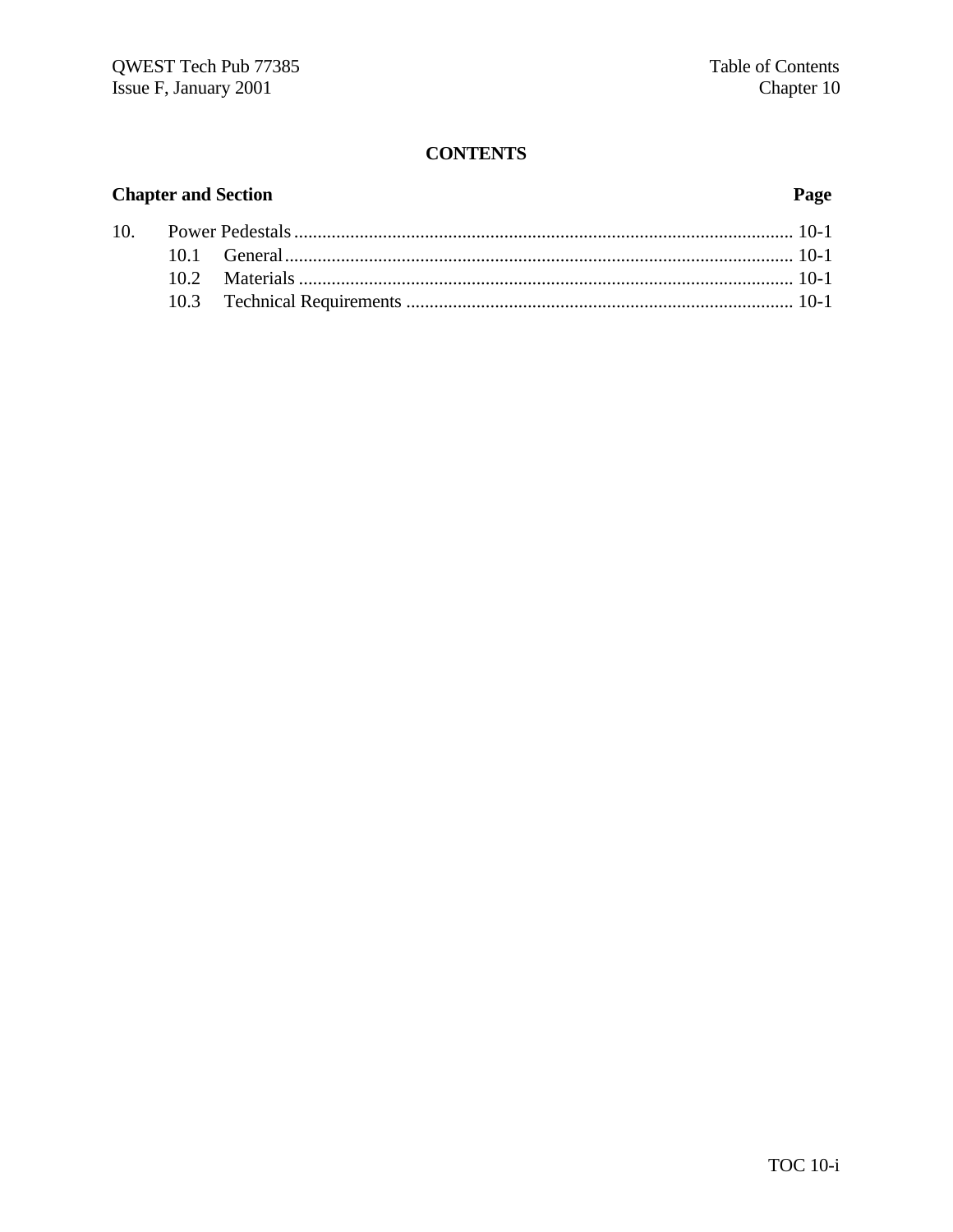## **10. Power Pedestals**

## **10.1 General**

This unit covers power pedestals for use in the Outside Plant environment. The power pedestal is the interface between commercial AC, standby AC connection, and the Outside Plant enclosure (e.g., CEV, RT, etc.).

The power pedestal shall be modular to help design, installation, maintenance, and growth. During growth and additions, the delivery of power to the using systems shall be maintained.

The power pedestal shall be designed to prevent personnel exposure to safety hazards, and pedestal damage shall not occur during normal installation, operation, and maintenance. The pedestal will be equipped with warning signs and guards, in agreement with UL requirements. The pedestal shall be UL listed and EUSERC approved.

Each pedestal and/or framework shall have a visible nameplate with the following information: suppliers name, serial number, model number, manufacturing date, nominal input voltage(s), number of AC phases, 60 Hz., the output voltage, the rated full load current, and the available interrupt current rating of the pedestal.

The interrupt current rating of the pedestal and its breakers must exceed the available fault current available from the serving utility company transformer.

The pedestal shall not have any openings sufficient to allow rodents, snakes, or other animals to enter and/or make their home inside the pedestal.

The pedestal shall meet the service requirements of any electric utility in Qwest territory.

Power pedestals are subject to electrical inspections, and should be approved by the serving electric utility company. Power pedestals used in Arizona must be pre-approved by Arizona Public Service (APS) and Salt River Project (SRP). These power pedestals must meet both UL and EUSERC requirements.

The Transient Voltage Surge Suppression (TVSS) and be MOV, SAD or MOV/SAD highbred. All TVSS units must be UL 1449 edition 2, LISTED.

## **10.2 Materials**

Circuit breakers should have their interrupt current rating specified.

Input breakers for the commercial AC and standby engine alternator, emergency power, must be of the walking beam, and interlock type transfer switch.

The AC meter socket shall be rated at 200 Amperes and 250 volts. It shall be a five terminal socket contained in a separate housing. Both ring and ringless types are acceptable, and should be approved by the serving electric utility company.

## **10.3 Technical Requirements**

The structural members of the power pedestal shall not carry or conduct load currents under normal operating circumstances.

All metal parts shall be grounded. Metal surfaces shall be bare metal at the points where they bolt together or connect to the grounding system.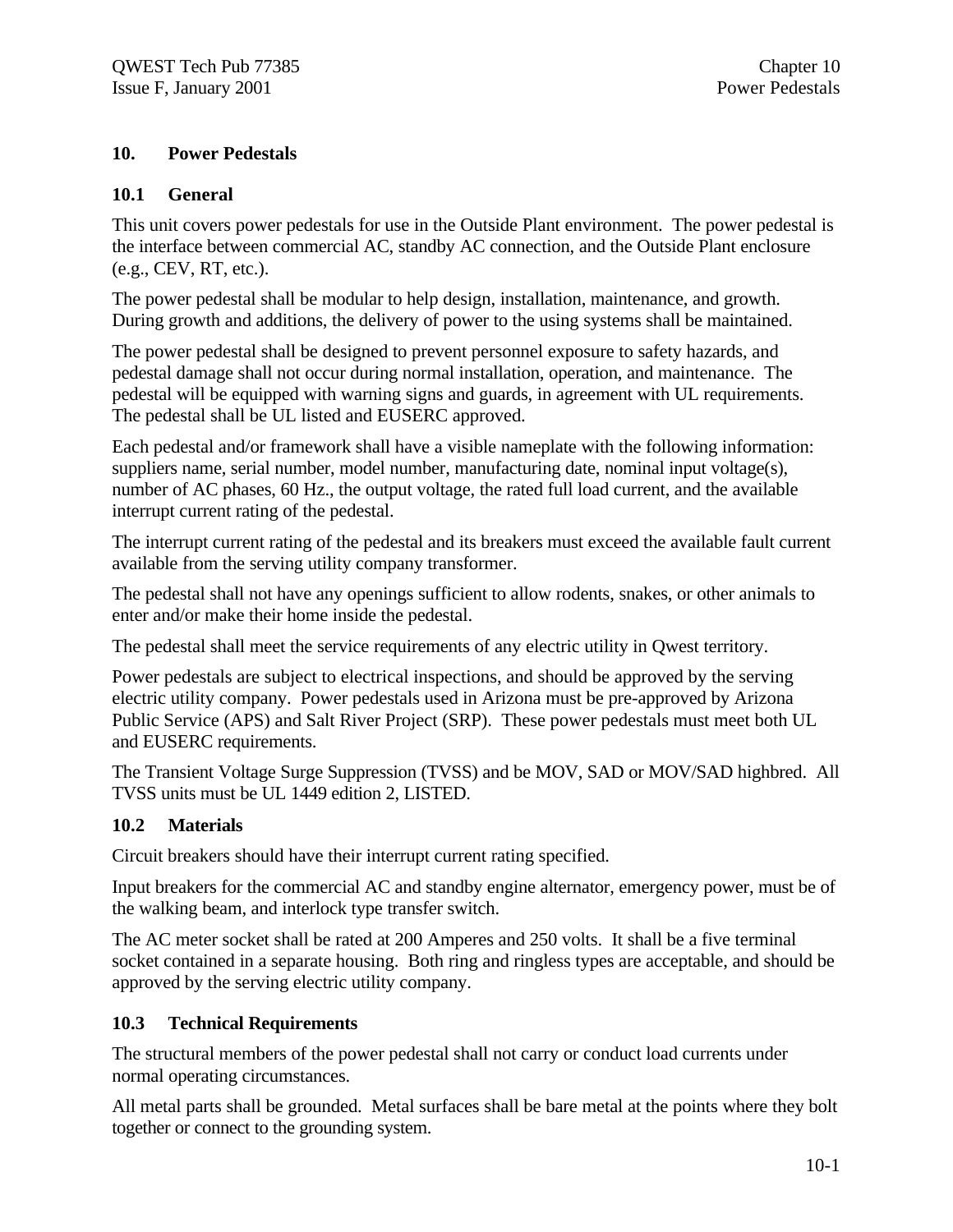The pedestal shall be capable of being mounted in one or more of the following configurations: on a concrete pad (self-supporting), on a pole, or in a NEMA 1A type cabinet.

Service entrance conductors shall be run only in conduit, and the pedestal shall be capable of overhead or underground entrance. If entrance is through the bottom of the enclosure, the supplier must provide a vented dead air space. No equipment shall be mounted in this area. The space must be a minimum of four and one half inches. The load conductors shall be run only underground, and in conduit.

The enclosure shall be lockable.

The enclosure shall be equipped with either a hinged door opening to a minimum of 160 degrees, or a removable front cover.

The commercial AC feed must not be accessible from the meter back towards the source.

The load center must be a minimum of twelve positions, equipped with one 15-Ampere breaker to be wired to a GFCI receptacle. The GFCI receptacle will be mounted in the enclosure.

Visual alarm and status indications shall be provided by colored, illuminated devices mounted directly on the power pedestal. The visual alarms in the subsystem that indicate that the power to the status indication and alarm overcurrent devices have operated, or that power has been removed from the status indication and alarm or control system shall be provided with a dedicated overcurrent device operating from the plant voltage. The device can be either a fuse or circuit breaker in the ungrounded supply lead.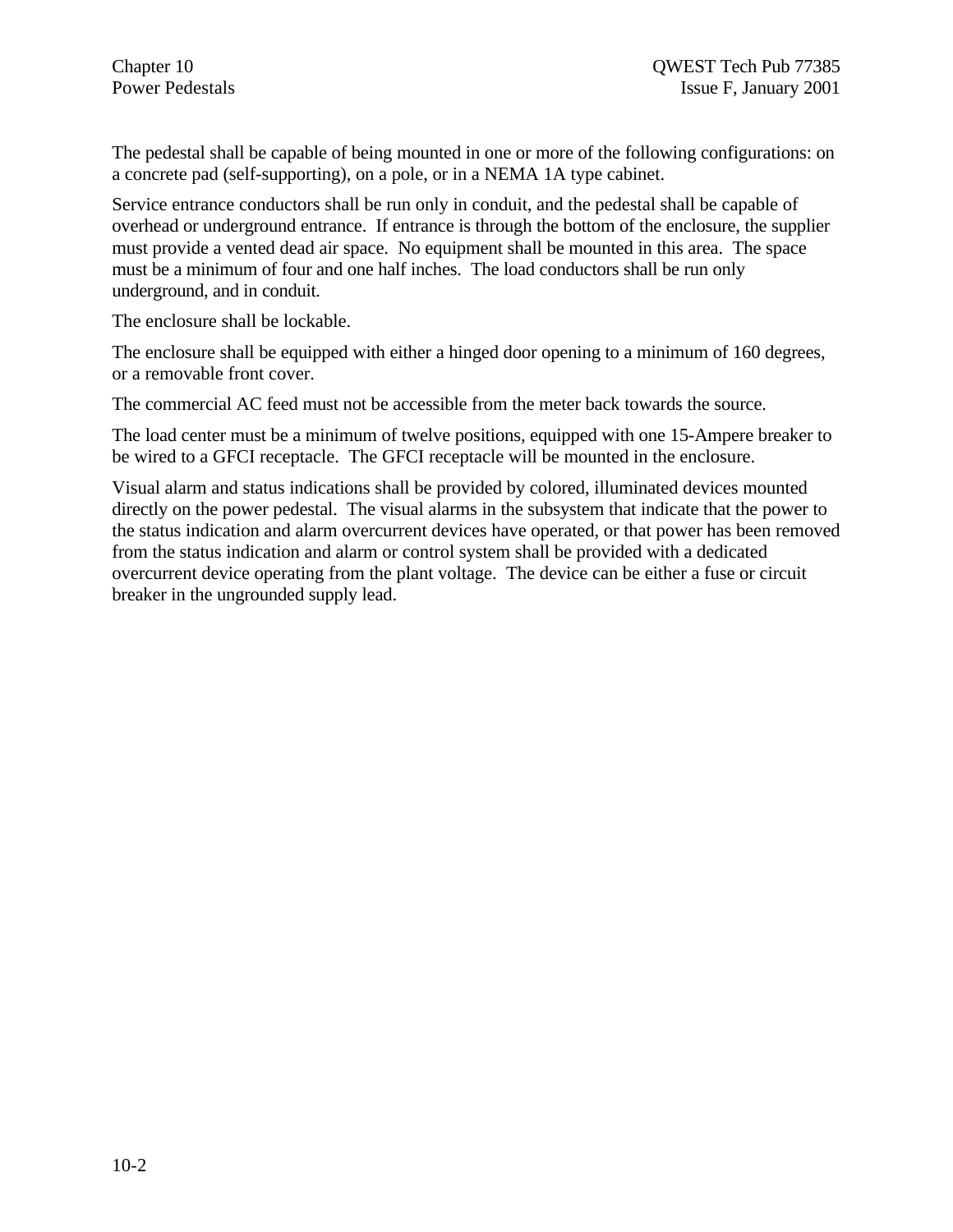## **CONTENTS**

|     | <b>Chapter and Section</b> | Page |
|-----|----------------------------|------|
| 11. |                            |      |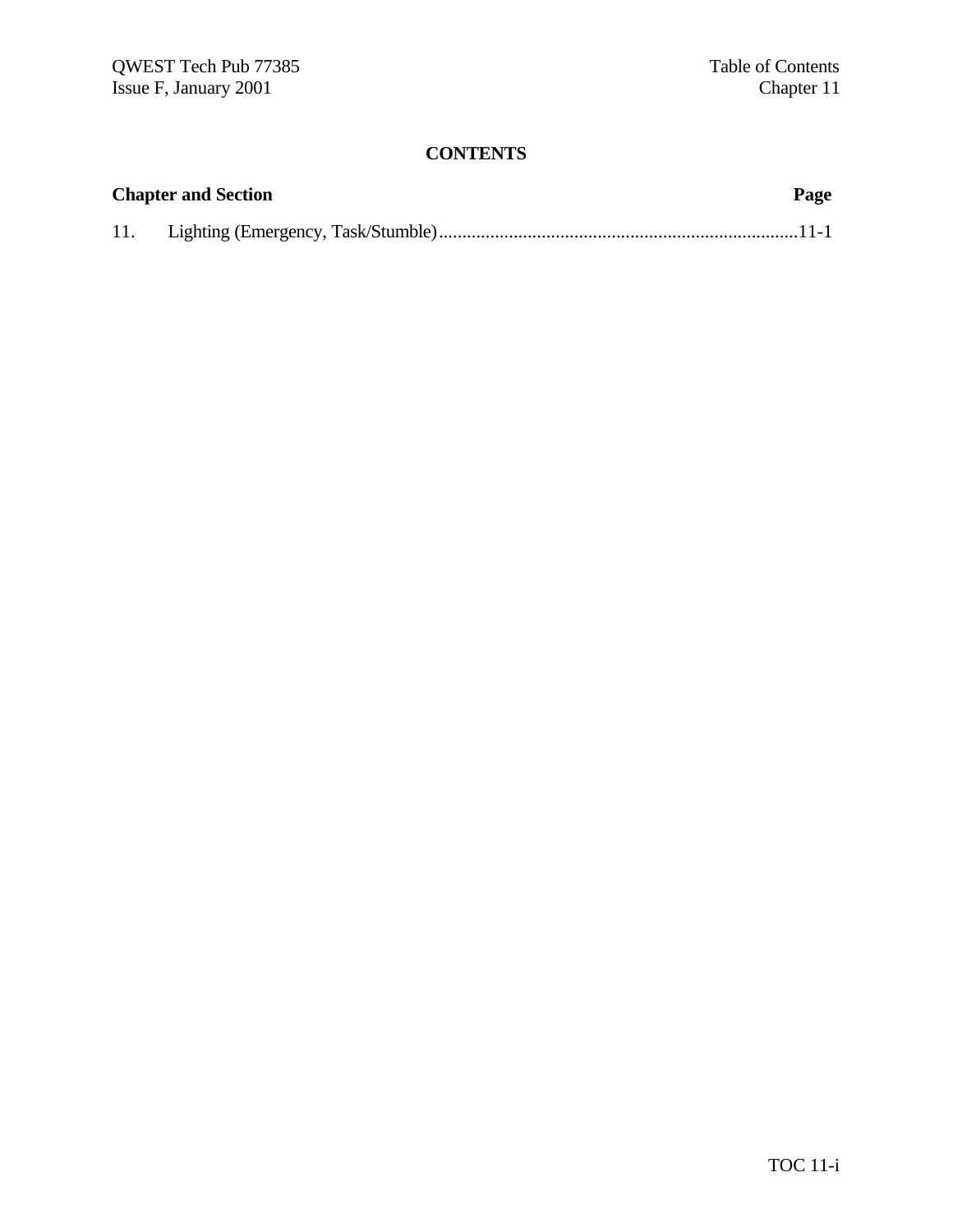## **11. Lighting (Emergency, Task/Stumble)**

Emergency lighting is required by the NEC and Life Safety Codes (for 90 minutes) for egress from a building (stairwell lighting, exit signs, etc.). It should be run off a contactor, or left on all of the time. This egress lighting is best if -48 VDC powered, but the installation of this type of lighting is the ultimate responsibility of the Qwest Real Estate department.

Task/stumble lighting is not code required, but is required by Qwest for the following locations:

- Engine Room,
- Transfer Switch.
- Engine Control Panel
- AC Service Entrance
- Main DC Power Board

This lighting is probably best run off a standard light switch, but can be run off a contactor, or left on all of the time.

The following methods can be used to provide this lighting

Incandescent bulbs shall be -48 VDC types. These older systems can still be used, maintained and even added to. Several suppliers make both right and left-handed thread -48 VDC incandescent bulbs and fixtures. These systems typically use contactors that take an AC source to hold the contacts open, but allow DC to flow when the AC is off.

Fluorescent ballasts shall be -48 VDC types. There are several suppliers for this. These can be used in existing fixtures with existing bulbs, etc.

DC lighting can be fed from the nearest -48 VDC source (main Power Board, BDFB, or even miscellaneous fuse panels). If feeding from the main Power Board or BDFB, it is permissible to run several fixtures in parallel off a single circuit (similar to AC lighting), following the provisions of the NEC.

Because of the low power drain of DC lighting fixtures (ballasts and DC bulbs pull between 1 and 2 Amperes of -48 VDC per fixture), the fact that we are using the nearest DC source, and the fact that the minimum voltage of the bulbs or ballasts is approximately 30 VDC, voltage drop is not really an issue.

| Number of Fixtures | Wire size (AWG) | <b>Protection Device</b> |
|--------------------|-----------------|--------------------------|
|                    |                 | Size (Amperes)           |
|                    |                 | $5 - 15$                 |
| $2 - 3$            |                 | $10 - 15$                |
| $4 - 5$            |                 |                          |
| $6 - 7$            | 12              |                          |
| ≀-1∩               |                 |                          |

The following wire and fuse or circuit breaker sizing guidelines might generally apply for -48 VDC lighting circuits.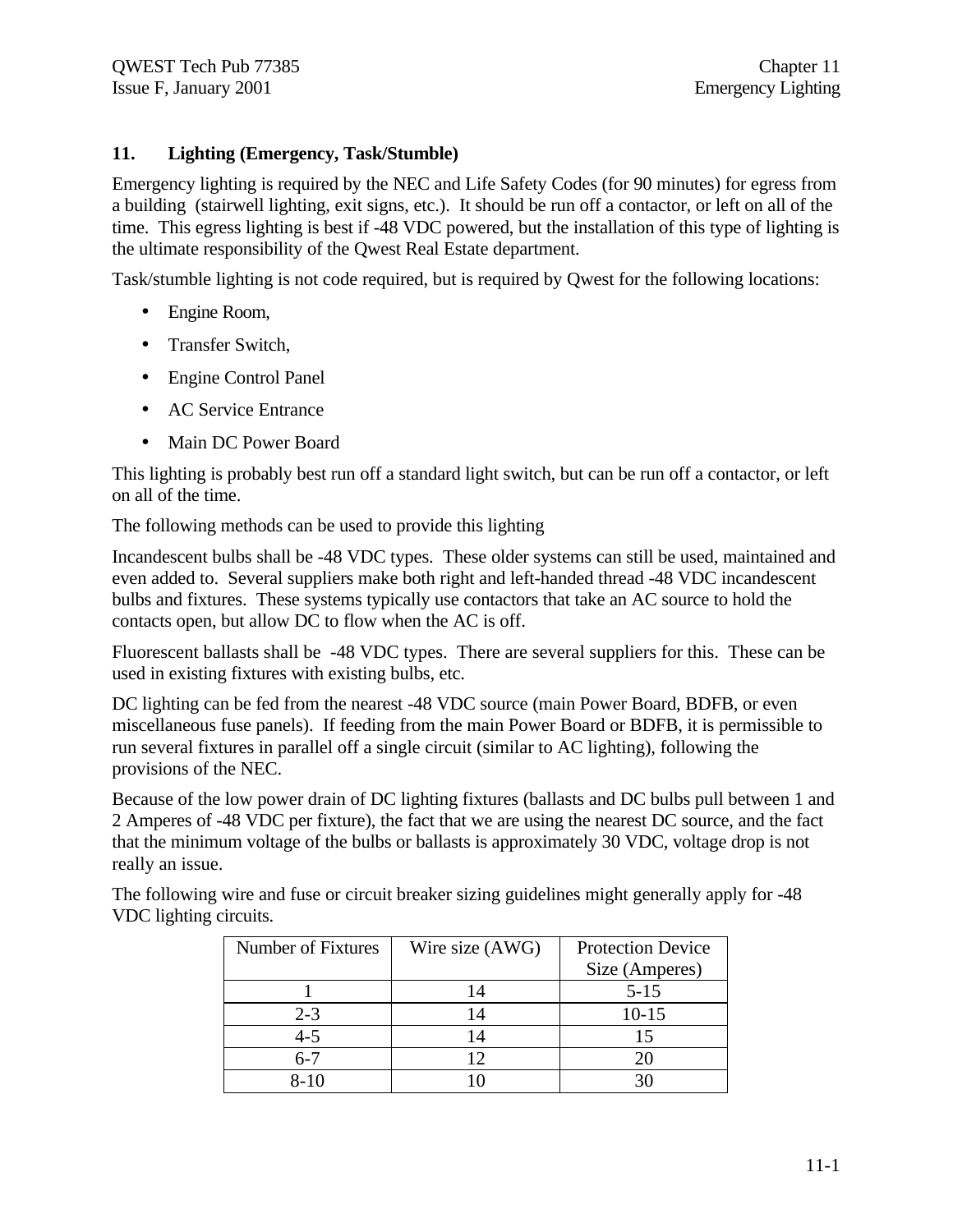Any circuit greater than 3 fixtures should be fed from a BDFB or main Power Board, not a miscellaneous fuse panel.

Although not required, these DC lighting circuits would generally be run in conduit. This conduit cannot contain any AC circuit wires. The DC wires cannot be the same color as required for AC wires (white, slate, gray, red, blue, black, brown, orange or yellow). This will prevent accidental connection at junction boxes to theAC system. A green wire ground shall also be run, in accordance with the NEC, and tied down to the ballast and/or bonded to any metallic fixture case it feeds. Back at the fuse source, the green wire ground can then be tied to the frame. Any conduit must be metallically bonded back to ground too, either with a bond to the green wire at the fixture case, a junction box, etc.

Inverter fed lighting. If the site has a power inverter with spare capacity, regular AC lighting can be provided from it,remembering that the inverter is a separately derived source and following the NEC. It can be switched or permanently on, or on a contactor, depending on whether it is emergency or task/stumble lighting. (Each fixture uses 75-100 W/VA of inverter load.)The fixture shall have a label visible from the floor identifying it as inverter fed.

If you have a site that has multiple engines in parallel, task/stumble lighting can be from the essential AC buss fed by these paralleled engines.

Battery pack lights. Although battery pack lights are permissible, they are not generally maintained. They should not be used going forward as the primary emergency or task/stumble lighting source.

#### **DC emergency and stumble light fixtures should be labeled as such to preclude use of the wrong bulbs and/or ballasts.**

Standard low-level equipment lighting arrangements shall be installed per Qwest Technical Publication 77351 and Qwest Standard Configuration documents.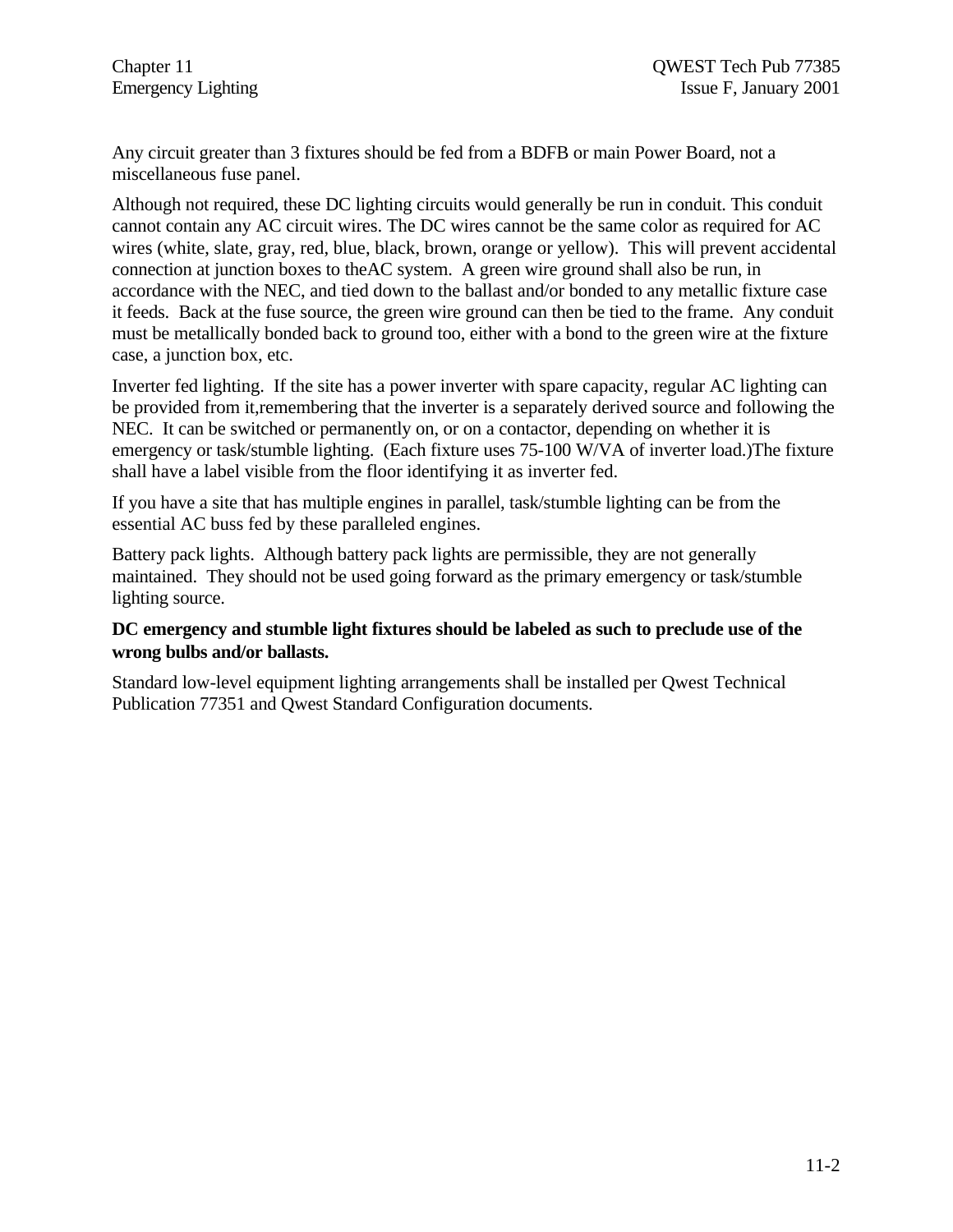## **CONTENTS**

| <b>Chapter and Section</b> |  |  |
|----------------------------|--|--|
|                            |  |  |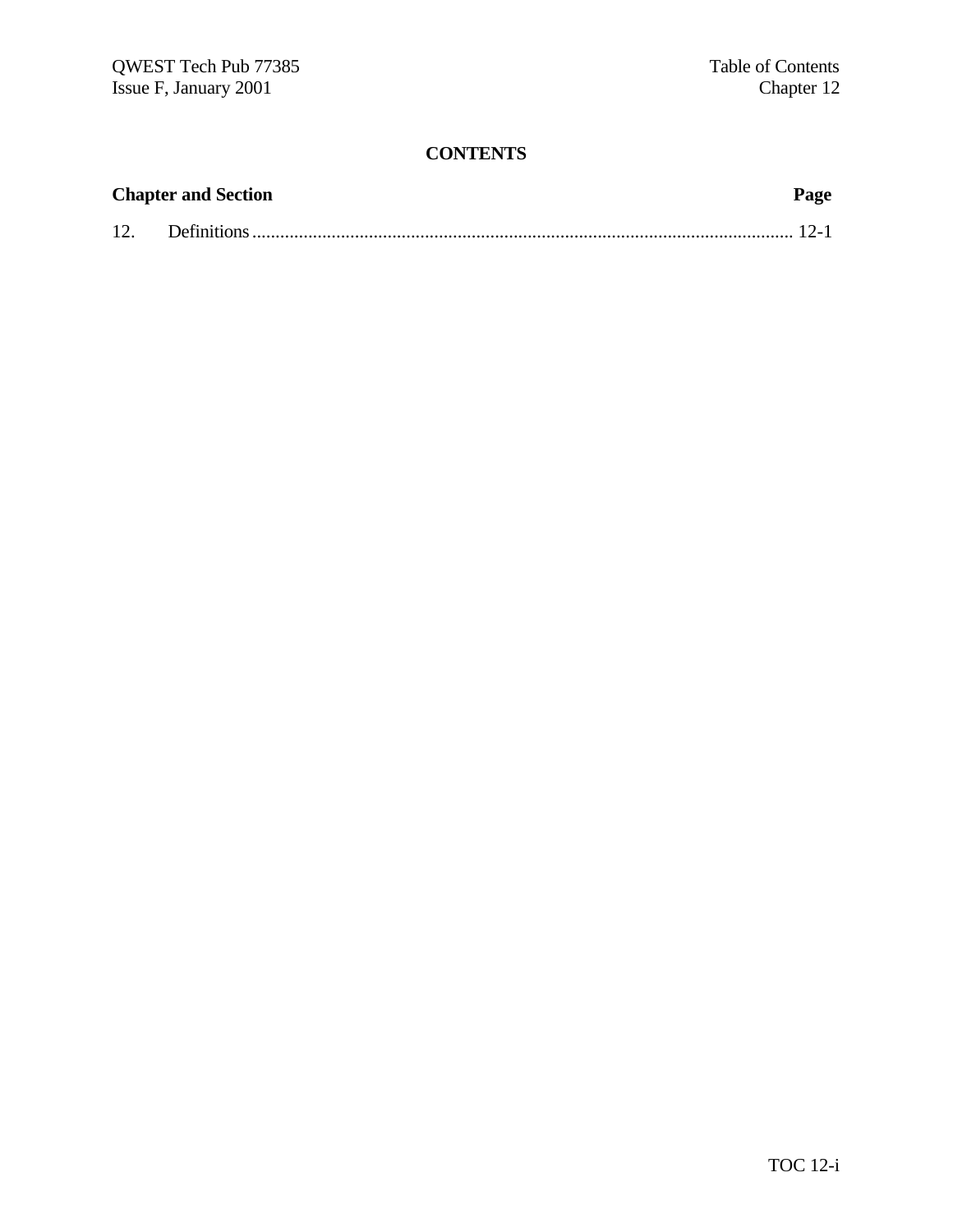## **12. Definitions**

| <b>ABC</b>            | Area Bus Centers                                                           |
|-----------------------|----------------------------------------------------------------------------|
| AC                    | <b>Alternating Current</b>                                                 |
| <b>ACO</b>            | Alarm Cut-Off                                                              |
| <b>AID</b>            | <b>Alarm Indicating Definition</b>                                         |
| <b>ANSI</b>           | <b>American National Standards Institute</b>                               |
| <b>APS</b>            | Arizona Public Service                                                     |
| <b>ASHRAE</b>         | American Society of Heating, Refrigerating, and Air-conditioning Engineers |
| <b>ASTM</b>           | <b>American Society of Testing Materials</b>                               |
| <b>AWG</b>            | <b>American Wire Gauge</b>                                                 |
| <b>BDB</b>            | Battery Distribution Board (Main Distribution or Power Board)              |
| <b>BDCBB</b>          | <b>Battery Distribution Circuit Breaker Board</b>                          |
| <b>BDFB</b>           | <b>Battery Distribution Fuse Board</b>                                     |
| ccs                   | centi-call seconds (or hundreds of call seconds — full usage is 36 ccs/hr) |
| <b>CDO</b>            | A small Central Office (Community Dial Office)                             |
| <b>CEM</b>            | <b>Construction Engineering Memorandum</b>                                 |
| <b>CEV</b>            | <b>Controlled Environmental Vault</b>                                      |
| <b>CFR</b>            | <b>Controlled Ferro Resonance</b>                                          |
| Charger               | Or Rectifier                                                               |
| CO                    | <b>Central Office</b>                                                      |
| <b>COE</b>            | <b>Central Office Equipment</b>                                            |
| Daisy Chain           | Linking components or frames together to provide an electrical path.       |
| DC                    | <b>Direct Current</b>                                                      |
| <b>DTMF</b>           | Dual Tone Multi-Frequency                                                  |
| $DS-0$                | Digital Signal (level) 0, a digital data rate/channel of 64 Kbit/s         |
| $DS-1$                | Digital Signal (level) 1, a digital data rate/channel of 1.544 Mbit/s      |
| <b>Equipment Bays</b> | Are any equipment that is not the primary power source.                    |
| FB                    | Fuse Bay                                                                   |
| <b>EEE</b>            | <b>Electronic Equipment Enclosure</b>                                      |
| <b>EMT</b>            | <b>Electrical Metallic Tubing</b>                                          |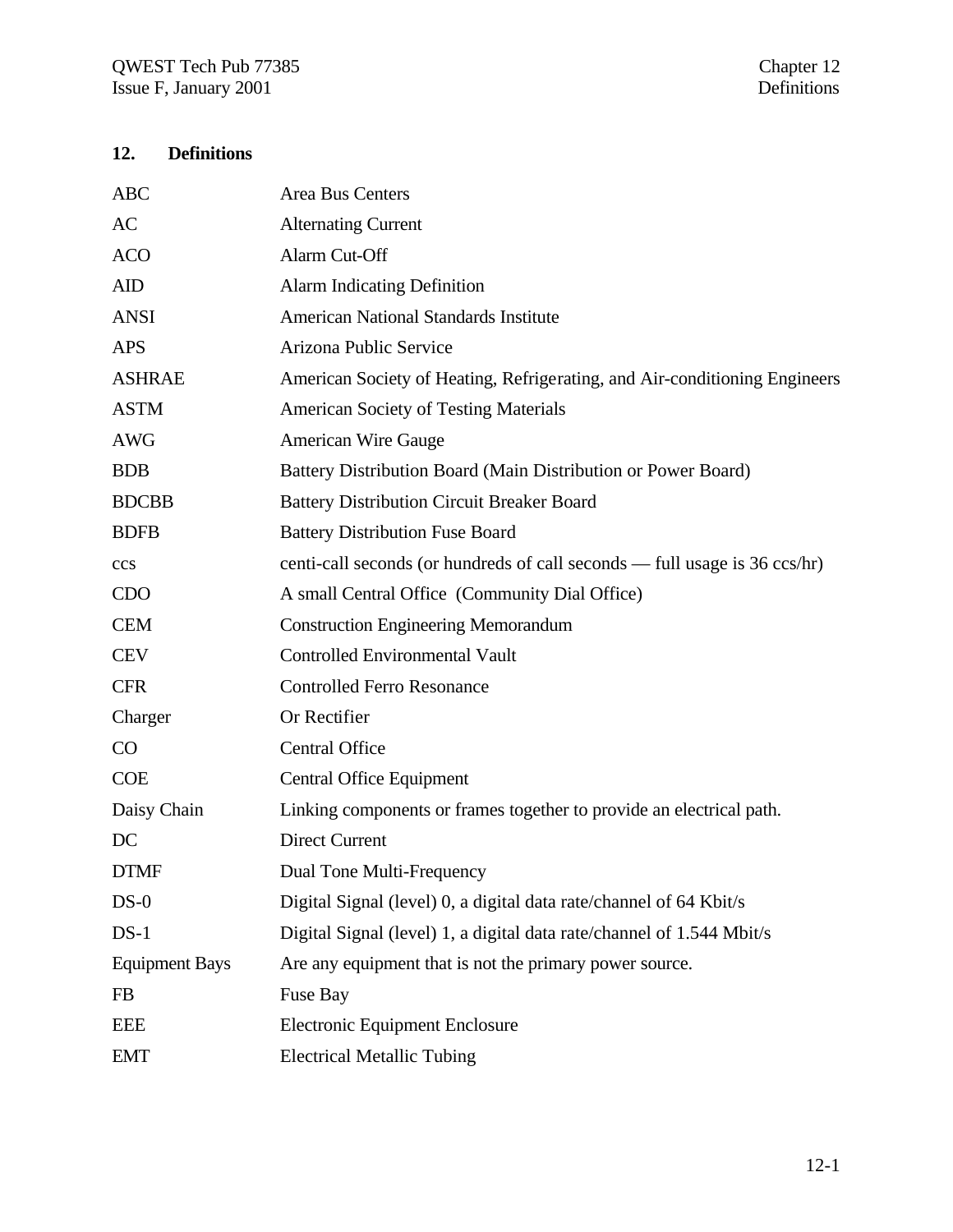#### Chapter 12 QWEST Tech Pub 77385 Definitions Issue F, January 2001

| <b>EPA</b>            | <b>Environmental Protection Administration</b>                                                                                                                   |
|-----------------------|------------------------------------------------------------------------------------------------------------------------------------------------------------------|
| <b>EUSERC</b>         | Electric Utility Service Equipment Requirements Committee                                                                                                        |
| <b>FX</b>             | Foreign Exchange                                                                                                                                                 |
| <b>GFCI</b>           | Ground Fault Circuit Interrupter                                                                                                                                 |
| <b>GFI</b>            | Ground Fault Interrupter                                                                                                                                         |
| <b>GR</b>             | Ground                                                                                                                                                           |
| Hardened<br>Equipment | Equipment that must operate at the temperature extremes of<br>-40 $^{\circ}$ and +65 $^{\circ}$ C.                                                               |
| <b>HVSD</b>           | <b>High Voltage Shut Down</b>                                                                                                                                    |
| Hz                    | Hertz                                                                                                                                                            |
| IC                    | <b>Interexchange Carrier</b>                                                                                                                                     |
| <b>ICEP</b>           | <b>Inductive Coordination and Electrical Protection</b>                                                                                                          |
| <b>IEEE</b>           | Institute of Electrical and Electronic Engineers                                                                                                                 |
| <b>IOF</b>            | <b>Inter Office Faculties</b>                                                                                                                                    |
| kcmil                 | Kilo Circular Millimeter                                                                                                                                         |
| <b>kVA</b>            | Kilo Volt Amp                                                                                                                                                    |
| kW                    | Kilowatt                                                                                                                                                         |
| LOI                   | Limiting Oxygen Index                                                                                                                                            |
| <b>LPG</b>            | Liquid Propane Gas                                                                                                                                               |
| <b>MOV</b>            | Metal-Oxide Varistor                                                                                                                                             |
| <b>NEBS</b>           | Network Equipment-Building System                                                                                                                                |
| <b>NEC</b>            | <b>National Electrical Code</b>                                                                                                                                  |
| <b>NEMA</b>           | <b>National Electrical Manufacturer's Association</b>                                                                                                            |
| <b>NFPA</b>           | <b>National Fire Protection Association</b>                                                                                                                      |
| Ni-Cad                | Nickel Cadmium                                                                                                                                                   |
| <b>NTA</b>            | <b>National Telecommunication Association</b>                                                                                                                    |
| <b>OSHA</b>           | Occupational Safety and Health Administration                                                                                                                    |
| <b>PDF</b>            | <b>Power Distribution Frame</b>                                                                                                                                  |
| <b>PDFB</b>           | <b>Power Distribution Fuse Boards</b>                                                                                                                            |
| Power Room/Area       | Is the area containing the Rectifiers, Batteries, Battery Stands, Busbar<br>above battery stands, Control Board, and the Battery Distribution Board<br>$(BDB)$ . |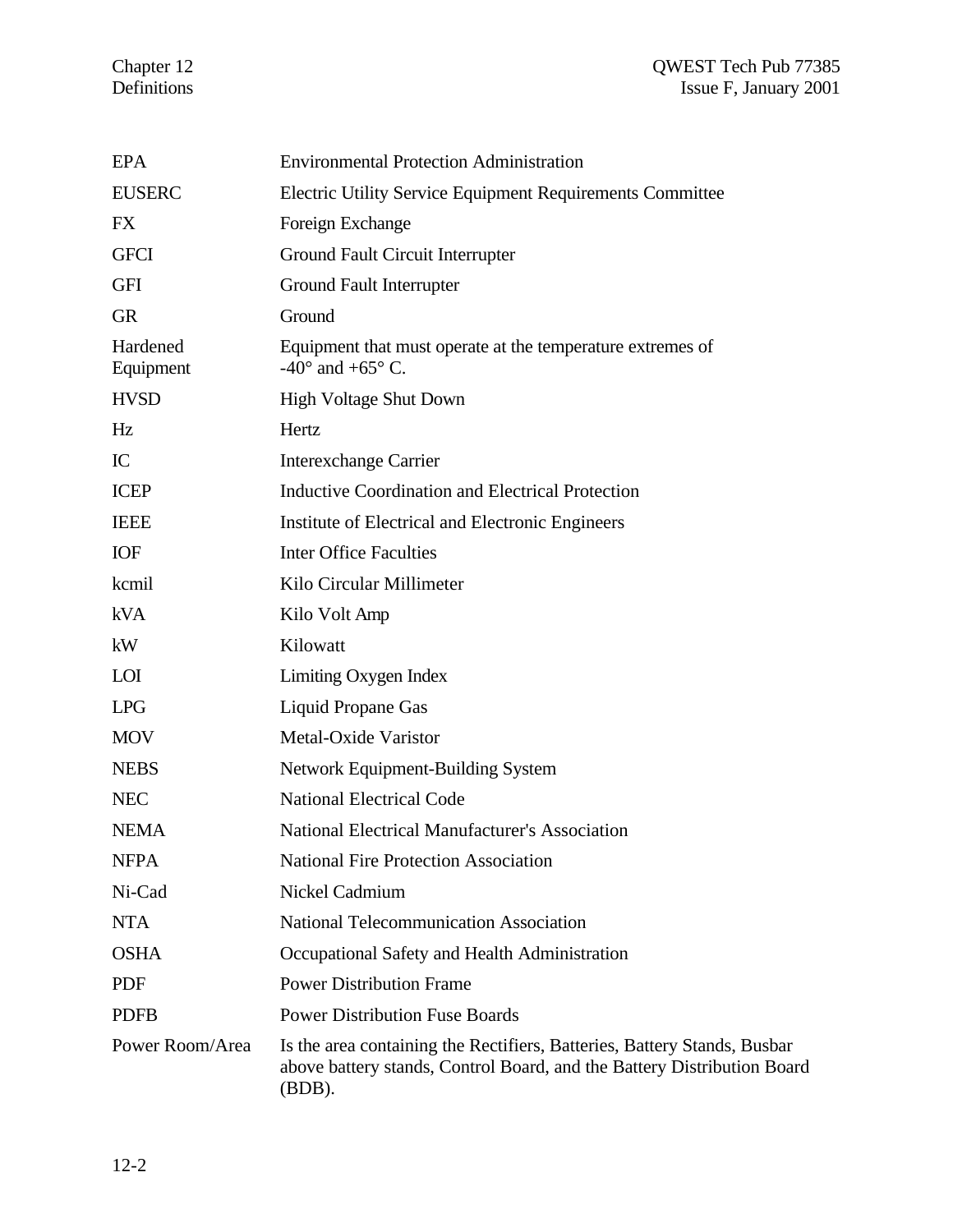| <b>POTS</b>   | Plain Old Telephone Service                                                                                                                      |
|---------------|--------------------------------------------------------------------------------------------------------------------------------------------------|
| <b>PSMC</b>   | <b>Power System Monitor Controller</b>                                                                                                           |
| PSMC-CL       | Power System Monitor Controller-Confined Locations                                                                                               |
| rms           | Root Mean Square ("effective", "average" AC voltage)                                                                                             |
| <b>ROH</b>    | <b>Receiver Off Hook</b>                                                                                                                         |
| <b>RT</b>     | <b>Remote Terminal</b>                                                                                                                           |
| <b>SAD</b>    | <b>Silicon Avalanche Diode</b>                                                                                                                   |
| <b>SPCS</b>   | <b>Stored Program Control System</b>                                                                                                             |
| <b>SRP</b>    | <b>Salt River Project</b>                                                                                                                        |
| $T1$ (or T-1) | Terrestrial $1$ — data line signaling rate of 1.544 Mbit/s, the physical<br>standard defining equipment and distances for carrying a DS-1 signal |
| <b>TIF</b>    | Telephone Influence Factor                                                                                                                       |
| Top To Top    | From the Top of one equipment bay to another this does not include the<br>drops into any equipment bay or out of the distribution bay.           |
| <b>TP</b>     | <b>Test Point</b>                                                                                                                                |
| <b>TVSS</b>   | <b>Transit Voltage Surge Suppression</b>                                                                                                         |
| <b>UBC</b>    | <b>Uniform Building Code</b>                                                                                                                     |
| <b>UFC</b>    | <b>Uniform Fire Code</b>                                                                                                                         |
| UL            | <b>Underwriter's Laboratory</b>                                                                                                                  |
| <b>UPS</b>    | Uninterruptible Power Supply                                                                                                                     |
| V             | <b>Volts</b>                                                                                                                                     |
| <b>VRLA</b>   | Valve Regulated Lead Acid                                                                                                                        |
| 3D Condo      | A co-location building that is jointly owned.                                                                                                    |
|               |                                                                                                                                                  |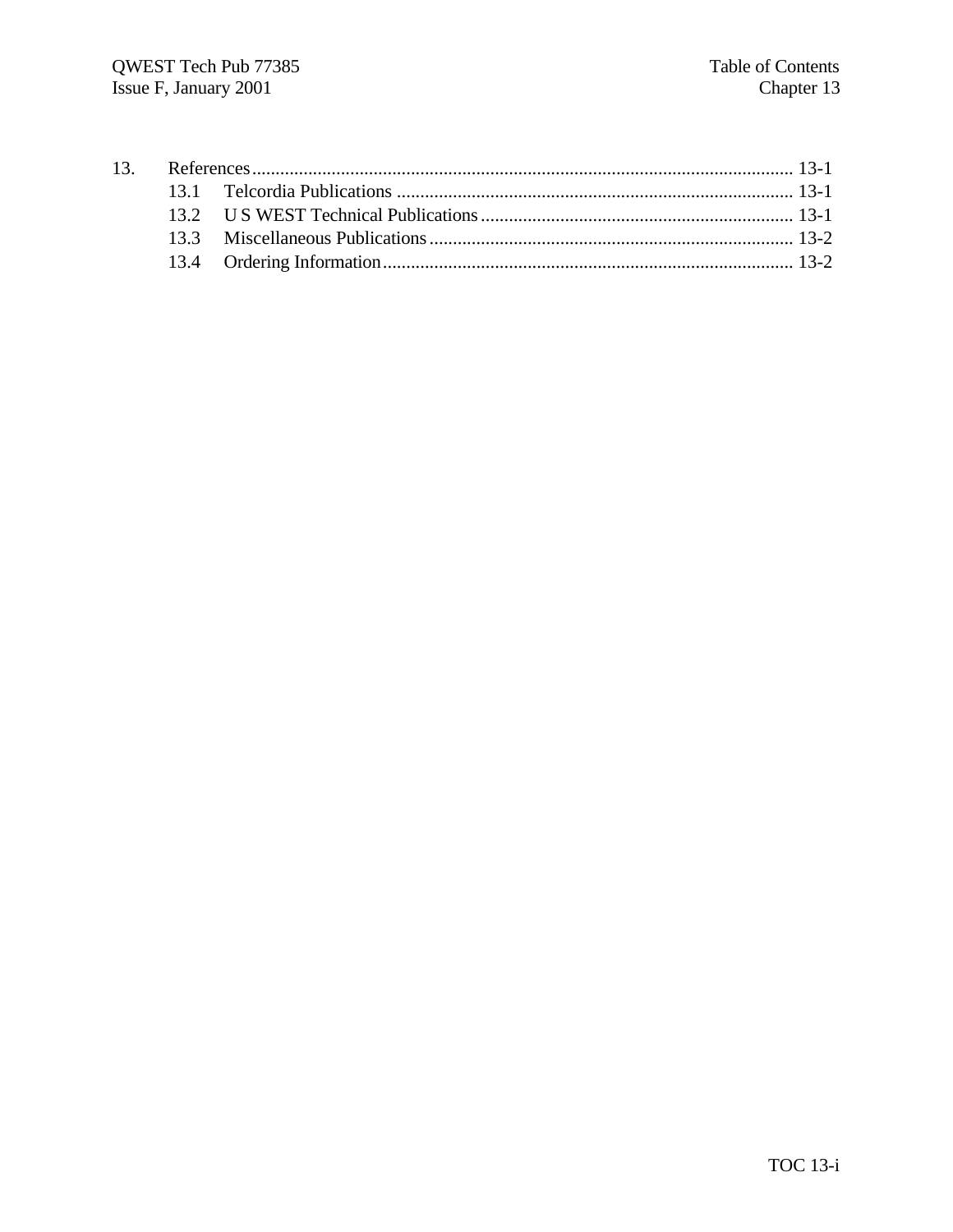### **13. References**

All reference documents are latest available issues.

#### **13.1 Telcordia Publications**

- GR-63-CORE Network Equipment-Building System (NEBS) Generic Equipment Requirements GR-78-CORE General Physical Design Requirements for Communications Products and Equipment GR-230-CORE *Generic Requirements for Engineering Complaints* GR-347-CORE *Generic Requirements for Central Office Power Wire* TA-NWT-000370 *Generic Requirements for Mechanized Power Room Operations Monitor (MPROM)* TR-TSY-000757 *Generic Requirements for Uninterruptible Power Systems (UPS)* TR-NWT-000811 OTGR: Operations Application Messages - TL1 Message Index GR-833-CORE Set: Network Maintenance: Network Element and Transport Surveillance Messages GR-1089-CORE Generic Requirements for Network Telecommunication Equipment. TA-NWT-001360 Generic Requirements for Power Systems Messages at the OS/NE Interface SR-3580 Network Equipment-Building System (NEBS) Criteria Levels **13.2 Qwest Technical Publications** PUB 77350 *Central Office Telecommunications Equipment Engineering Installation and Removal Guidelines* PUB 77351 *Qwest Communications, Inc. Engineering Standards* PUB 77354 *Guidelines for Product Change Notices*
- PUB 77355 *Grounding Central Office and Remote Equipment Environment*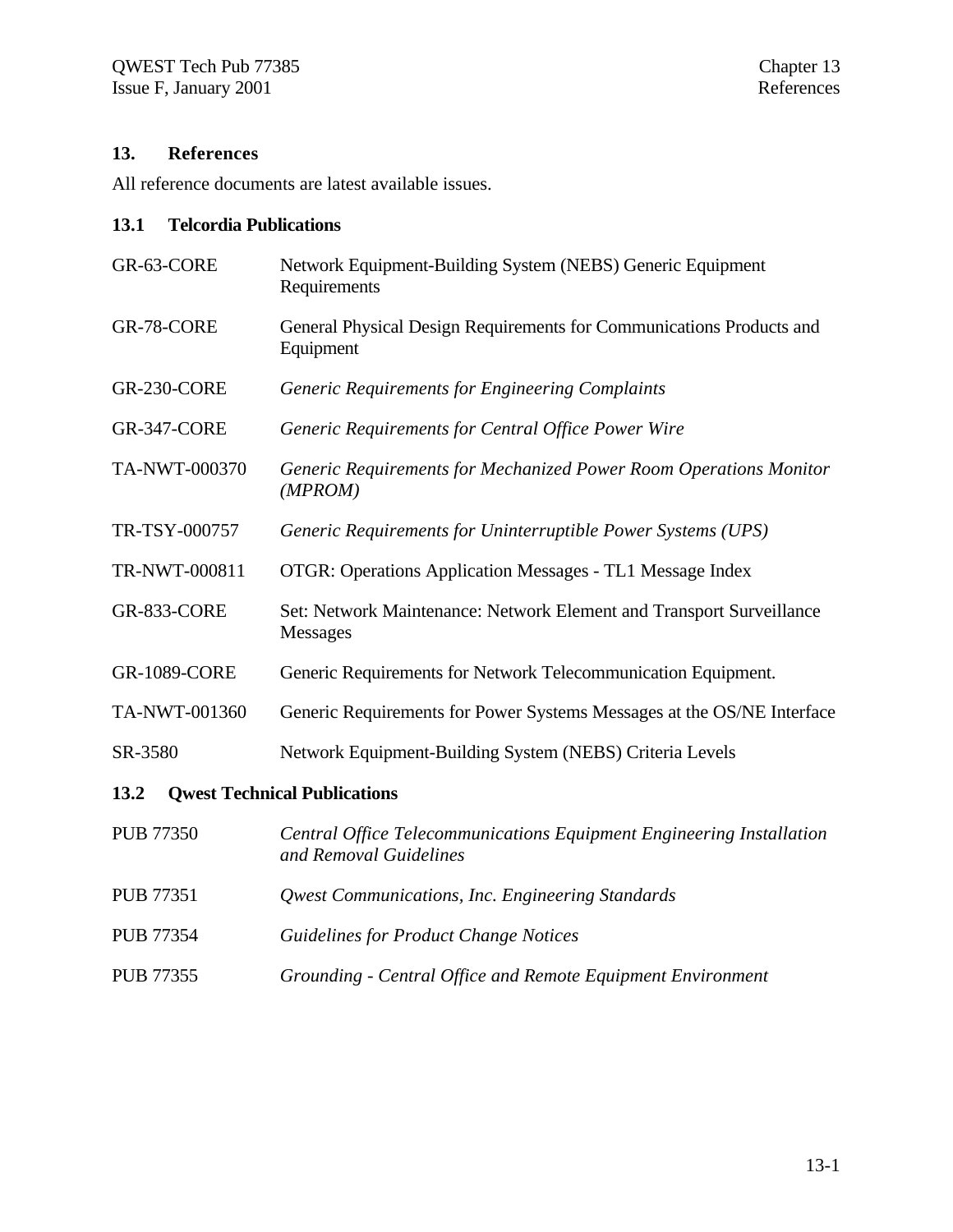### **13.3 Miscellaneous Publications**

| <b>IEEE</b> Standard<br>115-1983 | <b>Test Procedures for Synchronous Machines</b>                                                      |
|----------------------------------|------------------------------------------------------------------------------------------------------|
| <b>NEMA MG1</b>                  | National Electrical Manufacturer's Association Publication                                           |
| NFPA 70-1999                     | <b>National Electrical Code</b>                                                                      |
| NFPA 37-1994                     | Standard for the Installation and Use of Stationary Combustion Engines and<br><b>Gas Turbines</b>    |
| NFPA 101-1997                    | Life Safety Code                                                                                     |
| NFPA 110-1996                    | Standard for Emergency and Standby Power Systems                                                     |
| 1997 UBC                         | the Uniform Building Code, published by the International Conference of<br>Building Officials (ICBO) |
| <b>Uniform Fire Code</b>         | published by the International Fire Code Institute (IFCI), 1997 issue                                |

### **13.4 Ordering Information**

All documents are subject to change and their citation in this document reflects the most current information available at the time of printing. Readers are advised to check status and availability of all documents.

For Employees of Qwest Communications, Inc. go to:

http://emedia

Those who are not Qwest employees may order:

• Telcordia documents from:

Telcordia Technologies 45 Knightsbridge Road Piscataway, NJ 08854 Telex: (201) 275-2090 Fax: (908) 336-2559 Phone: (800) 521-CORE (US calls only)

http://www.telcordia.com

• Qwest Technical Publications are downloadable from:

http://www.uswest.com/techpub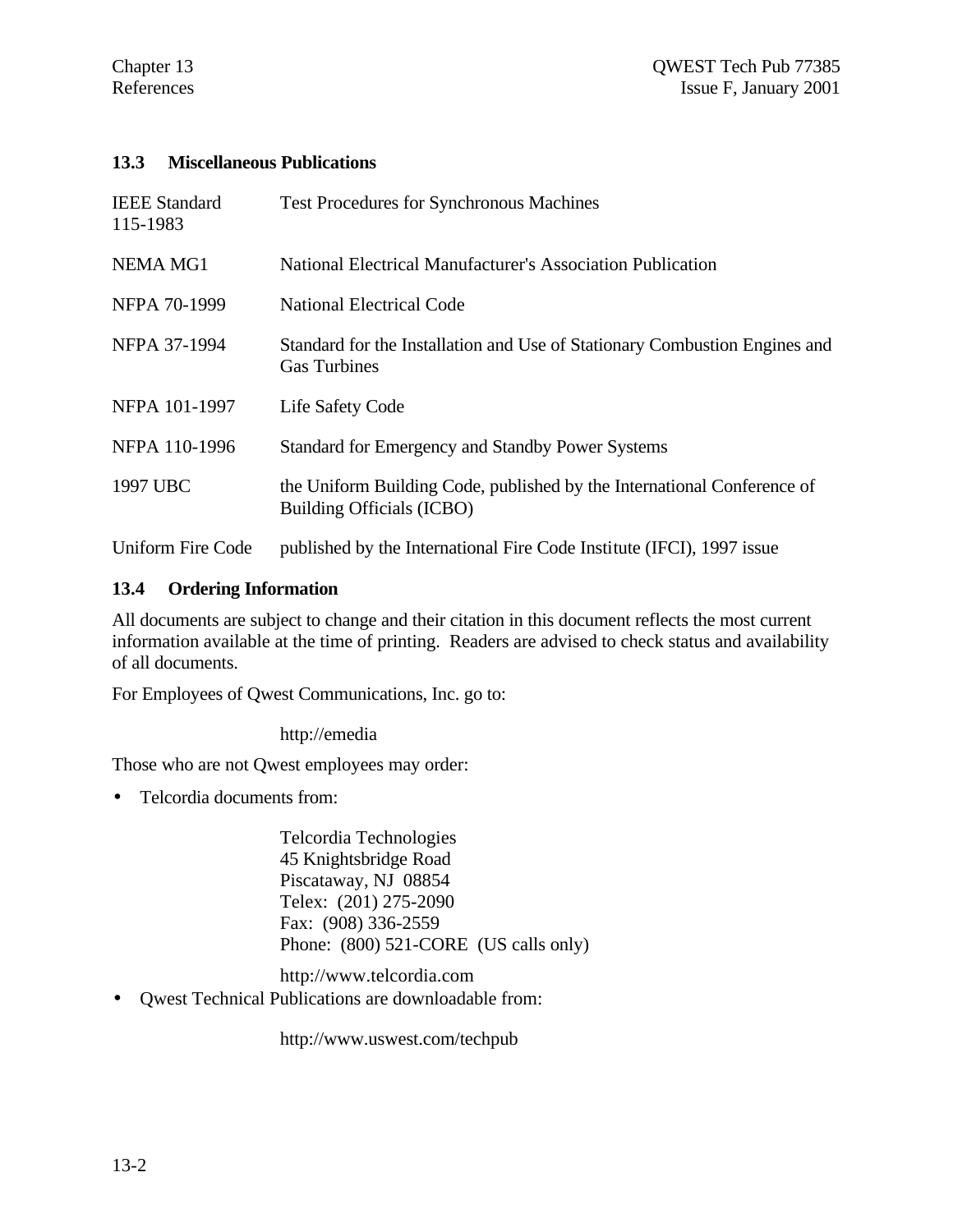• IEEE documents:

Institute of Electrical and Electronic Engineers (IEEE) The Institute of Electrical and Electronics Engineers (IEEE) 445 Hoes Lane PO Box 1331 Piscataway, NJ 08855

http://www.ieee.org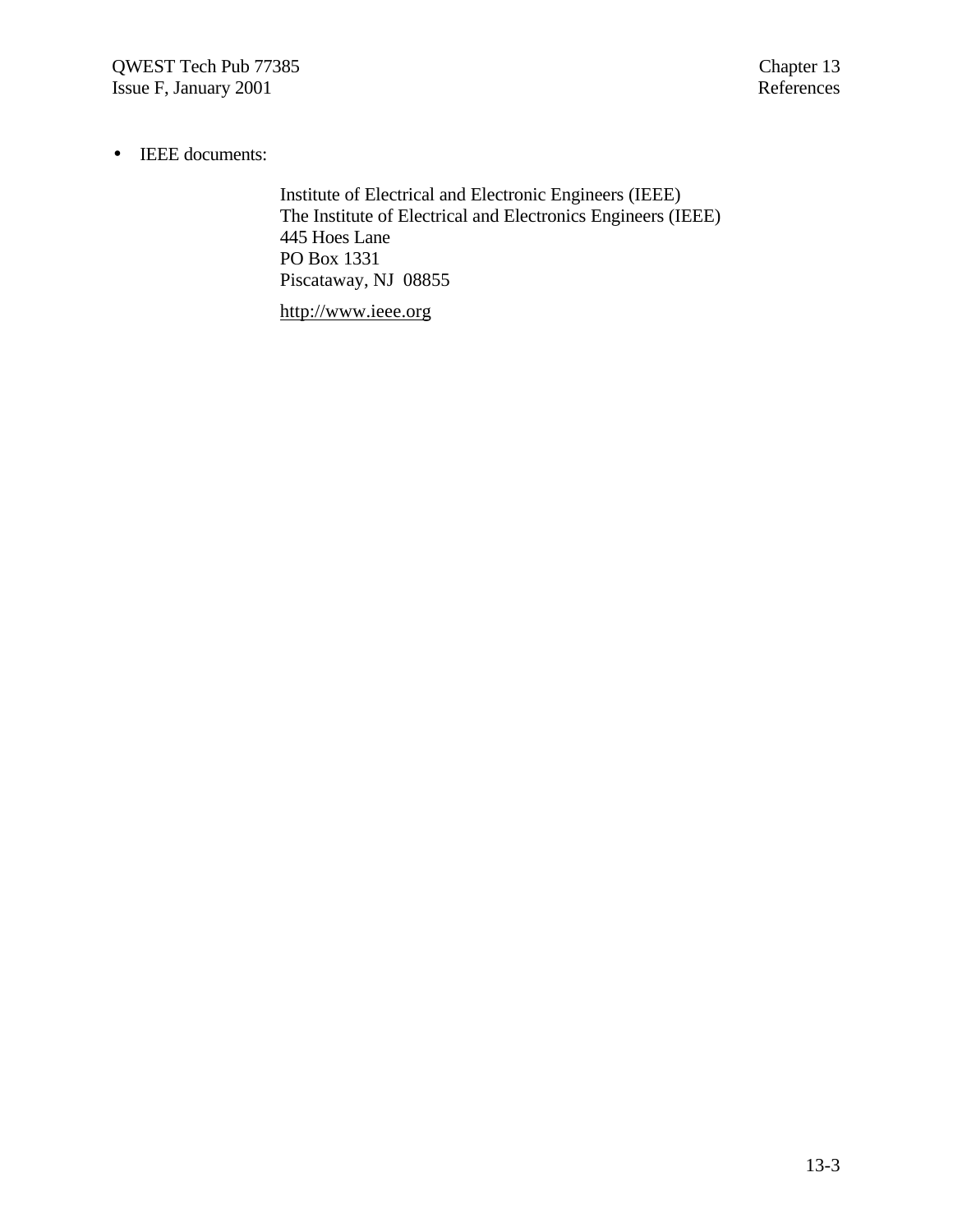# **CONTENTS**

| <b>Appendix</b> |          |                                                      | Page |
|-----------------|----------|------------------------------------------------------|------|
| A.              |          |                                                      |      |
|                 | A.1      |                                                      |      |
|                 | A.2      |                                                      |      |
|                 | A.3      | "Reduced-Character" and Overhead Bitstream           |      |
|                 |          |                                                      |      |
|                 | A.4      |                                                      |      |
|                 | A.5      |                                                      |      |
|                 | A.6      |                                                      |      |
|                 |          |                                                      |      |
|                 |          |                                                      |      |
| <b>Tables</b>   |          |                                                      |      |
| $A-1$           |          |                                                      |      |
| $A-2$           |          |                                                      |      |
| $A-3$           |          | "Reduced-Character" and Overhead Bitstream TL1       |      |
|                 |          |                                                      |      |
| $A-4$           |          |                                                      |      |
| $A-5$           |          | <b>Alarm Thresholds on Analog Points</b>             |      |
|                 |          |                                                      |      |
|                 | Part 1B: |                                                      |      |
|                 | Part 1C: | DC VOLTAGE for "Constant Current" Applications of    |      |
|                 | Part 1D: |                                                      |      |
|                 | Part 2:  |                                                      |      |
|                 | Part 3:  |                                                      |      |
|                 | Part 4:  |                                                      |      |
|                 | Part 5:  |                                                      |      |
|                 | Part 6:  |                                                      |      |
|                 | Part 7:  |                                                      |      |
| $A-6$           |          | <b>Typical Power Alarm and Monitor Points</b>        |      |
|                 | Part 1A: | Power Points for OSP Cabinets and                    |      |
|                 |          |                                                      |      |
|                 | Part 1B: | Power Points for CEVs, HUTs, CDOs (small COs without |      |
|                 |          |                                                      |      |
|                 | Part 2:  |                                                      |      |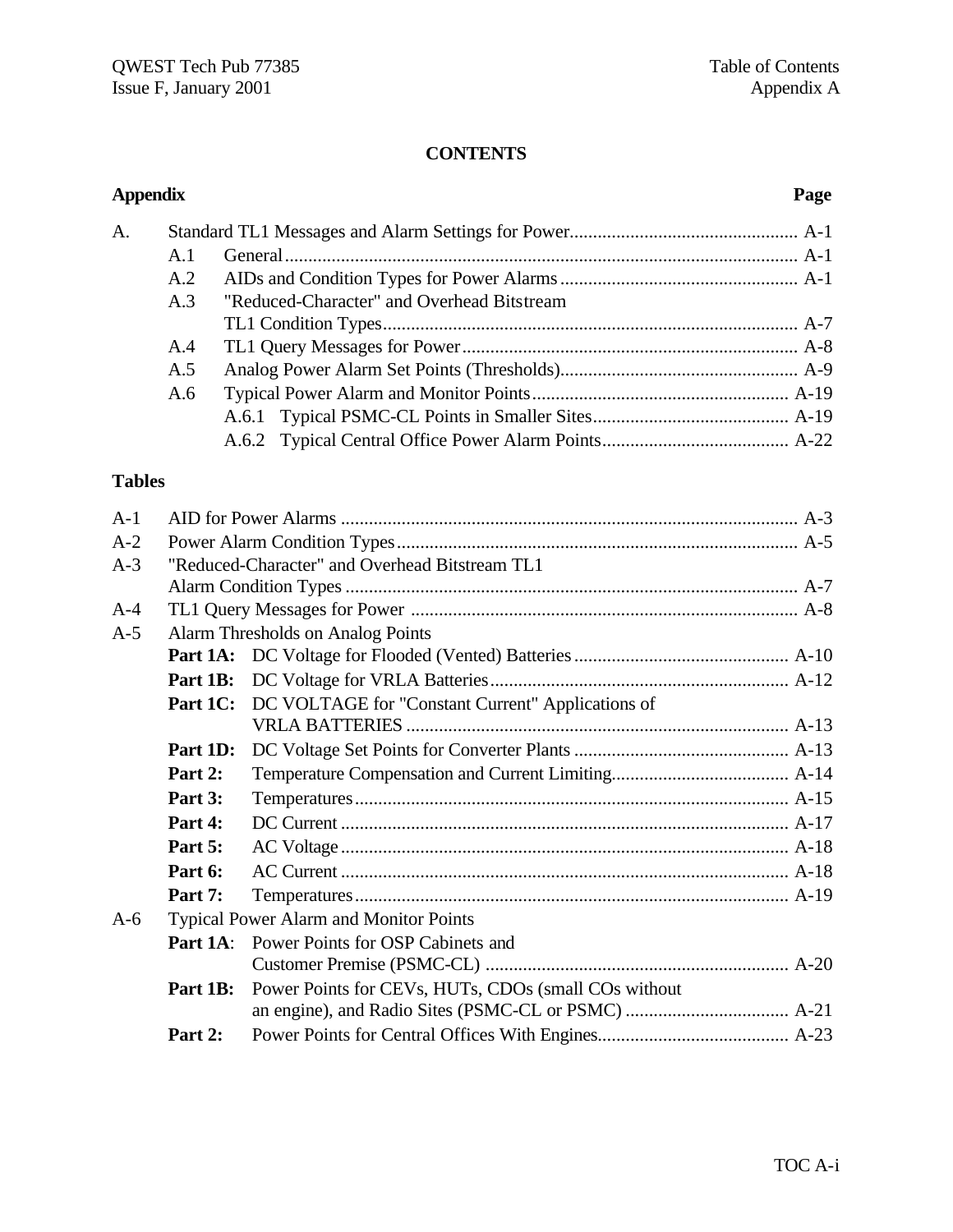## **A. Standard TL1 Messages and Alarm Settings for Power**

## **A.1 General**

The attached information is the standards for Qwest for Power messaging over PSMCs, using the X.25 protocol with TL1 command language. It is to be used for configuring, alarming, and interpreting messages interfaced to NMA.

There are several parts to this document. Sections A-2 through A-4 and Tables A-1 through A-4 explain the use of the AID and Condition Type fields. Section A-4 and Table A-4 define the TL1 queries that may be performed on X.25-compatible Power System Monitor Controllers (PSMCs) to extract useful information from them. Section A-5 and Table A-5 define the threshold settings for binary alarms derived from analog readings. Section A-6 and Table A-6 provides a few examples of typical standard power messages.

Power and environmental alarms make their way to NMA over one of four different transmission media. These media are listed below in order of preference (for example, Qwest prefers e-telemetry transmission of power and environmental alarms over switch transmission). Alarms should not be sent through more than one of these mediums (except for backup generic majors and minors) due to the confusion multiple alarming causes for the surveillance technicians. Preference is based on the ease of NMA routing and/or analysis allowed by the particular media.

- X.25 through a Power Monitor (PSMC) with a backup major, minor and watchdog through an e-telemetry or switch medium (environmental alarms in a CO should not generally use a PSMC, except for those specifically related to power, such as a battery room temperature)
- E-telemetry (e.g., Dantel, etc.)
- X.25 overhead bitstream from Remote Terminal (RT) locations
- Through the switch scan points

Binary alarms connected to any of the above devices may be connected as closed on alarm (NO), or open on alarm (NC). Either configuration is acceptable for power and environmental alarms. Most alarms are typically set up as closed on alarm (NO). However, critical alarms (such as the fire alarm or any other alarms considered to be very important) should probably be connected to open on alarm (NC). This setup (of alarming on an open condition) is also known as "guarded". This refers to the fact that if the wiring is inadvertently cut or disconnected, or contacts get dirty, an alarm will be brought in. If alarms are connected in the "guarded" state, it is preferable that the reversal of the point be done on the alarm-monitoring device rather than in NMA. If the reversal is done in NMA, it can cause problems for both field and center technicians by causing red lights or bit sets (which normally mean alarmed conditions to these technicians) when there actually is no alarm.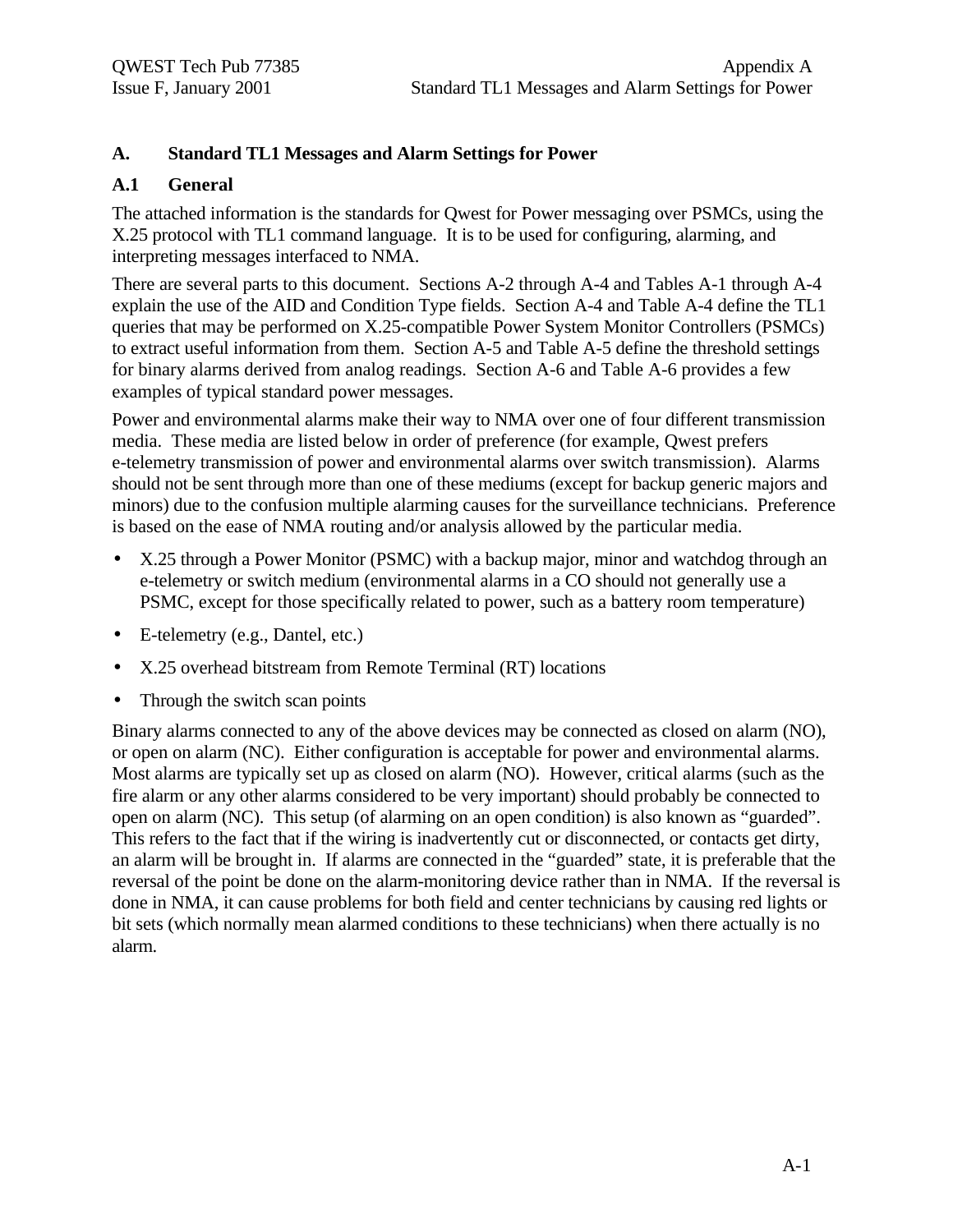# **A.2 AIDs and Condition Types for Power Alarms**

The AID provides a "gross" definition of the equipment involved. An "n" associated with an AID indicates more than one entity of that type. The "n" will always be a number.

The second column in the AID table on the following pages provides a detailed identification of the hardware involved in the message. Every message will use the first column. However, the second column will not be used for every alarm condition. An "m" associated with the second column indicates more than one entity of that type. The second column may or may not have an associated "m". The "m" may be numeric, alpha, or alphanumeric. For those messages with the "m", it does not have to be there (this is especially true for generic plant alarms, such as a plant rectifier fail alarm).

As examples of messages, N48B1RECT4 refers to rectifier 4 in the negative 48-volt battery plant #1; and N48B1RECT would be the UNIT/SHELF for the generic plant rectifier alarm.

CONDITION TYPE (CONDTYPE) uniquely defines the condition or trouble to be provided to NMA from the alarm reporting device. The CONDTYPE field is completely independent of the AID or UNIT/SHELF fields.

In order to obtain a full description of the problem associated with a particular NMA message, the AID or UNIT/SHELF and CONDTYPE must be provided. For example, a CONDTYPE of FAIL associated with an AID of N48B1RECT4 would indicate that rectifier 4 in the negative 48-volt battery plant #1 failed. The message would look as follows on the ticket.

# *N48B1RECT4 FAIL*

For the generic plant rectifier fail alarm, the message would appear as follows (note that there is nothing in place of the "m").

# *N48B1RECT FAIL*

Alarms are classified as minor (MN), major (MJ), and critical (CR) depending on the criticality of the alarm, and the time allowed before action must be taken.

For X.25/TL1 power monitors, a generic template may be generated in NMA against the monitor at a site (the TID of the monitor). This template generates numerous NMA AID entities for that TID. If the AIDs programmed into the monitor match the AID entities of the template that is generated against the TID (exclusively identifies the monitor — based on CLLI™ code standards), no more NMA programming needs to be done. However, each alarm must still be tested to ensure continuity, as it is impossible to make the template large enough to be all inclusive of every type of possible power alarm. So, if an alarm is tested after the template is generated, and a ticket is not created, a specific entity for that alarm must be created, or the AID in the monitor must be changed to match one of the template AIDs. Condition types are not generated in the NMA database. These TL1 condition types pass straight through from the monitor on the X.25 link as pure ASCII text.

Condition types in Table 2 marked as "**status indicator**" are generally alarms not dispatched, but are helpful in analysis. A good example is a STBY\_ENG\_RUN, indicating that the engine is running, and all is functioning properly.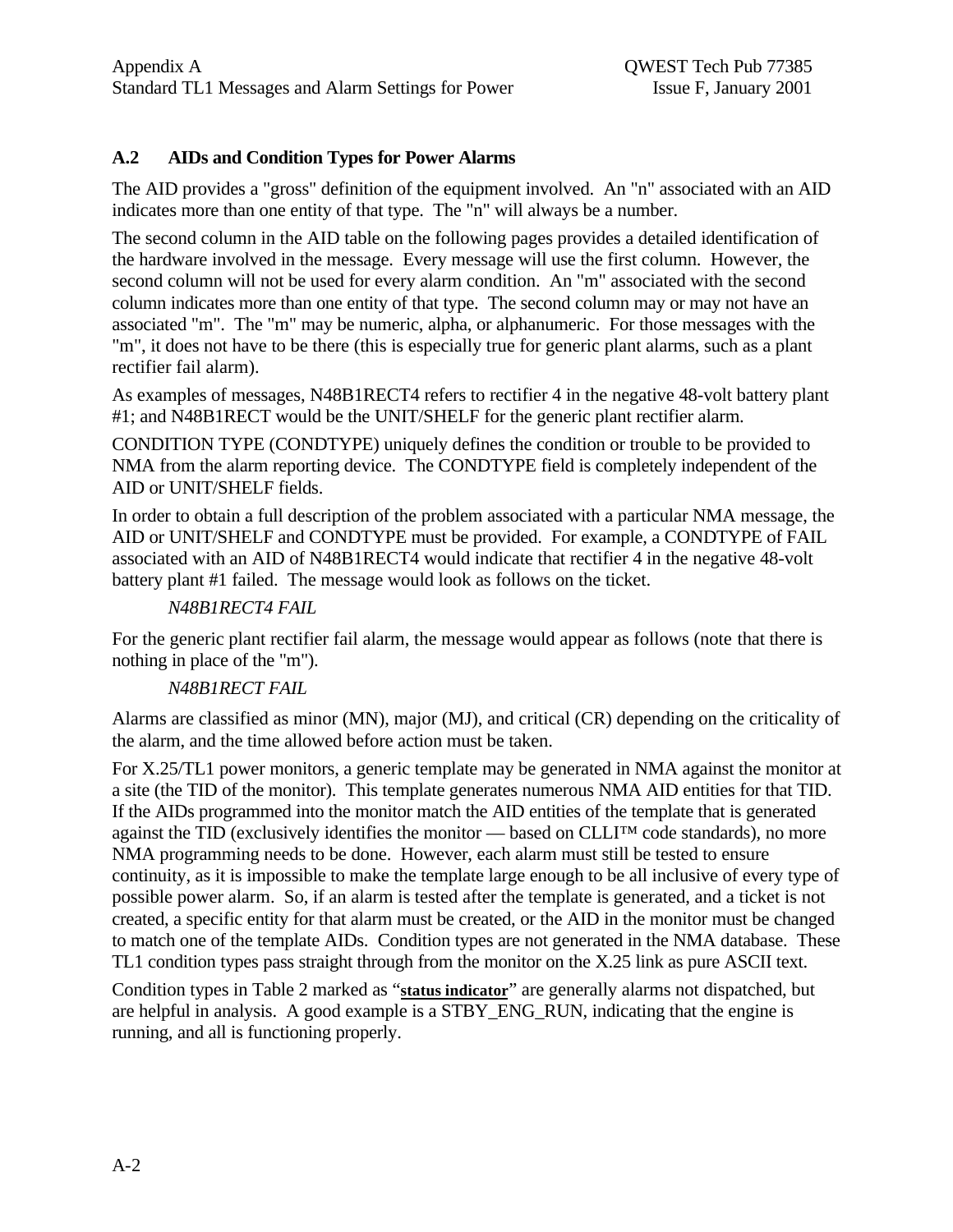# **Table A-1** AID for Power Alarms (Page 1 of 2)

|                                | UNIT/SHELF or AID + sub-AID | <b>Description of UNIT/SHELF or AID</b>                                     |
|--------------------------------|-----------------------------|-----------------------------------------------------------------------------|
|                                |                             | <b>BATTERY PLANT</b>                                                        |
| P130Bn                         |                             | positive 130 volt battery plant #n                                          |
| N130Bn                         |                             | negative 130 volt battery plant #n                                          |
| N48Bn                          |                             | negative 48 volt battery plant #n                                           |
| <b>N24N48B</b>                 |                             | negative 24 and 48 volt battery plant                                       |
| n                              |                             |                                                                             |
| P24N48B                        |                             | positive 24 and negative 48 volt battery plant                              |
| n                              |                             |                                                                             |
| P <sub>24</sub> Bn             |                             | positive 24 volt battery plant #n                                           |
| N <sub>24</sub> B <sub>n</sub> |                             | negative 24 volt battery plant #n                                           |
| PSMCn                          |                             | power systems monitor/controller                                            |
| <b>COM</b>                     |                             | internal PSMC message                                                       |
|                                | <b>CEMF</b>                 | CEMF cell or CEMF battery string                                            |
|                                | <b>ECELL</b>                | end-cell or end-cell battery string                                         |
|                                | <b>EMGSW</b>                | emergency switch                                                            |
|                                | <b>LVD</b>                  | low voltage disconnect unit or contactor                                    |
|                                | <b>MPROC</b>                | micro processor                                                             |
|                                | <b>PWRSUPPLY</b>            | internal power supply or feeding power supply                               |
|                                | <b>ROOM</b>                 | ambient power room temperature                                              |
|                                | <b>SHUNTm</b>               | shunt or sub-shunt "m", or shunt-monitoring board                           |
|                                | <b>TIMER</b>                | elapsed timer                                                               |
|                                | <b>BATmLO</b>               | a cell in the lower tier of battery string "m"                              |
|                                | <b>BATm</b>                 | battery string "m"                                                          |
|                                | <b>BATmHn</b>               | battery half string voltage in string "m", "n" <sup>th</sup> half of string |
|                                | <b>BATmM</b>                | battery midpoint voltage for string "m"                                     |
|                                | <b>BATmPC</b>               | pilot cell in string "m"                                                    |
|                                | BATmQn                      | quarter string voltage in string "m", "n" <sup>th</sup> quarter of string   |
|                                | BATmUP                      | a cell in the upper tier of battery string "m"                              |
|                                | <b>BMS</b>                  | battery temperature compensation device                                     |
|                                | <b>ABS</b>                  | fuse feeding alarm relays                                                   |
|                                | <b>CHARGE</b>               | charge fuse (input fuse)                                                    |
|                                | <b>CNTRLm</b>               | control fuse, breaker or relay "m"                                          |
|                                | <b>DISTm</b>                | distribution (discharge) fuse/breaker "m"                                   |
|                                | <b>REG</b>                  | voltage regulator power supply or regulator fuse                            |
|                                | RECTm                       | rectifier "m"                                                               |
|                                |                             | <b>CONVERTER PLANT</b>                                                      |
| P130Cn                         |                             | positive 130 volt converter plant #n                                        |
| N130Cn                         |                             | negative 130 volt converter plant #n                                        |
| PN130Cn                        |                             | positive & negative 130 volt converter plant #n                             |
| P120Cn                         |                             | positive 120 volt converter plant #n                                        |
| N120Cn                         |                             | negative 120 volt converter plant #n                                        |
| PN120Cn                        |                             | positive and negative 120 volt converter plant #n                           |
| P48Cn                          |                             | positive 48 volt converter plant #n                                         |
| N48Cn                          |                             | negative 48 volt converter plant #n                                         |
| P <sub>24</sub> C <sub>n</sub> |                             | positive 24 volt converter plant #n                                         |
| N <sub>24</sub> C <sub>n</sub> |                             | negative 24 volt converter plant #n                                         |
|                                | <b>ABS</b>                  | fuse feeding alarm relays                                                   |
|                                | CONVm                       | converter "m" in plant #n                                                   |
|                                | <b>DIST</b>                 | distribution fuse/breaker for plant #n                                      |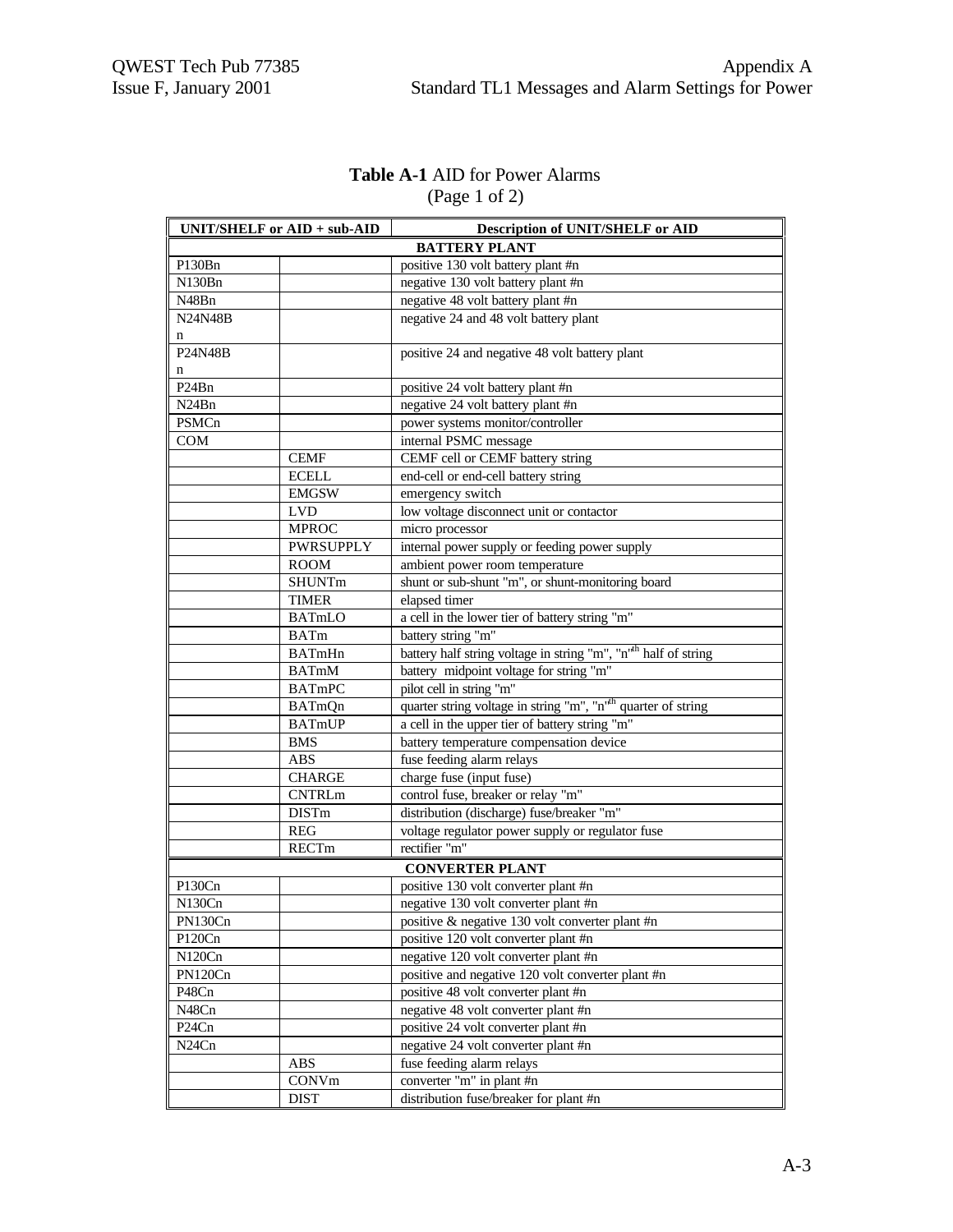# **Table A-1** AID for Power Alarms (Page 2 of 2)

|                | UNIT/SHELF or AID + sub-AID | <b>Description of UNIT/SHELF or AID</b>                            |
|----------------|-----------------------------|--------------------------------------------------------------------|
|                |                             | <b>INVERTER PLANT</b>                                              |
| 1PHINVn        |                             | single-phase inverter plant #n                                     |
| 3PHINVn        |                             | 3-phase inverter plant #n                                          |
|                | <b>TRNSW</b>                | transfer switch in _-phase inverter #n                             |
|                | <b>DIST</b>                 | distribution fuse/breaker for _-phase inverter #n                  |
|                |                             | <b>UPS</b>                                                         |
| 1PHUPSn        |                             | single-phase UPS plant #n                                          |
| 3PHUPSn        |                             | 3-phase UPS plant #n                                               |
|                | <b>BATCHGm</b>              | battery charger "m" in _-phase UPS #n                              |
|                | <b>BATm</b>                 | battery string "m" in _-phase UPS #n                               |
|                | <b>INVm</b>                 | inverter "m" in _-phase UPS #n                                     |
|                | TRNSWm                      | transfer switch "m" in _-phase UPS #n                              |
|                |                             | <b>RING PLANTS</b>                                                 |
| RNGn           |                             | ringing generator (plant) #n                                       |
|                | <b>FUSEm</b>                | ringing generator fuse "m"                                         |
|                | <b>RGENm</b>                | ringing generator "m" in ring plant #n                             |
|                | <b>INTERm</b>               | ringing interrupter "m" in ring plant #n                           |
|                |                             | STANDBY ENGINE-ALTERNATORS                                         |
| <b>ENGALTn</b> |                             | stand-by engine/alternator #n                                      |
|                | <b>FUELPRES</b>             | fuel pressure                                                      |
|                | <b>BATCHG</b>               | start battery charger for standby engine #n                        |
|                | <b>BATENGm</b>              | start battery string "m" for standby engine #n                     |
|                | <b>COOLANT</b>              | standby engine coolant                                             |
|                | <b>CURNTm</b>               | input AC phase "m" current                                         |
|                | <b>DAYFUEL</b>              | day tank of standby engine #n                                      |
|                | FAIL                        | optionally used for engine failure                                 |
|                | <b>FAN</b>                  | fan for standby engine #n                                          |
|                | <b>MAINFUEL</b>             | main fuel tank of standby engine #n                                |
|                | OIL                         | oil level                                                          |
|                | <b>OILPRESS</b>             | oil pressure for standby engine #n                                 |
|                | PHASEm                      | AC phase from engine/alternator                                    |
|                | <b>ROOM</b>                 | ambient engine room temperature                                    |
|                | <b>TRNSWm</b>               | transfer switch "m" operated                                       |
|                | VOLTm                       | engine output AC phase "m" voltage                                 |
|                |                             | <b>COMMERCIAL OR STANDBY AC</b>                                    |
| COMACn         |                             | commercial AC service entrance #n                                  |
| ACINn          |                             | AC measured on load side of transfer sw. #n (this is the essential |
|                |                             | AC)                                                                |
|                | <b>CURNTm</b>               | input or output AC phase "m" current                               |
|                | PHASEm                      | AC phase                                                           |
|                | <b>TRNSWm</b>               | input AC transfer switch "m"                                       |
|                | VOLTm                       | input AC phase "m" voltage                                         |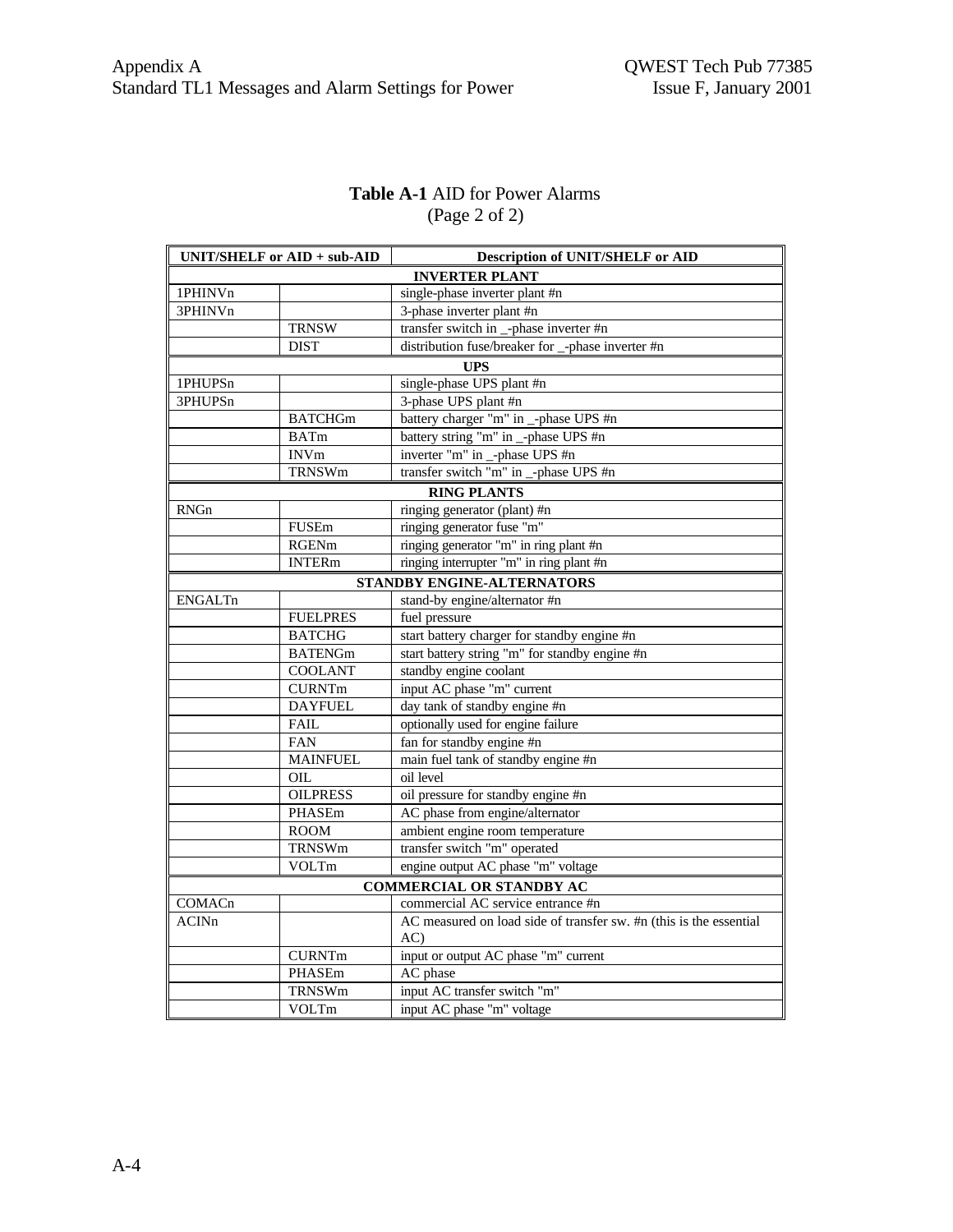# **Table A-2** Power Alarm Condition Types (Page 1 of 2)

| <b>CONDTYPE</b>       | CR, MJ,     | <b>Description of Condition Type</b>                                                             |
|-----------------------|-------------|--------------------------------------------------------------------------------------------------|
|                       | or MN       |                                                                                                  |
| ALARM_CUTOFF          | MΝ          | alarm cutoff — can also be indicated by adding " _ACO" to the end of any other<br>condition type |
| <b>BYPASS</b>         | MΝ          | inverter, or UPS bypass mode                                                                     |
| CAPACITY_EXCEEDED     | MΝ          | near or exceeding capacity of plant, rectifier, etc.                                             |
| COML_AC_FAIL          | MJ          | commercial AC failure                                                                            |
| CRANK_FAIL            | MJ          | engine has cranked too much and cannot start                                                     |
| <b>CRITICAL</b>       | <b>CR</b>   | a critical power alm. (e.g., very low voltage, temperature differential)                         |
| <b>CTLLR OK</b>       |             | internal message (used with a watchdog)                                                          |
|                       |             | high or low differential temperature between batteries and ambient — criticality                 |
| DIFFERENTIAL TEMP     | MJ/CR       | depends on threshold (see section of this document dealing with that issue)                      |
| <b>DISCONNECT</b>     | MJ/MN       | any disconnect operated (minor if there is redundancy)                                           |
| <b>ELAPSED</b>        | MN          | an alarm has timed out (elapsed)                                                                 |
| <b>EMERGENCY_STOP</b> | MJ          | standby engine emergency stop, or any other emergency stop                                       |
| EMG_STOP_BUTTON       | MJ          | emergency stop button has been operated                                                          |
|                       |             | any equipment or plant failure — minor for individual rectifiers, ringers, or converters,        |
| <b>FAIL</b>           | MN/MJ       | major for multiples of these, critical when all batteries in plant have died and there is no     |
|                       |             | AC power, major for everything else                                                              |
| <b>FAIL PARALLEL</b>  | MJ          | engine-alternators failed to parallel                                                            |
| <b>FAN</b>            | MJ          | rectifier, engine, or UPS fan fail alarm                                                         |
| <b>FUEL LEAK</b>      | MJ          | any fuel tank leak                                                                               |
| FUEL SYS_TRBL         | MJ          | alarm from fuel system monitor.                                                                  |
| FUSE/BRKR_OPERATE     | MJ/MN       | any fuse or breaker operation — generally major for main power board distribution                |
|                       |             | fuses unless otherwise specified                                                                 |
| <b>HIGH</b>           | MN/MJ       | any high fluid level or pressure                                                                 |
| HIGH_FREQUENCY        | MJ          | UPS or standby engine high frequency                                                             |
|                       |             | any high temperature (environment or equipment) — critical for some battery                      |
| HIGH_TEMPERATURE      | MJ          | temperatures (see threshold section of this document), and major for everything else             |
| HIGH_VOLTAGE          | MJ          | any high voltage, AC or DC — criticality depends on threshold (see section 9 of this             |
|                       |             | document) — assume major                                                                         |
| HIGH_VOLTAGE_HVSD     | MJ          | the rectifier(s) have shut down on high voltage                                                  |
| <b>IMBALANCE</b>      | MN          | Current is imbalanced between phases, battery strings, or rectifiers                             |
| <b>INPUT_FAIL</b>     | MJ          | any AC or DC input fail                                                                          |
| LOW                   | MJ          | any low fluid level or pressure                                                                  |
| LOW_TEMPERATURE       | MJ          | any low temperature, including engine block heater fail                                          |
| LOW_VOLTAGE           | MJ          | any low voltage (e.g., low float, or battery on discharge)                                       |
| LO_VOLT_DISCONNECT    | ${\cal CR}$ | plant, battery, or load disconnect on low voltage                                                |
| <b>MAJOR</b>          | MJ          | any generic major alarm from the power plant                                                     |
| MAJOR_CRITICAL        | MJ          | any power major or critical - used when not enough points                                        |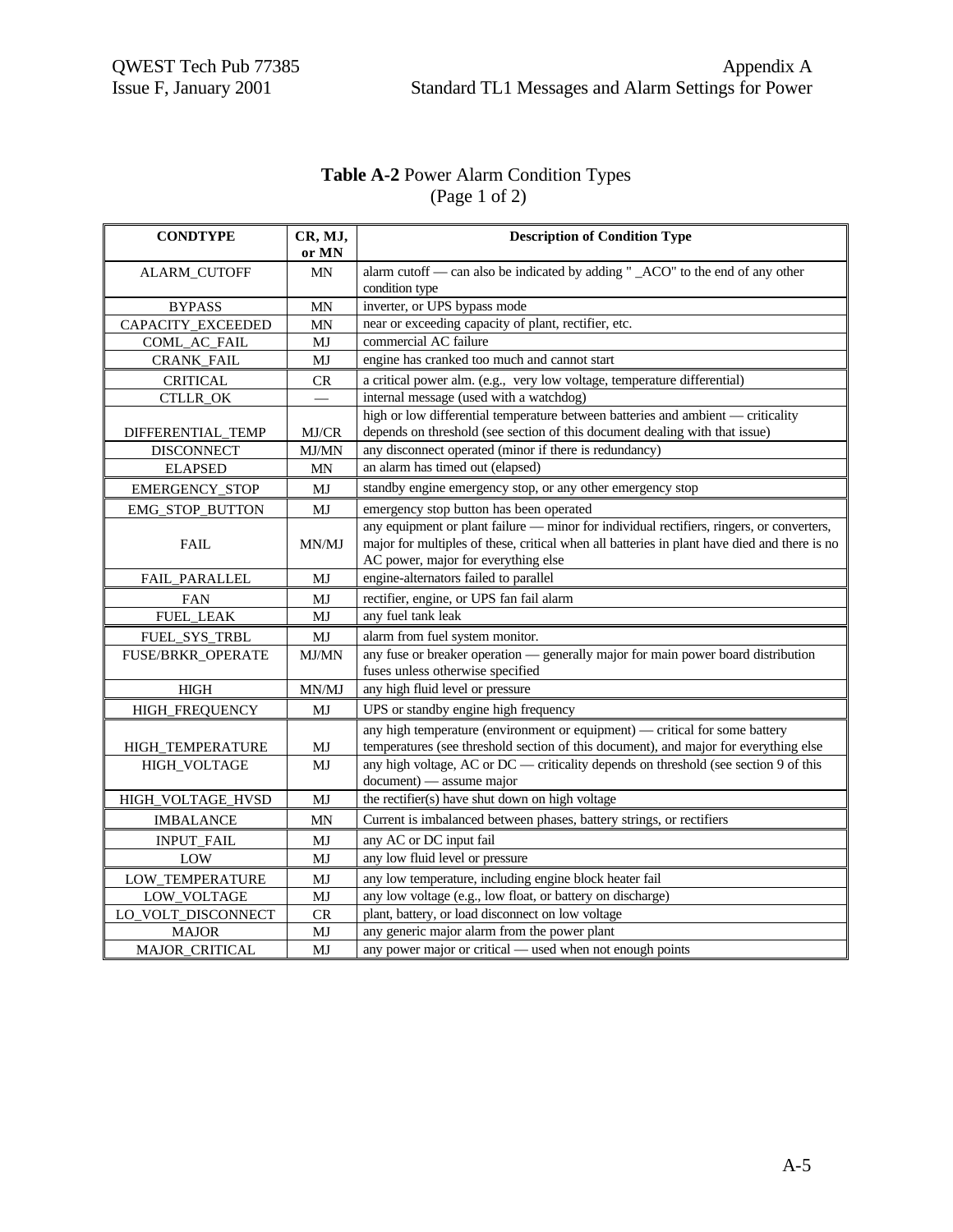# **Table A-2** Power Alarm Condition Types (Page 2 of 2)

| <b>CONDTYPE</b>                 | CR, MJ,<br>or MN | <b>Description of Condition Type</b>                                                                                                                                |
|---------------------------------|------------------|---------------------------------------------------------------------------------------------------------------------------------------------------------------------|
| MICROPROC_FAIL                  | <b>MN</b>        | the microprocessor in the PSMC or power plant has failed                                                                                                            |
| <b>MINOR</b>                    | <b>MN</b>        | any generic minor alarm from the power plant                                                                                                                        |
| MULTIPLE ALARMS                 | MJ               | used when PSMC has to upgade an alarm from minor to major                                                                                                           |
| <b>NORMAL</b>                   | $\text{MN}$      | any normal position (e.g., transfer switch)                                                                                                                         |
| OFF_(NORMAL)                    | MN               | equipment normally off                                                                                                                                              |
| OFF_NORMAL                      | MJ/MN            | equipment not in a "normal" functioning condition                                                                                                                   |
| <b>OPERATE</b>                  | MN/MJ            | a switch or other device has operated — criticality will depend on the alarm. If this is<br>simply a status alarm, it is a minor. It is a major for all other cases |
| OVERCURRENT                     | MJ               | excessive current on distribution, rectifiers, etc.                                                                                                                 |
| <b>OVERRIDE</b>                 | <b>MN</b>        | the override of any function                                                                                                                                        |
| <b>OVERSPEED</b>                | MJ               | engine overspeed                                                                                                                                                    |
| PROPER_OPERATION                | MN               | proper operation for any equipment                                                                                                                                  |
| <b>RECHARGE</b>                 | <b>MN</b>        | indicates batteries are recharging                                                                                                                                  |
| RELAY_OPERATE                   | <b>MN</b>        | any relay has operated                                                                                                                                              |
| <b>RESTART</b>                  | <b>MN</b>        | equipment has restarted                                                                                                                                             |
| <b>RESET</b>                    | <b>MN</b>        | any reset condition                                                                                                                                                 |
| <b>RESTORE</b>                  | <b>MN</b>        | any restored condition                                                                                                                                              |
| <b>REVERSE_POWER</b>            | MJ               | alternator output power is reversed                                                                                                                                 |
| <b>SEQUENCE</b>                 | <b>MN</b>        | rectifiers are sequencing back on line to avoid engine overload                                                                                                     |
| SHUNT_FAIL                      | <b>MN</b>        | shunt board/communications failure                                                                                                                                  |
| STBY_ENG_FAIL                   | MJ               | standby engine/alternator has failed                                                                                                                                |
| STBY_ENG_RUN                    | <b>MN</b>        | standby engine/alternator running                                                                                                                                   |
| SURGE_ARRESTOR                  | MJ               | commercial AC high voltage or spike protector problem                                                                                                               |
| <b>TIMER</b>                    | <b>MN</b>        | sequence, engine, etc., timer or other type of timer problem or timeout                                                                                             |
| <b>TRANSFER</b>                 | <b>MN</b>        | any transfer (ring, inverter, etc.)                                                                                                                                 |
| UNABLE_EQUALIZE                 | <b>MN</b>        | plant voltage controller unable to switch to equalize voltage                                                                                                       |
| UNABLE_FLOAT                    | MJ               | plant voltage controller unable to switch to float voltage                                                                                                          |
| VERY_LOW_VOLTAGE                | CR               | very low voltage - AC or DC                                                                                                                                         |
| VOLTAGE_OUT_OF_<br><b>LIMIT</b> | MJ               | use when alarming device can't distinguish high and low                                                                                                             |
| <b>WATCHDOG</b>                 | CR               | the PSMC is not working                                                                                                                                             |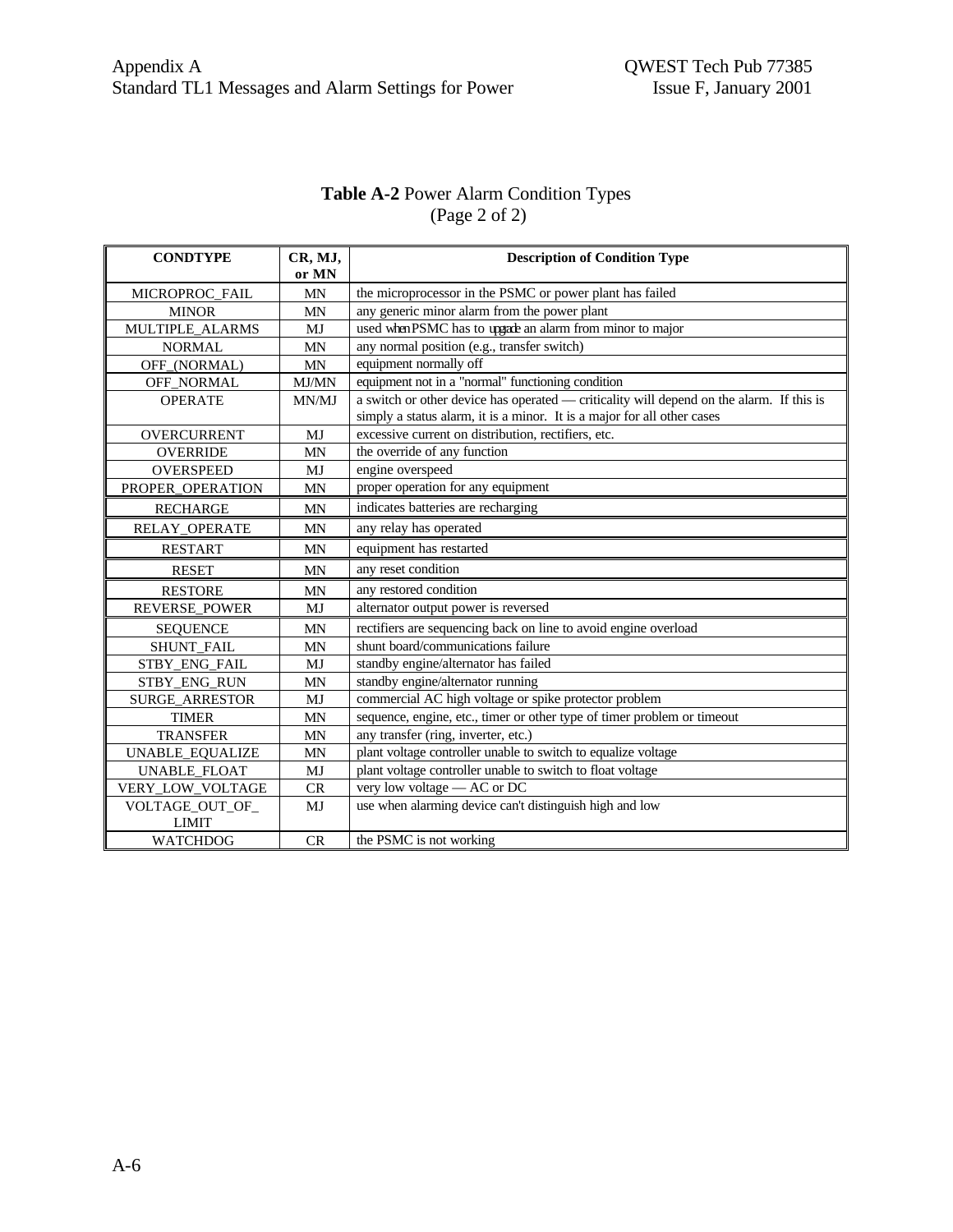## **A.3** "Reduced-Character" and Overhead Bitstream TL1 Condition Types

Some smaller battery monitors are not capable of holding all of the characters described in Table 2 above. Some fiber multiplexers, which carry power and environmental alarm messages on their X.25 overhead bitstream are sometimes limited to 10 characters for the TL1 condition type (often referred to in manufacturer or Telcordia (Bellcore) documentation as the ALMTYPE). This TL1 condition type for these messages must totally describe the event within the 10-character limit. Most muxes also have a miscellaneous minimum 40-character text field that can be seen by browsing the mux or sending a RTRV-ATTR-ENV or RTRV-ALM-ENV TL1 command. The following shortened messages may be used in place of the messages of Table A-2. If a message is not found here, that means the message of Table A-2 is short enough. . In some muxes, the ALMTYPE 10-character message is limited to the standard Telcordia (Bellcore)set, but the applicable power messages from the standard Telcordia (Bellcore)set are among the messages in the table below:

### **Table A-3** "Reduced-Character" and Overhead Bitstream TL1 Alarm Condition Types

| <b>CONDTYPE</b><br>(ALMTYPE) | CR, MJ, or<br><b>MN</b><br><b>NTFCNCODE</b> | <b>Description of Condition Type</b><br>(some of this may be used in the 40-character ALMMSG field) |
|------------------------------|---------------------------------------------|-----------------------------------------------------------------------------------------------------|
| <b>AIRCOND</b>               | MJ                                          | air-conditioning system failure                                                                     |
| <b>BATMIDVOLT</b>            | MN/MJ                                       | battery string midpoint voltage imbalance (see Table A-5)                                           |
| <b>BATT-DISC</b>             | MJ                                          | battery disconnect brkr manually or automatically operated                                          |
| <b>BATTTEMP</b>              | MJ                                          | high battery temperature                                                                            |
| <b>COMLACFAIL</b>            | MJ                                          | commercial AC power failure                                                                         |
| <b>POWER</b>                 |                                             |                                                                                                     |
| <b>DIFFTEMP</b>              | <b>CR</b>                                   | high differential temperature between batteries and ambient                                         |
| <b>DIST-FUSE</b>             | MJ                                          | power distribution fuse or breaker fail or operation                                                |
| <b>FUSE</b>                  |                                             | any fuse operation - distribution, rectifier, miscellaneous, etc.                                   |
| <b>CKT-BRKR</b>              | MJ                                          | any breaker operated                                                                                |
| <b>HI-LOVOLT</b>             | MJ                                          | high or low DC plant voltage                                                                        |
| <b>HIVOLTAGE</b>             | MJ                                          | high DC plant voltage                                                                               |
| <b>RECTHI</b>                |                                             |                                                                                                     |
| <b>BATDSCHRG</b>             |                                             |                                                                                                     |
| <b>LOVOLTAGE</b>             | MJ                                          | low battery voltage – battery on discharge                                                          |
| <b>LWBATVG</b>               |                                             |                                                                                                     |
| <b>LVD-DISC</b>              | <b>CR</b>                                   | low voltage disconnect switch operated                                                              |
| <b>LVD-FAIL</b>              | CR                                          | low voltage disconnect device has failed                                                            |
| <b>PWR-48</b>                | MN/MJ/CR                                    | any power alarm or combination (may append criticality)                                             |
| N48B1MJ                      | MJ                                          | any power major alarm combined on this point                                                        |
| N48B1MJCR                    | MJ                                          | power major or critical – used when not enough points                                               |
| N48B1MN                      | MΝ                                          | any power minor alarm combined on this point                                                        |
| N48B1CR                      | <b>CR</b>                                   | any power critical alarm combined on this point                                                     |

(Page 1 of 2)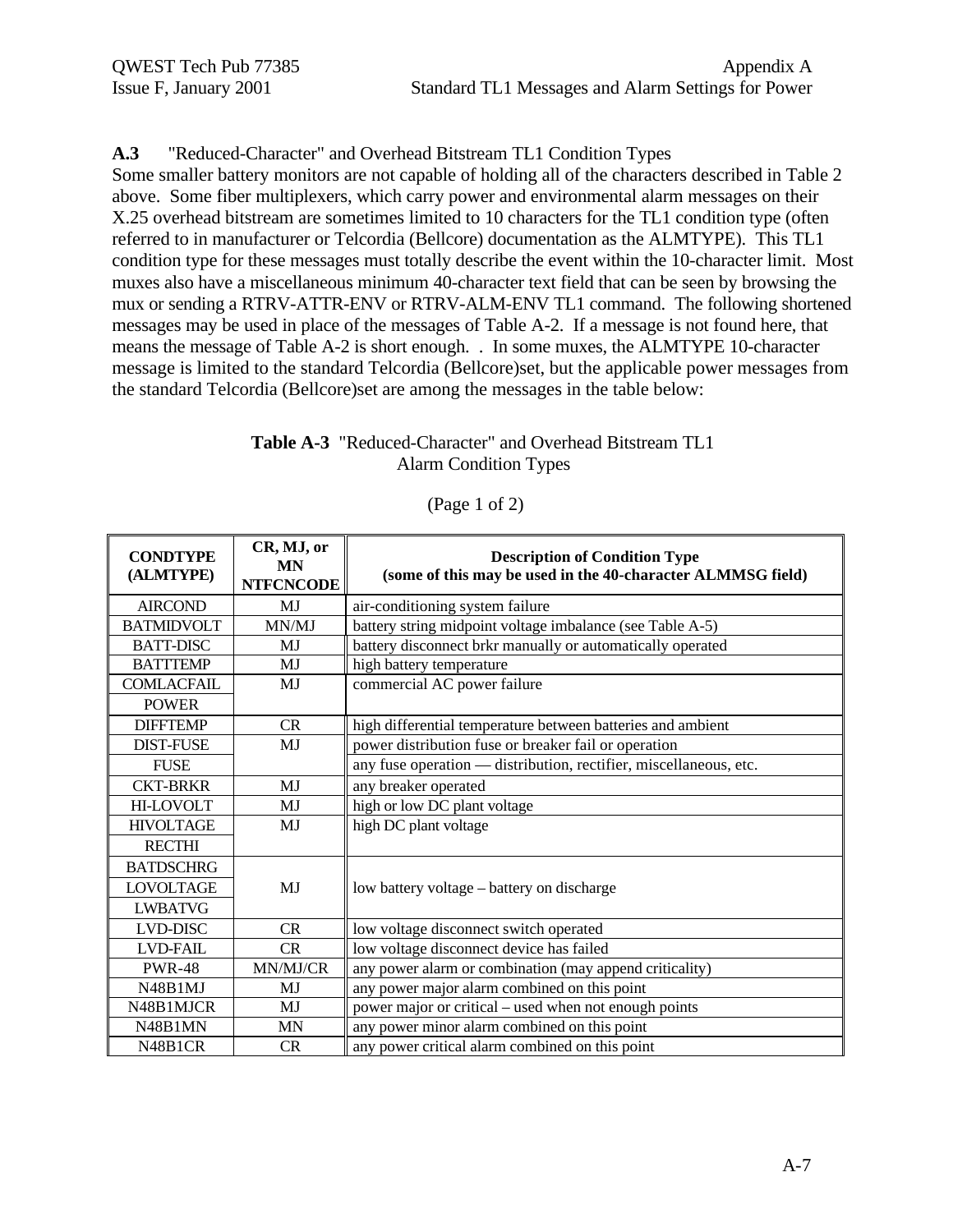### **Table A-3** "Reduced-Character" and Overhead Bitstream TL1 Alarm Condition Types (Page 2 of 2)

| <b>CONDTYPE</b><br>(ALMTYPE) | CR, MJ, or<br>MN<br><b>NTFCNCODE</b> | <b>Description of Condition Type</b><br>(some of this may be used in the 40-character ALMMSG field) |
|------------------------------|--------------------------------------|-----------------------------------------------------------------------------------------------------|
| <b>OVERCURNT</b>             | MN                                   | plant load exceeds 80-100% of n-1 rectifier capacity                                                |
| <b>RECTCAP</b>               |                                      |                                                                                                     |
| <b>RECT</b>                  |                                      |                                                                                                     |
| <b>RECTFAIL</b>              | MN/MJ                                | DC plant rectifier failure                                                                          |
| <b>RECTLO</b>                |                                      |                                                                                                     |
| <b>RINGFUSE</b>              | MJ                                   | ringing distribution fuse operated                                                                  |
| <b>RINGMN</b>                | <b>MN</b>                            | ringing plant generic minor (e.g., one ring generator failed, etc.)                                 |
| <b>RINGMJ</b>                | MJ                                   | ringing plant generic major (e.g., both ringers failed, etc.)                                       |
| <b>WATCHDOG</b>              | МJ                                   | battery monitor or power monitor failure                                                            |
| <b>VHILOVOLT</b>             | <b>CR</b>                            | very high or very low voltage                                                                       |

# **A.4 TL1 Query Messages for Power**

If there is a dedicated X.25 circuit to a monitor or a mux equipped for X.25/TL1 communication, the monitor (or mux) may receive messages, as well as send the AIDs and condition types defined earlier. The messages that these machines may receive (along with a couple of "report out" messages) are defined below. Each machine, depending on the manufacturer, will not accept all of the messages listed below, only the ones that have been programmed into that machine's hardware and software. The message shown below is not the complete message; most messages include the AID and other commands defining what the user is looking for. See the Telcordia (Bellcore) GRs-811 and 833 and associated documents (or the manuals for the monitor) for the correct and complete formats.

| <b>MESSAGE</b>         | <b>EXPLANATION</b>                                                |
|------------------------|-------------------------------------------------------------------|
| <b>ACT-USER</b>        | a logon (not required if software configured correctly)           |
| ALW-MSG-ALL            | not necessary if the software doesn't restrict messages           |
| ALW-MSG-EQPT           | allow an individual alarm message to be sent                      |
| <b>CANC-USER</b>       | a logoff if ACT-USER was used                                     |
| <b>DLT-SECU-USER</b>   | remove a TL1 user                                                 |
| <b>ED-DAT</b>          | edit date and/or time                                             |
| <b>ED-SECU-USER</b>    | modify a TL1 user's privileges, passwords, etc.                   |
| <b>ENTER-SECU-USER</b> | add a TL1 user                                                    |
| <b>INH-MSG-EQPT</b>    | prevent an alarm message from being sent                          |
| <b>INIT-REG-EQPT</b>   | initialize register: turn statistics on/off, erase highs and lows |
| <b>INIT-SYS</b>        | reboots the system                                                |
| <b>MEAS-CUR</b>        | measure current                                                   |

| <b>Table A-4 TL1 Query Messages for Power</b> |  |
|-----------------------------------------------|--|
| (Page 1 of 2)                                 |  |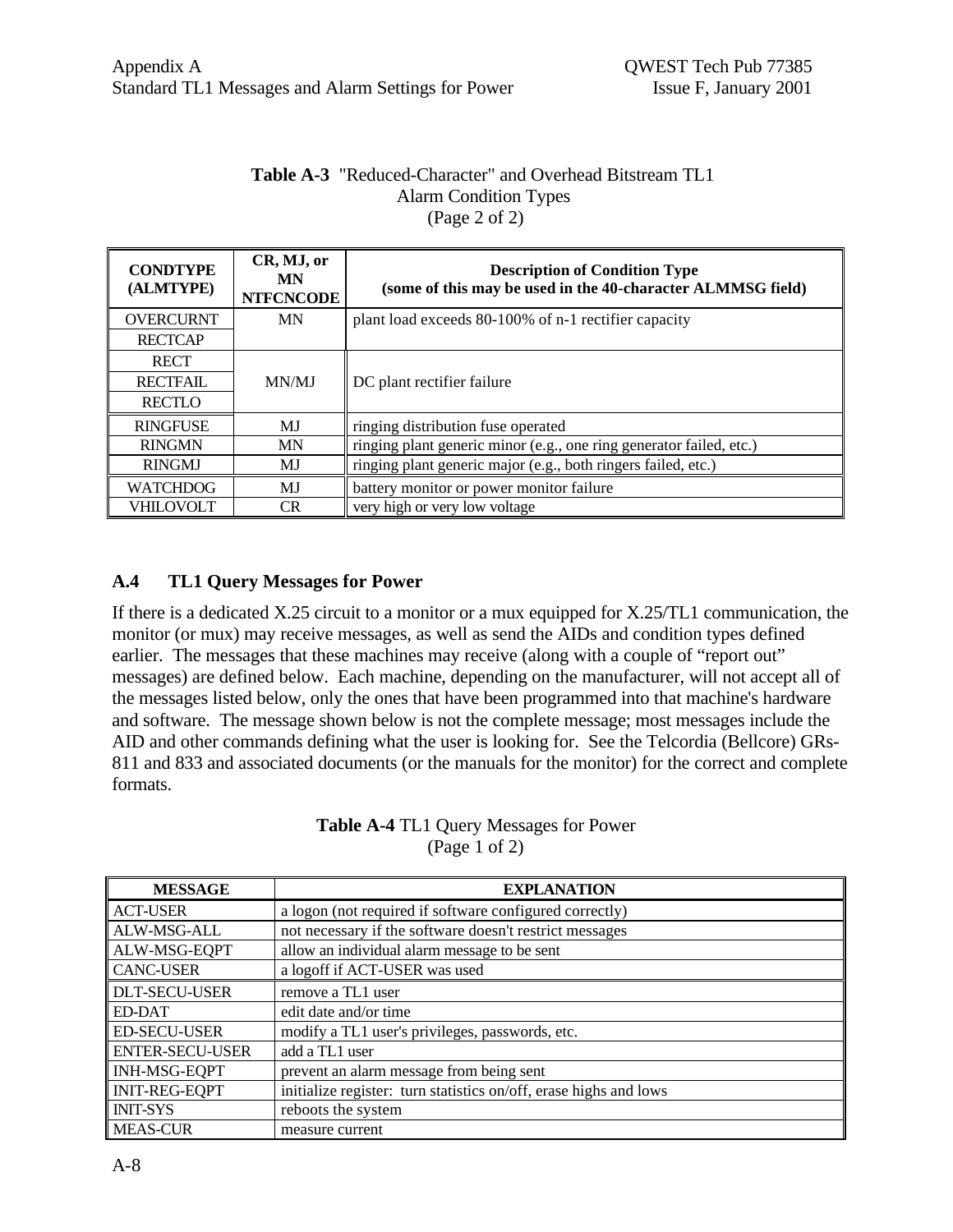| <b>Table A-4 TL1 Query Messages for Power</b> |
|-----------------------------------------------|
| $({\rm Page}\ 2\ of\ 2)$                      |

| <b>MESSAGE</b>        | <b>EXPLANATION</b>                                                                 |
|-----------------------|------------------------------------------------------------------------------------|
| <b>MEAS-VG</b>        | measure voltage                                                                    |
| OPR-ACO-ALL           | masks or removes all alarms                                                        |
| OPR-ACO-EQPT          | operate alarm cutoff for individual alarm                                          |
| OPR-EXT-CONT          | operates a control relay (e.g., shutdown rectifier)                                |
| REPT^ALM^ENV          | cause an environmental alarm and verify output                                     |
| REPT^ALM^EQPT         | cause a power alarm and verify output                                              |
| <b>RLS-EXT-CONT</b>   | releases the operated control relay (e.g., turn rectifier back on)                 |
| RTRV-ALM-ALL          | retrieves all alarms                                                               |
| <b>RTRV-ALM-ENV</b>   | retrieve alarm information from "environmental" alarmsinfo for a specific overhead |
|                       | bitstream housekeeping alarm                                                       |
| RTRV-ALM-EQPT         | retrieve a specific alarm or all active alarms, depending on the PSMC              |
| RTRV-ATTR             | retrieve alarm security (major, minor, etc.)                                       |
| RTRV-ATTR-ENV         | Retrieve information for overhead bitstream alarm points                           |
| RTRV-ATTR-EQPT        | retrieve alarm security (major, minor, etc.) for a specific alarm                  |
| RTRV-EQPT             | retrieves the settings for a specific AID (channel)                                |
| RTRV-EXT-CONT         | retrieve the state of an external control relay or contact                         |
| <b>RTRV-HDR</b>       | retrieves header info on site and monitor                                          |
| <b>RTRV-MMREPT</b>    | reports analog readings for a particular AID                                       |
| RTRV-PM-ALL           | retrieves readings, histories, and statistics for all channels                     |
| RTRV-PM-EQPT          | retrieve current readings, statistics, or highs and lows                           |
| <b>RTRV-SECU-USER</b> | retrieve a list of authorized TL1 users                                            |
| RTRV-TH-EQPT          | retrieve alarm thresholds for a specific alarm                                     |
| SET-ACO-EQPT          | set up the alarm cutoff mode                                                       |
| <b>SET-ATTR-ENV</b>   | Change the classification and messages of an overhead alarm                        |
| SET-ATTR-EQPT         | change the classification (major, minor, etc.) of an alarm                         |
| <b>SET-SID</b>        | set the office name or name of the alarm device                                    |
| SET-TH-EQPT           | set the thresholds for a specific alarm                                            |

## **A.5 Analog Power Alarm Set Points (Thresholds)**

Analog points are derived from reading actual voltage or current levels within the system and delivering alarms based on the analog levels or combinations of various analog levels and binary switch positions.

Analog points are based on temperature, voltage, current, or a combination of analog and binary information. The following tables describe the values that should be associated with the various analog levels.

In many cases, both minor and major alarm thresholds are listed for each type of alarm. In these cases, typically only the major alarm is required, and the minor alarm is optional if the monitor type allows it, and/or there are enough spare points.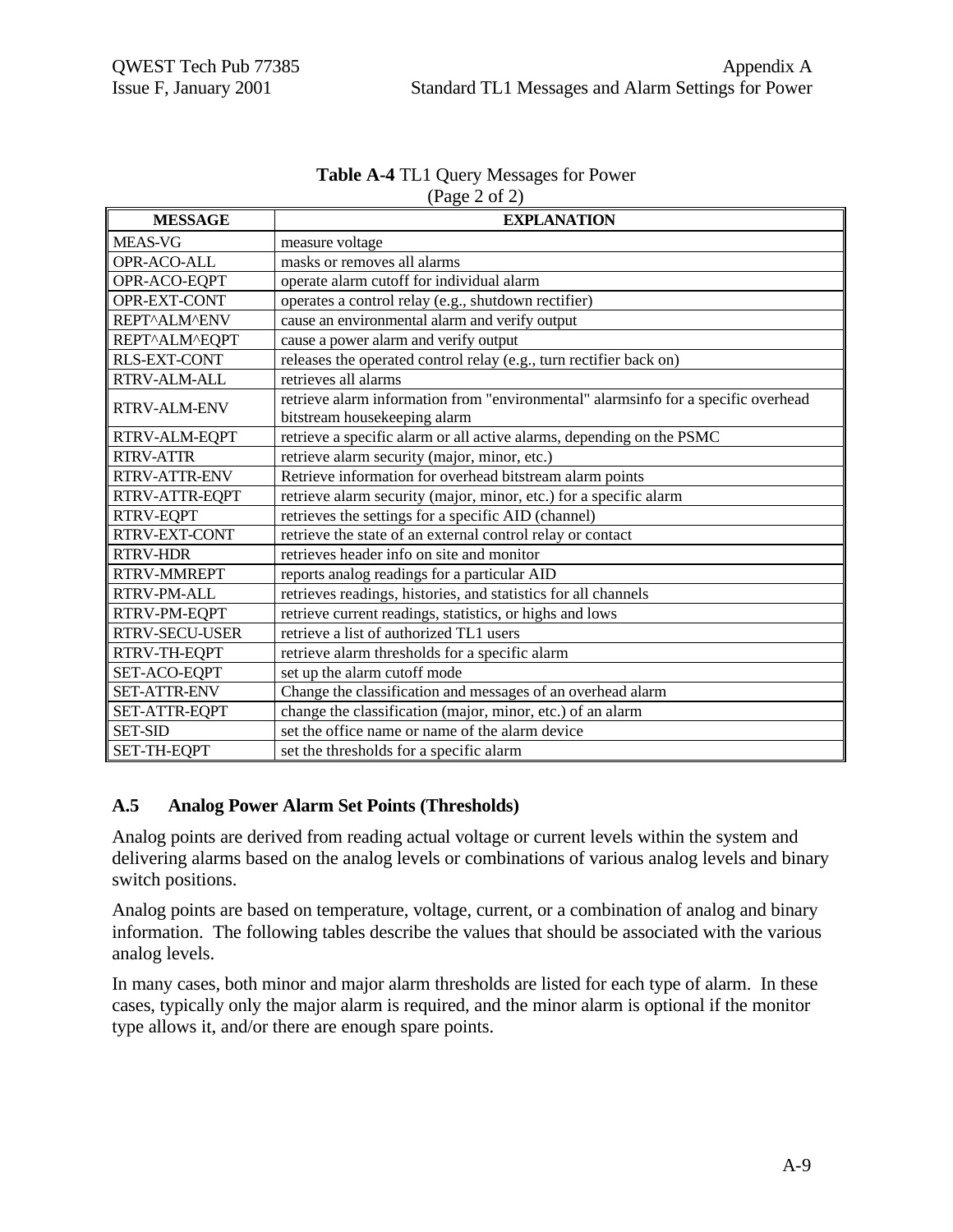## **Table A-5** Alarm Thresholds on Analog Points Part 1A: DC Voltage for Flooded (Vented) Batteries

The values in Parts 1A through 1C of Table A-5 are based on single cell voltages and 24 cell (-48 V) battery strings unless otherwise specified. For other strings (e.g.,  $\pm 130$  V, or  $\pm 24$  V), simply multiply the single cell numbers by the number of cells to obtain the correct string thresholds.

This document (and others) reflects a transition from a traditional float voltage of -2.17 to -2.20 volts per flooded cell (as recommended by flooded battery manufacturers) in order to provide more reliable batteries. The further stipulation is that all new -48 V battery plants have 24 batteries per string, providing a float voltage of -52.8 V for flooded strings. Sites that won't function with a float voltage of -2.20 V/cell (some older plants cannot easily have the float voltage raised to -52.8 V due to HVSD settings, etc.); or that have lead antimony batteries; must be configured at the traditional -2.17 V/cell. For lead-calcium batteries that can't be raised due to alarm or HVSD settings, perhaps the float can be raised part of the way (for example, -52.5). This is better for these batteries than the traditional -52.08.

| AID or<br>SUB-<br><b>AID</b> | <b>CONDTYPE</b>                                  | MJ, MN<br>or CR              | <b>NOTES</b>                                                                             | <b>LOWER</b>        | <b>THRESHOLDS</b><br><b>UPPER</b>                                               |
|------------------------------|--------------------------------------------------|------------------------------|------------------------------------------------------------------------------------------|---------------------|---------------------------------------------------------------------------------|
| <b>BATmPC</b>                | LOW VOLTAGE<br>or<br>HIGH_VOLTAGE                | <b>MINOR</b>                 | CELL float VOLTAGE normally<br>$-2.20$ V/cell<br>(-2.17 V/cell under certain conditions) |                     | $\pm 0.05$ V/cell ( $\pm 0.03$ )<br>from the nominal float<br>of the pilot cell |
|                              | or<br>VOLTAGE_OUT_<br>OF LIMIT                   | <b>MAJOR</b>                 | (if only one alarm possible, Major is preferred to<br>Minor)                             |                     | $\pm 0.07$ V/cell ( $\pm 0.04$ )<br>from the nominal float<br>of the pilot cell |
|                              | LOW VOLTAGE or<br>HIGH VOLTAGE<br>or VOLTAGE OUT | <b>MAJOR</b>                 | plant float VOLTAGE -52.80 V<br>plant floatVOLTAGE -52.08 V                              | $-50.1$<br>$-50.1$  | $-53.8$<br>$-53.1$                                                              |
| N48B1                        | OF LIMIT<br>or VERY_LOW_<br><b>VOLTAGE</b>       | CRIT.                        |                                                                                          | $-46.5$             | $-54.5$                                                                         |
|                              | HIGH VOLTAGE<br><b>HVSD</b>                      | CRIT.                        |                                                                                          |                     | $-56.0$                                                                         |
| <b>LVD</b>                   | <b>DISCONNECT</b>                                | CRIT.                        | at the plant<br>at the equipment (per mfg; or)                                           | $-43.25$<br>$-42.0$ |                                                                                 |
| <b>BATmM</b>                 | LOW VOLTAGE<br>or<br>HIGH_VOLTAGE                | <b>MINOR</b>                 | (midpoint voltage should be near $-26.4$ or $-26.04$ )<br>V)                             | $-25.6$<br>$-25.3$  | $-27.2$<br>$-26.8$                                                              |
|                              | <b>or</b><br>VOLTAGE_OUT_<br>OF LIMIT            | <b>MAJOR</b>                 |                                                                                          | $-24.8$<br>$-24.5$  | $-28$<br>$-27.7$                                                                |
| <b>BATmH</b>                 | VOLTAGE_OUT_<br>OF LIMIT                         | <b>MINOR</b><br><b>MAJOR</b> | differential voltage when comparing<br>the two halves of a battery string                |                     | 0.8<br>1.6                                                                      |

These points can be set at the PSMC, the conventional DC Plant Controller, and/or the Rectifiers, depending on the manufacturer and model. When the set points can be set in multiple places, the PSMC takes first priority (uses the levels given above), the Plant Controller second priority, and the Rectifiers final priority. In these cases, each successive priority level should be set approximately 0.5 V above or below (depending on whether it is a high or low voltage threshold, respectively) the previous value. For example, if I set the PSMC Low Voltage at –50.1 V, I can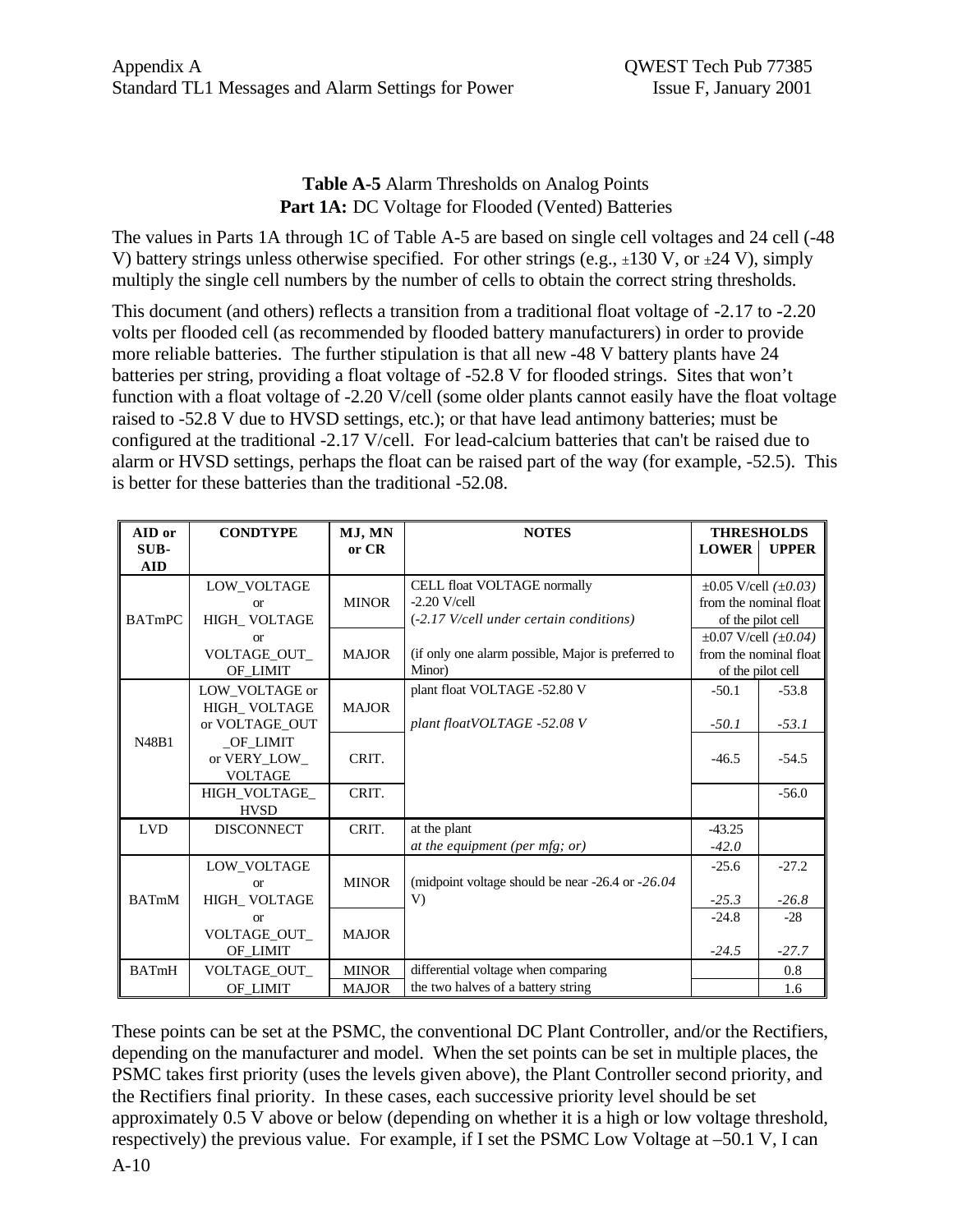set the DC Plant Controller Low Voltage at –49.6 V, and the Rectifier Low Voltage at –49.1 V. The exception to this rule is for HVSD. In the case of HVSD, the rectifier should have the lowest voltage setting  $(-56 \text{ V}, \text{ as shown above})$ , and the controller should be set at  $-56.5 \text{ V}$ . This is to allow only individual rectifiers to be shut down if only one goes into high voltage, rather than shutting them all down with the Plant Controller. Generally, PSMCs (unless an integral part of the Plant Controller) are not wired for control features (per Technical Publication 77385, Section 7), so HVSD would not be set on them (or if it is set, it would be the last level of defense — e.g., at – 57 V).

It is generally not necessary to dual wire the same alarm (although backup major and minor alarms through a separate reporting device are encouraged). For example, if each rectifier fail is directly wired to the PSMC, the rectifier minor from the plant controller is probably not necessary.

Very Low Voltage alarms (the "critical" low voltage described above) are discouraged due to the confusion they introduce to those who monitor alarms when they are incorrectly set (those who monitor alarms at Qwest have the importance of the regular low voltage alarm impressed upon them). However, if a very low voltage alarm is wired out or set to report an alarm, its threshold should be set at the –46.5 V level shown above.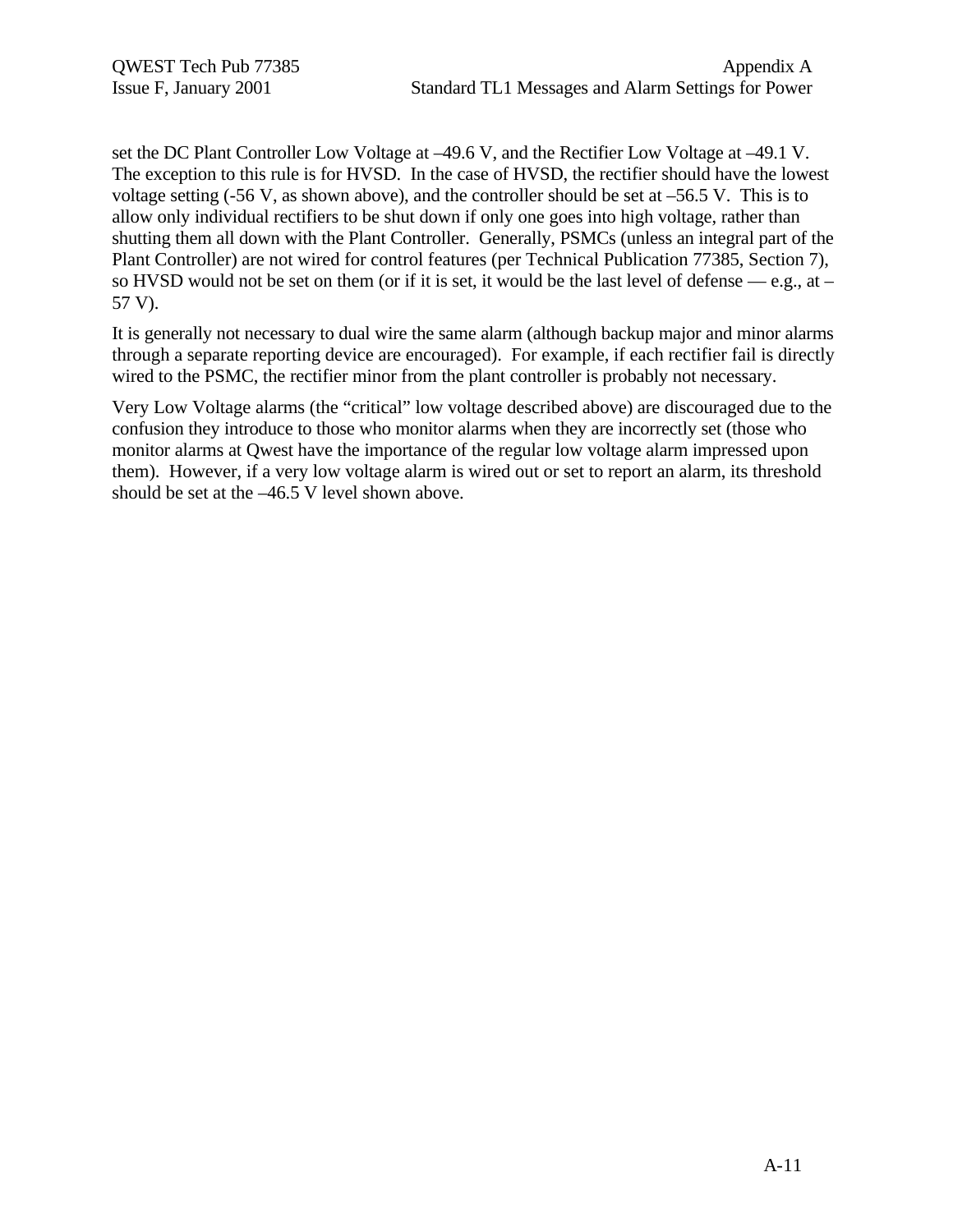| AID or            | <b>CONDTYPE</b>     | MJ, MN       | <b>NOTES</b>                                                 | <b>THRESHOLDS</b>                                |                                                      |
|-------------------|---------------------|--------------|--------------------------------------------------------------|--------------------------------------------------|------------------------------------------------------|
| <b>SUB-AID</b>    |                     | or CR        |                                                              | <b>LOWER</b>                                     | <b>UPPER</b>                                         |
|                   |                     |              |                                                              | $\pm 0.04$ V/2 V cell                            |                                                      |
|                   | LOW VOLTAGE         |              |                                                              | $(\pm 0.06 \text{ V}/4 \text{ V} \text{ batt.})$ |                                                      |
| <b>BATmPC</b>     |                     |              | normal CELL float VOLTAGE                                    | $\pm 0.08$ V/6 V batt or                         |                                                      |
|                   | <b>or</b>           | <b>MINOR</b> | $-2.25$ to $-2.27$ V/cell at 77 degrees F                    |                                                  | $\pm 0.15$ V/12 V battery)                           |
| <b>or</b>         |                     |              |                                                              |                                                  | from the nominal float                               |
|                   | HIGH_VOLTAGE        |              |                                                              | of the pilot                                     |                                                      |
| <b>BATmQn</b>     | <sub>or</sub>       |              |                                                              |                                                  | $+0.07$ V/2 V cell                                   |
| (quarter voltages |                     |              |                                                              |                                                  | $(\pm 0.10 \text{ V}/4 \text{ V} \text{ batt.})$     |
| for $12V$         | VOLTAGE_OUT_OF      | <b>MAJOR</b> | (if only one alarm possible, Major is preferred to<br>Minor) | $\pm 0.15$ V/6 V batt or                         |                                                      |
| batteries only)   | LIMIT               |              |                                                              |                                                  | $\pm 0.25$ V/12 V battery)<br>from the nominal float |
|                   |                     |              |                                                              |                                                  | of the pilot                                         |
|                   | LOW VOLTAGE or      |              |                                                              | $-51.5$                                          | $-56.5$                                              |
|                   | <b>HIGH VOLTAGE</b> | <b>MAJOR</b> |                                                              | $-49.4$                                          | $-54.5$                                              |
|                   | or VOLTAGE OUT      |              | plant float VOLTAGE -54.4 V                                  | $-46.5$                                          | $-57.0$                                              |
| N48B1             | OF LIMIT            | CRIT.        | plant float -52.2 V (23 cell string)                         | $-46.5$                                          | $-55.0$                                              |
|                   | HIGH VOLTAGE        | CRIT.        |                                                              |                                                  | $-57.5$                                              |
|                   | <b>HVSD</b>         |              |                                                              |                                                  | $-56.0$                                              |
| <b>LVD</b>        | <b>DISCONNECT</b>   | CRIT.        | at the plant                                                 | $-43.25$                                         |                                                      |
|                   |                     |              | at the equipment (per mfg; or)                               | $-42.0$                                          |                                                      |
|                   | LOW VOLTAGE or      | <b>MINOR</b> |                                                              | $-26.2$                                          | $-28.2$                                              |
| <b>BATmM</b>      | <b>HIGH VOLTAGE</b> |              | midpoint measured between cells 12                           |                                                  |                                                      |
|                   | or VOLTAGE OUT      | <b>MAJOR</b> | & 13 on a 23 cell string                                     | $-25.6$                                          | $-28.8$                                              |
|                   | OF LIMIT            |              |                                                              |                                                  |                                                      |
| <b>BATmH</b>      | VOLTAGE_OUT_        | <b>MINOR</b> | differential voltage when comparing                          |                                                  | 1.0                                                  |
|                   | OF LIMIT            | <b>MAJOR</b> | the two halves of a battery string                           |                                                  | 1.6                                                  |

### **Table A-5** Alarm Thresholds on Analog Points Part 1B: DC Voltage for VRLA Batteries

VRLA Batteries less than a year old are still forming and equalizing in voltage, so in that timeframe, they may be out of the pilot cell limits listed above (may need to set them wider initially).

Most of these voltages are based on a premise of a float voltage of -2.27 volts per cell for the VRLA batteries, and that a 48 volt battery string is equipped with 24 batteries (a float voltage of - 54.4 volts). *Some VRLA strings are equipped with 23 cells because of a misassumption that some older equipment could not handle the -54.4 float voltage (this fact is reflected above).*

When Temperature Compensation is used, the pilot cell low voltage alarm should be set at -2.15 volts per cell for typical VRLA batteries (multiply this value by the number of cells to get the proper value for 4, 6, and 12 volt batteries). Similar settings may be needed for pilot cell high voltage alarms when temperature compensation at low temperatures raises the voltage.

Low voltage disconnects are generally discouraged (because they are usually designed to protect the batteries, but fail when they're not supposed to, jeopardizing the critical loads); unless required by the manufacturer of the served equipment. If used, they should generally be in series with only the batteries; and not directly in series with the load (unless required by an equipment manufacturer).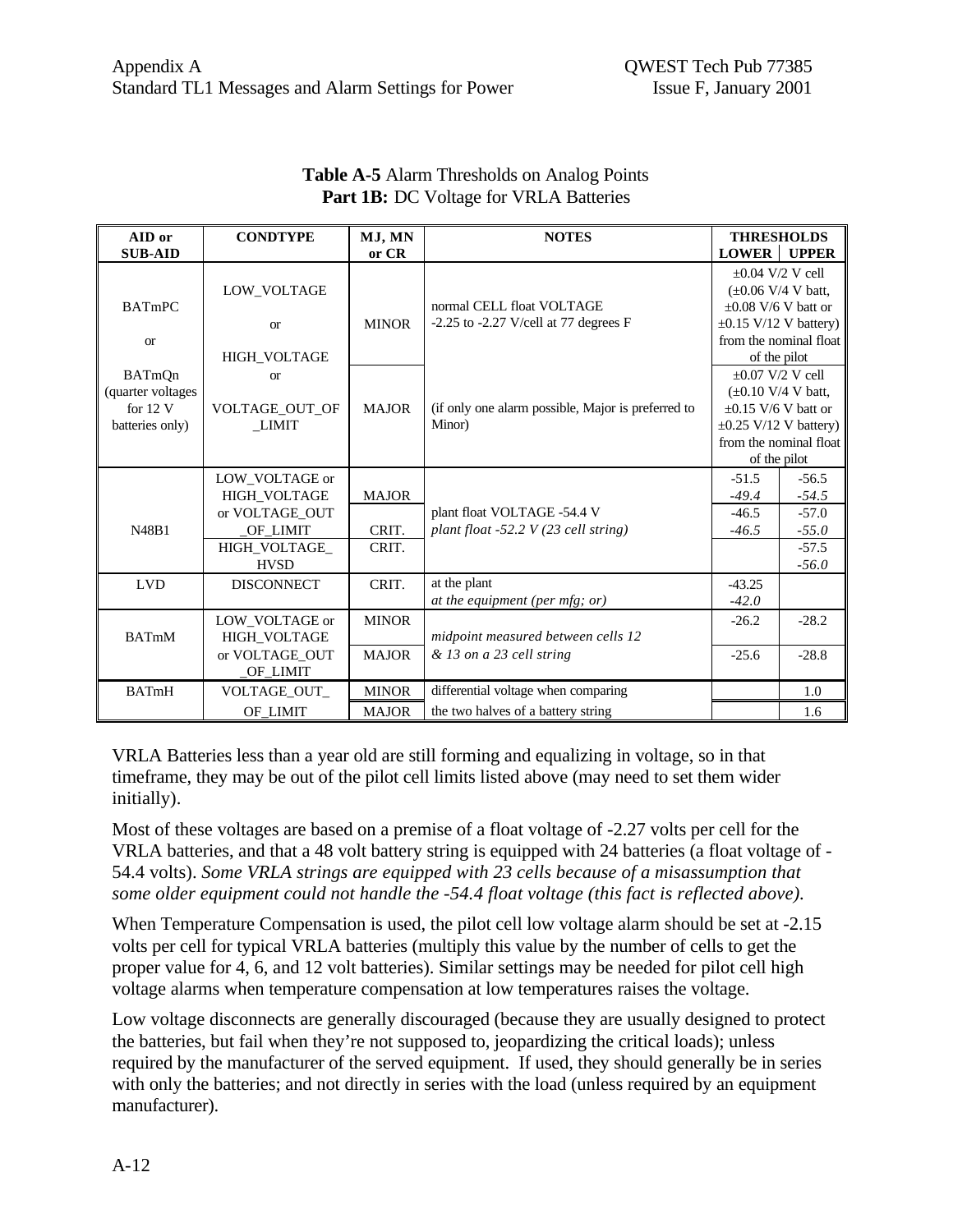|                               |                                       |              | $\mathbf{r}$                                                              |                                                         |                                       |
|-------------------------------|---------------------------------------|--------------|---------------------------------------------------------------------------|---------------------------------------------------------|---------------------------------------|
| AID or                        | <b>CONDTYPE</b>                       | <b>ALARM</b> | <b>NOTES</b>                                                              | <b>THRESHOLDS</b>                                       |                                       |
| <b>SUB-AID</b>                |                                       |              |                                                                           | <b>LOWER</b> UPPER                                      |                                       |
| BATmOn                        | LOW VOLTAGE or<br><b>HIGH VOLTAGE</b> | <b>MAJOR</b> | CELL float VOLTAGE normally near -2.33<br>V/cell $(-14.0 V/12 V$ battery) | $-13.0$                                                 | $-15.2$                               |
| N48B1                         | LOW VOLTAGE or<br><b>HIGH VOLTAGE</b> | <b>MAJOR</b> |                                                                           | $-52.5$                                                 | $-59.5$                               |
|                               | or VOLTAGE OUT OF<br>LIMIT            | CRIT.        | plant "float" VOLTAGE varies around                                       | $-46.5$                                                 | $-60.5$                               |
| <b>BATmM</b><br><sub>or</sub> | LOW VOLTAGE or<br>HIGH_VOLTAGE        | <b>MINOR</b> | $-56.0V$                                                                  | $\pm 0.8$ V from $\frac{1}{2}$ of the<br>string voltage |                                       |
| <b>BATmH</b>                  | or VOLTAGE OUT OF<br>LIMIT            | <b>MAJOR</b> |                                                                           | string voltage                                          | $\pm 1.6$ V from $\frac{1}{2}$ of the |

**Table A-5** Alarm Thresholds on Analog Points **Part 1C:** DC VOLTAGE for "Constant Current" Applications of VRLA BATTERIES

Gates/Hawker 6-packs have a higher specific gravity, and therefore, a higher float voltage than the levels reflected below. Some plants designed for use with these batteries are not capable of being voltage adjusted manually (e.g. AT&T/Lucent 3A, 3B, 3C), but the chargers will fluctuate the voltage greatly. "Float" voltages as low as -52.5, and as high as -59.5 are not abnormal, depending on the state of charge of the battery, in order to maintain a constant current to the battery. In these cases thresholds should be set at the levels above. Because of the variation in battery float voltage, it may be wiser to alarm rectifier (as opposed to battery charger) voltages in these plants (either at the levels of Parts 1A or 1B, or at those recommended by the manufacturer — since the rectifiers don't float the batteries, float voltage is not as critical), and alarm the battery charger currents per Part 4 of this table or the manufacturer's recommendations.

## Alarm Thresholds on Analog Points Part 1D: DC Voltage Set Points for Converter Plants and Engine Start Batteries

#### AID: P130Cn, N130Cn, N48Cn, P48Cn, N24Cn, P24Cn,ENGALTn, etc.

| AID or<br><b>SUB-AID</b> | <b>CONDTYPE</b>                                              | <b>ALARM</b> | <b>NOTES</b>                                                                                                         | <b>THRESHOLDS</b><br><b>LOWER UPPER</b>     |
|--------------------------|--------------------------------------------------------------|--------------|----------------------------------------------------------------------------------------------------------------------|---------------------------------------------|
|                          | LOW VOLTAGE or<br>HIGH VOLTAGE or<br>VOLTAGE OUT OF<br>LIMIT | <b>MAJOR</b> | Plant output of a converter plant should be set as<br>near as possible to the nominal plant voltage (e.g.,<br>130 V) | $\pm 2$ V from the nominal<br>plant voltage |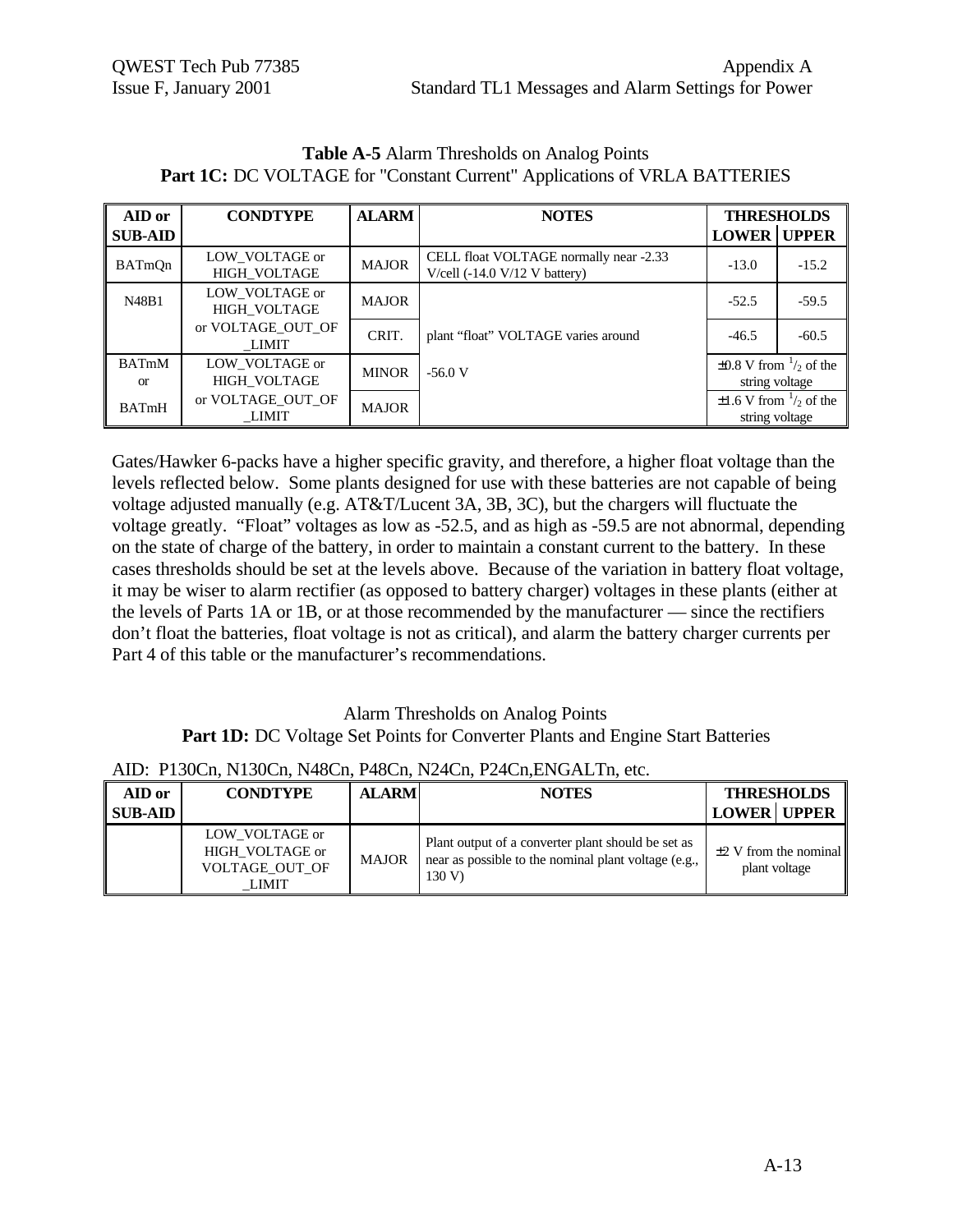## **Table A-5** Alarm Thresholds on Analog Points Part 2: Temperature Compensation and Current Limiting

To prevent thermal runaway in VRLA batteries, the charge current flowing to the batteries can be limited by automatically lowering the float voltage as the battery temperature rises (this is temperature compensation). The recommended settings for temperature compensation devices are shown below (not all devices have each of these settings, so try to match those that apply to the particular device). An attempt should be made to get as close as possible to these settings, but not all devices will be able to match these settings. Voltage should not be lowered below open circuit to avoid severe loss of battery life.

| Optimum float voltage at $77^{\circ}$ F                        | $-54.4 \text{ V}$ ( $-52.2$ for 23-cell string)                                 |
|----------------------------------------------------------------|---------------------------------------------------------------------------------|
| Lowest voltage where compensation should stop                  | $-52.0 \text{ V}$ (-49.9 for 23-cell string)                                    |
| Highest voltage where compensation should stop                 | $-56.0V$                                                                        |
| Temperature at which compensation to lower the float should    | $77^{\circ}$ - 86° F (25° - 30°C)                                               |
| start                                                          | allowable to automatically raise float from<br>$77^{\circ}$ - 40° F (25° - 5°C) |
| Maximum temperature at which compensation should end (to       |                                                                                 |
| avoid taking the batteries below open-circuit voltage — also   | $135^{\circ}F(57^{\circ}C)$                                                     |
| reference the end voltage above), or maximum Step              |                                                                                 |
| <b>Compensation Temperature</b>                                |                                                                                 |
| Final Step Temperature (temperature at which voltage should be | $160^{\circ}F(71^{\circ}C)$                                                     |
| stepped 1-2 V below open circuit [-50 V])                      |                                                                                 |
| <b>Maximum Battery Disconnect Temperature</b>                  | $175^{\circ}F(80^{\circ}C)$                                                     |
| slope of compensation                                          | $-4.0$ mV/cell/ $\rm ^{\circ}C$ rise                                            |

Not all compensation is slope compensation. An attempt should still be made to match the parameters shown above (except for the slope parameter) when step compensation is used.

Many existing rectifiers used with VRLA batteries in OSP locations have voltage sensing circuits inaccessible by temperature compensation devices. For these, to limit battery charge current, a **Current Limiting** device placed in series with each battery string may be used. Also, some devices perform both compensation and current limiting functions, offering even greater protection from thermal runaway. The acceptable limits for current limiting devices are shown below:

## **Acceptable Limits: Between C/8 and C/30**

Where C is the Amp-hour rating (at the 8-hour rate to 1.75 V/cell) of the string. For example, the current limit of a 100 A-hr battery string limited to C/20 would be 5 Amps.

Care must be taken to ensure that current limiting doesn't cause the plant to perform a High Voltage Shut Down while attempting to recharge the batteries. This can happen on certain chargers if the current limiting is set too tightly. For example, one type of rectifier may perform an HVSD while attempting to recharge if the current limiting is set for C/20. In this case, the limits should be set for C/10. Check the documentation of the suppliers of the current limiting device and power plant to see if this may be a problem. Also, because discharge current as well as recharge current must pass through the current limiting device, ensure that the discharge current capacity of the device and its associated cabling is sufficient to meet the portion of the projected site load that will be placed on the individual string or group of strings served by the current limiting device.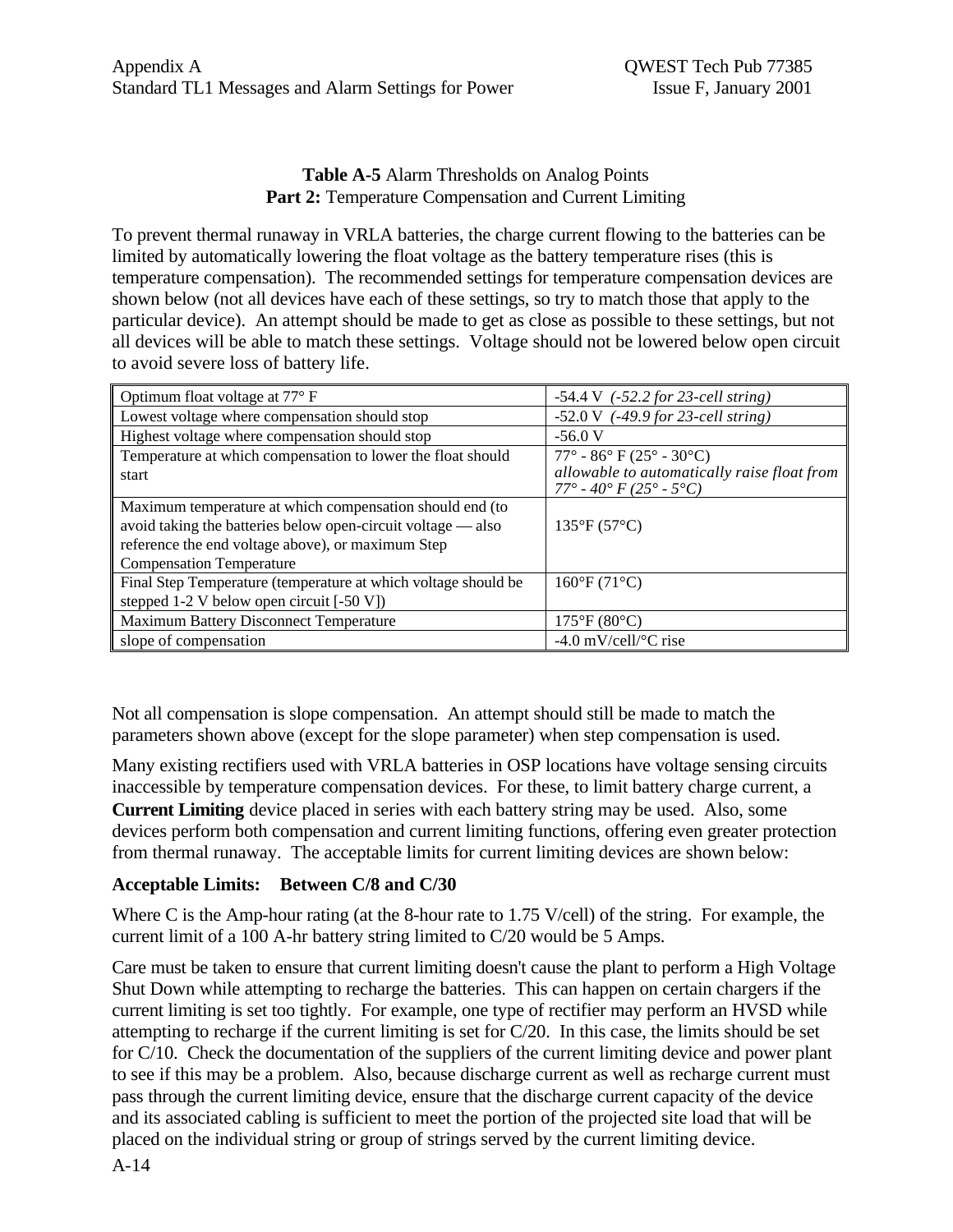There is no need to remotely report an alarm when temperature compensation or current limiting is active. However, battery temperature alarms or battery current alarms may be set in accordance with the guidelines given in the other Parts of this Table A-5.

## **Table A-5** Alarm Thresholds on Analog Points **Part 3:** Temperatures

#### AID: P130Bn, N130Bn, N48Bn, P48Bn, N24Bn, P24Bn, ENGALTn

| <b>SUB-AID</b> | MJ, MN<br><b>CONDTYPE</b> |              | <b>DESCRIPTION</b>                                 |                | <b>THRESHOLDS</b> |
|----------------|---------------------------|--------------|----------------------------------------------------|----------------|-------------------|
|                |                           | or CR        |                                                    | <b>LOWER</b>   | <b>UPPER</b>      |
|                | LOW TEMPERATUR            |              | Room temperature is outside of "normal" operating  | $65^{\circ}$ F | $81^\circ$ F      |
|                | E                         | <b>MINOR</b> | temperature for the eqpt.                          |                |                   |
|                |                           |              | CEV, hut or other OSP controlled enviro.           | 52° F          | $95^{\circ} F$    |
|                | or                        |              |                                                    |                |                   |
| <b>ROOM</b>    | <b>HIGH TEMPERATU</b>     |              | When the room temperature reaches this range,      | $60^\circ$ F   | $85^\circ$ F      |
|                | <b>RE</b>                 |              | there can be an immediate degradation of battery   |                |                   |
|                |                           | <b>MAJOR</b> | reserve (low side) or equipment damage (high side) |                |                   |
|                | <b>or</b>                 |              | CEV, hut or other OSP controlled enviro.           |                |                   |
|                | TEMPERATURE               |              |                                                    | $50^{\circ} F$ | $100^{\circ}$ F   |

#### AID: P130Bn, N130Bn, P48Bn, N48Bn, P24Bn, N24Bn

| <b>SUB-AID</b> | <b>CONDTYPE</b>       | MJ, MN<br><b>DESCRIPTION</b> |                                                       |                | <b>THRESHOLDS</b> |
|----------------|-----------------------|------------------------------|-------------------------------------------------------|----------------|-------------------|
|                |                       | or CR                        |                                                       | <b>LOWER</b>   | <b>UPPER</b>      |
| <b>BATm</b>    |                       |                              | Flooded batt. temps. (especially on an upper tier) on | $64^\circ$ F   | $86^\circ$ F      |
| <sub>or</sub>  | <b>HIGH TEMPERATU</b> | <b>MINOR</b>                 | charging can be several degrees higher than room      |                |                   |
| <b>BATmUP</b>  | <b>RE</b>             |                              | temperature                                           |                |                   |
| <sub>or</sub>  |                       |                              | For VRLA batts, in a controlled enviro.               | 52° F          | $98^{\circ} F$    |
|                | <b>or</b>             |                              | For VRLA bats. In uncontrolled enviro.                |                |                   |
|                |                       |                              |                                                       | $57^\circ F$   | N/A               |
| BATmLO         | LOW TEMPERATUR        |                              | For Flooded batteries                                 | $59^\circ$ F   | $90^\circ$ F      |
| <sub>or</sub>  | E                     | <b>MAJOR</b>                 |                                                       |                |                   |
| <b>BATmPC</b>  |                       |                              | For VRLA batteries in a controlled enviro.            | $50^{\circ} F$ | $105^\circ F$     |

#### AID: P130Bn, N130Bn, P48Bn, N48Bn, P24Bn, N24Bn

| <b>SUB-AID</b> | <b>CONDTYPE</b>  | MJ, MN       | <b>DESCRIPTION</b>                                                                                                                      |              | <b>THRESHOLDS</b> |
|----------------|------------------|--------------|-----------------------------------------------------------------------------------------------------------------------------------------|--------------|-------------------|
|                |                  | or CR        |                                                                                                                                         | <b>LOWER</b> | <b>UPPER</b>      |
|                |                  | <b>MINOR</b> | Flooded batt. temp. is $8^{\circ}$ F above high ambient<br>thermostat setting                                                           |              | $8^\circ$ F       |
| <b>BATm</b>    | DIFFERENTIAL TEM |              | VRLA batt. temp. is $13^{\circ}$ F above high ambient<br><i>thermostat setting</i>                                                      |              | $13^{\circ} F$    |
|                |                  | <b>MAJOR</b> | Flooded batt. temp. is $12^{\circ}$ F above high ambient<br>thermostat setting<br>VRLA batt. temp. is $20^{\circ}$ F above high ambient |              | $12^{\circ}$ F    |
|                |                  |              | <i>thermostat setting</i>                                                                                                               |              | $20^{\circ} F$    |

When room temperatures are alarmed, temperature measurements of flooded batteries are often unnecessary because their thermal mass keeps them relatively free of thermal runaway and in-line with room temperatures that are not widely varying. The exception to this rule may be leadantimony batteries. When lead-antinomies begin to approach end-of-life, they are susceptible to thermal runaway, and monitoring of battery temperatures to detect this condition is desirable.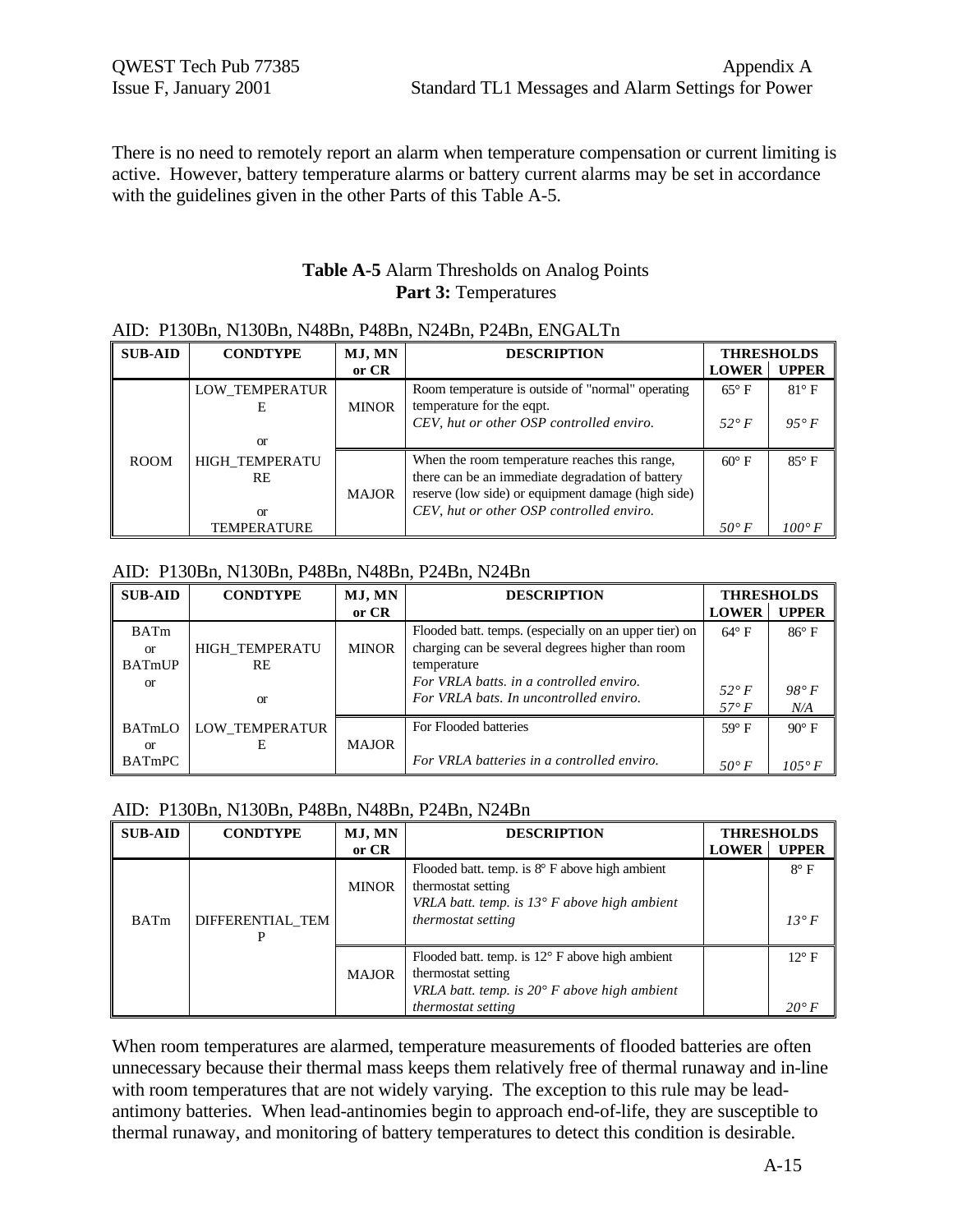Because of the high susceptibility to thermal runaway of VRLA batteries, whenever a monitor is available at the site capable of monitoring battery and/or differential temperatures, this should be done; and is much more useful than room temperature, especially in uncontrolled environments.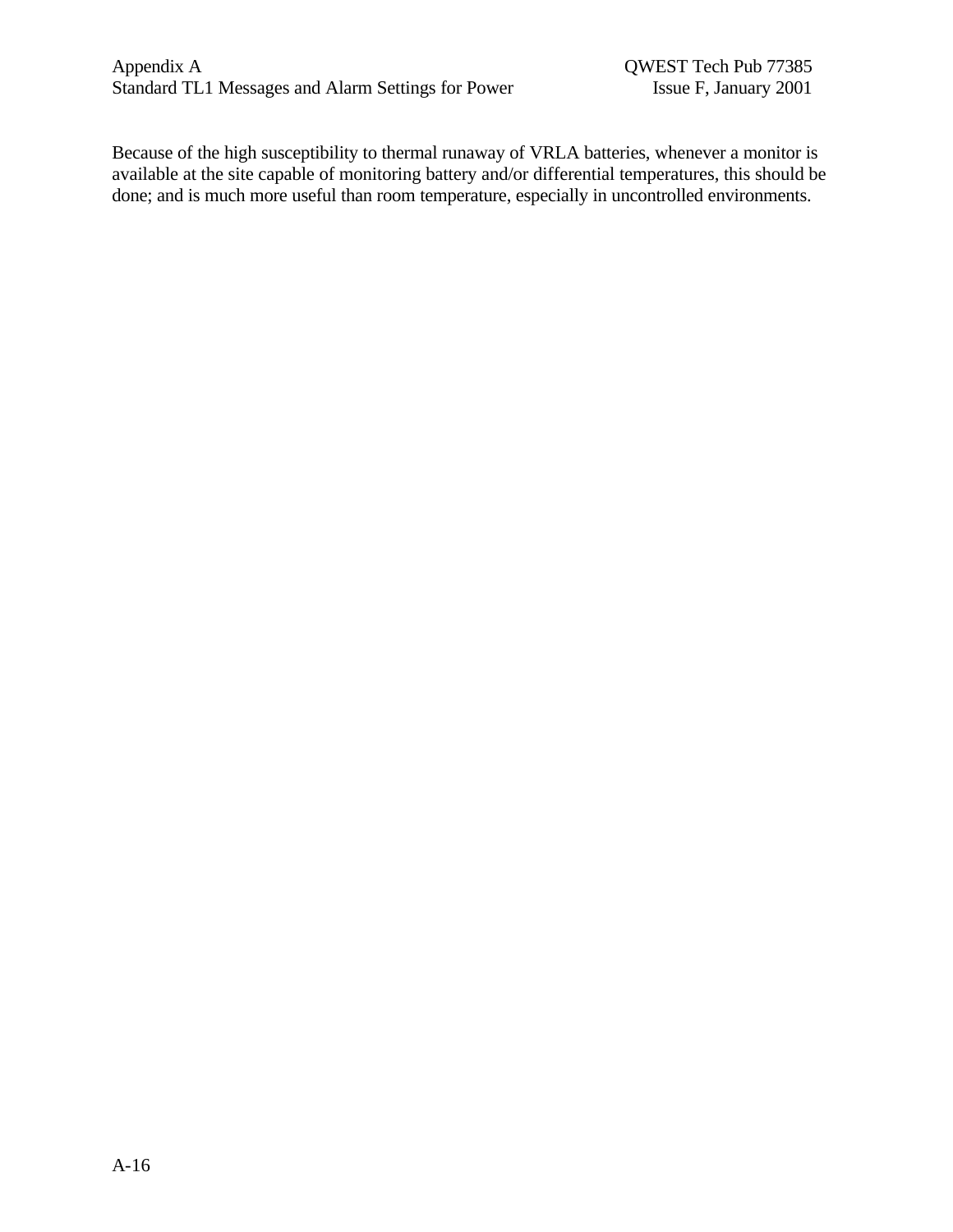## **Table A-5** Alarm Thresholds on Analog Points **Part 4:** DC Current

Alarm points and levels will be monitored to the extent provided: All possible current monitoring points may or may not be monitored depending on the situation. This Tech Pub states that "major" power sources and Primary distribution source ends will be monitored. The following table should be used to provide alarms as required.

|  |  |  | AID: N130Bn, N48Bn, P24Bn, N24Bn, P130Cn, N130Cn, P48Cn, N48Cn, P24Cn, N24Cn |  |  |
|--|--|--|------------------------------------------------------------------------------|--|--|
|  |  |  |                                                                              |  |  |

| <b>SUB-AID</b>                 | <b>CONDTYP</b>                  | MJ,                                                   | <b>DESCRIPTION</b>                                                                                                                                                                                                                                                                                                                                                                                                                                                                                                                                                                                                                                                                                                                                                                                                                                               |                                                             | <b>THRESHOLDS</b>                                             |
|--------------------------------|---------------------------------|-------------------------------------------------------|------------------------------------------------------------------------------------------------------------------------------------------------------------------------------------------------------------------------------------------------------------------------------------------------------------------------------------------------------------------------------------------------------------------------------------------------------------------------------------------------------------------------------------------------------------------------------------------------------------------------------------------------------------------------------------------------------------------------------------------------------------------------------------------------------------------------------------------------------------------|-------------------------------------------------------------|---------------------------------------------------------------|
|                                | E                               | <b>MN</b><br>or CR                                    |                                                                                                                                                                                                                                                                                                                                                                                                                                                                                                                                                                                                                                                                                                                                                                                                                                                                  | <b>LOWER</b>                                                | <b>UPPER</b>                                                  |
| <b>BATm</b>                    | CAPACITY_<br><b>EXCEEDED</b>    | <b>MINOR</b><br>$(80\%)$<br><b>MAJOR</b><br>$(100\%)$ | Batteries should be engineered for a minimum of 4 or 8 hrs. reserve depending<br>on whether there's an on-site engine. By alarming when batt, discharge<br>reaches this minimum, we're alerted to add more strings due to growth. For<br>example, a site with an engine, using 1680 A-hr. batts., is originally engineered<br>for 6 hrs. to allow for growth - this is a discharge current in each string of<br>approximately -240 A. As the load grows, the 4-hr. min. reserve is reached<br>when each 1680 A-hr. string discharges approx. -295 A (the 4-hr. min. level for<br>4000 A-hr. cells is approx. -650 A; and the 8-hr. min. rate for 1680 A-hr. cells is<br>approx. -190 A). By alarming at this level (or lower), there is warning to provide<br>more batteries. (For the Lucent Galaxy, charge current is negative, and<br>discharge is positive.) | 80 to 100% of 4<br>or 8 hour disch.<br>rating of<br>battery |                                                               |
|                                | <b>RECHARGE</b>                 | <b>MINOR</b><br><sub>or</sub><br>"Record<br>Only"     | This threshold is simply a status alarm to let the monitoring tech(s) know when<br>the battery is recharging. Recharge will slow, the recharge current should drop<br>below this threshold, and the alarm will go away. Set this at 3-5% of the 4-hr.<br>discharge rate of the string. For example, the 4-hr. discharge rating of a 1680 A-<br>hr. string is approx. 295 A. The alarm threshold could be set at 10 A.                                                                                                                                                                                                                                                                                                                                                                                                                                            |                                                             | $\approx$ C/150<br>(wet cells)<br>$\mathcal{L}/50$<br>(VRLAS) |
| <b>Battery</b> or<br>Converter | <b>CAPACITY</b>                 | <b>MINOR</b>                                          | The Plant or Converter being monitored is at 80-90% of its rated capacity.<br>(Capacity equals busbar or shunt capacity; or total rectifier/converter capacity<br>minus one $-$ n-1; or 80% of total rectifier capacity $-$ extra 20% allows for<br>recharge.)                                                                                                                                                                                                                                                                                                                                                                                                                                                                                                                                                                                                   |                                                             | 80-90%<br>of capacity                                         |
| "plant"                        | <b>EXCEEDED</b><br><b>MAJOR</b> |                                                       | The Plant or Converter being monitored is at 100% of its rated capacity.<br>(Capacity equals busbar or shunt capacity; or total rectifier/converter capacity<br>minus one $-$ n-1.)                                                                                                                                                                                                                                                                                                                                                                                                                                                                                                                                                                                                                                                                              |                                                             | 100%<br>or<br>n-1                                             |
| <b>CNTRL</b> or                | CAPACITY_                       | <b>MINOR</b>                                          | The Breaker or Fuse is nearing its engineered capacity                                                                                                                                                                                                                                                                                                                                                                                                                                                                                                                                                                                                                                                                                                                                                                                                           |                                                             | 80%                                                           |
| <b>DISTm</b>                   | <b>EXCEEDED</b><br>or           | <b>MINOR</b>                                          | The Fuse or Breaker is near the engineered feeder capacity of the BDFB                                                                                                                                                                                                                                                                                                                                                                                                                                                                                                                                                                                                                                                                                                                                                                                           |                                                             | 40-50%                                                        |
| <b>RECTm</b>                   | <b>OVER</b>                     | <b>MINOR</b>                                          | The Rectifier exceeds its rated capacity                                                                                                                                                                                                                                                                                                                                                                                                                                                                                                                                                                                                                                                                                                                                                                                                                         |                                                             | 110%                                                          |
|                                | <b>CURRENT</b>                  | <b>MAJOR</b>                                          |                                                                                                                                                                                                                                                                                                                                                                                                                                                                                                                                                                                                                                                                                                                                                                                                                                                                  |                                                             | 115%                                                          |
| <b>BATm</b>                    |                                 | <b>MINOR</b><br><b>IMBALANCE</b>                      | This applies during both discharge and recharge if the current from this string<br>exceeds the average current per string by this percentage. The average current<br>per string                                                                                                                                                                                                                                                                                                                                                                                                                                                                                                                                                                                                                                                                                  | 10%<br>(wet)<br>30%<br>(VRLA)                               | 10%<br>(wet)<br>30%<br>(VRLA)                                 |
|                                |                                 | <b>MAJOR</b>                                          | is the total current flowing into or out of all strings divided by the number of<br>strings.                                                                                                                                                                                                                                                                                                                                                                                                                                                                                                                                                                                                                                                                                                                                                                     | 25%<br>(wet)<br>50%<br>(VRLA)                               | 25%<br>(wet)<br>50%<br>(VRLA)                                 |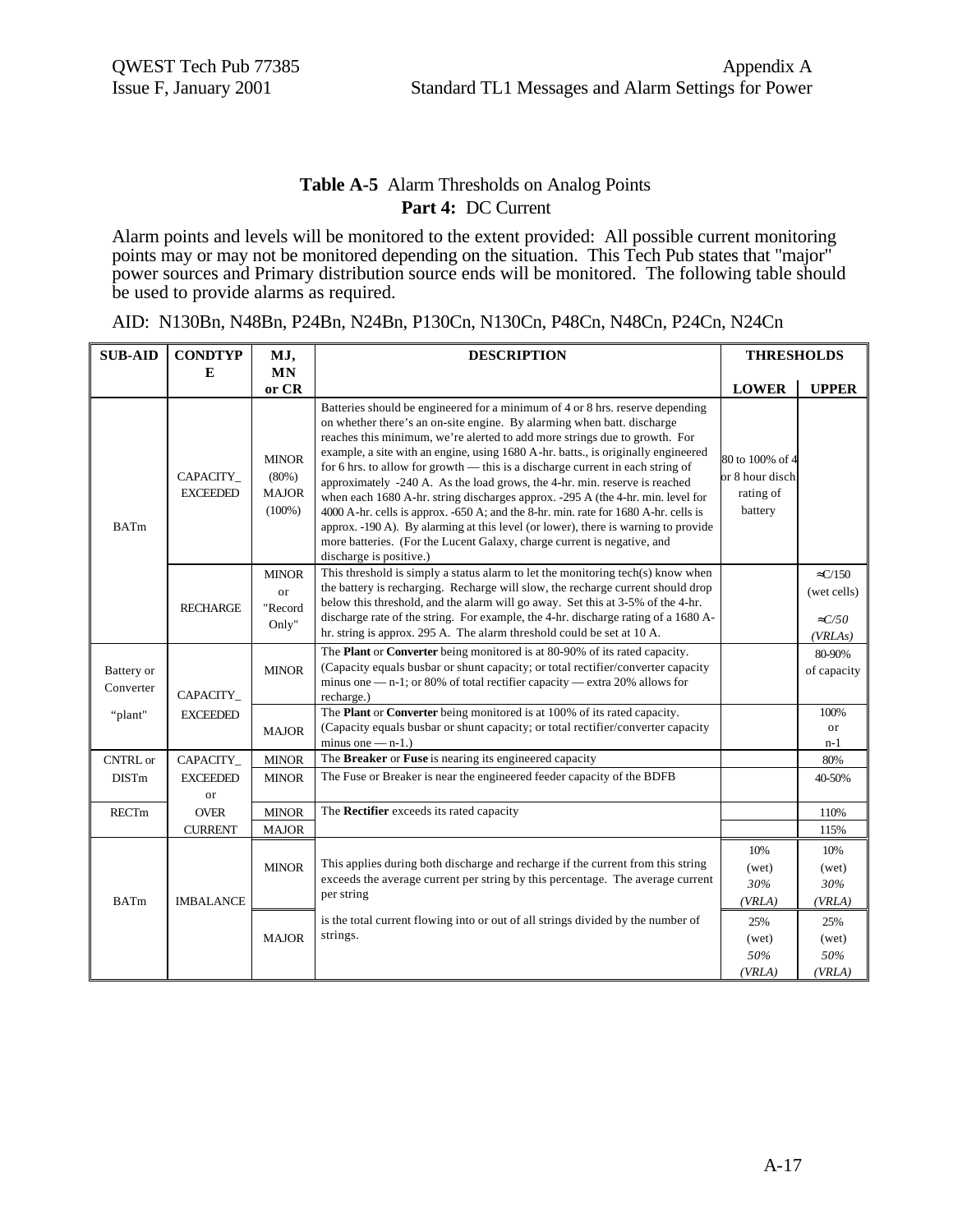## **Table A-5** Alarm Thresholds on Analog Points **Part 5:** AC Voltage

AC voltage measurements are defined as the rms (effective)voltage difference between any two conductors of the circuit. The actual level of the voltage is determined by the phase of the circuit (single or 3 phase), configuration, and the base voltage.

From section 220-2 of the National Electric Code (NEC, the following voltage levels should be used in AC computations:

- $120 \text{ V}, 1-\emptyset$
- $120/240 \text{ V}, 1-\emptyset$
- 208/120 V, 3- $\varnothing$ , Y, where 208 can be used as a 1- $\varnothing$  or 3- $\varnothing$  voltage, and 120 is 1- $\varnothing$
- 240 V, 3- $\varnothing$ ,  $\Delta$ , for 1- $\varnothing$  or 3- $\varnothing$  loads (a leg can also be center-tapped for 120 V, 1- $\varnothing$ )
- 480/277 V, 3-Ø, Y, where 480 is three-phase, and 277 is a single-phase voltage

Because of this wide variation in voltages, it is essential to ensure that the served equipment is properly configured for the provided voltage, and the PSMC is configured to reflect the actual voltage at a site.

## AID: ENGALTn, COMACn, ACINn

| <b>SUB-AID</b> | <b>CONDTYPE</b>                          | <b>ALARM</b> | <b>DESCRIPTION</b>                                                                                                                                               | <b>THRESHOLDS</b> |              |
|----------------|------------------------------------------|--------------|------------------------------------------------------------------------------------------------------------------------------------------------------------------|-------------------|--------------|
|                |                                          |              |                                                                                                                                                                  | <b>LOWER</b>      | <b>UPPER</b> |
| VOLTm          | LOW VOLTAGE<br>or<br><b>HIGH VOLTAGE</b> | <b>MINOR</b> | The AC voltage being provided to the system is<br>outside of acceptable levels. If the voltage<br>doesn't return to normal, a tech must investigate              | 95%               | 105%         |
| Or.<br>PHASEm  | Оr<br>VOLTAGE OUT OF<br>LIMIT            | <b>MAJOR</b> | The AC voltage being provided to the system is<br>dangerously outside of acceptable levels.<br>Immediate action must be taken by a qualified<br>power technician | 90%               | 110%         |

## **Table A-5** Alarm Thresholds on Analog Points **Part 6:** AC Current

### AID: ENGALTn, COMACn, ACINn

| <b>SUB-AID</b>                 | <b>CONDTYPE</b>             | <b>ALARM</b> | <b>DESCRIPTION</b>                                                                                                                                                                                                                                                                         |              | <b>THRESHOLDS</b> |
|--------------------------------|-----------------------------|--------------|--------------------------------------------------------------------------------------------------------------------------------------------------------------------------------------------------------------------------------------------------------------------------------------------|--------------|-------------------|
|                                |                             |              |                                                                                                                                                                                                                                                                                            | <b>LOWER</b> | <b>UPPER</b>      |
| <b>CURNTm</b><br><sub>or</sub> | <b>CAPACITY</b><br>EXCEEDED | <b>MINOR</b> | The AC current exceeds engineered capacity of<br>the protector. Set at 80% of capacity and/or<br>ampacity of feeder(s) or breaker/fuse                                                                                                                                                     |              | 80%               |
| PHASEm                         | <b>IMBALANCE</b>            | <b>MINOR</b> | One leg of the AC current to the system is out<br>of balance with the other legs (based on the<br>normal load current - which may have to be<br>adjusted as the load grows). The situation<br>should be investigated for possible engineering or<br>installation errors, or phase failures | 85%          | 115%              |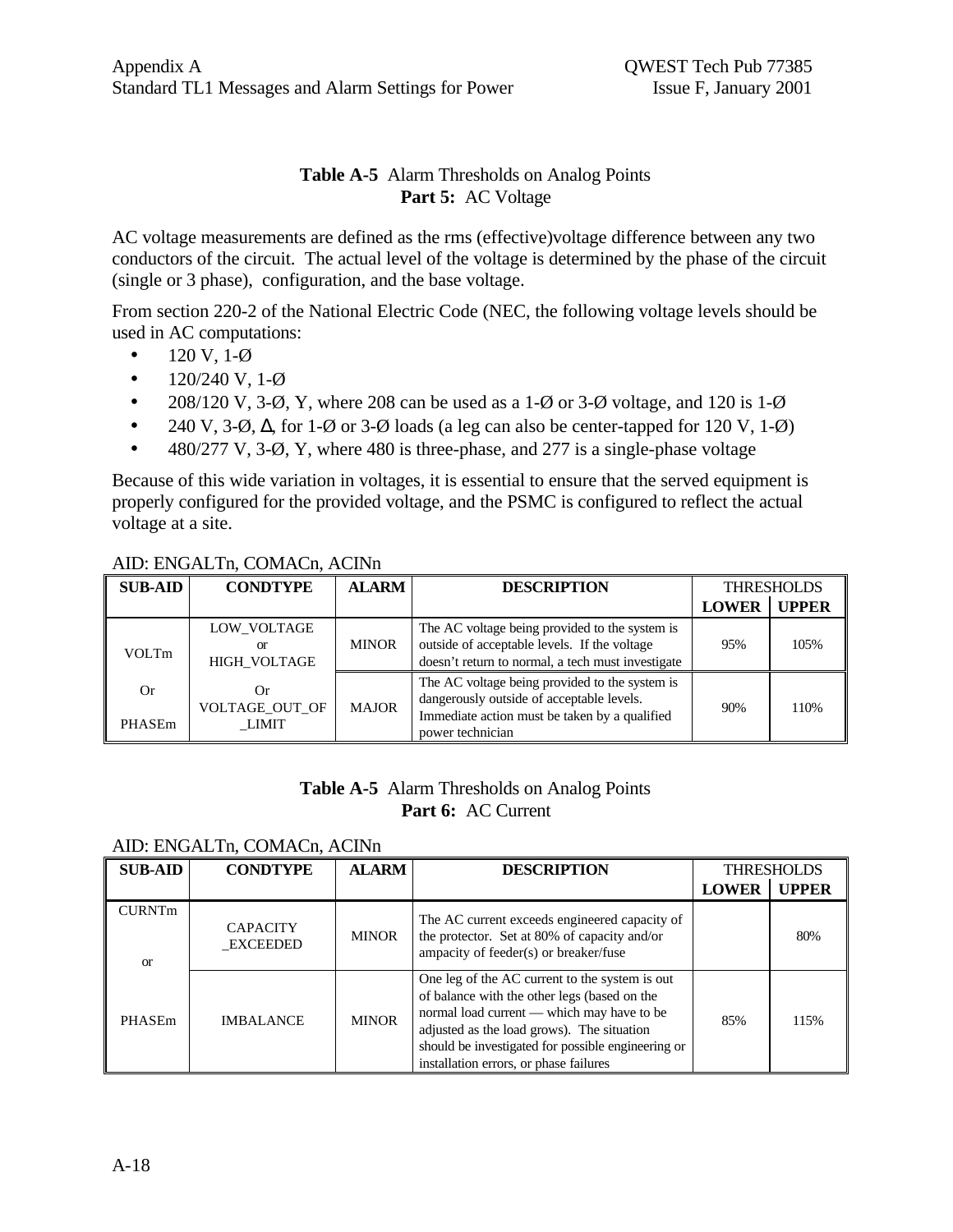## **Table 10** Alarm Thresholds on Analog Points **Part 7**: Fuel Alarm Thresholds

Fuel Tanks come in all different sizes. To have a common measuring point for sizing fuel tanks, they are sized based on engine run hours at full rated load. The engine manufacturer will gave a gallons/hr consumption at this load, from which the tank size is computed; or similarly, the hours reserve remaining in the tank can be computed by dividing the consumption rate into the gallons.

### AID: ENGALTn

| <b>SUB-AID</b> | <b>CONDTYPE</b> | MJ, MN       | <b>DESCRIPTION</b>                                                    |             | <b>THRESHOLDS</b> |
|----------------|-----------------|--------------|-----------------------------------------------------------------------|-------------|-------------------|
|                |                 | or CR        |                                                                       | <b>LOWE</b> | <b>UPPER</b>      |
|                |                 |              |                                                                       |             |                   |
|                |                 |              | The level in the fuel tank is at such a level that if a fuel order is | 25-33%      |                   |
| MAINFUEL       |                 |              | not placed within the hour, and the engine is running, we may         | (min. 12    |                   |
| or             | LOW             | <b>MAJOR</b> | not get fuel to the site for a prolonged run. The minimum and         | hrs. $@$    |                   |
| DAYFUEL        |                 |              | the fuel tank size may be extended for very remote locations.         | full load)  |                   |

## **A.6 Typical Power Alarm and Monitor Points**

Because of limited numbers of points on PSMCs, it is not feasible to alarm everything in a site. This section serves as a guide to which alarm, monitor, and control points to connect for different types of sites.

## **A.6.1 Typical PSMC-CL Points in Smaller Sites**

The more information that can be communicated from a site with its "alarming" system, the better the analysis and dispatch will be. A PSMC for Confined Locations (PSMC-CL) can convey the most information about a small site. Sample PSMC-CL points are listed below in Parts 1A and 1B of Table A-6. Each of the analog points listed (e.g., plant voltage, string current, etc. will also have binary thresholds (listed in Table A-5).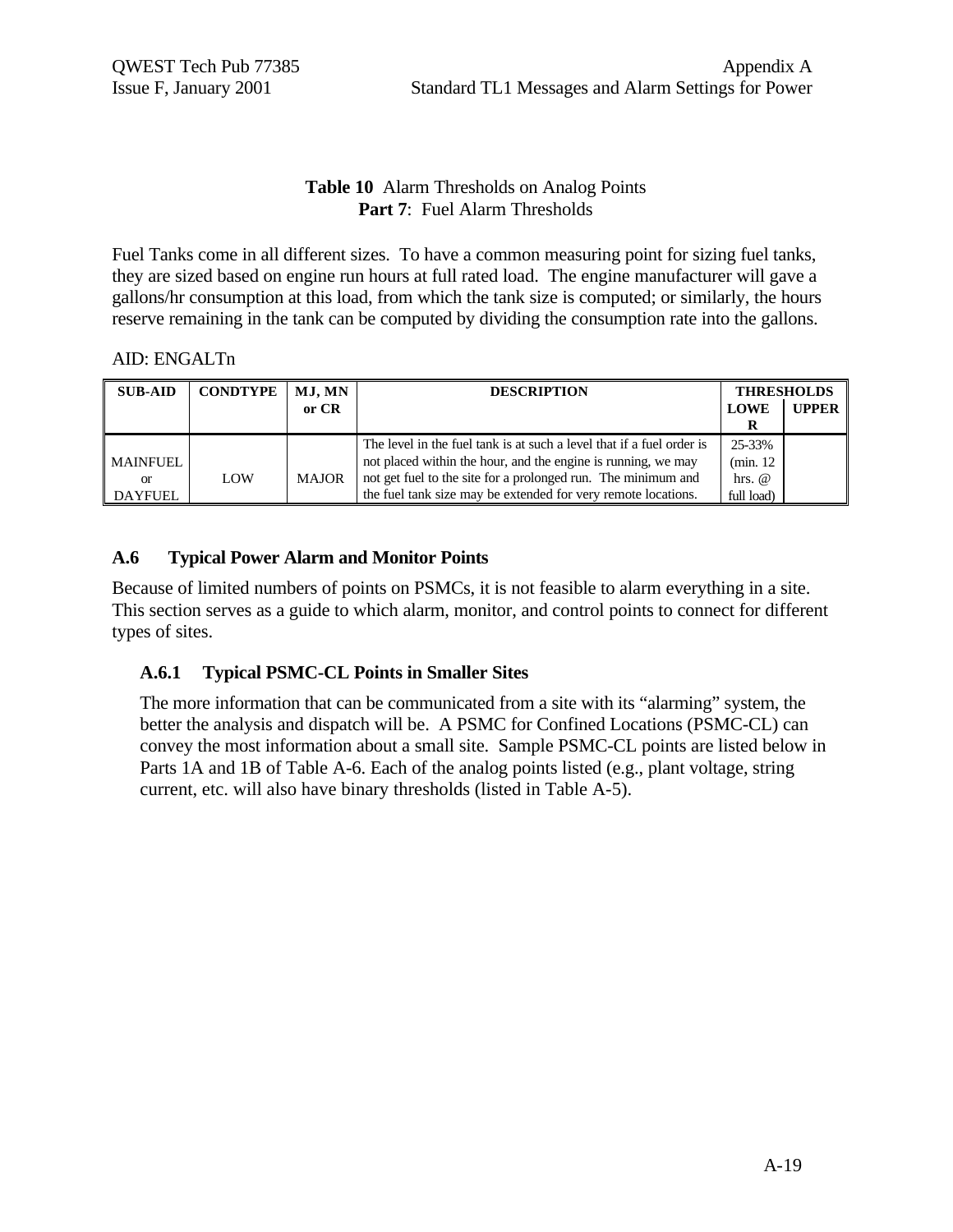| $A$ ID and  | <b>CONDTYPE</b> or       | CR, MJ,   | <b>TYPE</b> | <b>NOTES</b>                                       |
|-------------|--------------------------|-----------|-------------|----------------------------------------------------|
| sub-AID     | <b>ACTION</b>            | or MN     |             |                                                    |
| COMAC1      | COML_AC_FAIL             | MJ        | binary      |                                                    |
| N48B1       | <b>MAJOR</b>             | MJ        | binary      | power plant major                                  |
| N48B1       | <b>MINOR</b>             | MN        | binary      | power plant minor                                  |
| N48B1       | <b>CRITICAL</b>          | CR.       | binary      | power plant critical alarm                         |
| N48B1RECTm  | <b>FAIL</b>              | MN        | binary      | generic plant rect. fail (individuals if possible) |
| N48B1BATm   | DIFFERENTIAL_TEMP        | <b>CR</b> | binary      | one per string if possible (battery - ambient)     |
| N48B1DIST   | <b>FUSE/BRKR OPERATE</b> | MJ        | binary      | generic distribution fuse or breaker alarm         |
| N48B1       | LOW_VOLTAGE              | MJ        | binary      | plant low voltage or battery on discharge          |
| N48B1       | VERY_LOW_VOLTAGE         | CR        | binary      |                                                    |
| N48B1       | HIGH_VOLTAGE             | MJ        | binary      |                                                    |
| N48B1BATm   | <b>DISCONNECT</b>        | MJ        | binary      | individual strings or all batteries disconnected   |
| RNG1        | <b>MAJOR</b>             | MJ        | binary      | ring plant major (if there is a ring plant)        |
| RNG1        | <b>MINOR</b>             | <b>MN</b> | binary      | ring plant minor                                   |
| N48B1       | <b>VOLTAGE</b>           |           | analog      | plant voltage                                      |
| N48B1       | <b>CURRENT</b>           |           | analog      | plant current                                      |
| <b>ROOM</b> | <b>TEMPERATURE</b>       |           | analog      | cabinet or room ambient temperature                |
| N48B1BATmPC | <b>TEMPERATURE</b>       |           | analog      | one battery temperature per string (2 if possible) |
| N48B1BATmH1 | <b>VOLTAGE</b>           |           | analog      | first half voltage per string                      |
| N48B1BATmH2 | <b>VOLTAGE</b>           |           | analog      | second half voltage per string                     |
| N48B1BATm   | <b>CURRENT</b>           |           | analog      | string current per string                          |

**Table A-6** Typical Power Alarm and Monitor Points Part 1A: Typical Power Points for OSP Cabinets and Customer Premise (PSMC-CL)

If there is a PSMC-CL that is not reporting via X.25/TL1, choose the most important points at the top of this list, and have them connected to the output contacts of the monitor. Then connect these output contacts to the alarm device of the site.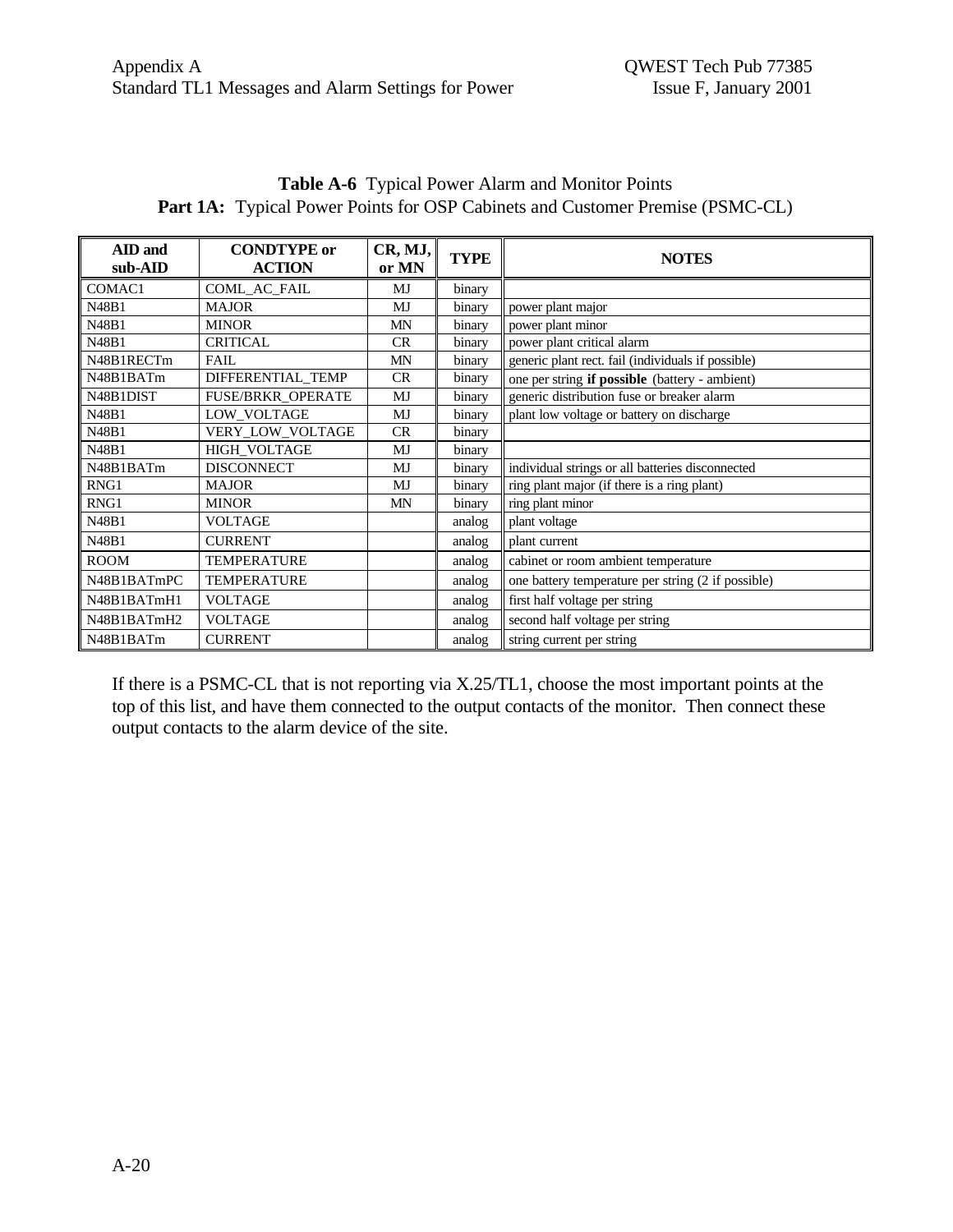| <b>Table A-6</b> Typical Power Alarm and Monitor Points                                  |
|------------------------------------------------------------------------------------------|
| <b>Part 1B:</b> Typical Power Points for CEVs, HUTs, CDOs (small COs without an engine), |
| and Radio Sites (PSMC-CL or PSMC)                                                        |

| AID and sub-AID     | <b>CONDTYPE</b> or<br><b>ACTION</b> | CR,<br>MJ, or<br><b>MN</b> | <b>TYPE</b> | <b>NOTES</b>                                       |
|---------------------|-------------------------------------|----------------------------|-------------|----------------------------------------------------|
| COMAC1              | COML_AC_FAIL                        | MJ                         | binary      |                                                    |
| N48B1               | <b>MAJOR</b>                        | <b>MJ</b>                  | binary      | power plant major                                  |
| N48B1               | <b>MINOR</b>                        | <b>MN</b>                  | binary      | power plant minor                                  |
| N48B1               | <b>CRITICAL</b>                     | CR                         | binary      | power plant critical alarm                         |
| N48B1RECTm          | FAIL                                | <b>MN</b>                  | binary      | generic plant rect. fail (individuals if possible) |
| N48B1BATm           | DIFFERENTIAL_TEMP                   | CR                         | binary      | one per string if possible (battery - ambient)     |
| N48B1DIST           | <b>FUSE/BRKR_OPERATE</b>            | MJ                         | binary      | generic distribution fuse or breaker alarm         |
| N48B1               | LOW_VOLTAGE                         | MJ                         | binary      | plant low voltage or battery on discharge          |
| N48B1               | VERY_LOW_VOLTAGE                    | CR                         | binary      | for ECS plants, these alarms are not distinct, &   |
| N48B1               | HIGH_VOLTAGE                        | MJ                         | binary      | the condition is "VOLTAGE_OUT_OF_LIMIT"            |
| N48B1BATm           | <b>DISCONNECT</b>                   | MJ                         | binary      | individual strings or all batteries disconnected   |
| RNG1                | <b>MAJOR</b>                        | MJ                         | binary      | ring plant major (if there is a ring plant)        |
| RNG1                | <b>MINOR</b>                        | <b>MN</b>                  | binary      | ring plant minor                                   |
| xC1                 | <b>MINOR</b>                        | <b>MN</b>                  | binary      | converter plant minor (converter fail)             |
| xC1                 | <b>MAJOR</b>                        | MJ                         | binary      | converter plant major (other converter alm)        |
| 1PHINV1             | FAIL                                | MJ                         | binary      | inverter plant fail (if there is an inverter       |
| N48B1               | <b>VOLTAGE</b>                      |                            | analog      | plant voltage                                      |
| N48B1               | <b>CURRENT</b>                      |                            | analog      | plant current                                      |
| <b>ROOM</b>         | <b>TEMPERATURE</b>                  |                            | analog      | cabinet or room ambient temperature                |
| N48B1BATmPC         | <b>TEMPERATURE</b>                  |                            | analog      | one batt. temperature per string (2 if possible)   |
| N48B1BATmM          | <b>VOLTAGE</b>                      |                            | analog      | midpoint voltage per string                        |
| N48B1BATmPC         | <b>VOLTAGE</b>                      |                            | analog      | pilot cell voltage; one per string                 |
| N48B1BATm           | <b>CURRENT</b>                      |                            | analog      | string current per string                          |
| COMAC1VOLTm         | <b>VOLTAGE</b>                      |                            | analog      | AC voltage per phase                               |
| <b>COMAC1CURNTm</b> | <b>CURRENT</b>                      |                            | analog      | AC current per phase                               |

A CEV, Hut, Radio site, or small CO (CDO) will usually only have one small battery plant, no engine, a ring plant, and may or may not have converters/inverters. Therefore, there will not be many alarms. Many of these sites (particularly the newer ones) will have a power plant controller that can be easily converted into a small PSMC (capable of analog and control features) with the simple addition of a circuit pack. Once again, this list is prioritized, so that those sites without a monitor may use the alarms at the top of the list first.

Radio sites generally have Negative 24 volt plants instead of Negative 48 volt plants. Therefore, replace all N48 in the table above with N24. The "x" above in the AID for converter plants means to replace it with the polarity and voltage of the converter plant (e.g., N130).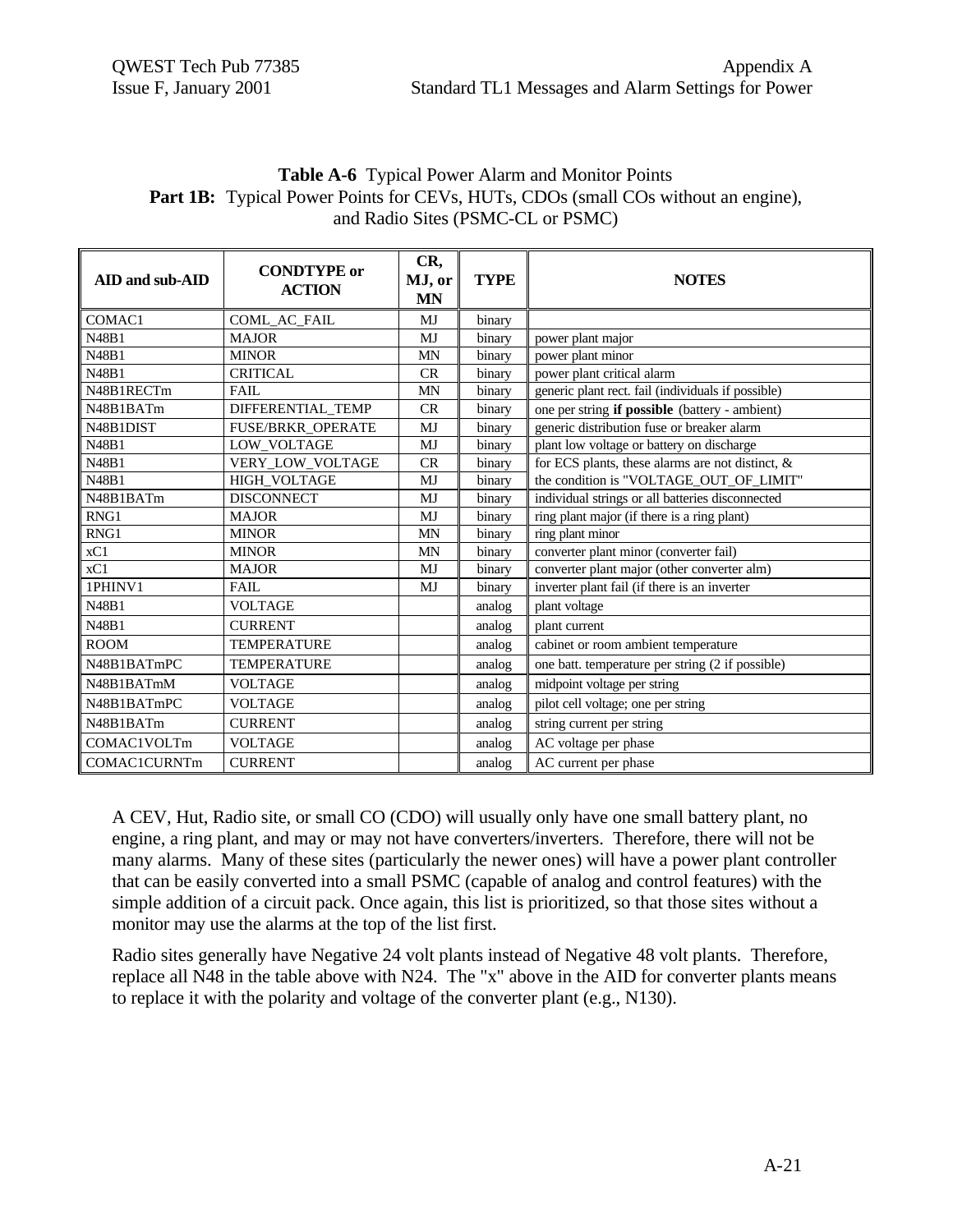## **A.6.2 Typical Central Office Power Alarm Points**

The following Table lists "typical" central office power alarm points. Central Office configurations and alarming vary so greatly, that it would be impractical to try to list every possible alarm found in these locations. Therefore, this Table serves as only a guide to the most common points. The table assumes the use of a PSMC in the site.

The number of points that can be monitored in mid-sized and larger COs is limited only be the number of points available on the PSMC. The table that follows is a list of possible points (it is not all-inclusive, but only suggestive of possible points), organized by priority under each heading. The criticality (critical, major, or minor) of the alarm has not been included here. It can be found in Table A-2. Each of the analog points (e.g., plant voltage, etc.) will also have binary alarm set points (listed in Table A-5).

Per Chapter 7 of this Tech Pub, several alarm points listed below are optional, dependent on whether there are enough available alarms points on the PSMC. Use the information in Chapter 7 in conjunction with the available points on the site's PSMC to determine which alarm points are to be used.

This site assumes one -48 V battery plant, one -130 V converter plant, and a single-phase 120 V inverter and UPS. Sites with plants having other polarities and voltages should substitute the appropriate AID, as per Table A-1. There may be more than one plant of a particular type. Each plant will have its own points.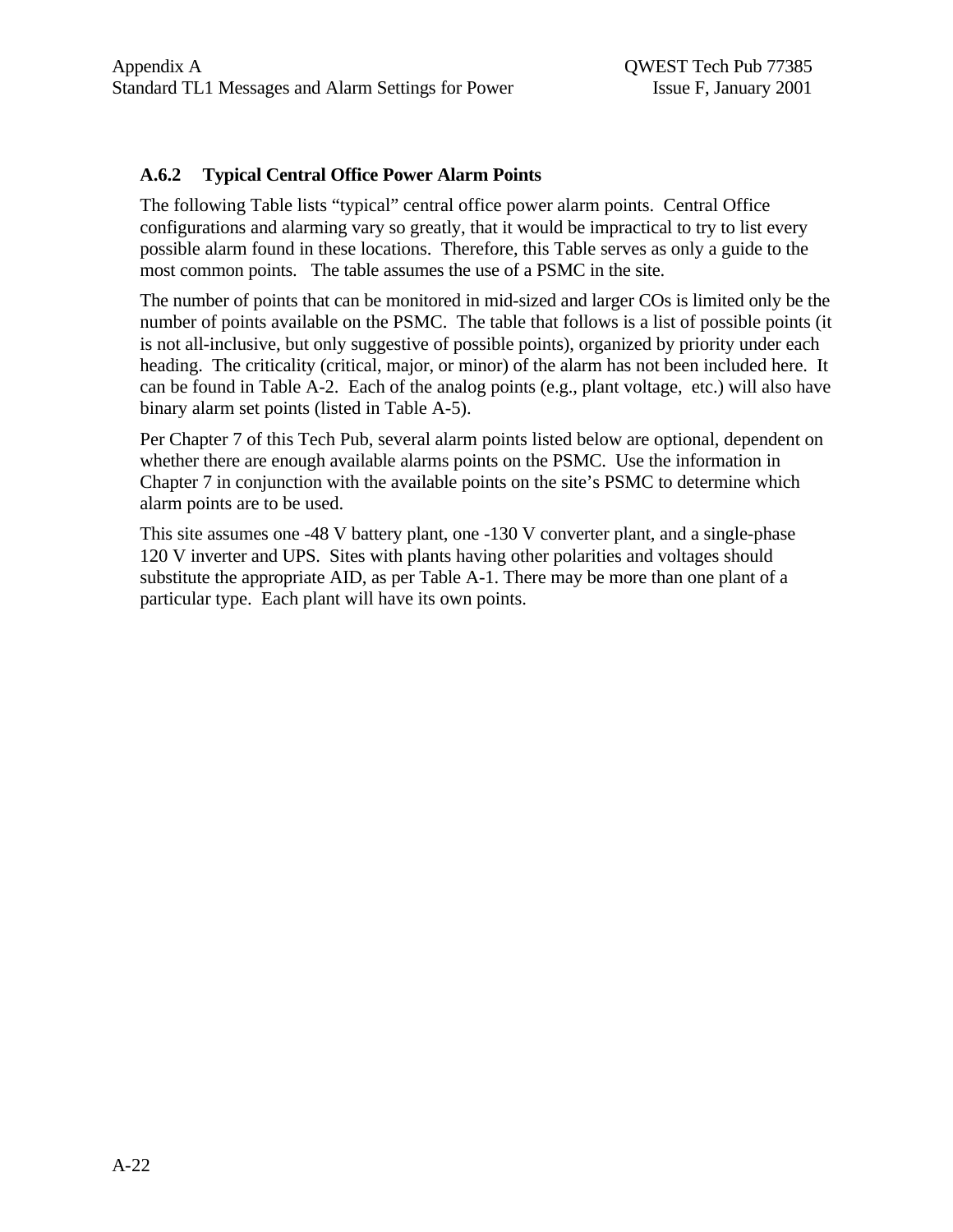# **Table A-6** Typical Power Alarm and Monitor Points Part 2: Power Points for Central Offices With Engines (Page 1 of 2)

| AID and sub-AID                | <b>CONDITION TYPE</b>    | <b>TYPE</b>       | <b>NOTES</b>                                           |  |  |  |
|--------------------------------|--------------------------|-------------------|--------------------------------------------------------|--|--|--|
| <b>BATTERY/RECTIFIER PLANT</b> |                          |                   |                                                        |  |  |  |
| N48B1RECTm                     | FAIL                     | binary            | generic plant rectifier fail (individuals if possible) |  |  |  |
| PSMCn or N48B1                 | <b>MAJOR</b>             | binary            | backup generic major and minor from PSMC or            |  |  |  |
| PSMCn or N48B1                 | <b>MINOR</b>             | binary            | plant, connected to Dantel or other alarm device       |  |  |  |
| N48B1DIST                      | FUSE/BRKR_OPERATE        | binary            | generic distribution fuse or breaker alarm(s)          |  |  |  |
| N48B1                          | LOW_VOLTAGE              | binary            | or taken as threshold off analog plant voltage         |  |  |  |
| N48B1                          | VERY_LOW_VOLTAGE         | binary            | (optional)                                             |  |  |  |
| N48B1                          | HIGH_VOLTAGE             | binary            | or taken as threshold off analog plant voltage         |  |  |  |
| N48B1                          | <b>VOLTAGE</b>           | analog            | plant voltage                                          |  |  |  |
| N48B1                          | <b>CURRENT</b>           | analog            | plant current                                          |  |  |  |
| N48B1ROOM                      | <b>TEMPERATURE</b>       | analog            | battery plant room ambient temperature                 |  |  |  |
| N48B1BATmPC                    | <b>TEMPERATURE</b>       | analog            | one battery temperature per plant                      |  |  |  |
| N48B1BATmM                     | <b>VOLTAGE</b>           | analog            | midpoint voltage per string (optional)                 |  |  |  |
| N48B1BATmPC                    | <b>VOLTAGE</b>           | analog            | pilot cell voltage; one per plant                      |  |  |  |
| N48B1BATm                      | <b>CURRENT</b>           | analog            | string current per string                              |  |  |  |
| N48B1RECTm                     | <b>CURRENT</b>           | analog            | individual rectifier currents (optional)               |  |  |  |
| N48B1DISTm                     | <b>CURRENT</b>           | analog            | currents to larger individual loads (optional)         |  |  |  |
| PSMCn                          | <b>WATCHDOG</b>          | binary            | PSMC failure run to Dantel or other alarm device       |  |  |  |
|                                |                          | <b>RING PLANT</b> |                                                        |  |  |  |
| RNG1                           | <b>MAJOR</b>             | binary            | use only if other alarms that make up this major       |  |  |  |
| RNG1                           | <b>MINOR</b>             | binary            | and minor are not remoted to NMA                       |  |  |  |
| RNG1RGENm                      | <b>FAIL</b>              | binary            | generic or individual generator fail                   |  |  |  |
| <b>RNG1INTERm</b>              | <b>FAIL</b>              | binary            | generic or individual interrupter fail                 |  |  |  |
| <b>RNG1FUSE</b>                | <b>FUSE/BRKR OPERATE</b> | binary            | ring plant distribution fuse alarm                     |  |  |  |
| RNG1                           | <b>TRANSFER</b>          | binary            | generator or interrupter transferred to backup         |  |  |  |
| <b>UPS</b>                     |                          |                   |                                                        |  |  |  |
| 1PHUPS1                        | FAIL (or MAJOR)          | binary            | UPS fail or other major UPS alarm                      |  |  |  |
| 1PHUPS1                        | <b>MINOR</b>             | binary            | any minor UPS alarm (non-service-affecting)            |  |  |  |
| 1PHUPS1                        | OFF_NORMAL               | binary            | UPS in an abnormal state (e.g., on bypass, etc.)       |  |  |  |
| 1PHUPS1                        | <b>VOLTAGE</b>           | analog            | UPS AC output voltage (optional)                       |  |  |  |